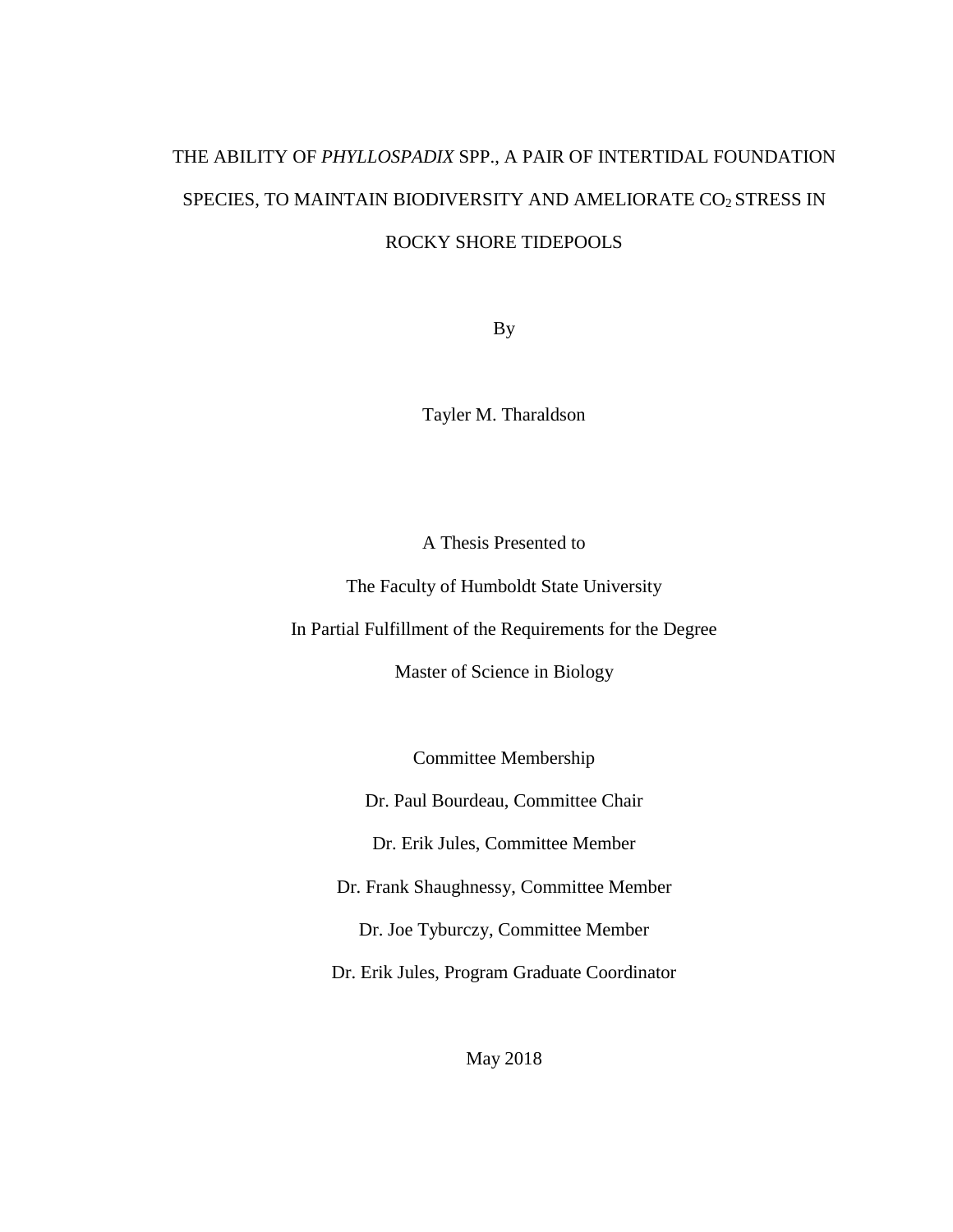#### ABSTRACT

#### <span id="page-1-0"></span>THE ABILITY OF *PHYLLOSPADIX* SPP., A PAIR OF INTERTIDAL FOUNDATION SPECIES, TO MAINTAIN BIODIVERSITY AND AMELIORATE CO2 STRESS IN ROCKY SHORE TIDEPOOLS

#### Tayler M. Tharaldson

Ocean acidification (OA) is often demonstrated to have negative effects on marine organisms, but less is known about whether marine organisms can mediate OA effects. I examined relationships between surfgrass (*Phyllospadix spp.)*, a foundation species and tidepool biodiversity, and its ability to mediate fluctuations in pH and dissolved oxygen (OA; DO) which are stressors in tidepools. I surveyed tidepools in northern California, where I quantified biodiversity, pH, and DO, and related those variables to surfgrass abundance. Laboratory and field experiments manipulating  $CO<sub>2</sub>$  and surfgrass presence were done to examine surfgrass effects on day/night pH and DO fluctuations in simulated and natural tidepools. Intermediate surfgrass abundance was associated with the greatest tidepool biodiversity in the field, suggesting amelioration of abiotic conditions up to intermediate abundances, but exacerbated OA and DO stress at higher abundances. In the lab, diel pH and DO fluctuations were highest in simulated tidepools that contained surfgrass compared to pools without surfgrass, indicating the role of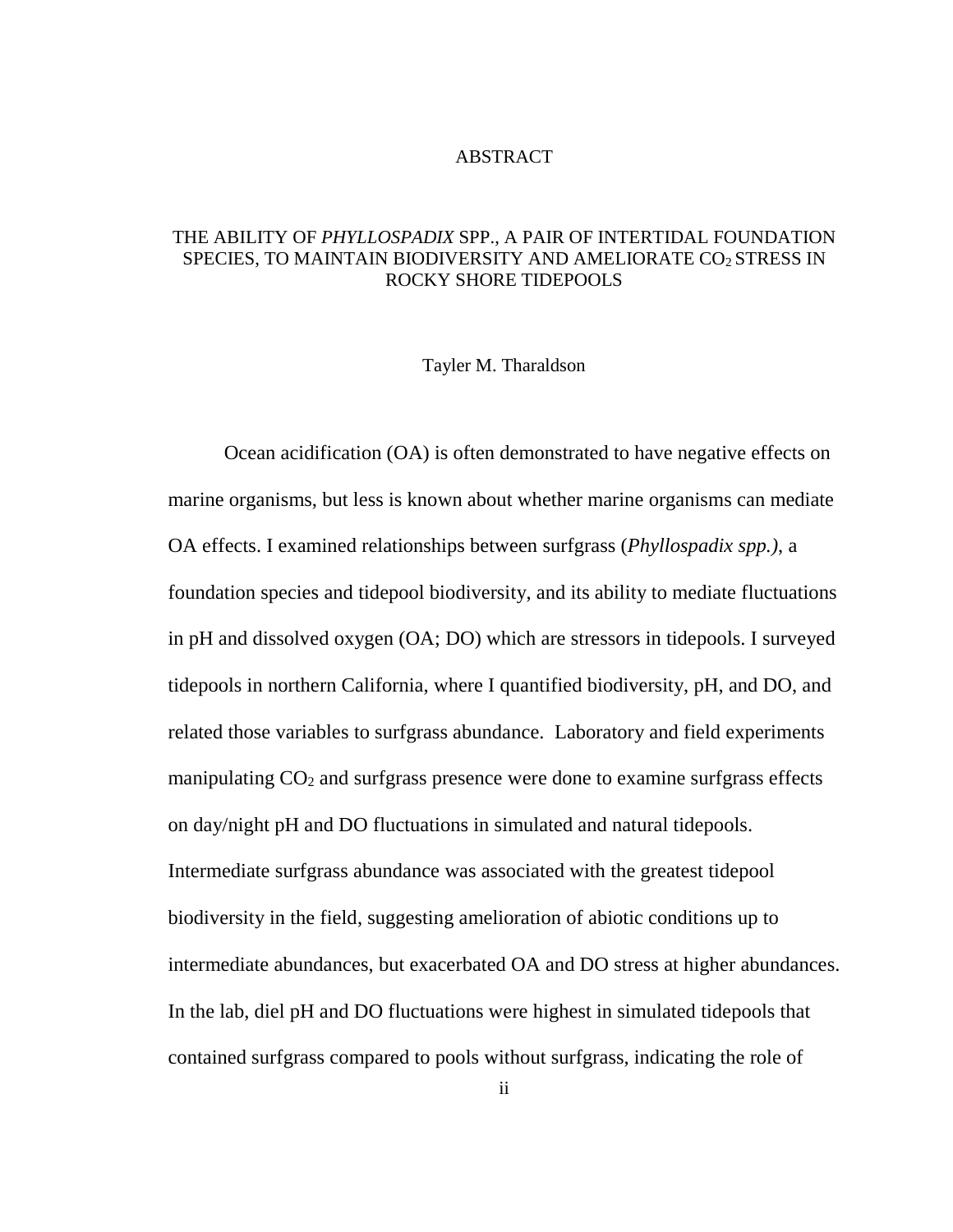surfgrass photosynthesis and respiration in modulating seawater chemistry. In the field, tidepool pH and DO were higher in the day and lower at night, consistent with results from the laboratory experiment. Interestingly, day/night fluctuations in pH were highest in tidepools with intermediate rather than high surfgrass abundance, suggesting the intriguing possibility that surfgrass modulates tidepool pH both directly via metabolic activity but also indirectly by facilitating macrophyte diversity at intermediate abundances. Taken together, these results suggest that surfgrass may act as a foundation species in tidepools, by mediating tidepool pH and influencing species diversity, which has important implications for the fate of these communities in the face of rapidly-changing global climates.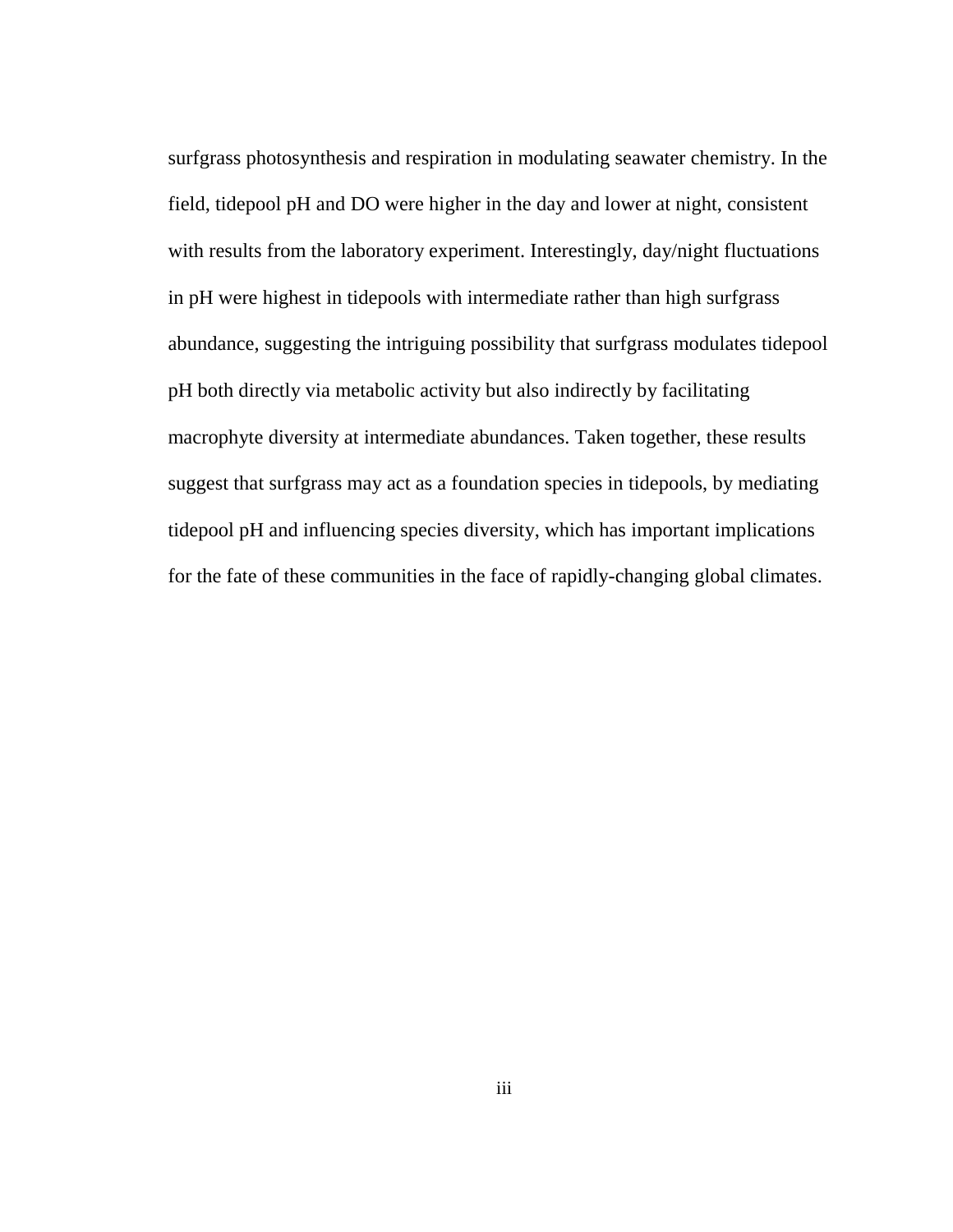#### ACKNOWLEDGEMENTS

<span id="page-3-0"></span>First and foremost, I would like to thank my advisor, Dr. Paul Bourdeau, for accepting me as his very first graduate student. He has been more than encouraging, accommodating, enthusiastic and simply a marvelous advisor to work under. I will value the guidance of his leadership for all further opportunities that come my way. I hope to have his understanding and ability to problem solve as I progress in my career. Thank you *so* very much for all you have given and done for me – I will always value my time here at HSU under your advisement. I would also like to thank the support of my committee members for being a part of this process and giving me the help and feedback necessary to persevere. Thank you to Dr. Frank Shaughnessy for seagrass advice, and for prompting my love of algae and seaweeds in Phycology; Joe Tyburczy and Erik Jules for their knowledge of community ecology, and support during this process.

I would like to thank my family for all of their help and love during the graduate school process. Without their support, I would most definitely not be where I am today. Thank you for everything you have done for me, and for showing me what hard work truly is. I would like to thank my partner for his unrelenting love and support during my time in graduate school. This experience has also been made all the more enjoyable through the love and laughs brought about by all my friends, both old and new.

Lastly, I would like to thank everyone who helped in the data collection, entering, and processing for this project. Those folks include: Tharadet Man, Emily Jones, Cori Hume, Doyle Coyne, Wes Hull, Ethan Ambercrombie, Austin Unruh. Dasha Bespalova,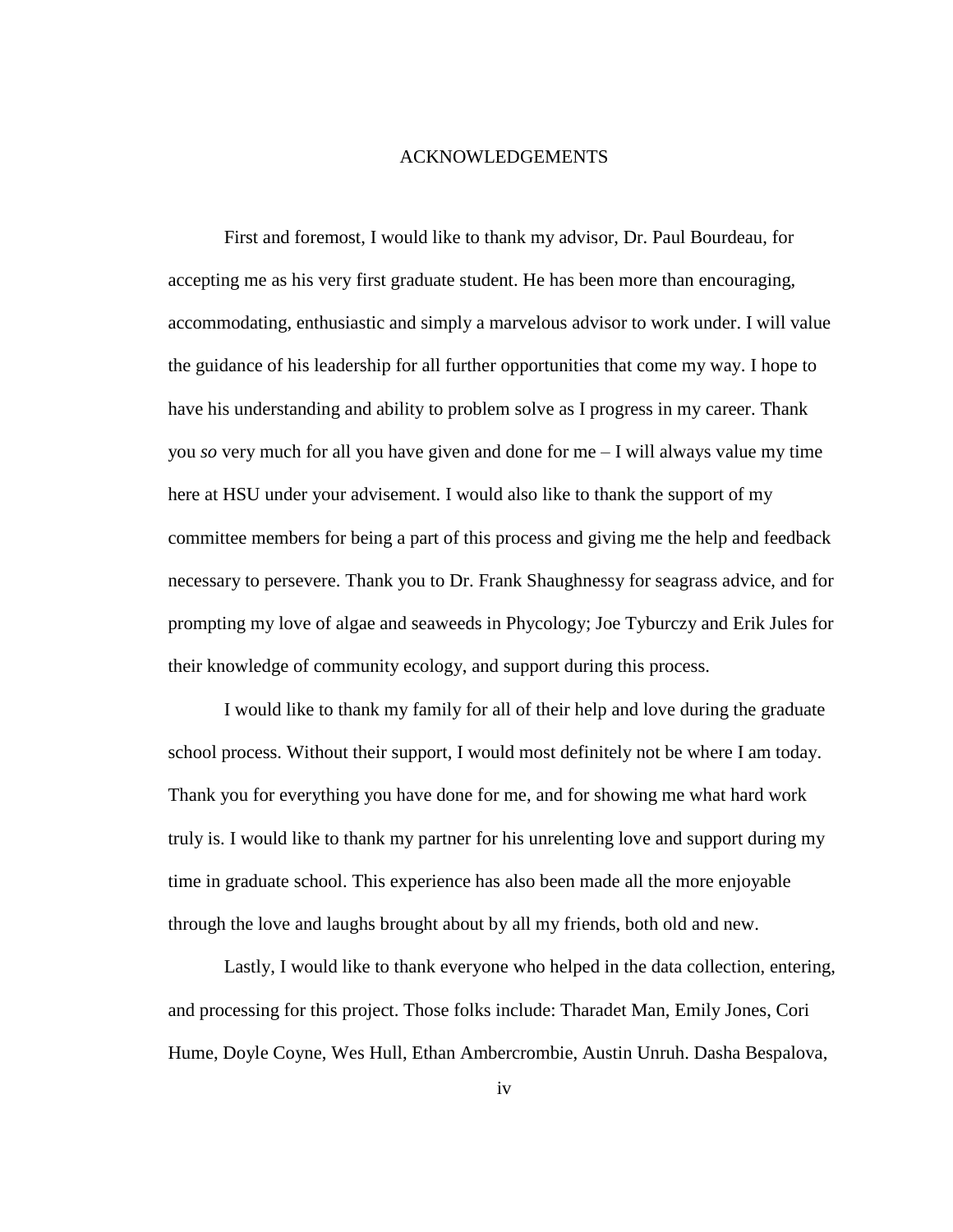Chris Teague, Torre Flagor, Lily McIntire, Kyle Orr, Tim McClure, Kalani Ortiz, Angelina Zuelow, Jess Gravelle, Kindall Murie, and many more. I would also like to give a shout out the pups that joined in field research: Cashew Nut, Theo, and Jeddy – they were such great helpers  $\odot$ 

I would also like to thank all of the funding sources that helped me with transportation and supplies for my thesis: Humboldt Marine and Coastal Science Institute (HMCSI) and California SeaGrant, the Malcolm Oliphant Scholarship, Biology Department Master's Grant, and the Biology Graduate Student Association Travel Grant Award. Transportation to and from field sites and obtaining supplies for field and laboratory work would not have been possible without this support.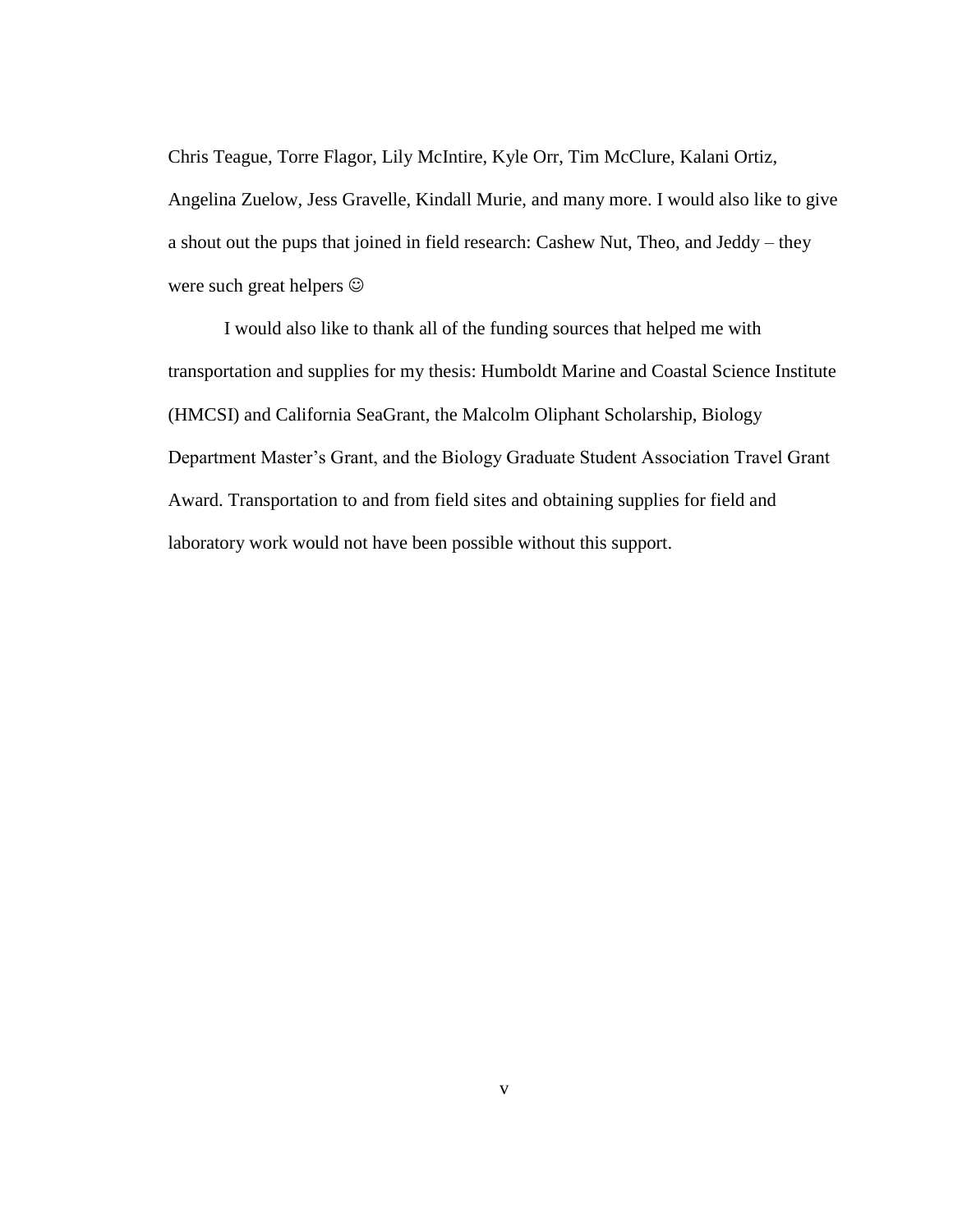## TABLE OF CONTENTS

| CHAPTER 1: Effects of <i>Phyllospadix</i> spp. on community diversity within rocky shore |
|------------------------------------------------------------------------------------------|
|                                                                                          |
|                                                                                          |
| Impacts of Foundation Species, or Ecosystem Engineers within Ecosystems  5               |
|                                                                                          |
| Surfgrass as a Foundation Species/Ecosystem Engineer within Tidepools 6                  |
|                                                                                          |
|                                                                                          |
|                                                                                          |
|                                                                                          |
|                                                                                          |
|                                                                                          |
|                                                                                          |
|                                                                                          |
|                                                                                          |
|                                                                                          |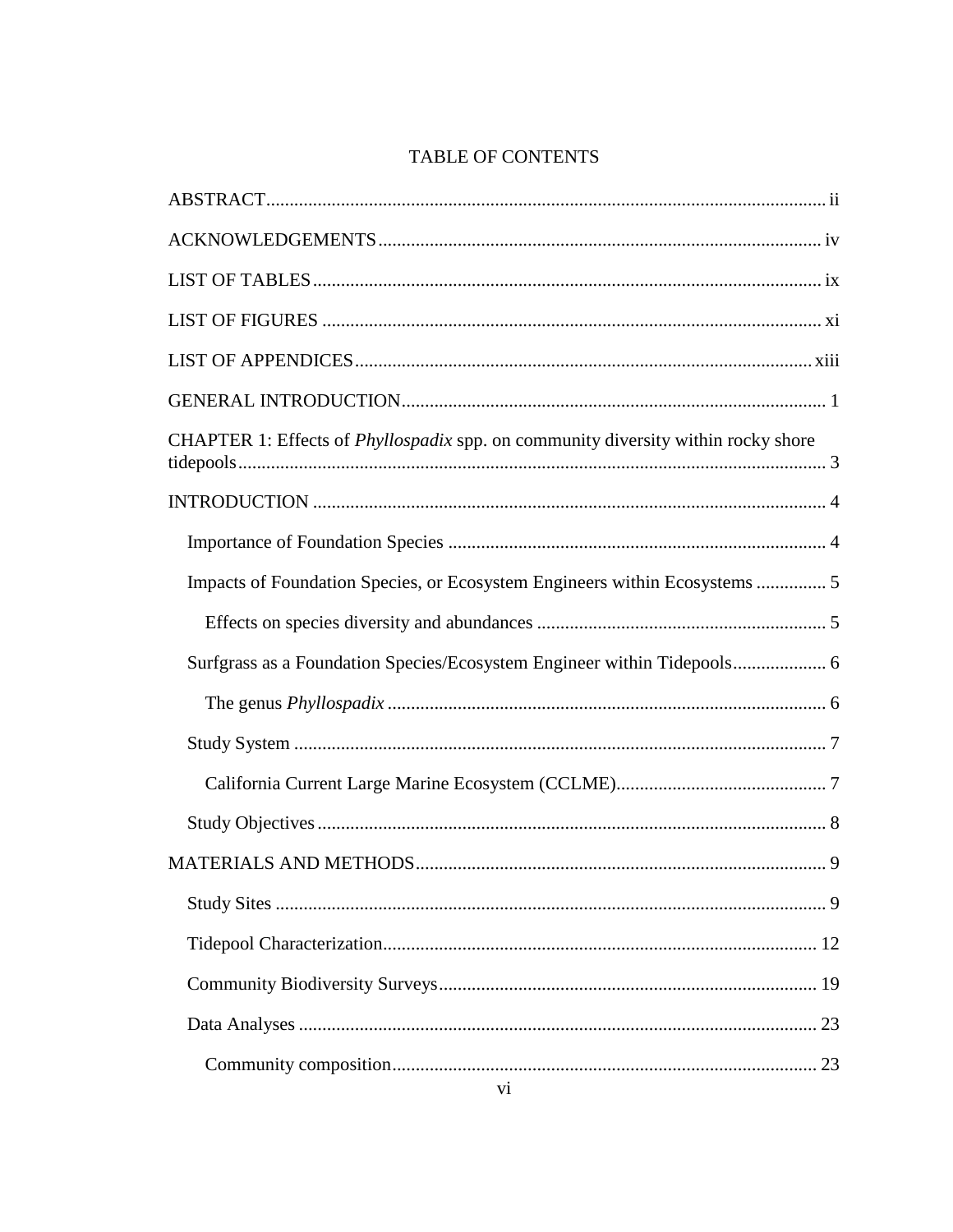| CHAPTER 2: Examining the effects of <i>Phyllospadix</i> spp. in ameliorating abiotic stress |  |
|---------------------------------------------------------------------------------------------|--|
|                                                                                             |  |
|                                                                                             |  |
|                                                                                             |  |
| Tidepools as a Model System to Test Effects of Surfgrass on Seawater pH and DO 44           |  |
|                                                                                             |  |
|                                                                                             |  |
|                                                                                             |  |
|                                                                                             |  |
|                                                                                             |  |
|                                                                                             |  |
|                                                                                             |  |
|                                                                                             |  |
|                                                                                             |  |
|                                                                                             |  |
|                                                                                             |  |
|                                                                                             |  |
|                                                                                             |  |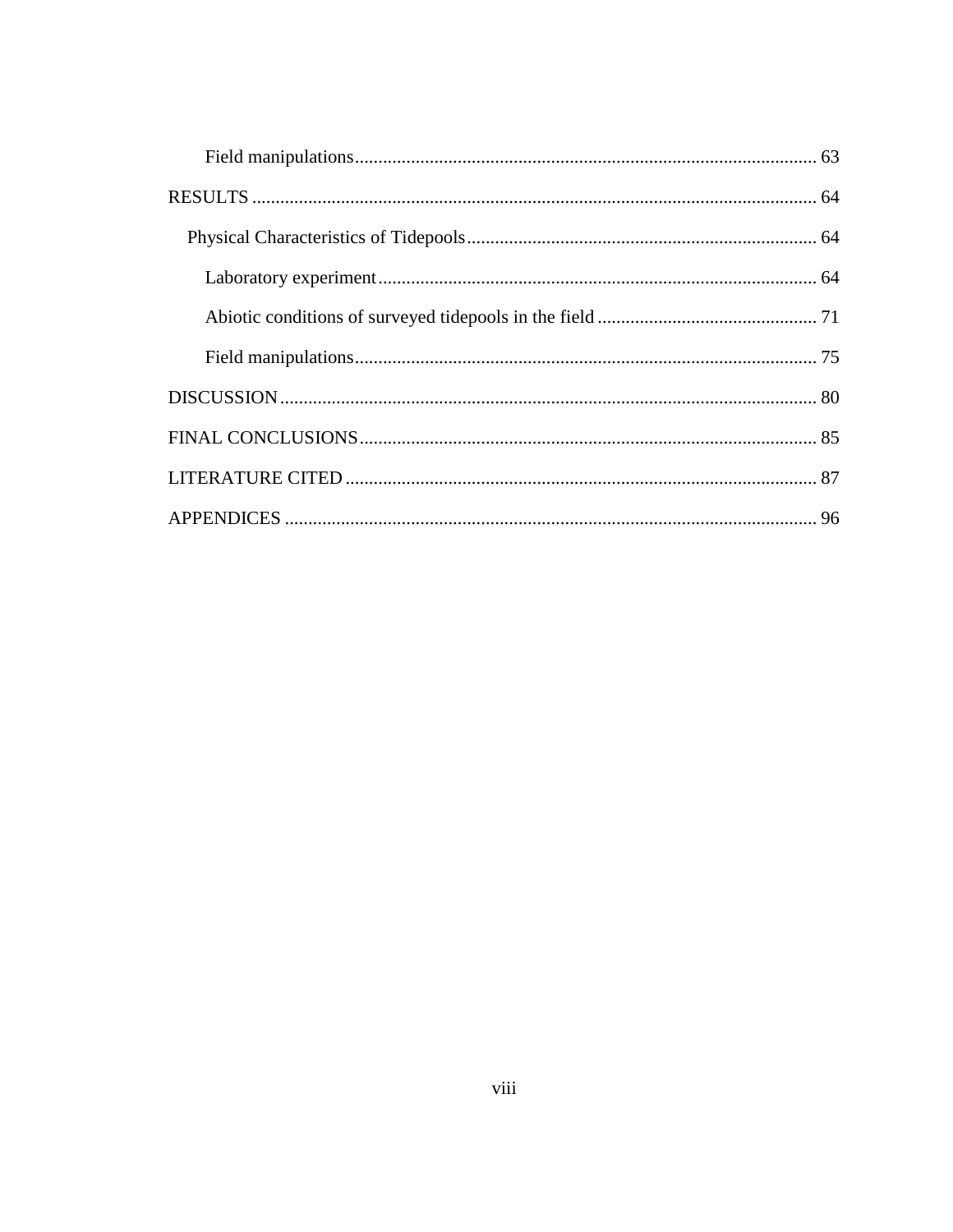#### LIST OF TABLES

<span id="page-8-0"></span>[Table 1. Physical attributes \[length \(meters\), width \(meters\), average depth \(meters\),](#page-26-0)  surface area  $(m^2)$ , and volume  $(m^3$  converted to liters)] of each tidepool across the three sites. Sites are arranged from north to south  $(BB = Baker's Beach, LH = Luftenholtz and$ [MR = Mussel Rock\)..........................................................................................................](#page-26-0) 14

[Table 2. Tidal elevation of all tidepools across sites. Positive numbers indicate elevation](#page-28-0)  [above MLLW \(meters\), negative numbers indicate elevations below MLLW \(meters\). All](#page-28-0)  [elevation values are in respect to verified low tides at the Crescent City, CA tidal station](#page-28-0)  [and have been converted from feet to meters. Source: National Oceanic and Atmospheric](#page-28-0)  [Administration \(NOAA\) Tides & Currents, Crescent City Station \(ID: 9419750\).](#page-28-0) ......... 16

[Table 3. Visual estimates of the percent canopy coverage of surfgrass for all pools at two](#page-30-0)time periods at the start of the study. [................................................................................](#page-30-0) 18

Table 4. Surface area  $(m^2)$  to volume  $(m^3)$  ratio of each pool and the percent cover of [surfgrass calculated from the point contact quadrat data divided by the total number of](#page-34-0)  [points per pool...................................................................................................................](#page-34-0) 22

[Table 5. Species richness, Simpson's Diversity, and Simpson's Dominance indices](#page-37-0)  [calculated from tidepool biodiversity data. Formulas from Morris et al. \(2014\) and](#page-37-0)  [Simpson \(1949\). See Appendix A and B for the list of all species...................................](#page-37-0) 25

[Table 6. Surveyed tidepools from each study site with: sampling events, nighttime and](#page-66-0)  [daytime pH measurements, and the adjacent ocean pH. Numbers next to the site codes](#page-66-0)  indicates whether the measurements were [taken in sampling event 1 or 2. BB and LH](#page-66-0)  [were measured in the same day, and thus BB was sampled during dark conditions and LH](#page-66-0)  [was sampled during day conditions for both sampling events. MR was sampled in a](#page-66-0)  [similar fashion for both sampling events, however the order of tidepools sampled was](#page-66-0)  [reversed and thus the tidepools that experienced night/day conditions are different in each](#page-66-0)  sampling event. [.................................................................................................................](#page-66-0) 54

[Table 7. The distribution of treatment allocation to experimental tidepools for both field](#page-72-0)  [manipulations \('daytime' and 'nighttime'\). Each treatment, per pool, was consistent for](#page-72-0)  [both sampling events. 'Reference' refers to control pools that were too large,](#page-72-0)  [volumetrically, to experimentally manipulate effectively; 'Surfgrass intact' indicates](#page-72-0)  [surfgrass coverage that was kept intact for the duration of the experiment; 'Removal of](#page-72-0)  surfgrass' indicates surfgrass that was removed from the specified pool;  $+CO_2$  indicates CO2 was added to pools. [...................................................................................................](#page-72-0) 60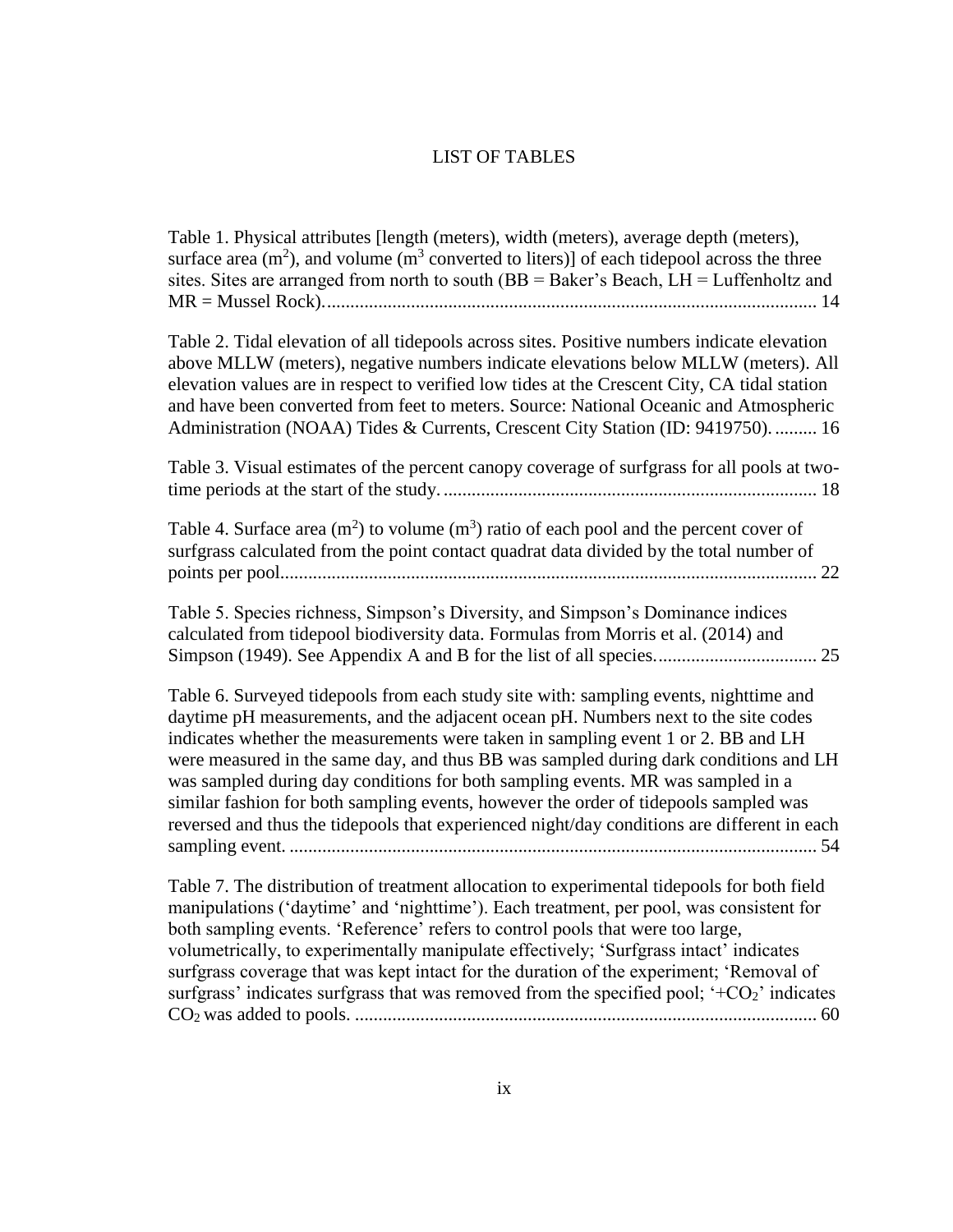[Table 8. Model summary for the 3-way, fully-factorial, repeated-measures ANOVA](#page-78-0)  analyzing the effects of surfgrass (SG – [presence or absence\), algae \(presence or](#page-78-0)  absence), time (eight- day time span of the experiment), and  $CO<sub>2</sub>$  (presence or absence in mesocosms) on mesocosm pH. Bolded *P*[-values indicate statistical significance \(](#page-78-0)*P* < 0.05). [.................................................................................................................................](#page-78-0) 66

[Table 9. Model summary for the 3-way, fully-factorial, repeated-measures ANOVA](#page-79-0)  analyzing the effects of surfgrass (SG – [presence or absence\), algae \(presence or](#page-79-0)  absence), time (eight- day time span of the experiment), and  $CO<sub>2</sub>$  (presence or absence in [mesocosms\) on dissolved oxygen \(DO\) in the laboratory experiment. Bolded](#page-79-0) *P*-values indicate statistical significance (*P* < 0.05). [.......................................................................](#page-79-0) 67

[Table 10. Model summary for the 3-way ANOVA analyzing the effects of surfgrass \(SG](#page-82-0)  – [presence or absence\), algae \(presence or absence\), time of day \(day vs. night](#page-82-0)  measurements), and  $CO<sub>2</sub>$  (presence or absence) effects on day-night pH differences in the laboratory experiment. Bolded *P*[-values indicate statistical significance \(](#page-82-0)*P* < 0.05). ...... 70

[Table 11. Model summary for the 3-way ANOVA analyzing the effects of surfgrass \(SG](#page-83-1)  – [presence or absence\), algae \(presence or absence\), time of day \(day vs. night](#page-83-1)  measurements), and  $CO<sub>2</sub>$  (presence or absence) effects on day-night DO differences in the laboratory experiment. Bolded *P*[-values indicate statistical significance \(](#page-83-1) $P < 0.05$ ). ...... 71

[Table 12. Model summary for the 1-way repeated-measures ANOVAs used to analyze](#page-90-0)  [variation in average pH over time in manipulated and un-manipulated pools in \(a\)](#page-90-0)  [nighttime and \(b\) daytime sampling in situ field manipulations. Bolded](#page-90-0) *P*-values indicate statistical significance (*P* [< 0.05\)......................................................................................](#page-90-0) 78

[Table 13. Model summary for the 1-way ANOVAs used to analyze variation in pH](#page-91-0)  differences (final pH – [initial pH\) over time in manipulated and un-manipulated pools in](#page-91-0)  [\(a\) nighttime and \(b\) daytime sampling in situ field manipulations.................................](#page-91-0) 79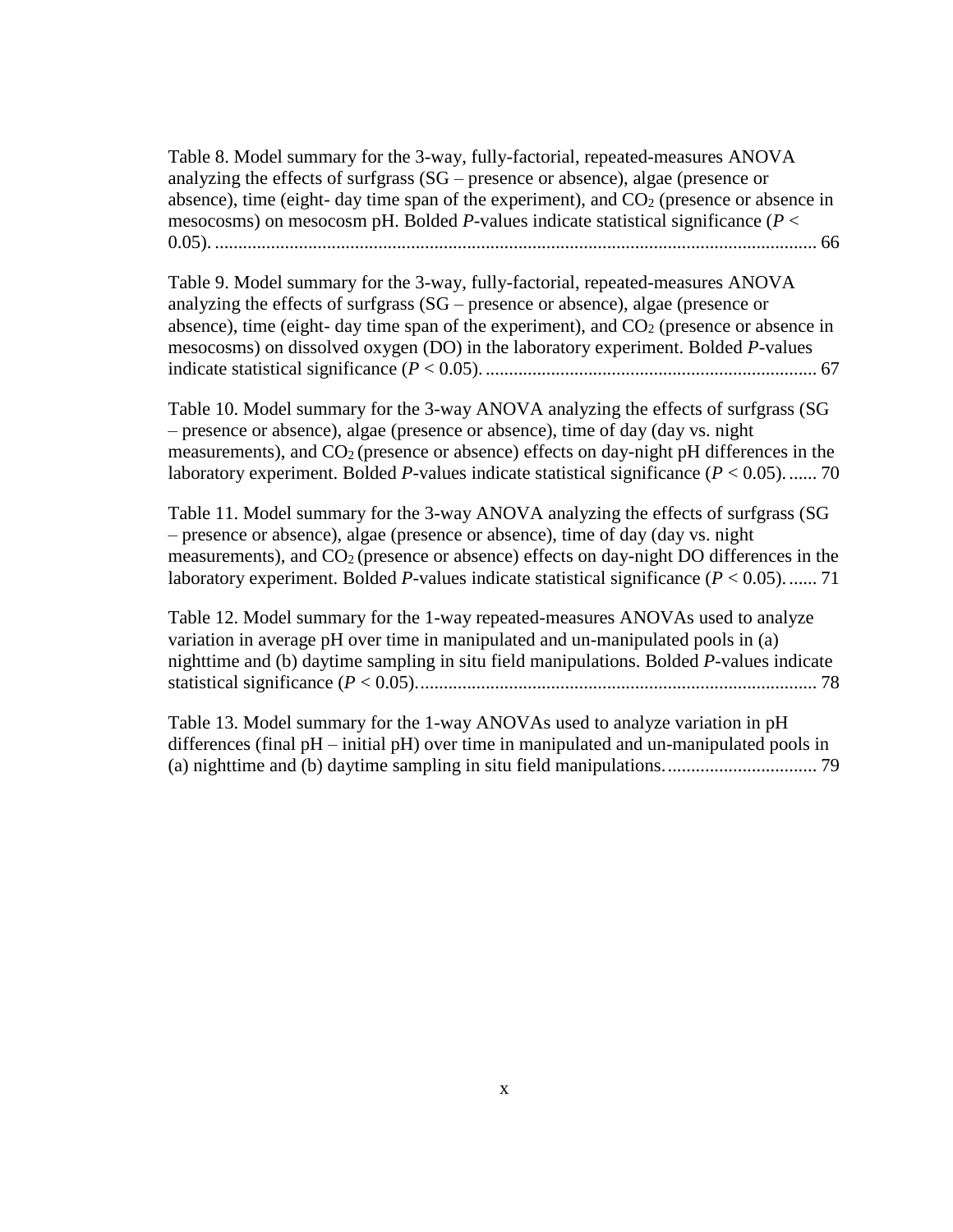#### LIST OF FIGURES

<span id="page-10-0"></span>[Figure 1. Locator site map of Humboldt County, located in northern California which is](#page-22-0)  [found within the northeast Pacific Ocean Basin. The Humboldt State logo indicates the](#page-22-0)  [location of the Humboldt State University campus, in Arcata, CA. Map created using](#page-22-0)  Esri's ArcMap (10.5.1). [....................................................................................................](#page-22-0) 10

[Figure 2. Site locator maps of each of the three study locations used for the duration of](#page-23-0)  [my thesis. From north to south, my study sites include: Baker's Beach \(BB; 41.044º N,](#page-23-0)  [124.123º W\), Luffenholtz-North \(LH; 41.043º N, 124.122 º W\), and just south of Cape](#page-23-0)  Mendocino, the final site – Mussel Rock (MR; 40.343° N, 124.362° W). Due to the close [proximity of BB and LH, both sites are located at the blue point in the map. Maps were](#page-23-0)  [created using Esri's ArcMap \(10.5.1\) and GPS coordinates are averaged across each](#page-23-0)  [tidepool per site.................................................................................................................](#page-23-0) 11

[Figure 3. Relationship between surface area of tidepools and the number of point contacts](#page-33-0)  [per tidepool accounted for in the biodiversity surveys. Increasing the number of point](#page-33-0)  [contacts as function of pool surface area was done to keep sampling effort per pool](#page-33-0)  [proportional. Dotted line represents ordinary least squares best fit,](#page-33-0) *R* <sup>2</sup> = 0.84................. 21

[Figure 4. Non-metric multidimensional scaling plot \(NMDS\) of biological communities](#page-41-0)  across all tidepools and grouped by site. Stress of  $NMDS = 0.16$ ; dissimilarity metric  $=$ [Bray-Curtis distance; data were standardized, rare species \(< 5% occurrence across all](#page-41-0)  tidepools) were removed from data. SITE CODES:  $BB = Baker's Beach$ ,  $LH =$ Luffenholtz, and MR = Mussel Rock. [..............................................................................](#page-41-0) 29

[Figure 5. Relationships between surfgrass and \(a\) species richness, \(polynomial](#page-43-0)  regression,  $R^2 = 0.11$ ,  $P = 0.21$ ), (b) Simpson's Diversity index, (polynomial regression,  $R^2 = 0.53, P \le 0.001$ ), and (c) Simpson's Dominance index, (polynomial regression,  $R^2$  $=0.47, P < 0.005$ ) across all tidepools at the three study locations. Dotted lines represent ordinary least squares fit. [..................................................................................................](#page-43-0) 31

[Figure 6. Relationship between surfgrass cover and invertebrate species richness \(simple](#page-44-0)  linear regression, *R* <sup>2</sup> = 0.07, *P* [= 0.16\)..............................................................................](#page-44-0) 32

[Figure 7. Relationship between surfgrass cover and \(a\) macrophyte species richness](#page-45-0)  (polynomial regression,  $R^2 = 0.26$ ,  $P < 0.03$ ) and (b) macrophyte percent cover (polynomial regression,  $R^2 = 0.05$ ,  $P = 0.5$ ). Dotted lines represent ordinary least squares [fit.......................................................................................................................................](#page-45-0) 33

[Figure 8. Schematic of one spatial block \(sea table\) of the laboratory experiment, with](#page-63-0)  [each of the eight treatment combinations randomly interspersed and repeated once per](#page-63-0)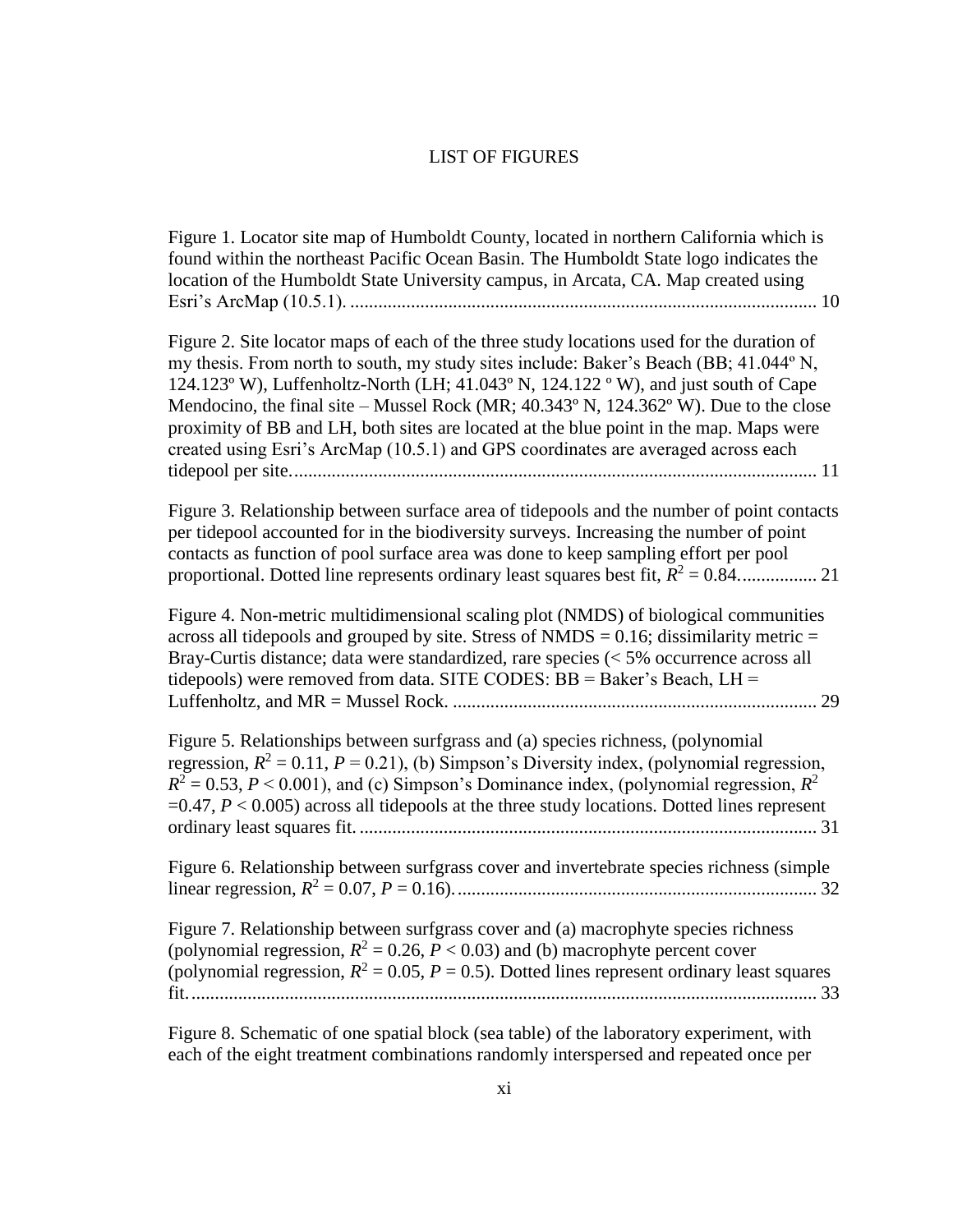[block. Each treatment combination was replicated a total of six times across six spatial](#page-63-0)  [blocks \(six sea tables\) and over two temporal blocks, for a total of 12 replicates per](#page-63-0)  treatment combination. [.....................................................................................................](#page-63-0) 51

[Figure 9. Mean \(a\) pH and \(b\) dissolved oxygen \(mg/L\) over time in the laboratory](#page-78-1)  experiment. Error bars are  $\pm$  1 SE. TREATMENT KEY: all dotted lines represent treatments with added  $CO<sub>2</sub>$ , while solid lines represent the ambient treatments (no  $CO<sub>2</sub>$ ) added).  $\pm$ /- signs indicate when there was the presence or absence of 'sg' = surfgrass or red algae = *Neorhodomela larix* [and articulated coralline algae. Controls did not include](#page-78-1)  [either groups of seaweed...................................................................................................](#page-78-1) 66

[Figure 10. Day-night differences in \(a\) mean pH and \(b\) mean DO in](#page-82-1) the laboratory experiment. Error bars are  $\pm 1$  SE. Note that the scale is one order of magnitude larger for the DO plot. TREATMENT KEY: all hashed bars represent treatments with added  $CO<sub>2</sub>$ , while solid bars represent the ambient treatments (no  $CO<sub>2</sub>$  added).  $+/$ - signs indicate when [there was the presence or absence of 'sg' = surfgrass or red algae =](#page-82-1) *Neorhodomela larix* [and articulated coralline algae. Controls did not include either groups of seaweeds.](#page-82-1) ...... 70

[Figure 11. Differences between daytime and nighttime pH in natural tidepools between](#page-84-0)  [my three sampling sites. Sampling event 1 occurred between July 8 and 13, 2017 and](#page-84-0)  [sampling event 2 occurred between July 23-24, 2017. BB and LH were sampled in the](#page-84-0)  [same day for both sampling events, however, BB was sampled first for both events, and](#page-84-0)  [thus under 'nighttime' conditions, whereas LH was sampled during 'daytime' conditions.](#page-84-0)  [Tidepools at MR were sampled prior to sunrise, and after sunrise for both sampling](#page-84-0)  [events, however, the order in which tidepools were sampled was switched for the second](#page-84-0)  [sampling event. \(Welch's t-test was used to test for differences in average tidepool pH](#page-84-0)  between 'daytime' [and 'nighttime' sampling events;](#page-84-0) *P <* 0.001). ................................... 72

[Figure 12. \(a\) Tidepool pH during the daytime \(](#page-87-1) $R^2 = 0.4$ ,  $P = 0.009$ ) and nighttime ( $R^2 = 0.4$ ) 0.33,  $P = 0.05$ ) sampling events, and (b) differences between tidepool pH and ocean pH during the daytime  $(R^2 = 0.38, P = 0.01)$  and nighttime sampling events  $(R^2 = 0.31, P = 0.01)$  $0.07$ ) as a function of surfgrass abundance. Lines are best-fit  $2<sup>nd</sup>$  order polynomial [regressions.........................................................................................................................](#page-87-1) 75

[Figure 13. Nighttime \(a\) and Daytime \(b\) change in average pH over time and the](#page-89-0)  [differences in average pH between initial and final pH in the](#page-89-0) *in situ* manipulations [\(nighttime \[c\] and daytime \[d\]\). TREATMENT KEY: Removal = surfgrass removal](#page-89-0)  [pools; Intact = pools in which surfgrass was left intact; Control = tidepools naturally](#page-89-0)  without surfgrass that had  $CO<sub>2</sub>$  added; and Reference = surrounding pools were not [manipulated in any way but were near manipulated pools...............................................](#page-89-0) 77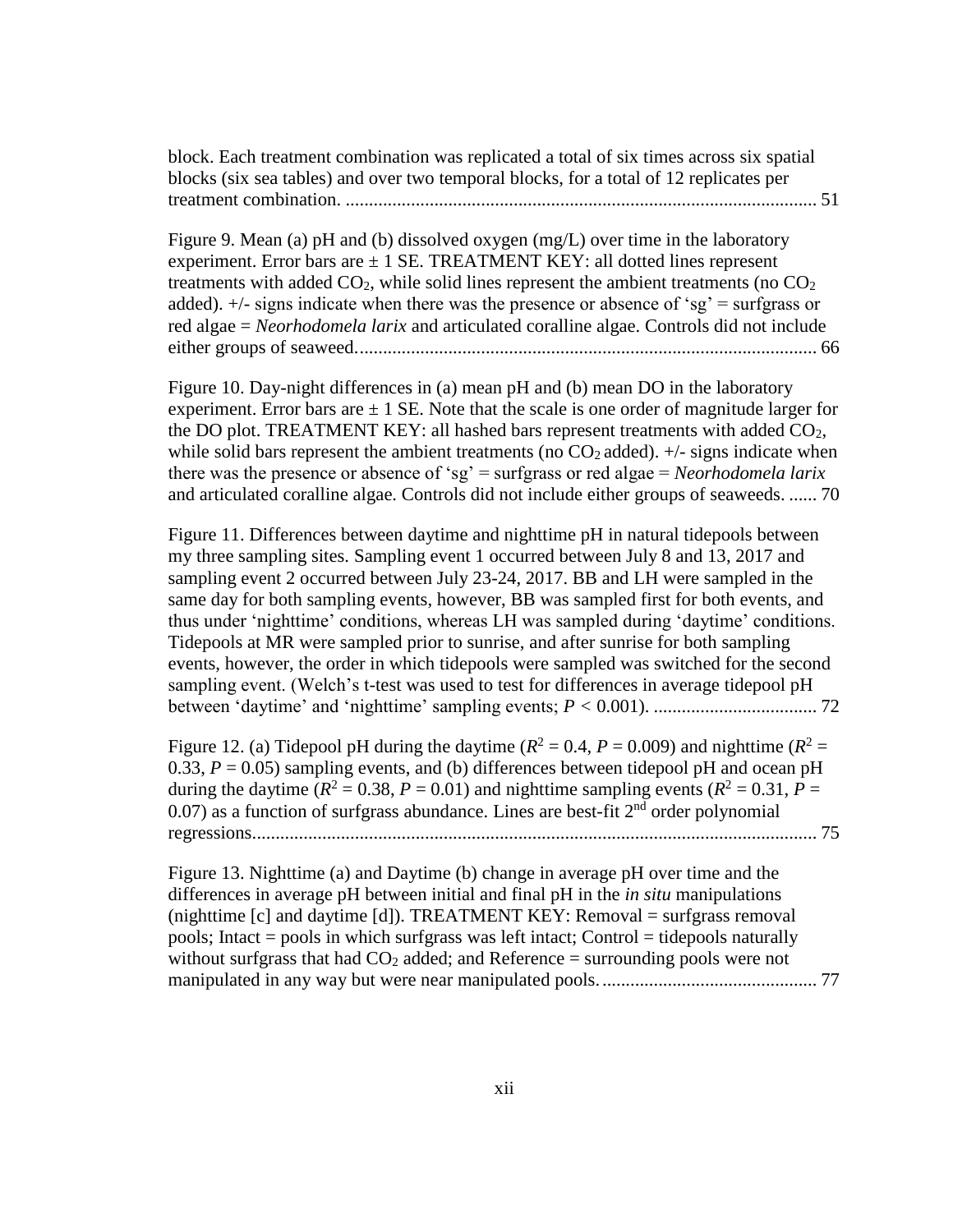## LIST OF APPENDICES

<span id="page-12-0"></span>

| Appendix A. List of all algae found at the three study locations. Rare reds were species                                                                                                                                                                                 |
|--------------------------------------------------------------------------------------------------------------------------------------------------------------------------------------------------------------------------------------------------------------------------|
| Appendix B. List of all invertebrates, and sculpins that were found amongst tidepools at<br>each of the three sites. Species were classified to lowest taxonomic information as                                                                                          |
| Appendix C. Table of abiotic measurements taken per pool during sampling event 1 of<br>the field manipulations. 'AM' indicates that these measurements were taken during the<br>early morning low tides under 'dark' conditions and are referred to as the nighttime     |
| Appendix D. Table of abiotic measurements taken per pool during sampling event 2 of<br>the field manipulations. PM' indicates that these measurements were taken during the<br>afternoon/evening low tides under 'daytime' conditions and are referred to as the daytime |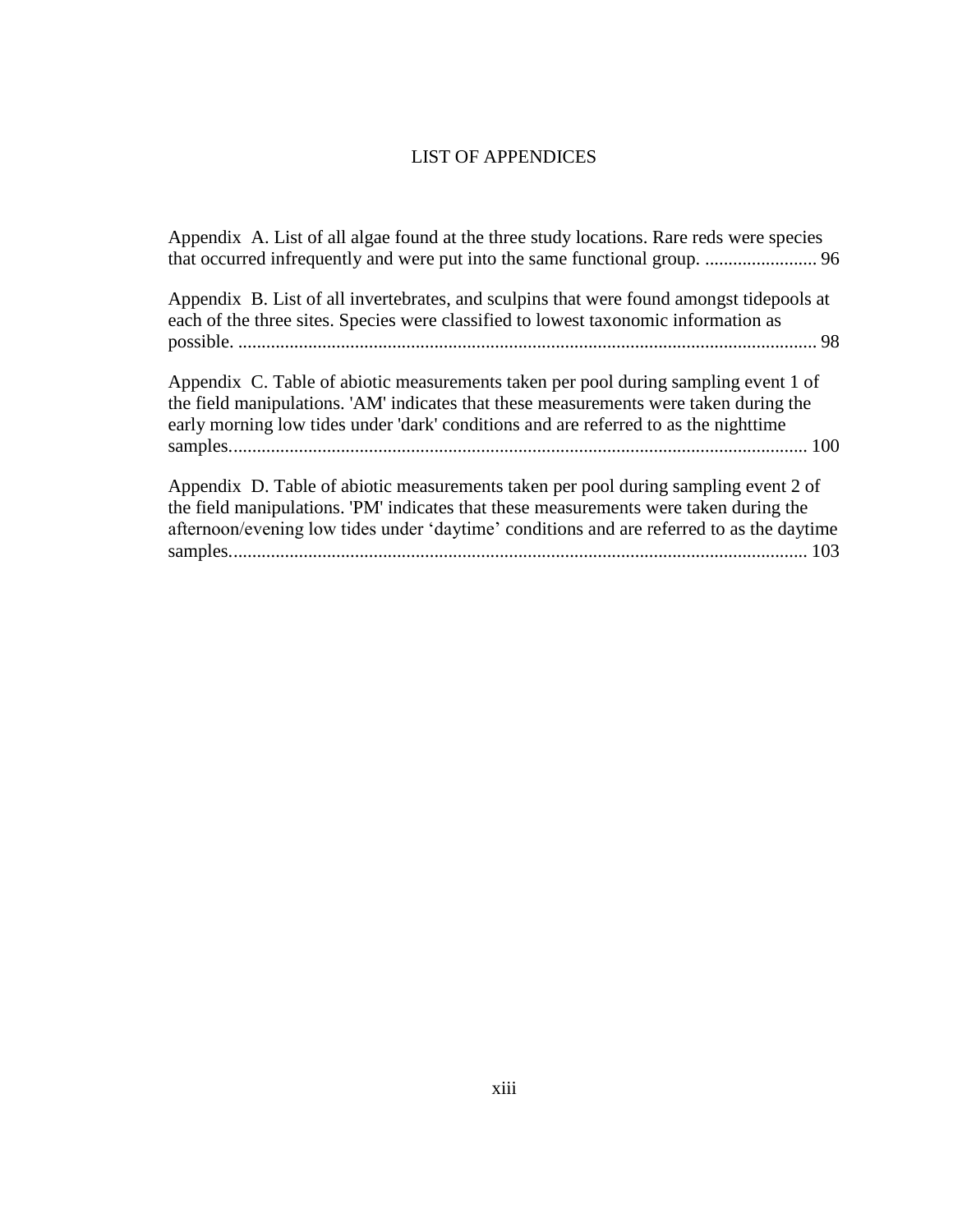#### GENERAL INTRODUCTION

<span id="page-13-0"></span>Oceanic uptake of  $CO<sub>2</sub>$  diminishes effects of atmospheric carbon emissions on global climate change, however the result for global oceans is the increased dissolution of CO2 in seawater – also known as 'ocean acidification' (OA; Orr *et al*., 2005). Acidification of seawater results in alteration of seawater chemistry, in which calcium carbonate saturation states are lowered, and ultimately affect the ability of calcifying organisms to produce and maintain their calcium carbonate skeletal structures (Doney *et al*., 2009).

Most OA research has focused on the effects of OA in open ocean systems, which are different from other marine ecosystems (Hofmann *et al*., 2011). Open oceans experience more stable conditions, when compared to more dynamic nearshore and coastal environments, like kelp forests, tidepools, estuaries, upwelling zones, and  $CO<sub>2</sub>$ vents (Hofmann *et al*., 2011). Further, most OA research has focused on how individual calcifying organisms will respond to OA stress (Harley *et al*., 2006; Gaylord *et al*., 2011). However, in order to understand how OA will affect marine ecosystems, we need to assess how OA will affect species interactions and the ability of whole communities to resist OA stress.

Foundation species have the ability to facilitate diverse community assemblages because they stabilize processes such as productivity, and ameliorate extreme environmental conditions (Dayton, 1972; Angelini *et al*., 2011; Ellison *et al*., 2005). They therefore structure communities, and promote ecosystem resilience (Orth *et al*., 1984;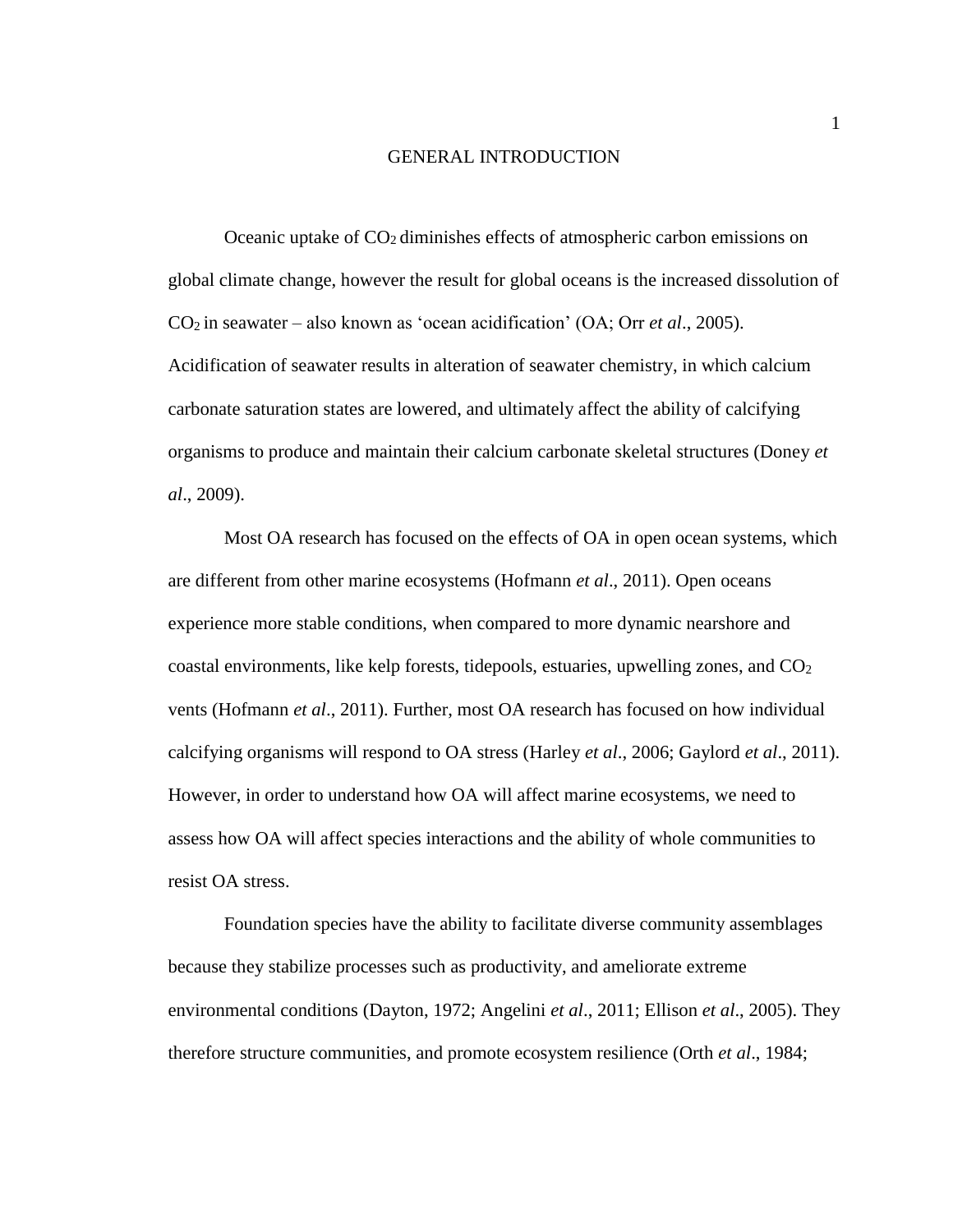Heck *et al*., 2003; Canion and Heck, 2009). Determining whether foundational species ameliorate OA stress will greatly increase our understanding of how both individual organisms, and whole communities, will respond to global change threats like OA.

*Phyllospadix* spp., intertidal seagrasses, more commonly known as surfgrasses, are foundation species within rocky shore ecosystems (Dethier, 1984; Shelton, 2010). Surfgrass alleviates thermal stress in tidepools within rocky intertidal ecosystems, acts as a nursery habitat for some species (e.g., juvenile California spiny lobsters – *Panulirus interruptus* and juvenile rockfish – *Sebastes* spp.), and stabilizes local community assemblages within tidepools (Engle, 1979; Shelton, 2010). Seagrasses function as refugia from pH stress, by modifying local pH by  $0.2 - 0.7$  units via photosynthesis and community metabolic processes (Frankignoulle and Distèche, 1984; Frankignoulle and Bouquegneau, 1990; Invers *et al*., 1997).

Not only does surfgrass act as foundation species within its environment, but other seagrasses in the same family locally buffer oceanic pH. The extent of pH regulation by the genus *Phyllospadix* has not been studied. This genus and the tidepools it inhabits provide an excellent system to (1) examine the role of surfgrass as a foundation species, and (2) determine whether surfgrass can increase tidepool community diversity via amelioration of stress from acidic seawater. My thesis aims to evaluate whether surfgrass increases species diversity (as predicted by foundation species theory) within tidepools along northern California coasts as well as examine the extent to which surfgrass can buffer local seawater from changing oceanic conditions.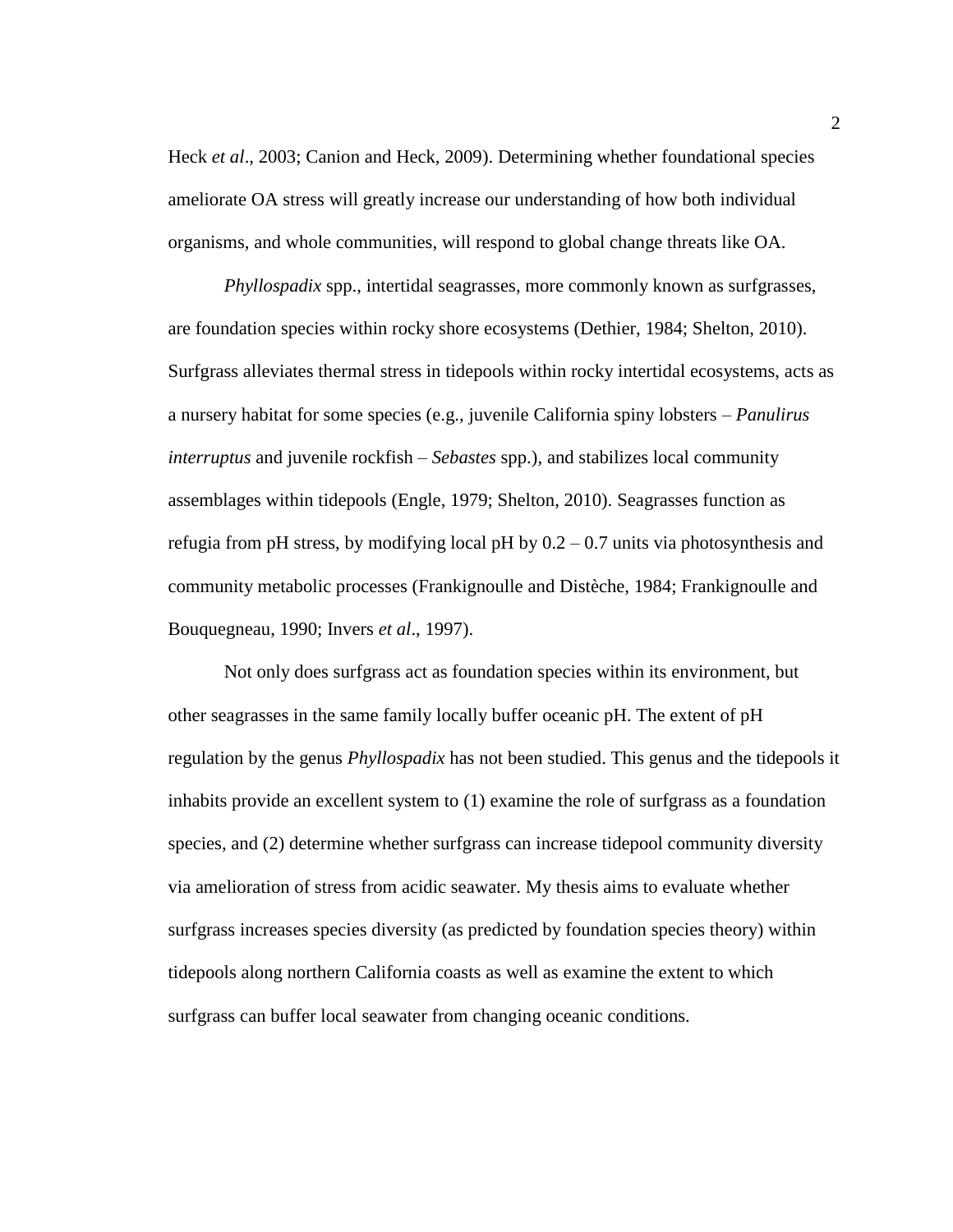## <span id="page-15-0"></span>CHAPTER 1: EFFECTS OF *PHYLLOSPADIX* SPP. ON COMMUNITY DIVERSITY

## WITHIN ROCKY SHORE TIDEPOOLS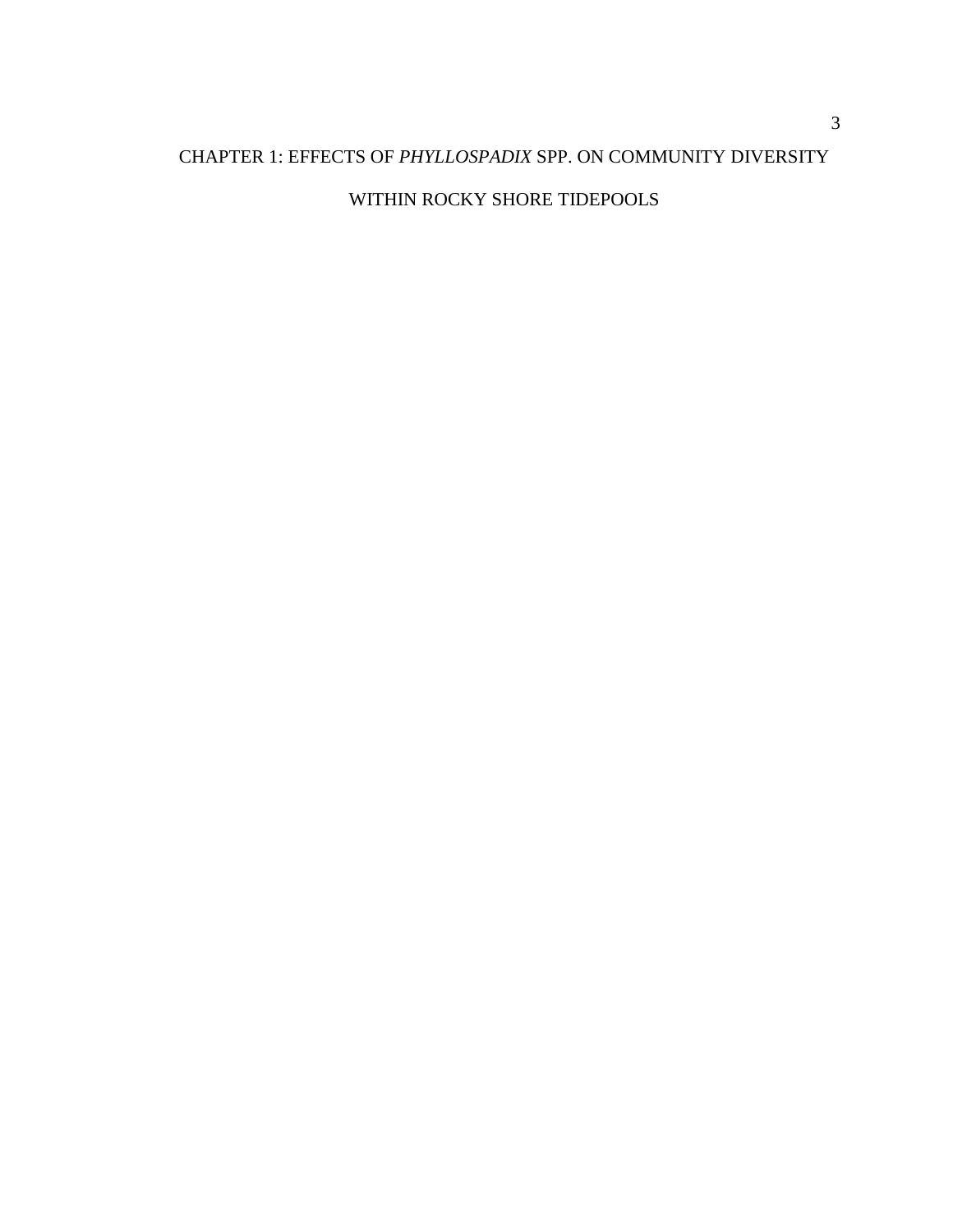#### INTRODUCTION

#### Importance of Foundation Species

<span id="page-16-2"></span><span id="page-16-1"></span><span id="page-16-0"></span>Research regarding the impacts of global climate change on marine ecosystems has focused primarily on the negative effects experienced at the organismal level (Harley *et al*., 2006). However, if we want to accurately depict and predict impacts of climate change on marine communities, more research is required to understand how changing oceanic conditions will alter species interactions that may play a large role in mediating the effects of changing environmental conditions on ecosystems (Harley, 2003; Gaylord *et al.*, 2015). Foundation species are organisms with disproportionately large effects on the surrounding community through the modification and amelioration of harsh environmental conditions (Dayton, 1972; Bruno and Bertness, 2001). Dayton (1972) recognized that foundation species are most often deemed competitive dominants within their community and provide most of the spatial structure. They typically occupy lower trophic levels, as opposed to keystone species which are usually top predators (Paine, 1966). Foundation species are thought to facilitate diversity, while providing crucial ecosystem services and stabilization within the community that they reside (Ellison *et al*., 2005; Bruno *et al*., 2003). It will therefore be critical to understand the role, both small and large, that these essential species play in a rapidly changing marine environment.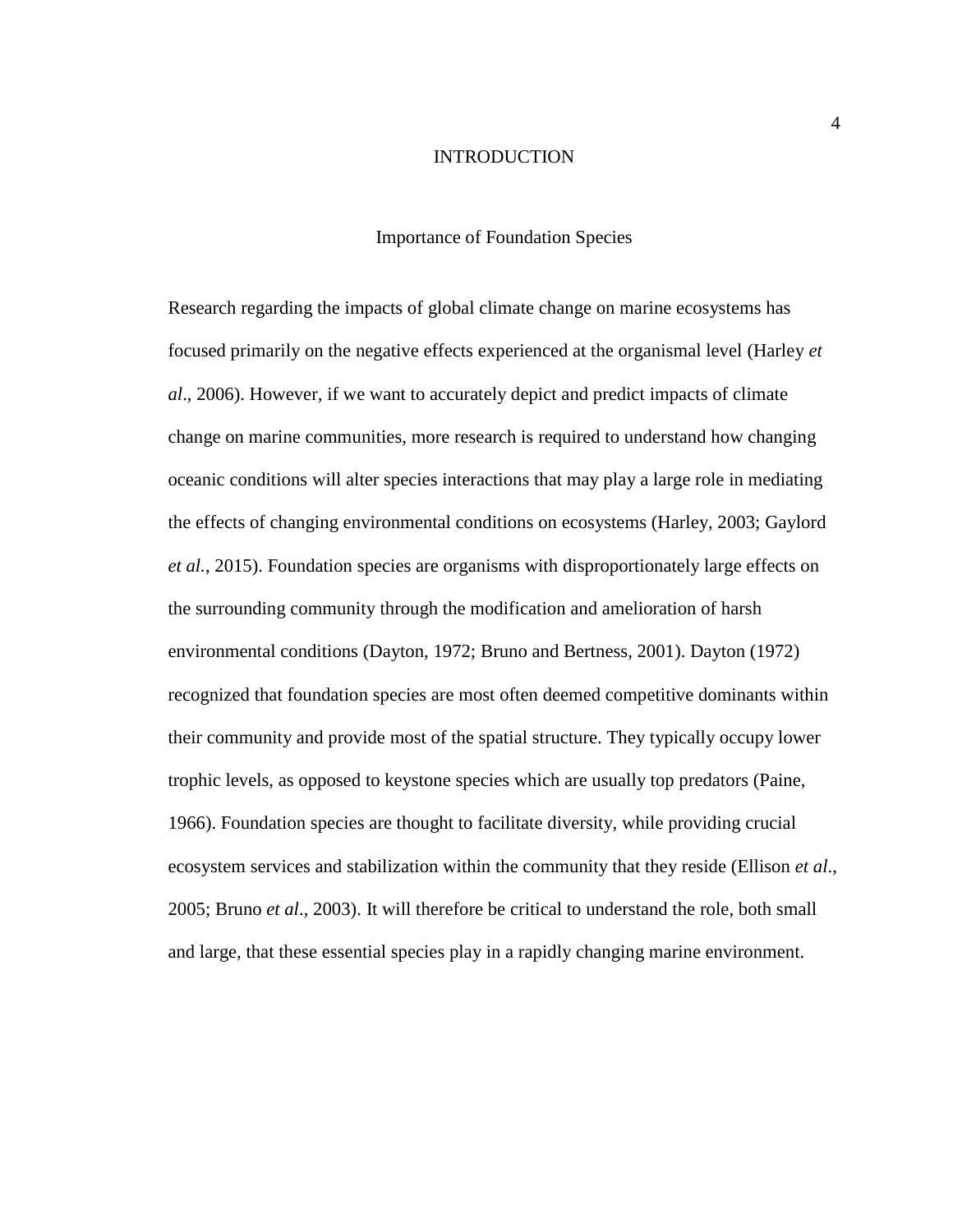Impacts of Foundation Species, or Ecosystem Engineers within Ecosystems

#### <span id="page-17-0"></span>Effects on species diversity and abundances

It has been demonstrated that foundation species have a net positive effect over large, or landscape level, scales of an ecosystem, however, the effects that they provide at smaller scales have been shown to be variable (Jones *et al*. 1997; Jones *et al*., 2007). Jones *et al.* (2007) described these unique members of the community as physical ecosystem engineers – organisms that physically modify, maintain or create habitats, while regulating the availability of biotic/abiotic resources through physical state changes (directly or indirectly). Case studies regarding the impacts that such species have on species richness and abundances are in fact 'trivial to enormous' and not always positive (Jones *et al*., 1997; Jones *et al*. 2007). This conundrum lays the foundation for the variability that is observed with respect to the impacts that ecosystem engineers display at differing spatial scales. Jones *et al*. (2007) suggests that ecosystem engineers tend to have an overall positive effect on regional species richness and abundances through habitat diversification, however, the number of species that benefit from the engineering is often similar to the number that are negatively impacted (Jones *et al*. 2007).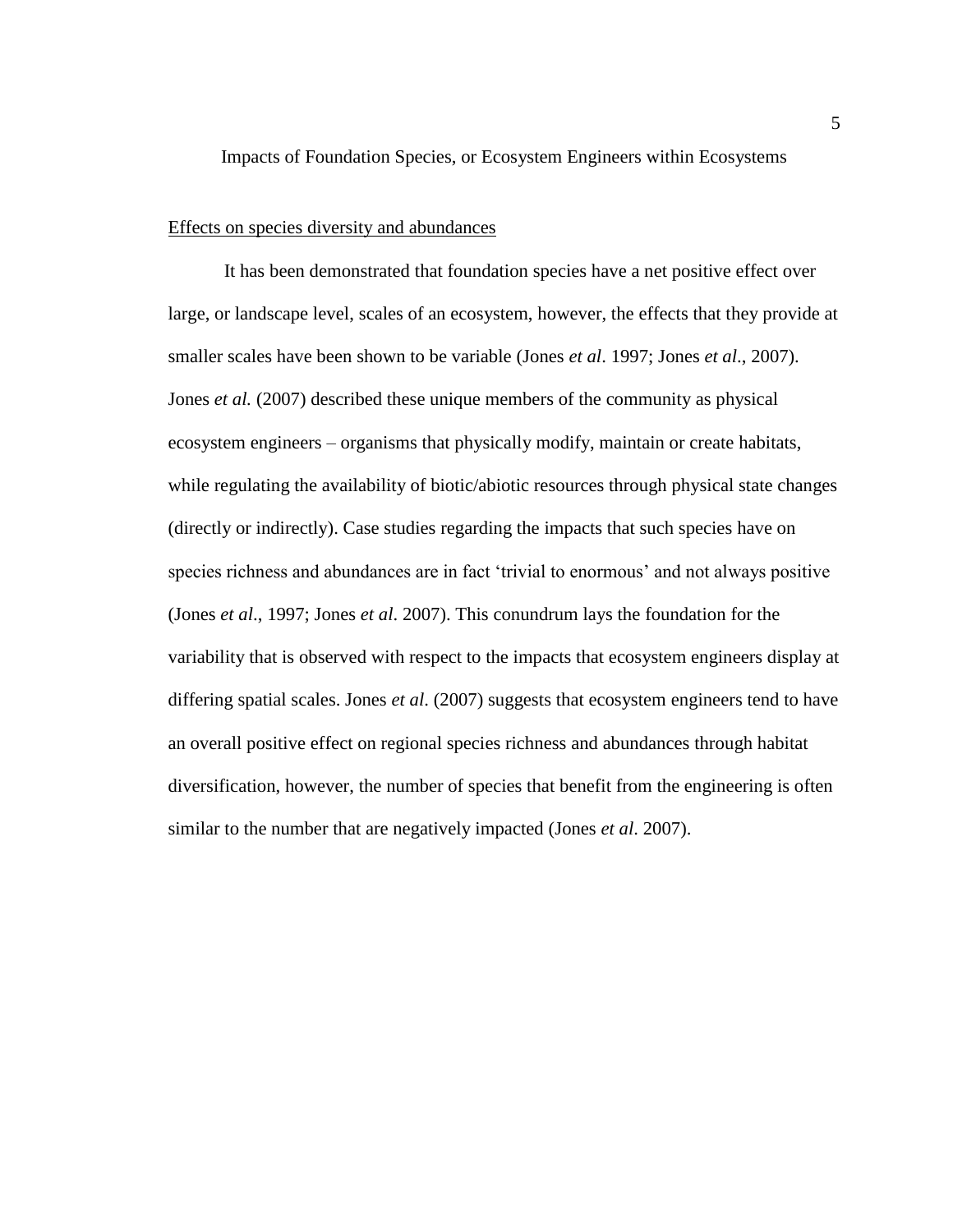<span id="page-18-0"></span>Surfgrass as a Foundation Species/Ecosystem Engineer within Tidepools

#### <span id="page-18-1"></span>The genus *Phyllospadix*

Surfgrasses in the genus *Phyllospadix* are the only seagrasses that have inhabited rocky shores – and they have been shown to play vital roles within this environment (Lobban and Harrison, 1994). The species within this genus are considered important foundation species in temperate rocky shore ecosystems and have profound effects on community structure (Shelton, 2010). For example, Shelton (2010) suggested that the modification of the thermal environment by surfgrass can influence tidepool community composition. The three-dimensional component that canopy species, like surfgrass, provide to the surrounding environment, creates microhabitats that alter the distribution of underlying organisms via protection from predation and stressful thermal conditions (Burnaford, 2004; Crain and Bertness, 2006; Shelton, 2010). Surfgrasses have been shown to occupy more canopy space within zones that they reside in than any other organisms inhabiting similar spaces in rocky shore systems (Turner, 1985). They are also considered competitive dominants because they outcompete other intertidal macrophytes for space by forming dense beds and preventing other organisms from invading (Turner 1985).

The mechanisms by which surfgrasses exclude other organisms are unknown. However, allelopathy, shading, whiplash, consumption of neighboring algae by associated invertebrates, and blocking propagules of other competitors, are thought to be some of the causes of exclusion and competition (Rosenthal *et al*., 1974; Dayton 1975;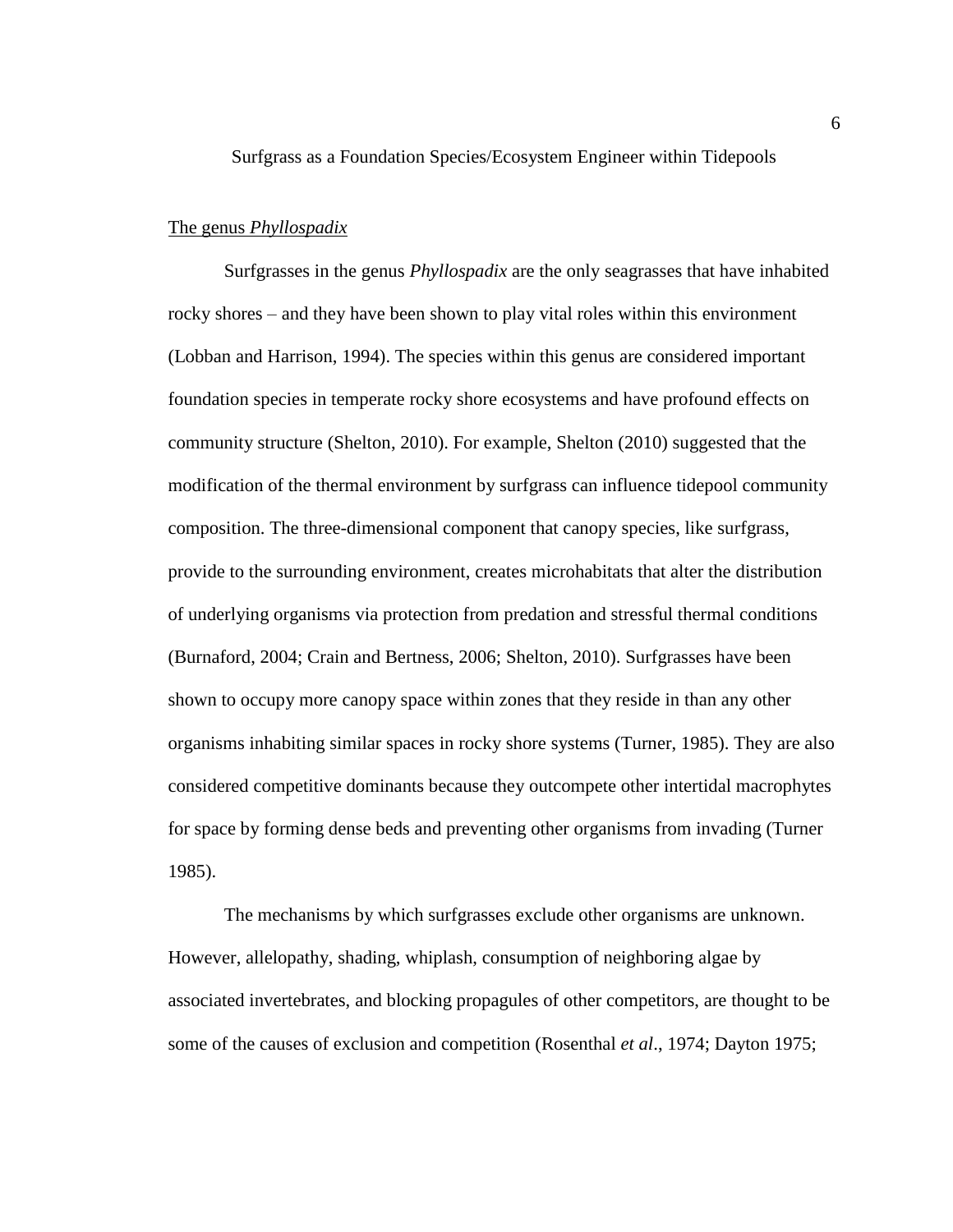Menge, 1976, Hruby and Norton 1979; Lubchenco, 1980; Deysher and Norton, 1982). Shelton (2010) noted that one of the most interesting findings from his surfgrass removal experiment was greater variation in community assemblages in the absence of surfgrass. Conversely, whether that was simply due to the stochastic process of the disturbance (removal) is unknown.

#### Study System

#### <span id="page-19-1"></span><span id="page-19-0"></span>California Current Large Marine Ecosystem (CCLME)

Surfgrasses and the tidepools they inhabit are found along rocky shores within the California Current Large Marine Ecosystem (CCLME), which spans from British Columbia, Canada to Baja California, Mexico in the eastern North Pacific Ocean basin. The CCLME is a diverse and dynamic system that yields abundant ecosystem goods and services including plentiful fisheries, recreation, tourism, energy production, climate regulation, pollution control, and transportation (NOAA-IEA), it constitutes one of the highest productivity regions in the world (Gruber *et al.,* 2012). The CCLME is controlled largely by upwelling that varies year-to-year bringing cold, nutrient rich, oxygen depleted, and  $CO<sub>2</sub>$  saturated water from ocean depths to surface waters (NOAA-IEA). Coastal ecosystems like the CCLME are essential regions that experience anthropogenic stress and are crucial places for research to examine how these effects are disturbing coastal and nearshore systems and the ecosystem services that they provide (Honig *et al.*, 2016).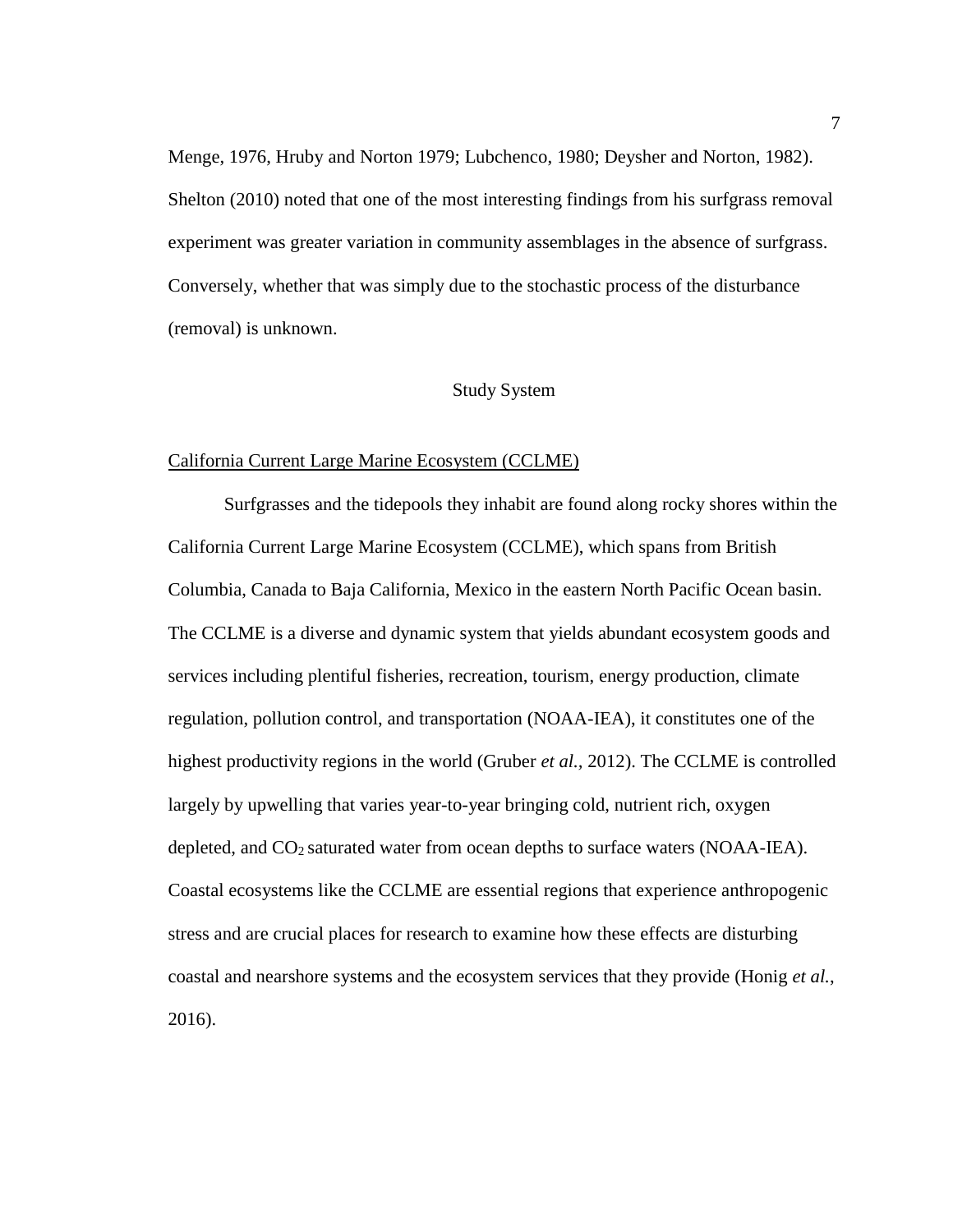#### Study Objectives

<span id="page-20-0"></span>The objective for this chapter of my thesis is to examine the role of surfgrass as a foundation species and ecosystem engineer in naturally occurring tidepool communities along an understudied portion of the northern California coastline that lies within the CCLME. More specifically, I will examine the relationship between surfgrass abundance and biodiversity in tidepool communities at three rocky intertidal zones situated at sites that exhibit the topography of both boulder fields and rock benches. I predicted that surfgrass abundance will be positively correlated with greater biodiversity and species richness within naturally-occurring rocky shore tidepools.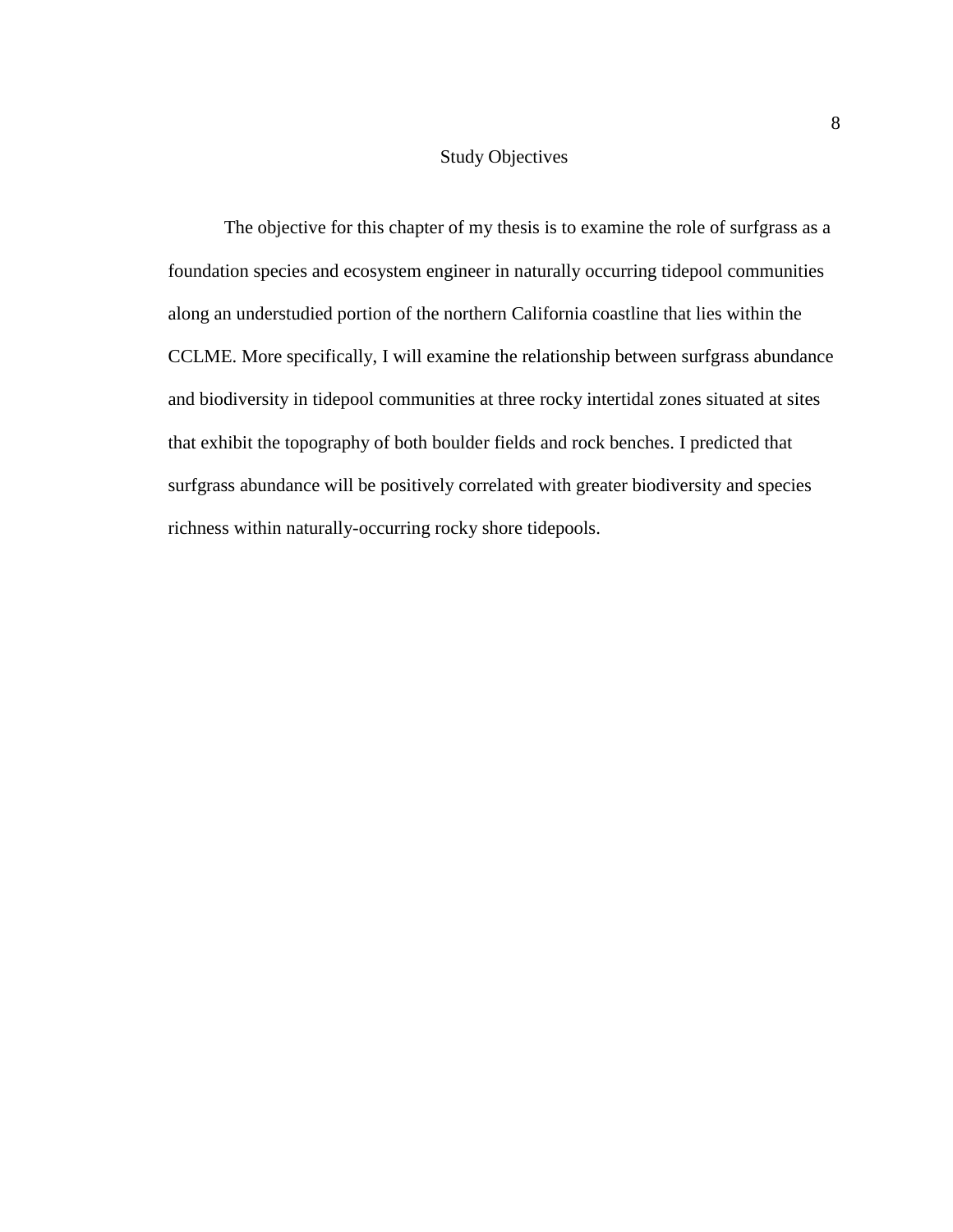#### MATERIALS AND METHODS

#### Study Sites

<span id="page-21-1"></span><span id="page-21-0"></span>To determine whether surfgrass abundances are related to tidepool community structure, I quantified biodiversity within tidepools that varied with respect to the presence and abundance of surfgrass cover. The study took place at three sites on the Humboldt County coast in northern California, within the CCLME, and include Baker's Beach (BB), a large southwest facing boulder field in Trinidad, California (41.044º N, 124.123º W); Luffenholtz-North (LH) a small, exposed westward facing intertidal bench in Trinidad, CA (41.043º N, 124.122 º W); and Mussel Rock (MR), Cape Mendocino, CA (40.343º N, 124.362º W; Figure 1; Figure 2). The latter site is a large, expansive intertidal bench that has an overall higher elevation compared with the sites located in Trinidad. I chose these study sites to represent a gradient of upwelling along a dynamic and understudied segment of the northern California coastline. The last of the three sites, MR, is situated along the Lost Coast, south of Cape Mendocino, the westernmost point in California. This area is mostly natural, and development-free, lacking major highways and distinguished by the King Range mountains and wilderness area (US-DOI, Bureau of Land Management).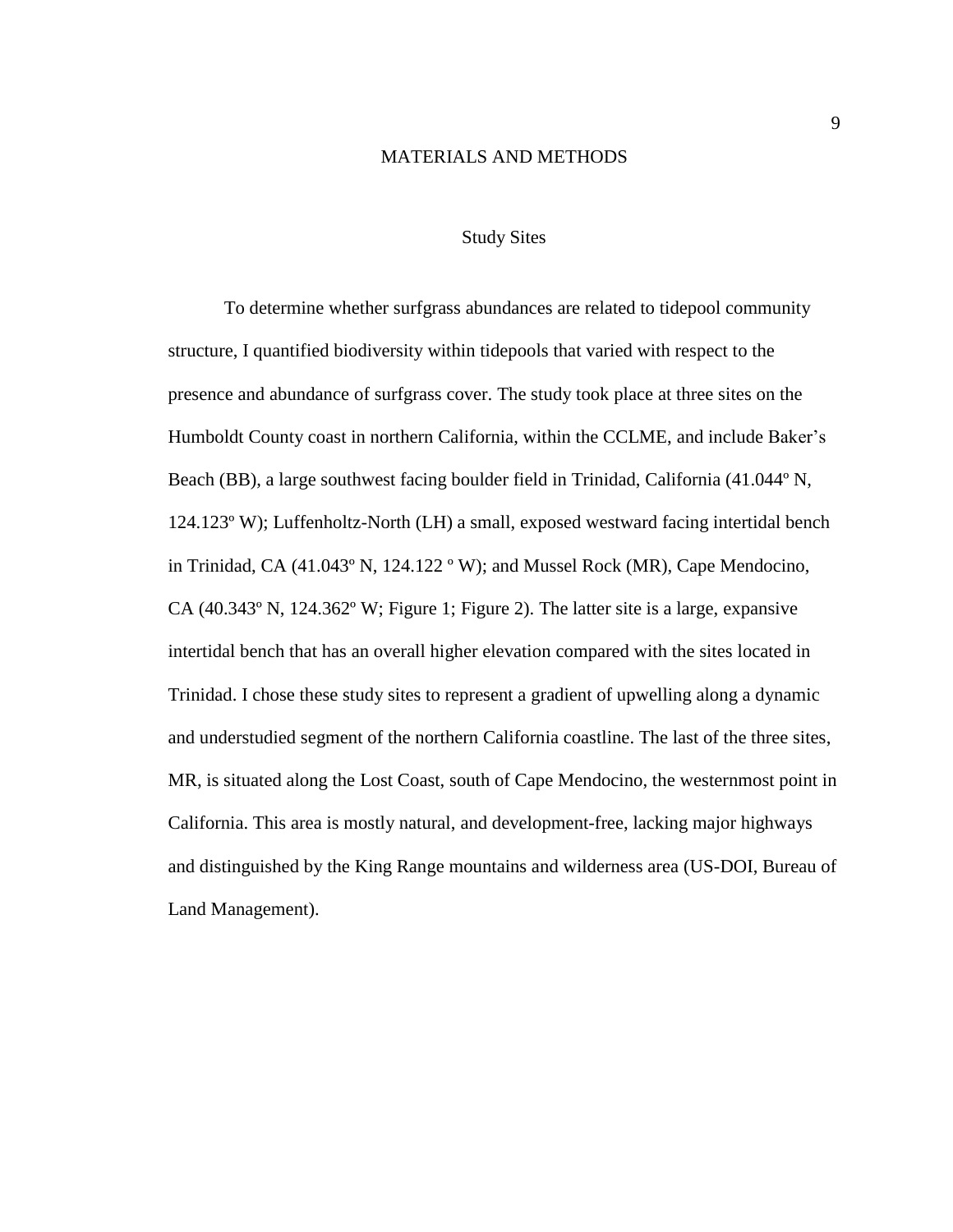

<span id="page-22-0"></span>Figure 1. Locator site map of Humboldt County, located in northern California which is found within the northeast Pacific Ocean Basin. The Humboldt State logo indicates the location of the Humboldt State University campus, in Arcata, CA. Map created using Esri's ArcMap (10.5.1).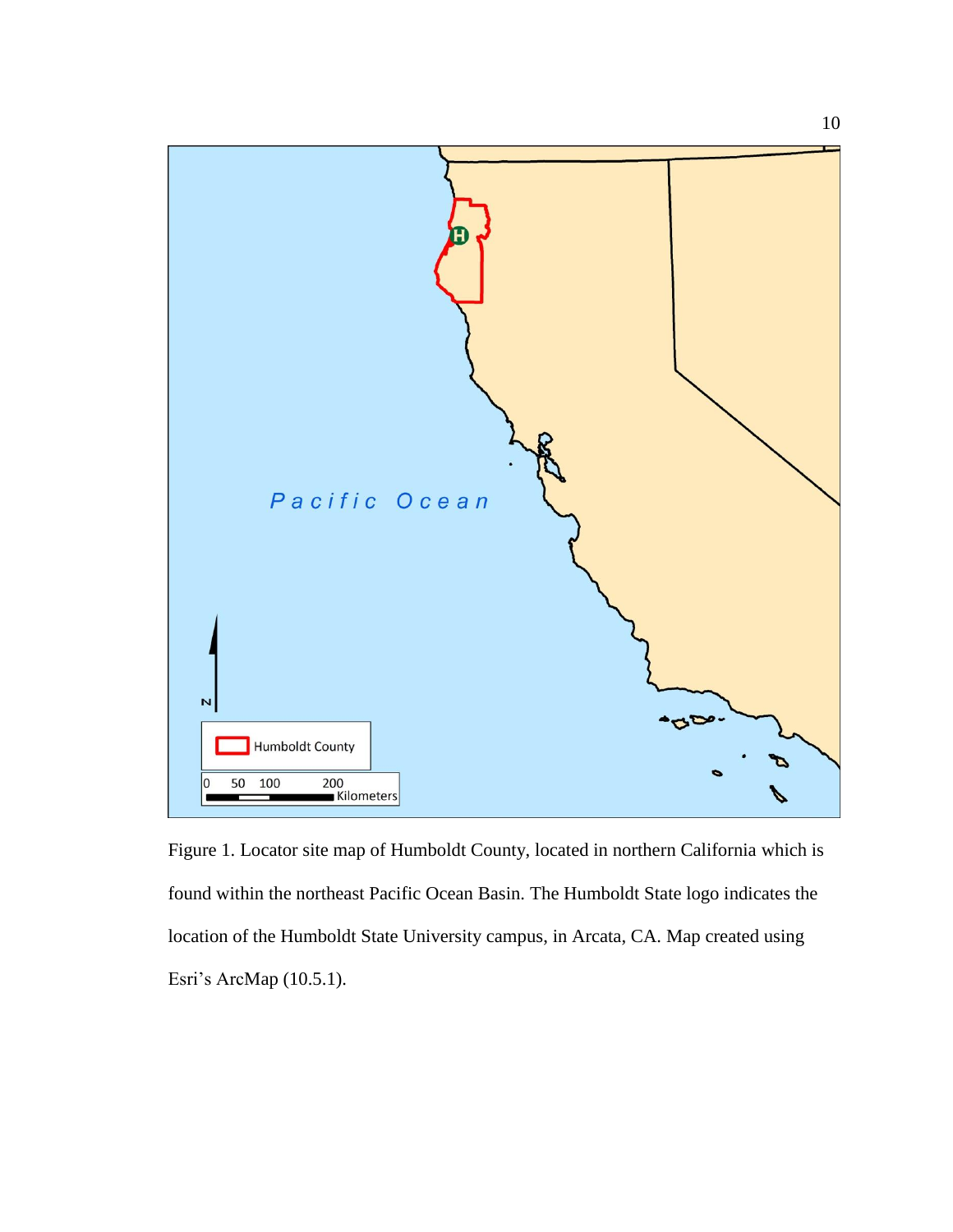<span id="page-23-0"></span>

Figure 2. Site locator maps of each of the three study locations used for the duration of my thesis. From north to south, my study sites include: Baker's Beach (BB; 41.044º N, 124.123º W), Luffenholtz-North (LH; 41.043º N, 124.122 º W), and just south of Cape Mendocino, the final site – Mussel Rock (MR; 40.343º N, 124.362º W). Due to the close proximity of BB and LH, both sites are located at the blue point in the map. Maps were created using Esri's ArcMap (10.5.1) and GPS coordinates are averaged across each tidepool per site.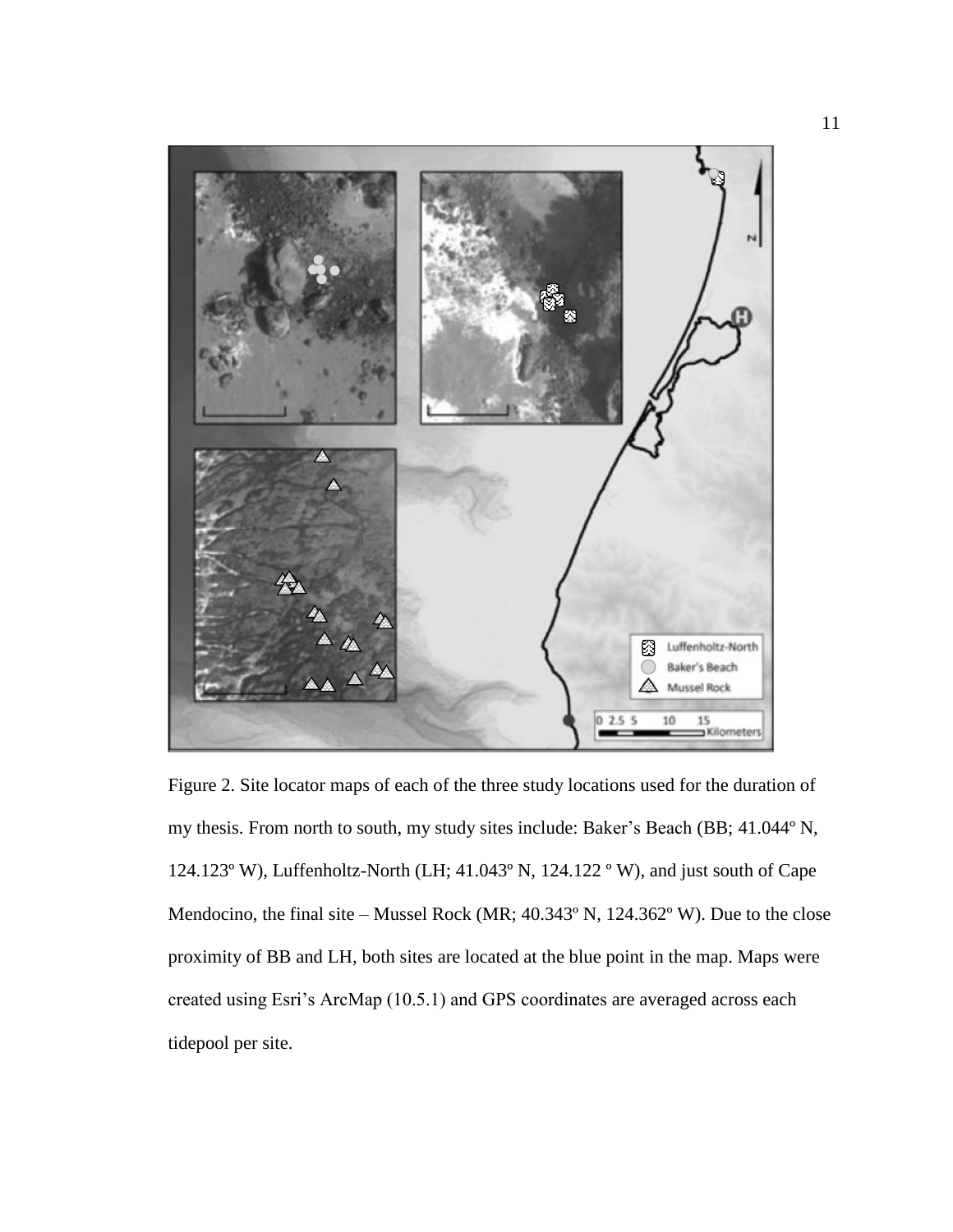#### Tidepool Characterization

<span id="page-24-0"></span>At each of the three study sites, I chose to survey tidepools during the spring tides on March 31 and April 1, 2017. Pools selected and marked for the study had to be isolated from sources of seeps, drainages, and other tidepools as much as possible. I selected five tidepools each at BB and LH and 19 pools at MR, totaling 29 tidepools for inclusion in this study. I measured the two longest perpendicular linear dimensions of each pool via a 50 meter transect tape and recorded ten depths along each dimension to estimate average pool depth. Linear measurements and depths were used to calculate the surface area (square meters) and volume (cubic meters, then converted to liters) of each pool. Emergent boulders in each pool were measured at their longest perpendicular linear dimensions to calculate their area, which was subtracted from the total surface area of the respective pool to obtain more accurate estimates of total pool volume (Table 1). The tidal elevation (meters above or below MLLW) of every pool was taken between April 27 and 29, 2017 with a CST/Berger Laser Level in relation to the low tide that morning. Low tide heights at each location (Trinidad Pier and Shelter Cove, CA) were then converted to the verified low tide (NOAA Tides & Currents) using the Crescent City, CA Station (the Trinidad Pier and Shelter Cove stations do not verify predicted low tides, which is why I used verified values for the low tides at the Crescent City, CA station, Station ID: 9419750). Pool elevations were then transformed to be relative to MLLW (mean lower low water) using the verified low tide heights and measured heights of each pool. For the northernmost site in my study, BB, the mean elevation of all five tidepools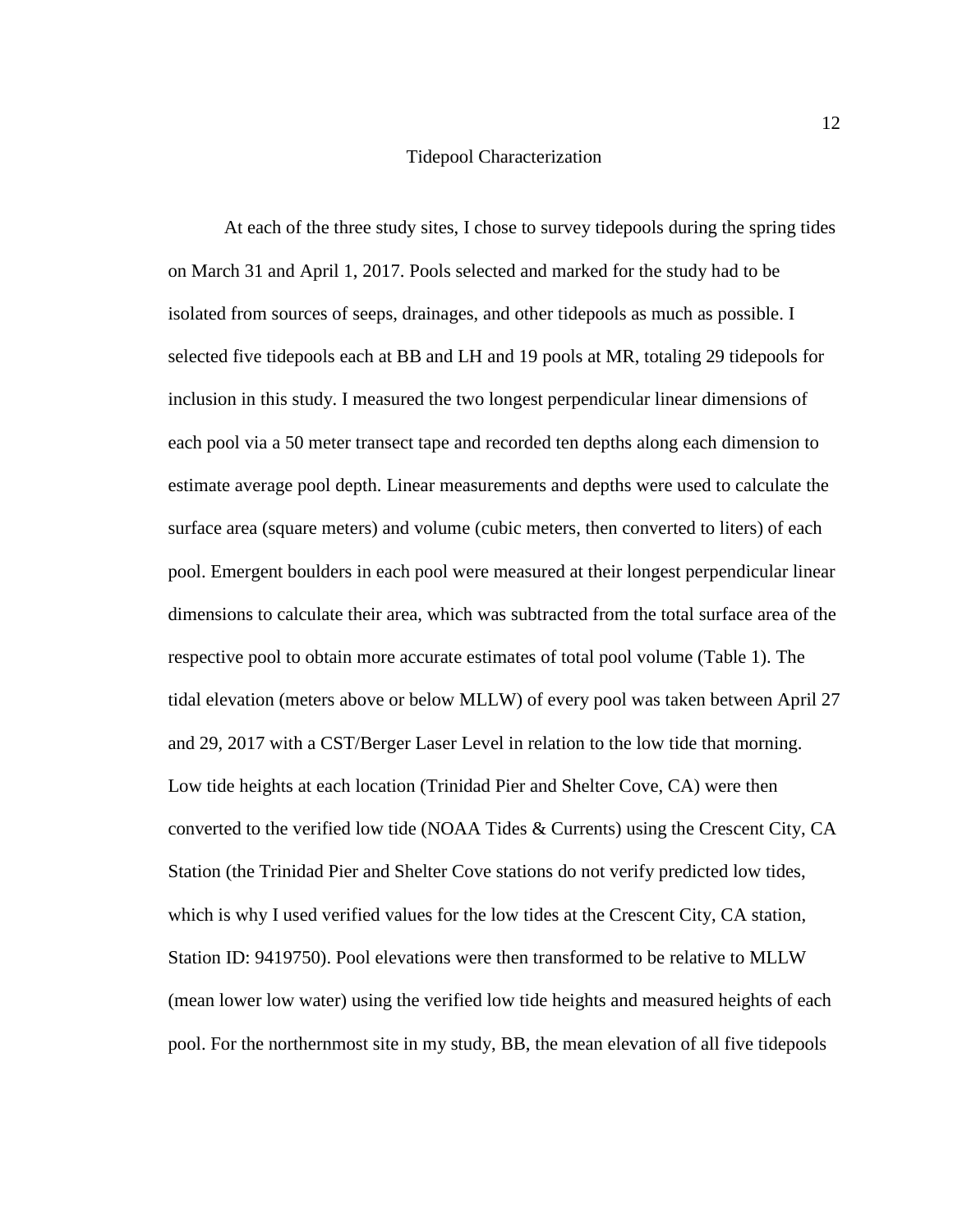was 0.09 meters below MLLW. Tidepools located at LH had a mean elevation of 0.38 above MLLW, and those at MR had a mean elevation of 0.86 above MLLW (Table 2). In addition, percent cover of surfgrass in each pool was quantified, on the days that the pools were established for the study, by visually estimating percent canopy cover of the entire surface area of the pool and averaging estimates between myself and one or two other independent observers to get a more accurate, and less biased estimate of canopy cover. Percent cover was estimated again during the following low tide series and averaged with initial percent cover estimates to obtain a more accurate approximation of surfgrass canopy cover that was used for the study (Table 3).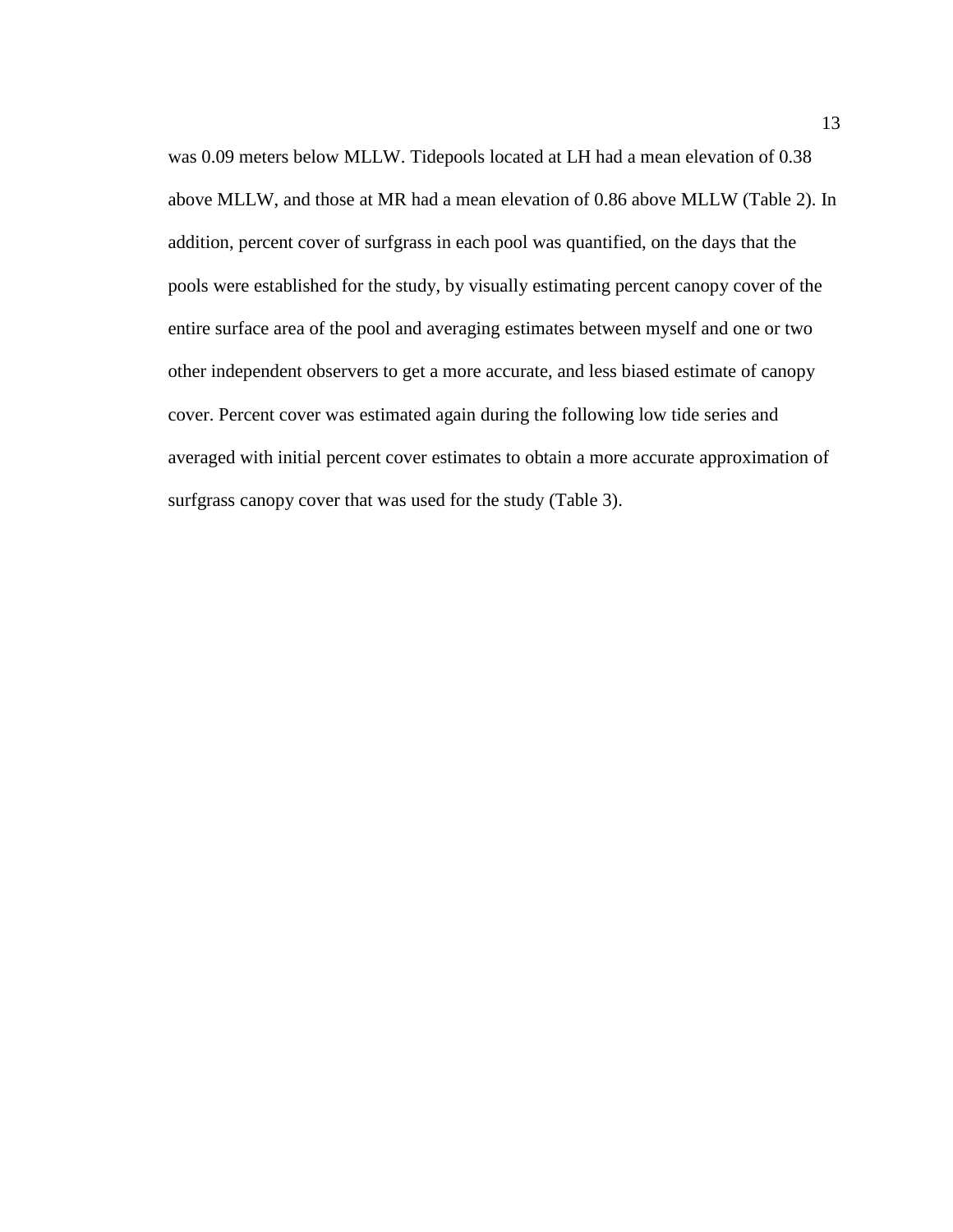<span id="page-26-0"></span>Table 1. Physical attributes [length (meters), width (meters), average depth (meters), surface area  $(m^2)$ , and volume  $(m^3$  converted to liters)] of each tidepool across the three sites. Sites are arranged from north to south (BB = Baker's Beach, LH = Luffenholtz and MR = Mussel Rock).

| Site/           | Length (m)   | Width (m) | Average   | <b>Surface</b> | Volume (L) |
|-----------------|--------------|-----------|-----------|----------------|------------|
| Pool#           |              |           | Depth (m) | Area $(m2)$    |            |
| BB1             | 7.34         | 4.65      | 0.07      | 14.95          | 2506.5     |
| B <sub>B2</sub> | 3.46         | 2.17      | 0.12      | 3.67           | 889.13     |
| BB3             | 4.08         | 3.9       | 0.13      | 5.18           | 1998.18    |
| BB4             | 2.43         | 2.07      | 0.09      | 1.49           | 468.02     |
| BB5             | 4.4          | 1.35      | 0.07      | 1.22           | 437.18     |
| LH1             | 4.26         | 2.02      | 0.18      | 3.24           | 813.63     |
| LH <sub>2</sub> | 1.37         | 0.96      | 0.07      | 1.03           | 60.75      |
| LH3             | $\mathbf{1}$ | 0.55      | 0.07      | 1.63           | 31.89      |
| LH4             | 0.82         | 0.77      | 0.26      | 0.46           | 148.23     |
| LH <sub>5</sub> | 1.2          | 0.75      | 0.06      | 0.62           | 20.75      |
| MR1             | 2.35         | 1.55      | 0.34      | 2.86           | 1254.39    |
| MR <sub>2</sub> | 5.55         | 4.8       | 0.30      | 18.91          | 8046.85    |
| MR3             | 4.6          | 2.5       | 0.60      | 9.03           | 6889.73    |
| MR4             | 0.95         | 0.75      | 0.10      | 0.56           | 69.91      |
| MR5             | 1.7          | 1.55      | 0.43      | 2.07           | 1120.45    |
| MR6             | 0.99         | 0.64      | 0.34      | 0.5            | 217.33     |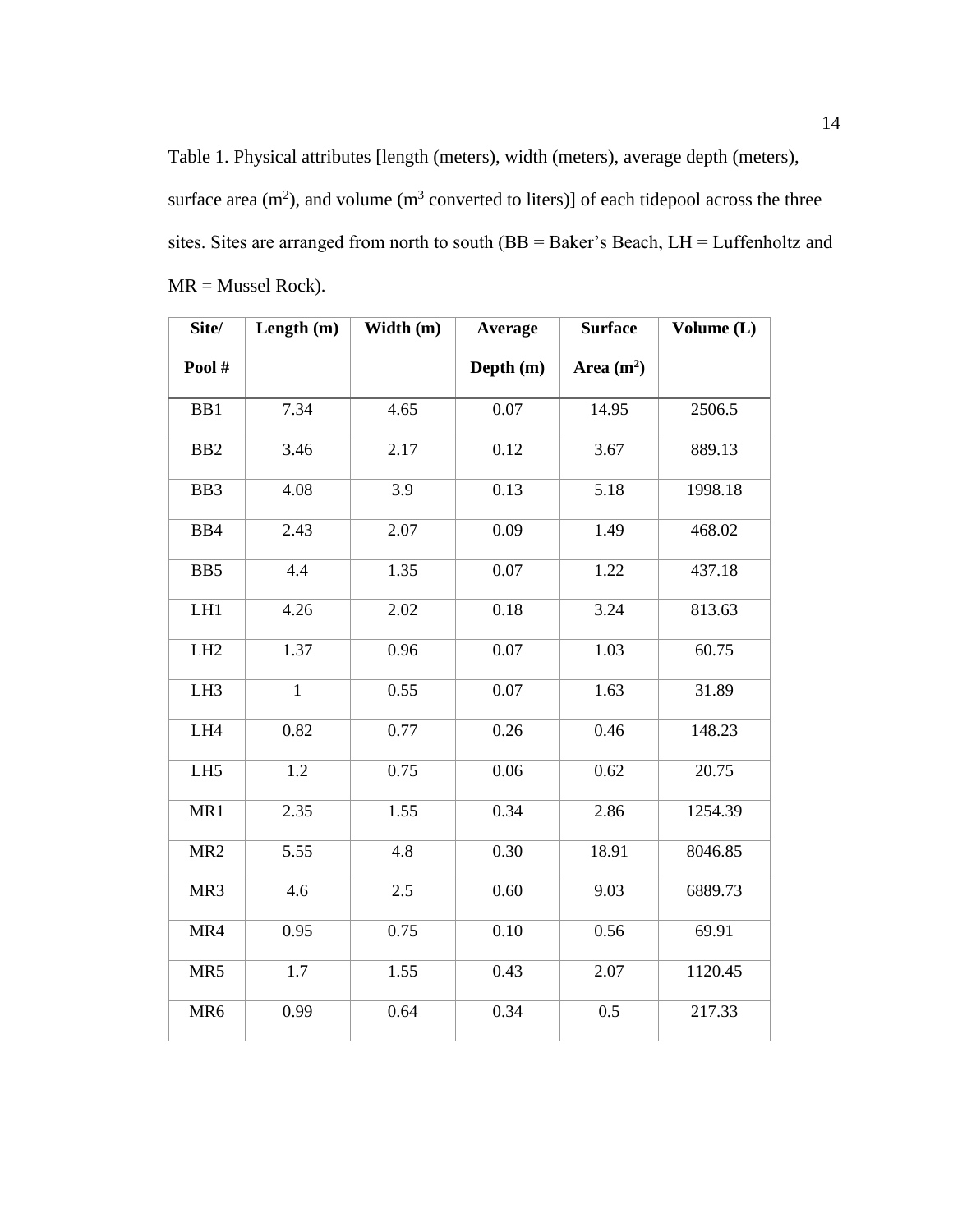| Site/       | Length $(m)$ | Width (m)    | Average   | <b>Surface</b> | Volume (L) |
|-------------|--------------|--------------|-----------|----------------|------------|
| Pool#       |              |              | Depth (m) | Area $(m^2)$   |            |
| MR7         | 3.3          | 2.4          | 0.09      | 6.22           | 731.28     |
| MR8         | 4.5          | 1.2          | 0.11      | 3.82           | 572.72     |
| MR9         | 1.6          | 0.95         | 0.12      | 1.19           | 189.31     |
| <b>MR10</b> | 2.15         | 1.9          | 0.03      | 3.02           | 103.83     |
| <b>MR11</b> | 1.2          | $\mathbf{1}$ | 0.05      | 0.76           | 62.25      |
| <b>MR12</b> | 3.2          | 1.5          | 0.10      | 3.77           | 465.39     |
| <b>MR13</b> | 4.5          | 1.15         | 0.22      | 3.92           | 1116.32    |
| <b>MR14</b> | 1.55         | 0.66         | 0.10      | 0.8            | 102.94     |
| <b>MR15</b> | 6.52         | 1.12         | 0.30      | 5.74           | 2180.2     |
| <b>MR16</b> | 4.44         | 2.23         | 0.35      | 7.78           | 3437.76    |
| <b>MR17</b> | 8.4          | 4.9          | 0.20      | 23.06          | 8246.7     |
| <b>MR18</b> | 4.88         | 1.6          | 0.13      | 6.13           | 1000.03    |
| <b>MR19</b> | 4.4          | 2.06         | 0.15      | 5.95           | 1389.29    |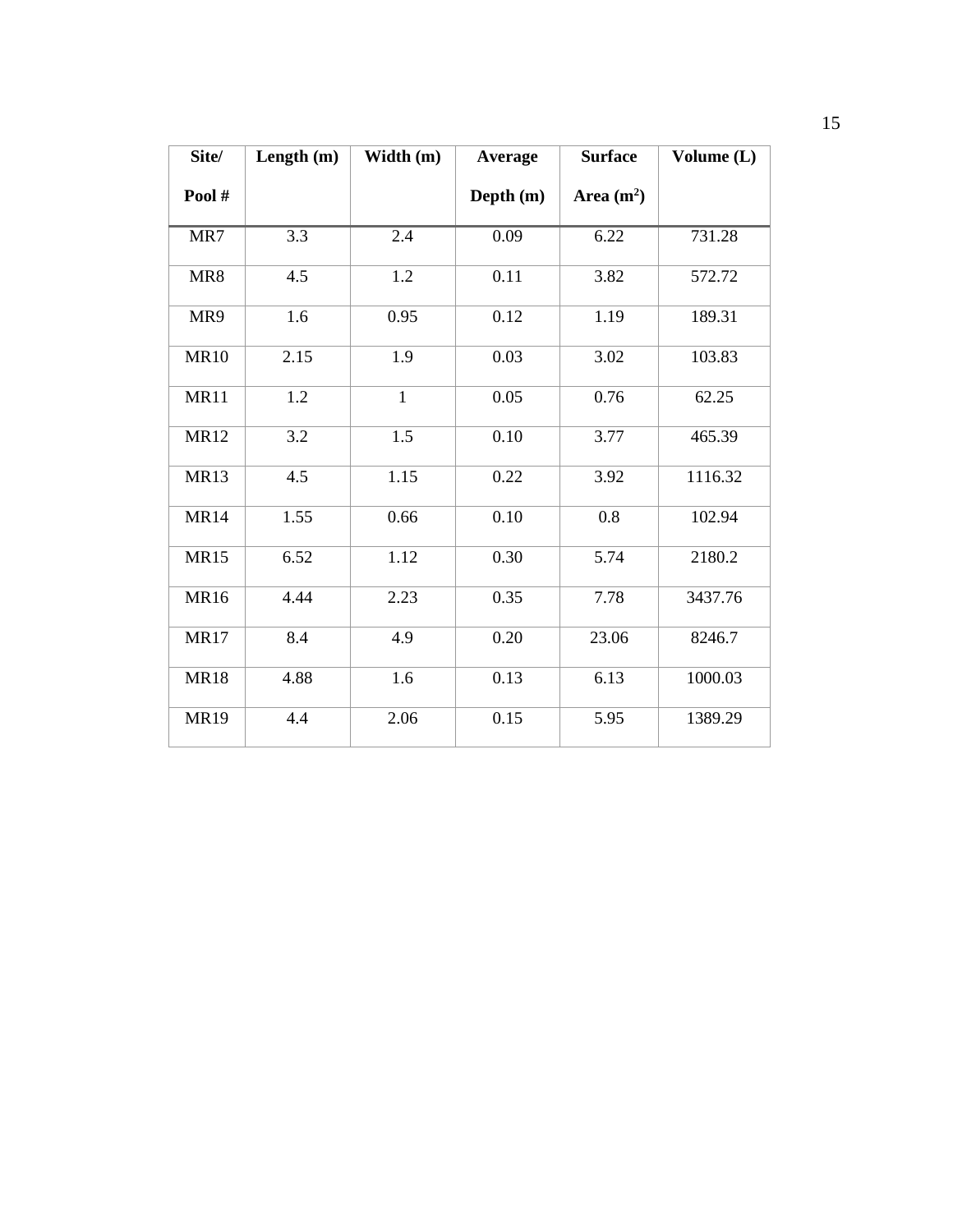<span id="page-28-0"></span>Table 2. Tidal elevation of all tidepools across sites. Positive numbers indicate elevation above MLLW (meters), negative numbers indicate elevations below MLLW (meters). All elevation values are in respect to verified low tides at the Crescent City, CA tidal station and have been converted from feet to meters. Source: National Oceanic and Atmospheric Administration (NOAA) Tides & Currents, Crescent City Station (ID: 9419750).

| Site/Pool#      | Elevation in Regards to MLLW (m) |  |
|-----------------|----------------------------------|--|
| BB1             | $-0.14$                          |  |
| B <sub>B2</sub> | $-0.15$                          |  |
| BB3             | 0.02                             |  |
| BB4             | $-0.09$                          |  |
| BB5             | $-0.07$                          |  |
| LH1             | 0.36                             |  |
| LH <sub>2</sub> | 0.26                             |  |
| LH3             | 0.62                             |  |
| LH4             | 0.36                             |  |
| LH <sub>5</sub> | 0.32                             |  |
| MR1             | 1.71                             |  |
| MR <sub>2</sub> | 1.77                             |  |
| MR3             | 1.15                             |  |
| MR4             | 1.26                             |  |
| MR5             | 1.15                             |  |
| MR <sub>6</sub> | 1.39                             |  |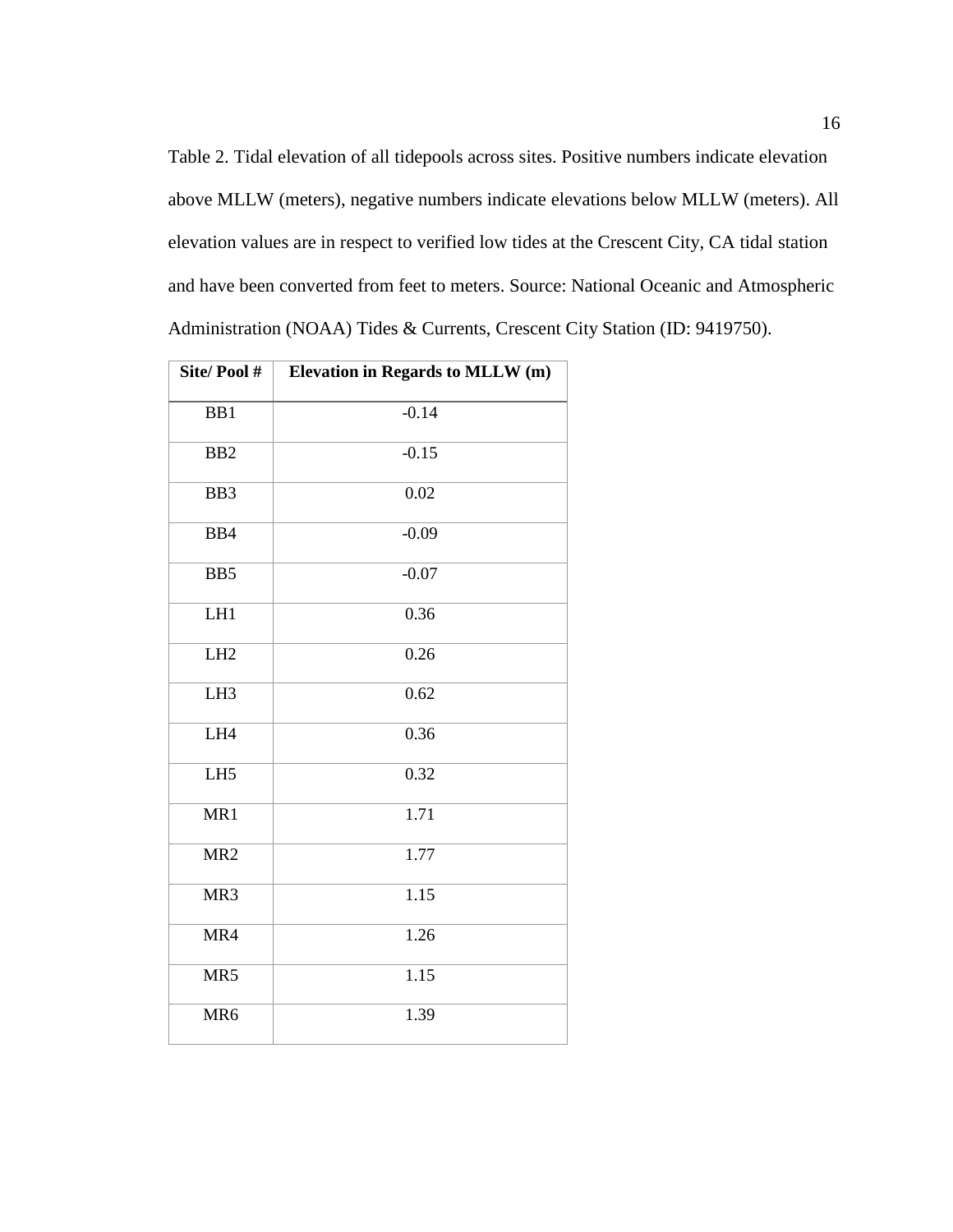| Site/Pool#  | Elevation in Regards to MLLW (m) |
|-------------|----------------------------------|
| MR7         | 0.19                             |
| MR8         | 0.14                             |
| MR9         | 0.5                              |
| <b>MR10</b> | 0.53                             |
| <b>MR11</b> | 0.52                             |
| <b>MR12</b> | $-0.10$                          |
| <b>MR13</b> | 0.18                             |
| <b>MR14</b> | 0.69                             |
| <b>MR15</b> | 0.41                             |
| <b>MR16</b> | 0.98                             |
| <b>MR17</b> | 0.26                             |
| <b>MR18</b> | 1.61                             |
| <b>MR19</b> | 1.91                             |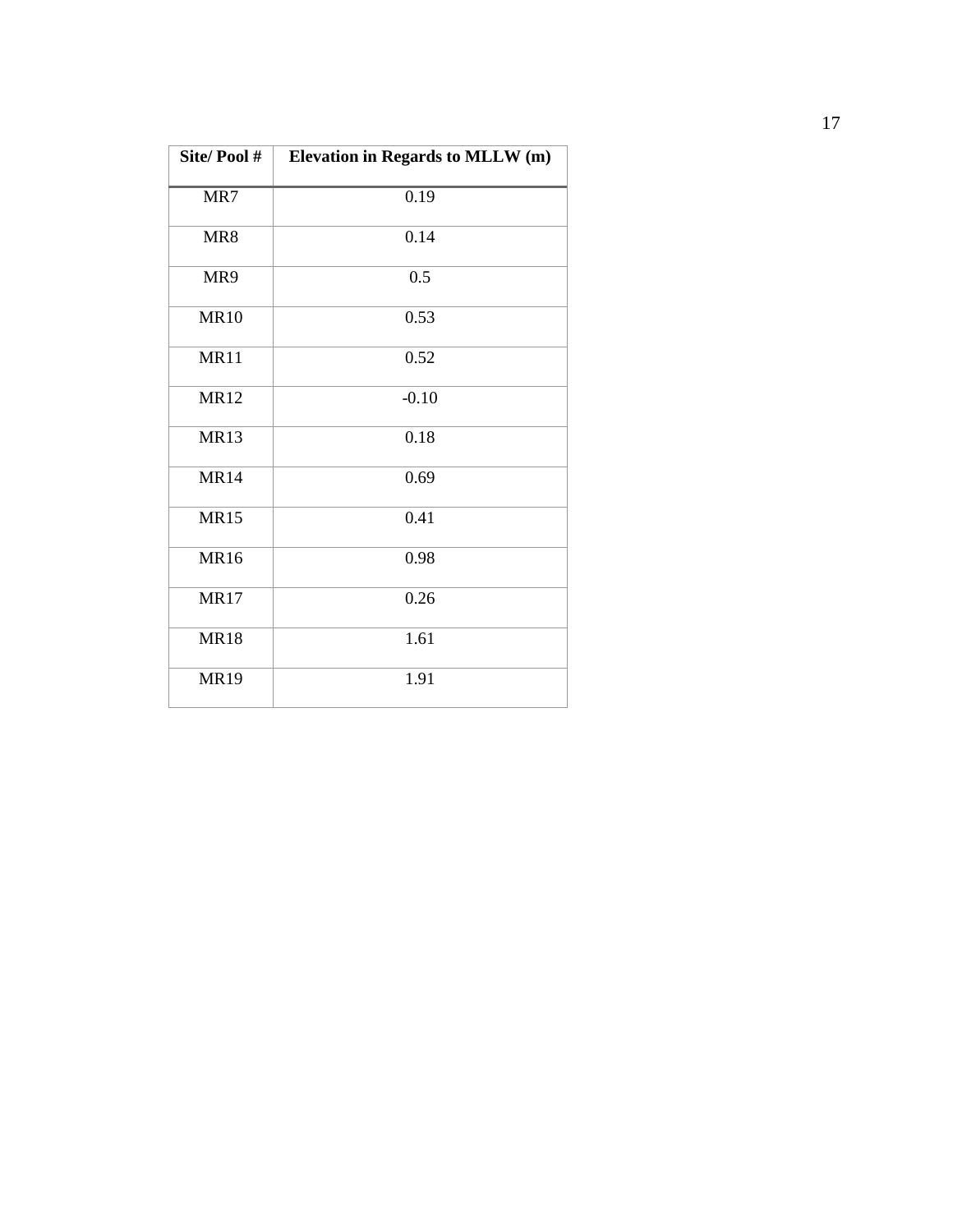| Site/               | % Cover Surfgrass | % Cover Surfgrass | <b>Average % Cover</b> |
|---------------------|-------------------|-------------------|------------------------|
| Pool#               | at Time 1         | at Time 2         | <b>Surfgrass</b>       |
| BB1                 | 25                | 55                | 40                     |
| B <sub>B2</sub>     | 5                 | 25                | 15                     |
| BB3                 | 40                | 65                | 52.5                   |
| BB4                 | 10                | 10                | 10                     |
| BB5                 | $\boldsymbol{0}$  | $\boldsymbol{0}$  | $\boldsymbol{0}$       |
| $\rm LH1$           | 40                | 75                | 57.5                   |
| LH2                 | 85                | 85                | 85                     |
| LH <sub>3</sub>     | 95                | 95                | 95                     |
| ${\rm L} {\rm H} 4$ | $\boldsymbol{0}$  | 5                 | 2.5                    |
| ${\rm LH5}$         | 80                | 60                | 70                     |
| MR1                 | 40                | $70\,$            | 55                     |
| MR2                 | $10\,$            | 15                | 12.5                   |
| MR3                 | $\overline{75}$   | 80                | 77.5                   |
| MR4                 | 60                | 90                | $\overline{75}$        |
| MR5                 | 5                 | $8\,$             | 6.5                    |
| MR <sub>6</sub>     | $\boldsymbol{0}$  | $\boldsymbol{0}$  | $\boldsymbol{0}$       |
| MR7                 | 40                | 90                | 65                     |
| MR8                 | 30                | 80                | 55                     |
| MR9                 | 30                | 55                | 42.5                   |

<span id="page-30-0"></span>Table 3. Visual estimates of the percent canopy coverage of surfgrass for all pools at twotime periods at the start of the study.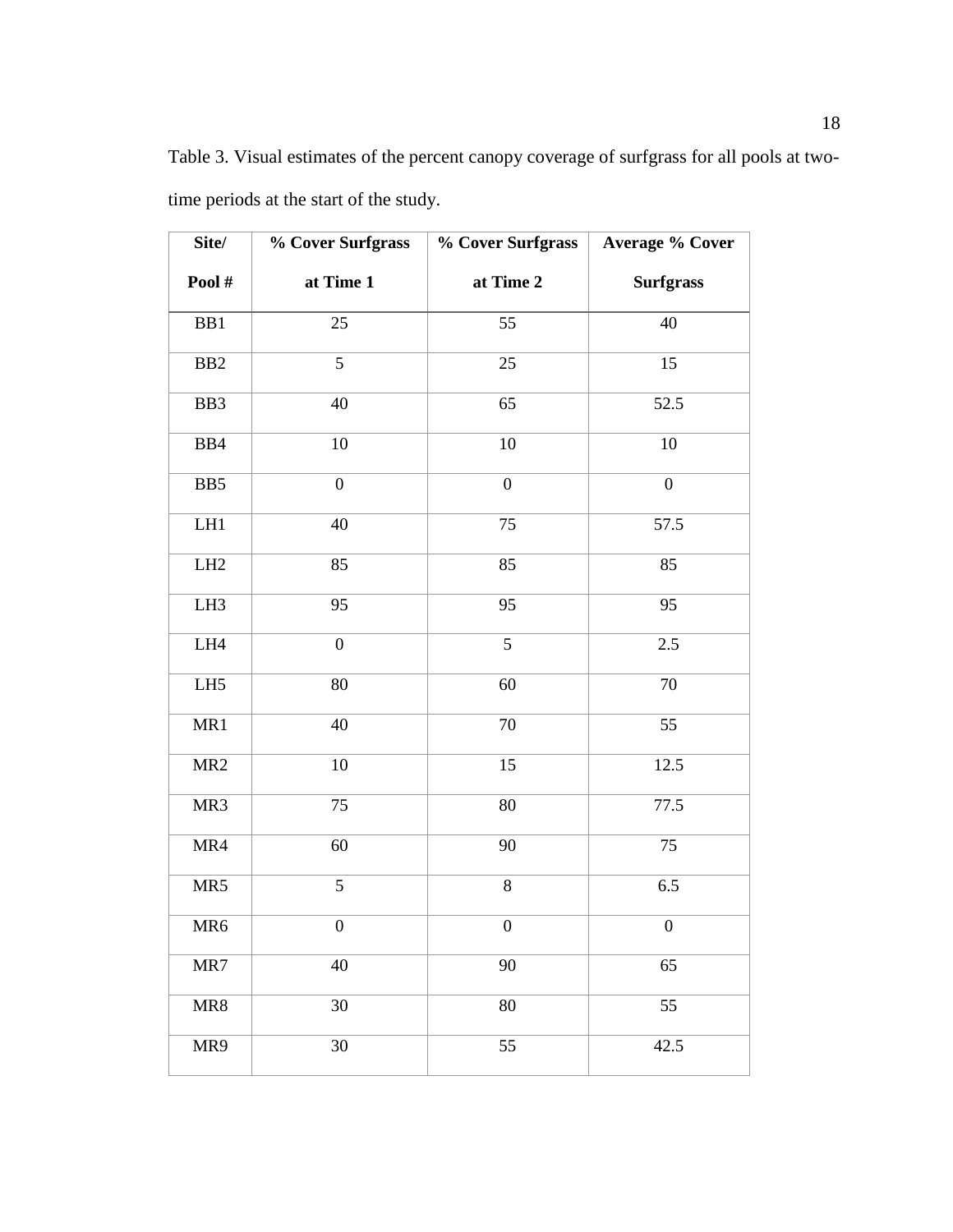| Site/       | % Cover Surfgrass | <b>% Cover Surfgrass</b> | <b>Average % Cover</b> |
|-------------|-------------------|--------------------------|------------------------|
| Pool#       | at Time 1         | at Time 2                | <b>Surfgrass</b>       |
| <b>MR10</b> | 80                | 60                       | 70                     |
| <b>MR11</b> | 85                | 75                       | 80                     |
| <b>MR12</b> | 75                | 65                       | 70                     |
| <b>MR13</b> | $\overline{2}$    | 8                        | 5                      |
| <b>MR14</b> | 5                 | 5                        | 5                      |
| <b>MR15</b> | 20                | 35                       | 27.5                   |
| <b>MR16</b> | $\boldsymbol{0}$  | $\boldsymbol{0}$         | $\boldsymbol{0}$       |
| <b>MR17</b> | 70                | 85                       | 77.5                   |
| <b>MR18</b> | 60                | 45                       | 52.5                   |
| <b>MR19</b> | 15                | 15                       | 15                     |

### Community Biodiversity Surveys

<span id="page-31-0"></span>To determine whether surfgrass abundance was associated with biodiversity within tidepools along the northern California coastline, I estimated organismal diversity within all 29 study pools via point contact quadrat sampling. I completed biodiversity surveys during the same low tide series occurring from May 26 to 29, 2017. To maintain a similar sampling effort on a per pool basis, I calculated the number of quadrats for a given pool and ultimately, the number of points to be sampled before surveys began (Figure 3). Quadrats used for sampling were either  $0.0625 \text{m}^2$  or  $0.5 \text{m}^2$ , depending on the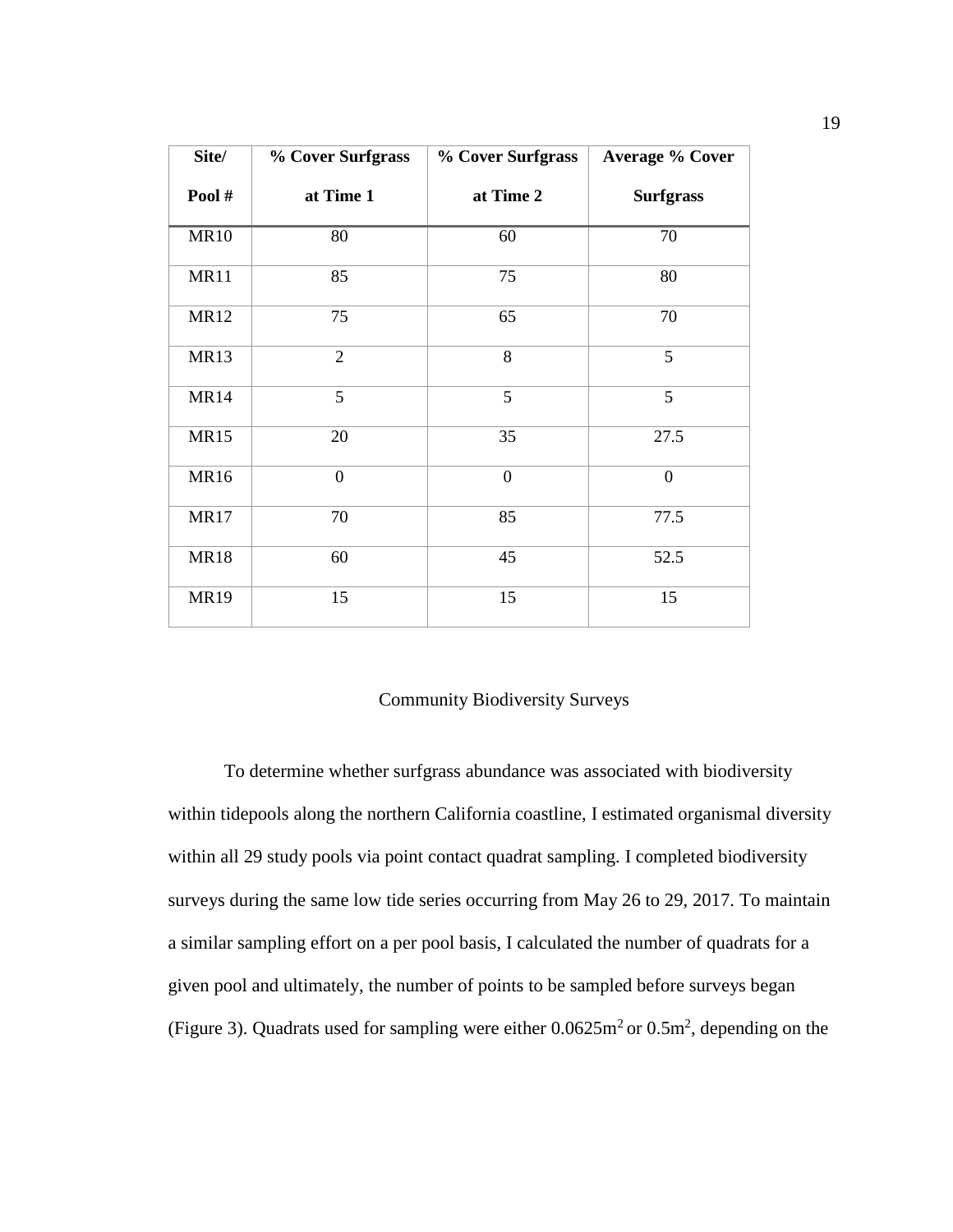size of the pool to be sampled. The  $0.0625m^2$  quadrats had 9 possible points, while the  $0.5m<sup>2</sup>$  quadrats had 36 possible points. The number of quadrats used per pool was dependent upon, and proportional to, the total surface area of the tidepool (Figure 13). I used a layered sampling scheme, (similar to methods used by PISCO- the Partnership for Interdisciplinary Studies of Coastal Oceans) to capture the three-dimensional component (e.g., substratum, understory, canopy) of taxa within tidepools (Coastal Biodiversity Survey Protocols, 2011). For each pool, there was the potential for collecting data from layers A through D; where layer A was considered to be the top layer, or the canopy, B as the second layer, and so on until the substrate was reached. Not all points on the quadrat included all four layers, however, there was always the possibility for such cases. Quadrats were aligned along the longest placed transect and a random number generator was used to determine the position each quadrat was placed along the transect. Then, I used the random number generator to determine how far to the left or right of the transect I placed the quadrat for sampling. I repeated this process for each transect within a pool and amongst pools at all three sites. Organisms were classified to lowest taxonomic rank, when possible, or put into a functional group (e.g., 'biofilm' when the organisms were microscopic and most likely diatoms, or 'articulated coralline' as opposed to identifying to species, since they fill similar ecological niches within tidepools). I characterized the communities within all 29 tidepools and observed 75 separate species/taxonomic groups (Appendix A, B). The point contact cover of surfgrass was calculated per pool and used for the percent cover estimates in all of the following analyses (Table 4).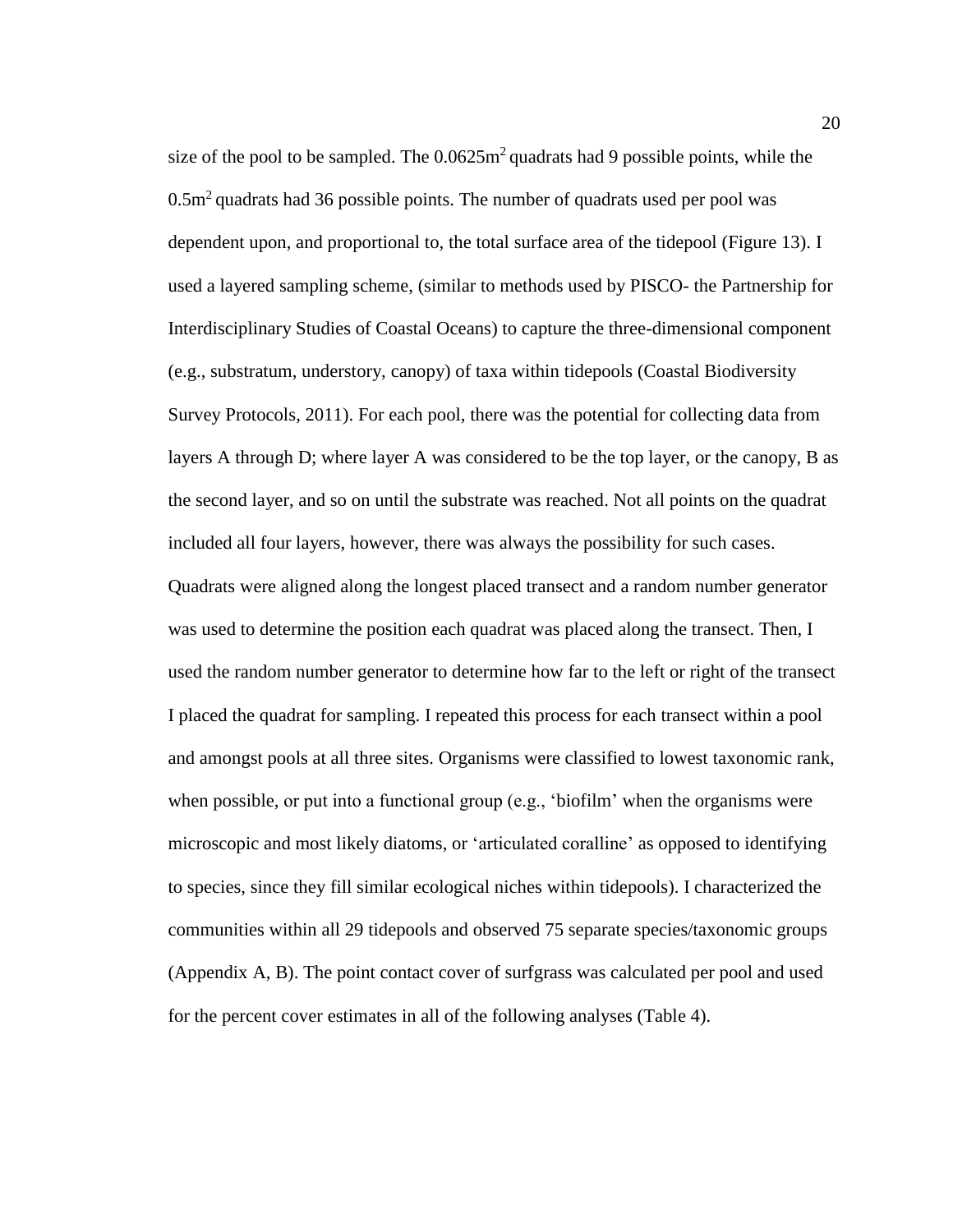

<span id="page-33-0"></span>Figure 3. Relationship between surface area of tidepools and the number of point contacts per tidepool accounted for in the biodiversity surveys. Increasing the number of point contacts as function of pool surface area was done to keep sampling effort per pool proportional. Dotted line represents ordinary least squares best fit,  $R^2 = 0.84$ .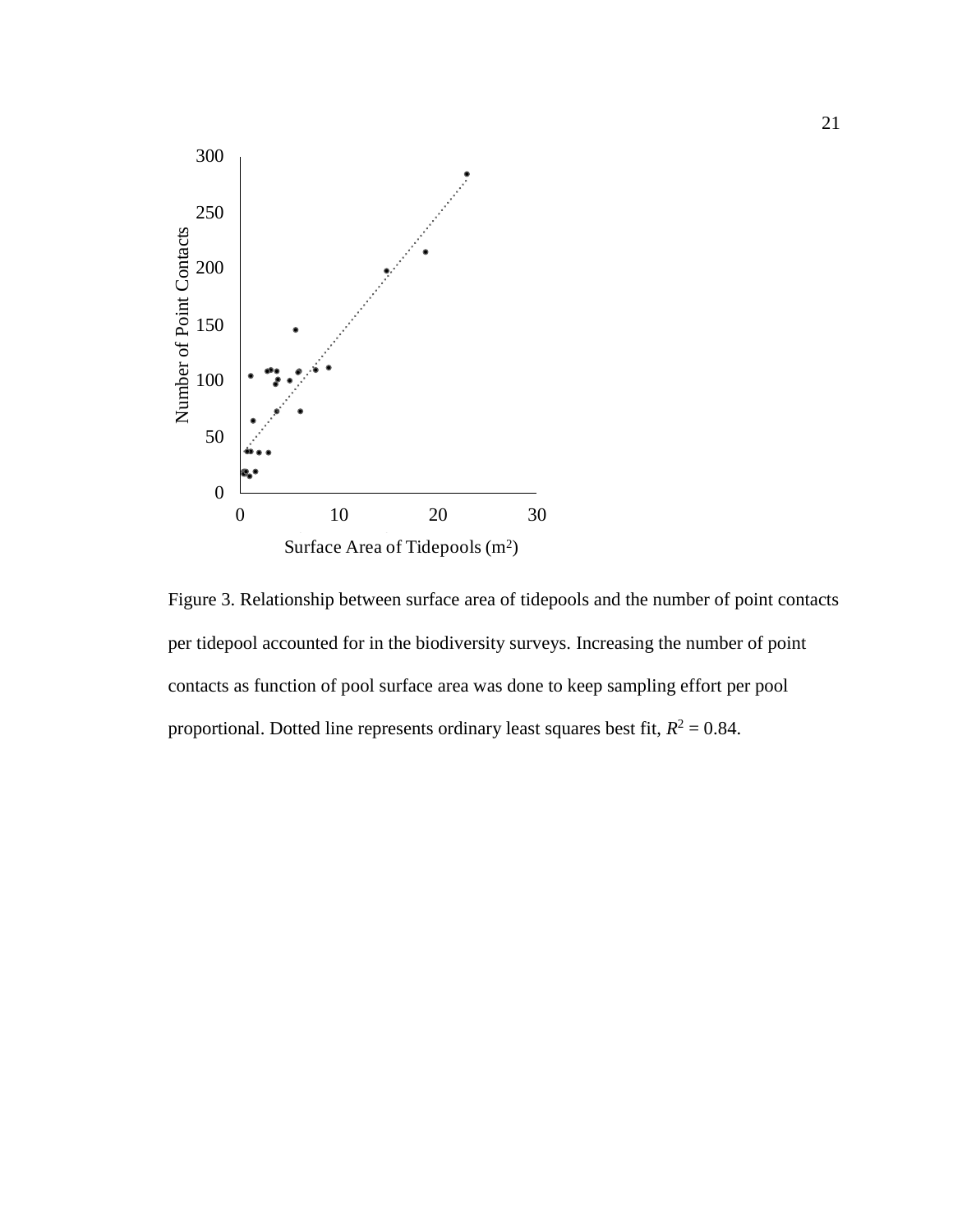<span id="page-34-0"></span>Table 4. Surface area  $(m^2)$  to volume  $(m^3)$  ratio of each pool and the percent cover of surfgrass calculated from the point contact quadrat data divided by the total number of points per pool.

| <b>Site</b>                       | Pool $#$       | <b>Surface Area to</b> | <b>Point Contact Percent</b> |
|-----------------------------------|----------------|------------------------|------------------------------|
|                                   |                | <b>Volume Ratio</b>    | <b>Cover of Surfgrass</b>    |
| ${\bf BB}$                        | $\mathbf{1}$   | 5.96                   | 39.59                        |
| ${\bf BB}$                        | $\overline{2}$ | 4.12                   | 9.38                         |
| ${\bf BB}$                        | 3              | 2.59                   | 46.46                        |
| ${\bf BB}$                        | $\overline{4}$ | 3.17                   | 30.16                        |
| $\overline{\mathbf{B}}\mathbf{B}$ | $\overline{5}$ | 2.78                   | $\overline{0}$               |
| LH                                | $\mathbf{1}$   | 3.98                   | 43.52                        |
| ${\rm LH}$                        | $\overline{2}$ | 17.00                  | 42.86                        |
| LH                                | 3              | 50.98                  | 44.44                        |
| ${\rm LH}$                        | $\overline{4}$ | 3.07                   | 5.56                         |
| LH                                | 5              | 29.68                  | 77.78                        |
| $\ensuremath{\mathsf{MR}}\xspace$ | $\mathbf{1}$   | 2.28                   | 63.55                        |
| $\ensuremath{\mathsf{MR}}\xspace$ | $\overline{2}$ | 2.35                   | 8.41                         |
| $\ensuremath{\mathsf{MR}}\xspace$ | $\overline{3}$ | 1.31                   | 65.45                        |
| $\ensuremath{\mathsf{MR}}\xspace$ | $\overline{4}$ | 8.00                   | 93.75                        |
| $\ensuremath{\mathsf{MR}}\xspace$ | 5              | 1.85                   | $\overline{0}$               |
| <b>MR</b>                         | 6              | 2.29                   | $\overline{0}$               |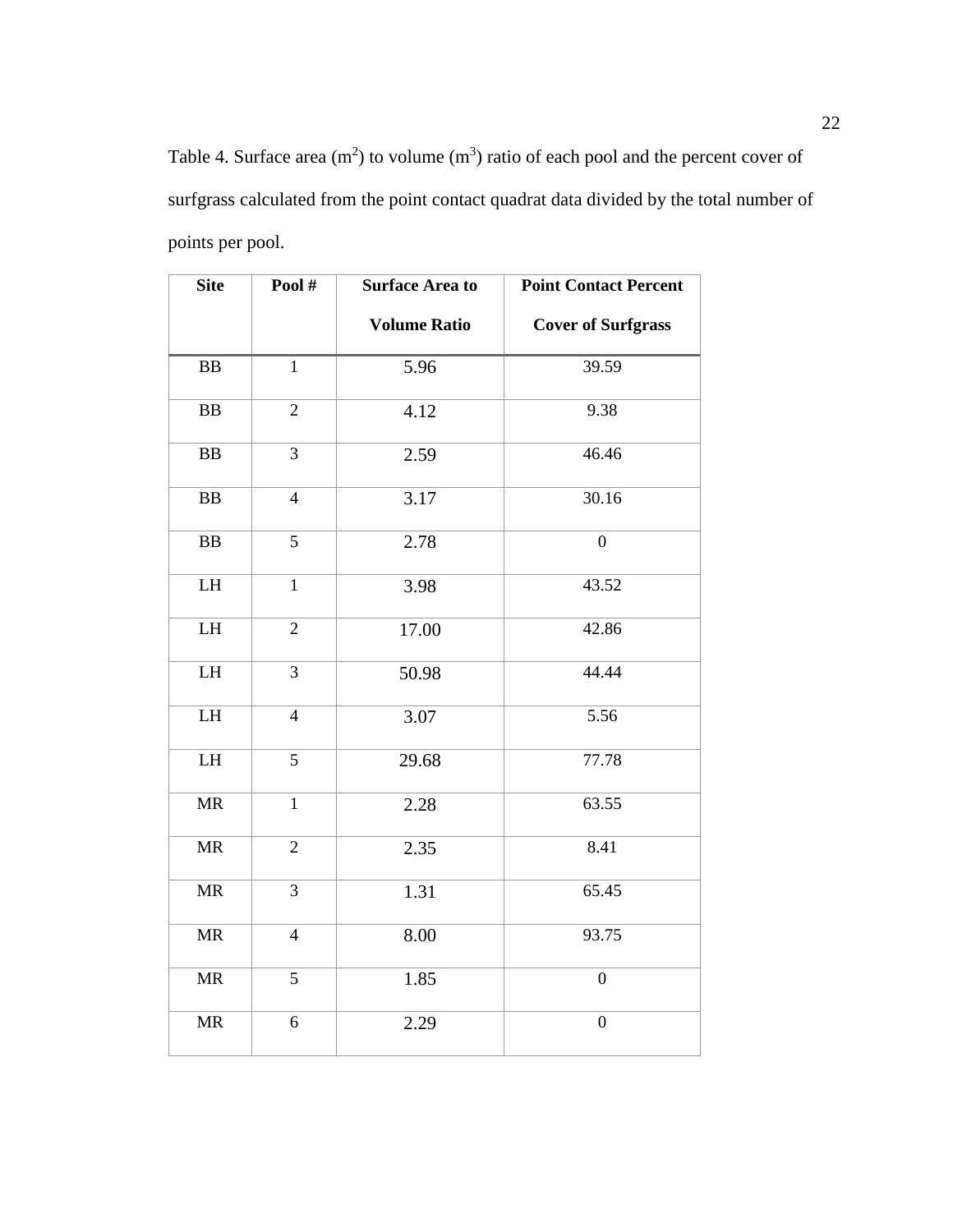| <b>Site</b>                       | Pool#          | <b>Surface Area to</b> | <b>Point Contact Percent</b> |
|-----------------------------------|----------------|------------------------|------------------------------|
|                                   |                | <b>Volume Ratio</b>    | <b>Cover of Surfgrass</b>    |
| MR                                | $\overline{7}$ | 8.51                   | 76.39                        |
| $\ensuremath{\mathsf{MR}}\xspace$ | 8              | 6.67                   | 61.68                        |
| <b>MR</b>                         | 9              | 6.31                   | 52.78                        |
| $\ensuremath{\mathsf{MR}}\xspace$ | 10             | 29.04                  | 31.43                        |
| $\ensuremath{\mathsf{MR}}\xspace$ | 11             | 12.21                  | 38.89                        |
| $\ensuremath{\mathsf{MR}}\xspace$ | 12             | 8.10                   | 84.72                        |
| $\ensuremath{\mathsf{MR}}\xspace$ | 13             | 3.51                   | 19                           |
| <b>MR</b>                         | 14             | 7.81                   | 13.89                        |
| $\ensuremath{\mathsf{MR}}\xspace$ | 15             | 2.63                   | 25.69                        |
| MR                                | 16             | 2.26                   | $\overline{0}$               |
| $\ensuremath{\mathsf{MR}}\xspace$ | 17             | 2.80                   | 47.7                         |
| <b>MR</b>                         | 18             | 6.13                   | 50.47                        |
| $\ensuremath{\mathsf{MR}}\xspace$ | 19             | 4.28                   | 30.19                        |
|                                   |                |                        |                              |

## Data Analyses

## <span id="page-35-1"></span><span id="page-35-0"></span>Community composition

Tidepools were characterized in terms of their percent cover of surfgrass and their community composition. Several analyses examined the relationship between surfgrass abundance and the underlying community assemblages among pools. Non-metric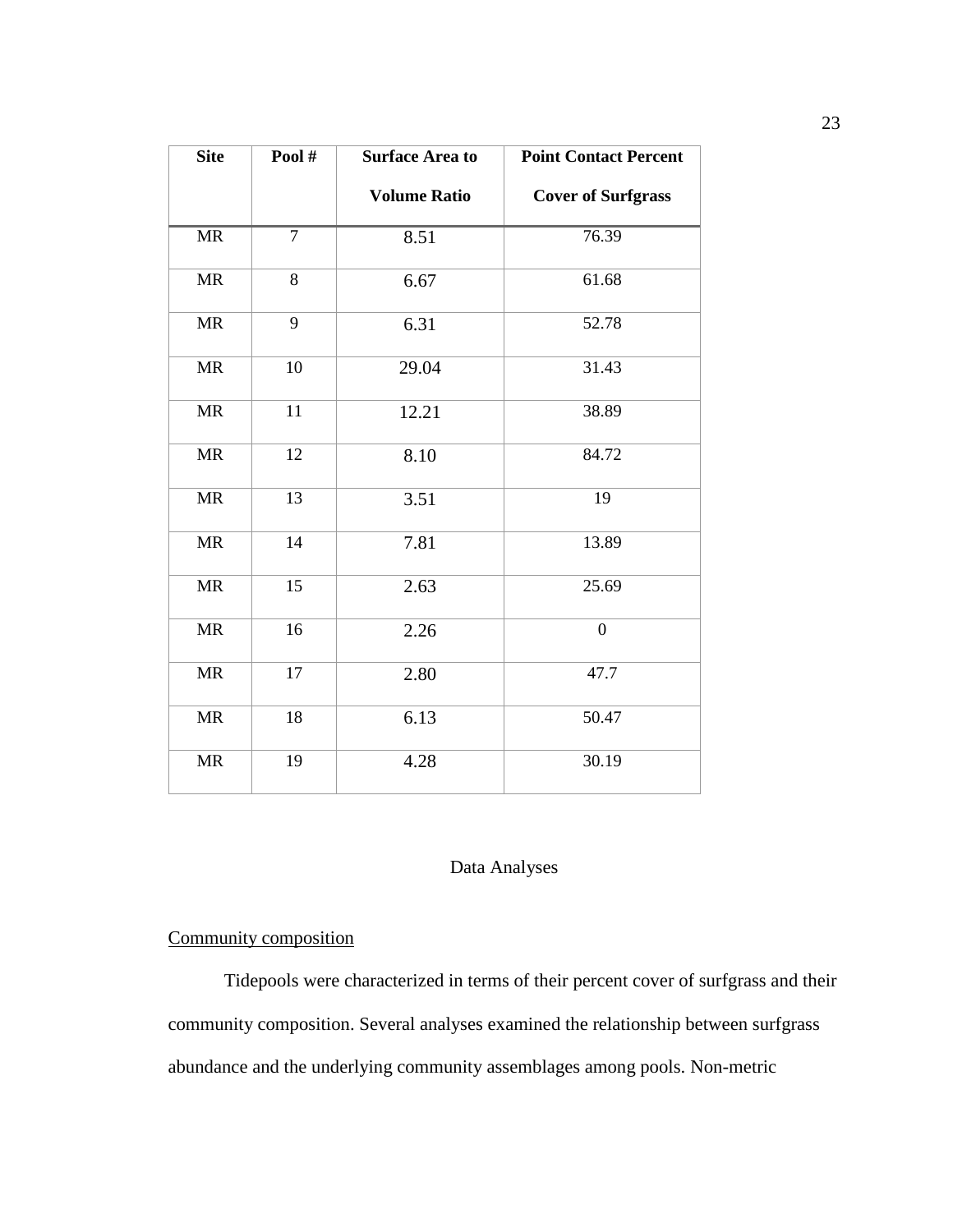multidimensional scaling (NMDS) characterized and visualized community composition among tidepools. NMDS was used instead of principal components analyses (PCA) since there were numerous 0's within the community data set and NMDS makes few assumptions about the nature of the data, so is well suited for a wide variety of data. Rare species (taxa that occurred in less 5% of the total number of tidepools,  $n = 29$ ) were dropped from analysis. MRPP (Multi-Response Permutation Procedures) on Bray-Curtis distances was used to test the hypothesis that there were no differences in tidepool community composition among sites. I followed this analysis with MRPP pairwise comparisons to assess which sites were different from another in regards to community assemblages. MRPP analysis assumes that the distance measure adequately represents the variation of interest in the data, sample units are independent, and the relative weighting of variables was controlled prior to calculating the distance measure (Mielke, 1984; Mielke and Berry, 2001; McCune and Grace, 2002). NMDS and MRPP analyses were done using the *vegan* package (Oksanen *et al*., 2013) in R (R Core Team 2017).

## Diversity metrics

I also calculated species richness, Simpson's diversity, and Simpson's dominance indices for all tidepools across the study locations (Table 5). These indices were calculated by using the raw percent cover data of each individual taxon (species or functional group) per tidepool and then dividing by the sum of all individual's percent cover. I then squared each value and used the appropriate diversity index equation (Morris *et al.* 2014). Simple linear regressions and polynomial regressions were used to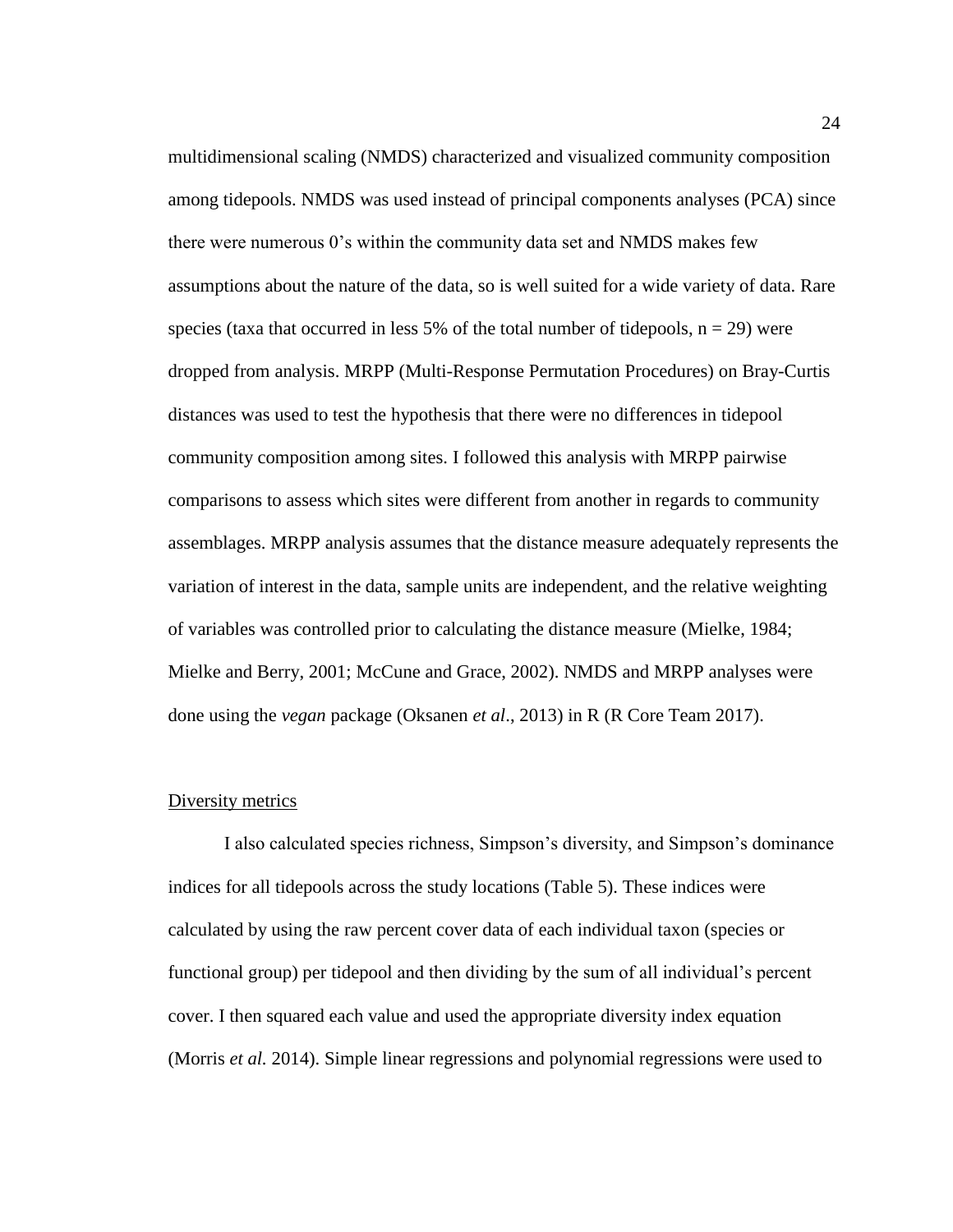evaluate associations between the percent cover of surfgrass and: species richness, Simpson's diversity, Simpson's dominance, invertebrate species richness, calcifying invertebrate species richness, and macrophyte species richness.

Table 5. Species richness, Simpson's Diversity, and Simpson's Dominance indices calculated from tidepool biodiversity data. Formulas from Morris et al. (2014) and Simpson (1949). See Appendix A and B for the list of all species.

| <b>Site</b>                       | Pool#          | <b>Species</b>  | Simpson's          | Simpson's        |
|-----------------------------------|----------------|-----------------|--------------------|------------------|
|                                   |                | <b>Richness</b> | <b>Diversity</b>   | <b>Dominance</b> |
|                                   |                | (# of Species)  | $(1 - \Sigma P^2)$ | $(1/\Sigma P^2)$ |
| BB                                | $\mathbf{1}$   | 23              | 0.81               | 5.29             |
| ${\bf BB}$                        | $\sqrt{2}$     | 23              | 0.83               | 5.73             |
| BB                                | 3              | 17              | 0.76               | 4.15             |
| ${\bf BB}$                        | $\overline{4}$ | 16              | 0.85               | 6.56             |
| ${\bf BB}$                        | 5              | 17              | 0.86               | 7.08             |
| ${\rm LH}$                        | $\mathbf{1}$   | 18              | 0.85               | 6.46             |
| ${\rm LH}$                        | $\mathfrak{2}$ | 9               | 0.83               | 5.92             |
| ${\rm LH}$                        | 3              | $\overline{7}$  | 0.79               | 4.74             |
| ${\rm LH}$                        | $\overline{4}$ | 13<br>0.86      |                    | 6.95             |
| ${\rm LH}$                        | 5              | $\tau$          | 0.69               | 3.28             |
| MR                                | $\mathbf{1}$   | 14              | 0.75               | 4.08             |
| $\ensuremath{\mathsf{MR}}\xspace$ | $\overline{2}$ | 20              | 0.80               | 4.92             |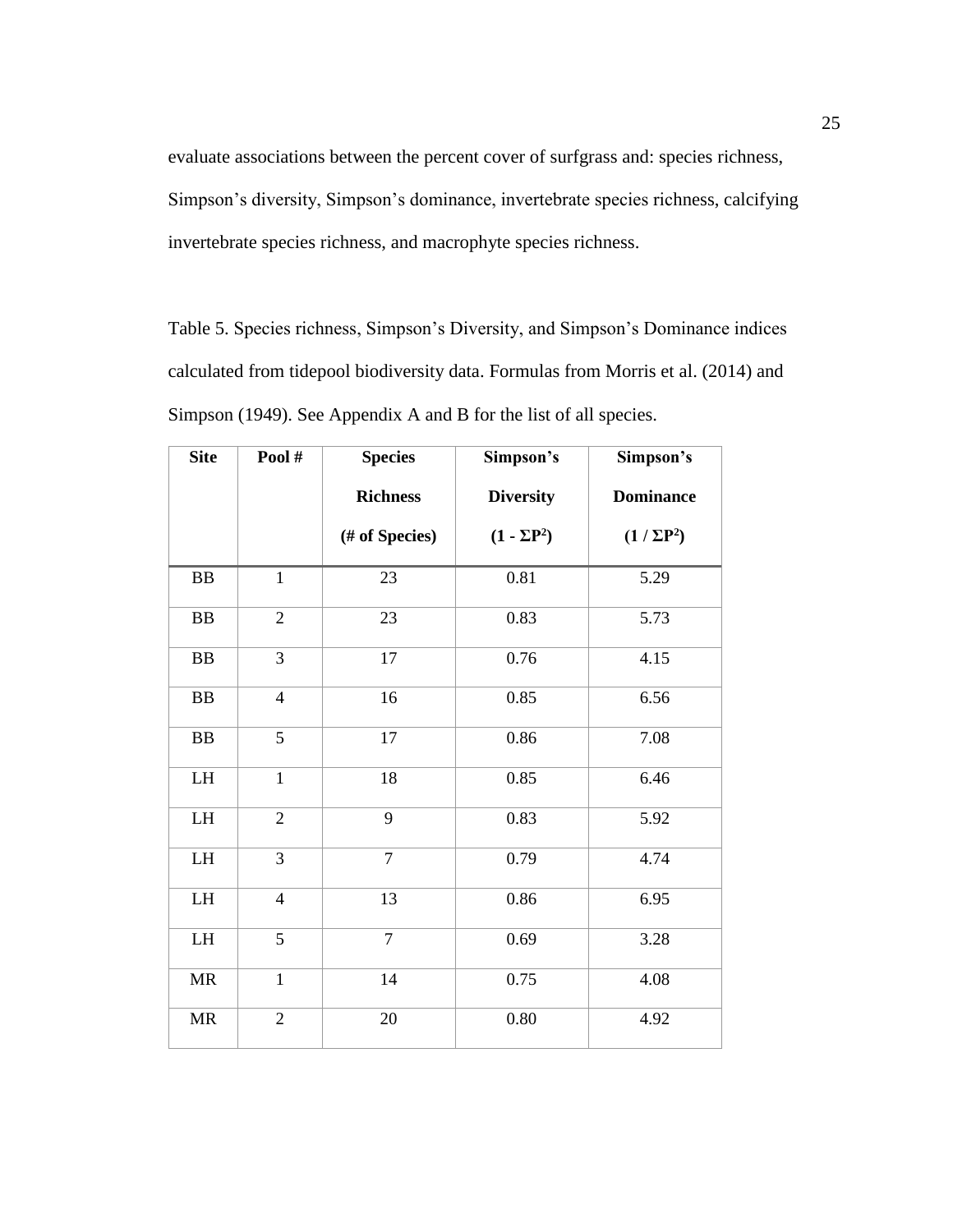| <b>Site</b>                       | Pool#          | <b>Species</b><br>Simpson's         |                    | Simpson's        |
|-----------------------------------|----------------|-------------------------------------|--------------------|------------------|
|                                   |                | <b>Richness</b><br><b>Diversity</b> |                    | <b>Dominance</b> |
|                                   |                | (# of Species)                      | $(1 - \Sigma P^2)$ | $(1/\Sigma P^2)$ |
| $\overline{\text{MR}}$            | $\overline{3}$ | $\overline{12}$                     | 0.65               | 2.87             |
| $\overline{\text{MR}}$            | $\overline{4}$ | $\overline{11}$                     | 0.72               | 3.55             |
| <b>MR</b>                         | $\overline{5}$ | $\overline{9}$                      | 0.78               | 4.49             |
| $\ensuremath{\mathsf{MR}}\xspace$ | 6              | 8                                   | 0.83               | 5.74             |
| <b>MR</b>                         | $\overline{7}$ | 15                                  | 0.72               | 3.59             |
| MR                                | 8              | 16                                  | 0.73               | 3.67             |
| MR                                | $\overline{9}$ | 8                                   | 0.76               | 4.14             |
| $\ensuremath{\mathsf{MR}}\xspace$ | 10             | 10                                  | 0.83               | 5.94             |
| MR                                | 11             | 11                                  | 0.79               | 4.72             |
| <b>MR</b>                         | 12             | 9                                   | 0.50               | 2.00             |
| <b>MR</b>                         | 13             | 19                                  | 0.86               | 6.93             |
| $\ensuremath{\mathsf{MR}}\xspace$ | 14             | 10                                  | 0.82               | 5.54             |
| <b>MR</b>                         | 15             | 16                                  | 0.83               | 5.83             |
| MR                                | 16             | 10                                  | 0.68               | 3.12             |
| $\ensuremath{\mathsf{MR}}\xspace$ | 17             | 22                                  | 0.82               | 5.52             |
| $\ensuremath{\mathsf{MR}}\xspace$ | 18             | 13                                  | 0.70               | 3.37             |
| <b>MR</b>                         | 19             | 19                                  | 0.87               | 7.66             |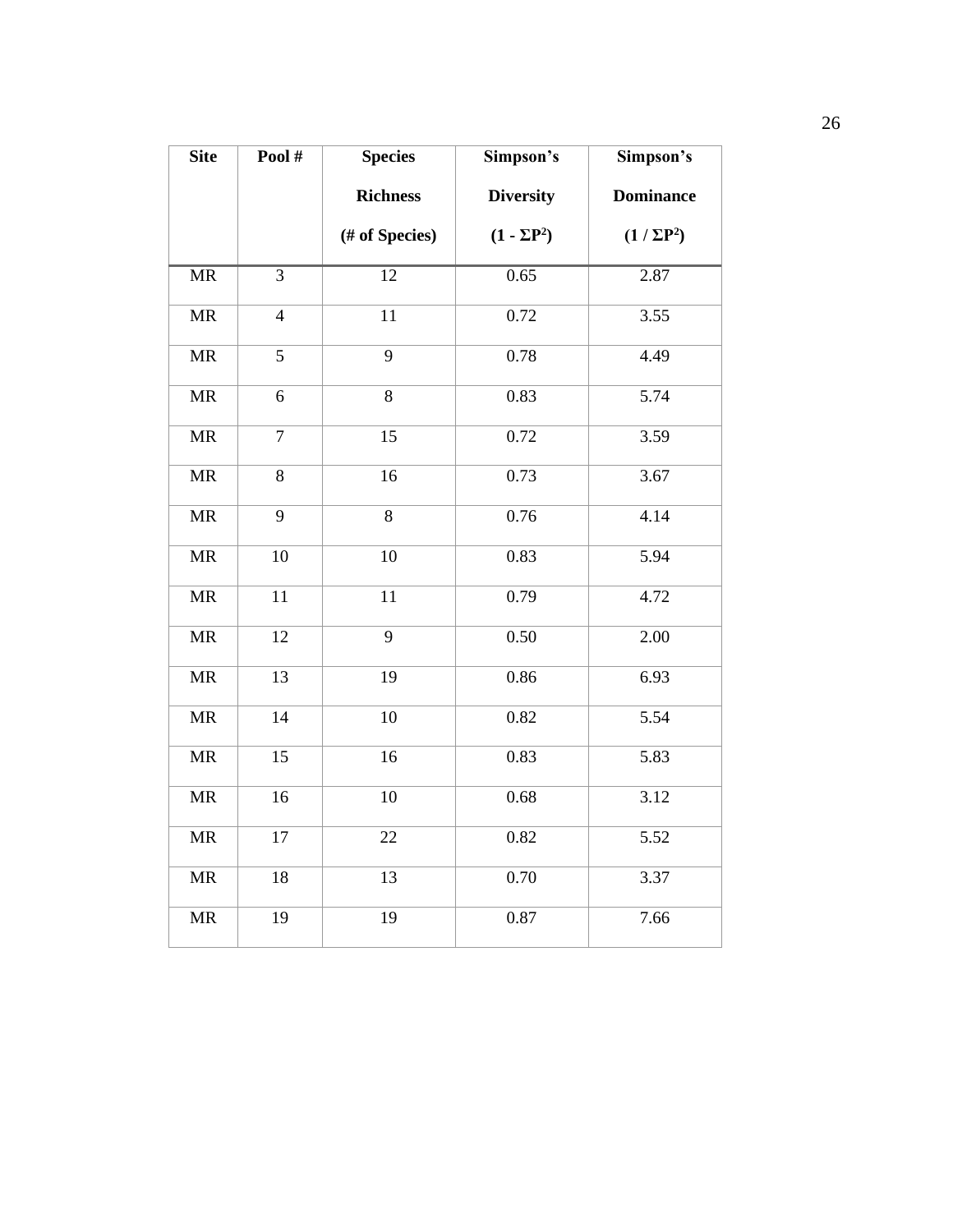## RESULTS

#### Tidepool Community Composition

The NMDS analysis of community composition among tidepools indicated that species assemblages at BB and LH were distinct from one another, while the species composition at MR overlapped with both BB and LH. (2D stress  $= 0.16$ , dissimilarity metric = Bray-Curtis distances, data = standardized; Figure 24). NMDS also revealed that the tidepools at LH had the tightest clustering, after removing rare species, or most similar species assemblages across tidepools, while MR had the widest spread of community assemblages, encompassing similar species to both of the other sites. BB had an overall higher abundance of invertebrates (e.g., polychaete worms, sponges, bryozoans, gumboot chitons [*Cryptochiton stelleri*], snails, crabs, sea stars, and isopods) along with a few vertebrate species (e.g., sculpins; *Oligocottus maculosus*). LH had a greater diversity of red algae, compared to BB, (e.g., *Constantinea simplex*.,

*Cryptopleura ruprechtiana*., *Mazzaella splendens*., *Plocamium pacificum*., *Ptilota filicina*., and other rare filamentous reds) and also contained the green alga *Ulva* spp. and the brown algae *Laminaria* spp. and *Egregia menziesii*. MRPP analysis indicated that the three study locations differed significantly in terms of tidepool community structure (BB:  $\delta = 0.6352$ , n = 5, LH:  $\delta = 0.5286$ , n = 5, and MR:  $\delta = 0.5556$ , n = 19; distance matrix = Bray-Curtis,  $A = 0.065$ ,  $P = 0.002$ , number of permutations = 999). Pairwise comparisons indicated that BB and LH tidepool communities were significantly different from each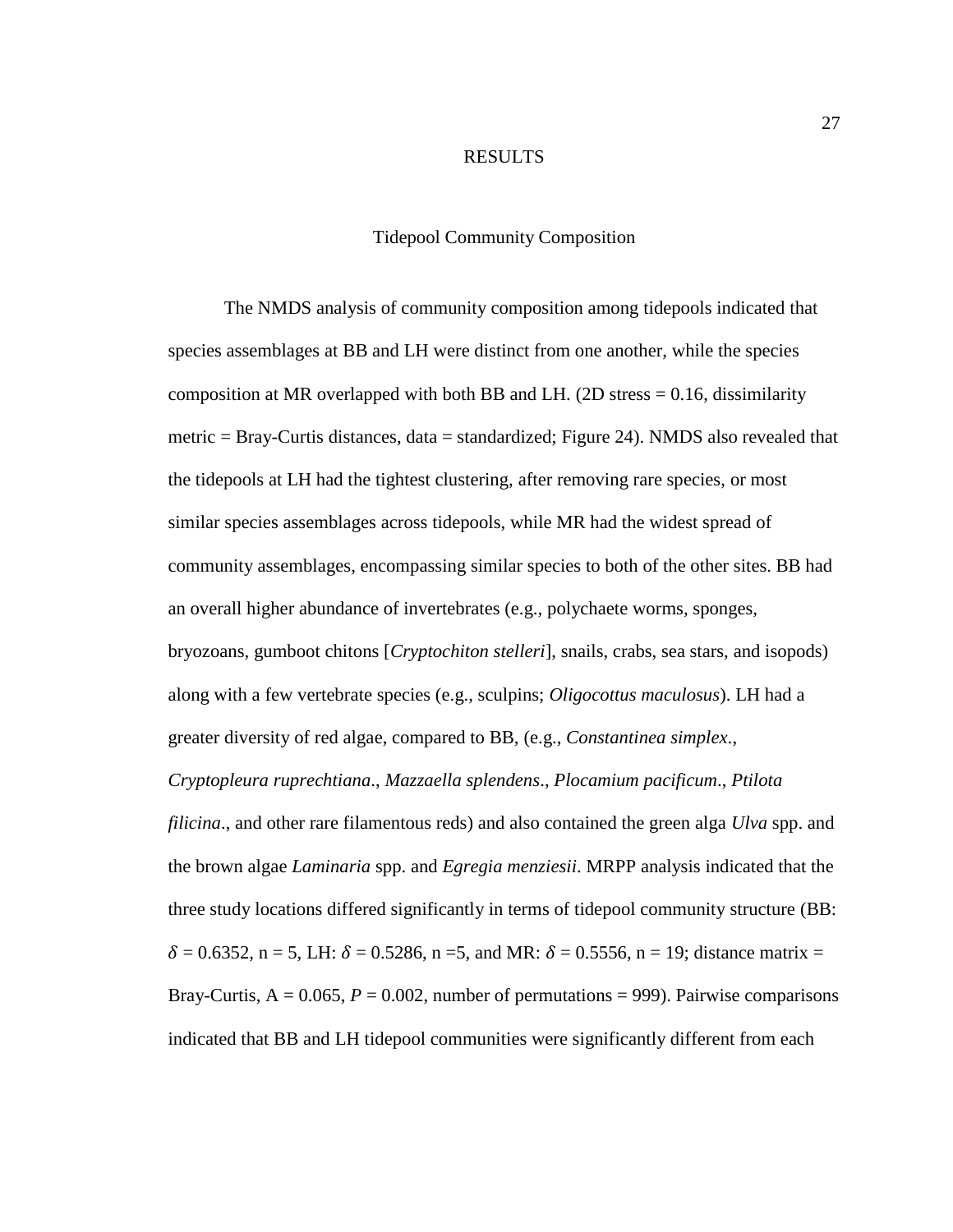other (A = 0.1424, observed  $\delta = 0.58$ , expected  $\delta = 0.68$ ,  $P = 0.007$ , number of

permutations = 999), BB and MR tidepool communities were significantly different from

one another (A = 0.03, observed  $\delta$  = 0.57, expected  $\delta$  = 0.59, *P* = 0.02, number of

permutations = 999), and LH and MR were significantly different from one another  $(A =$ 

0.04, observed  $\delta = 0.55$ , expected  $\delta = 0.57$ ,  $P = 0.01$ , number of permutations = 999).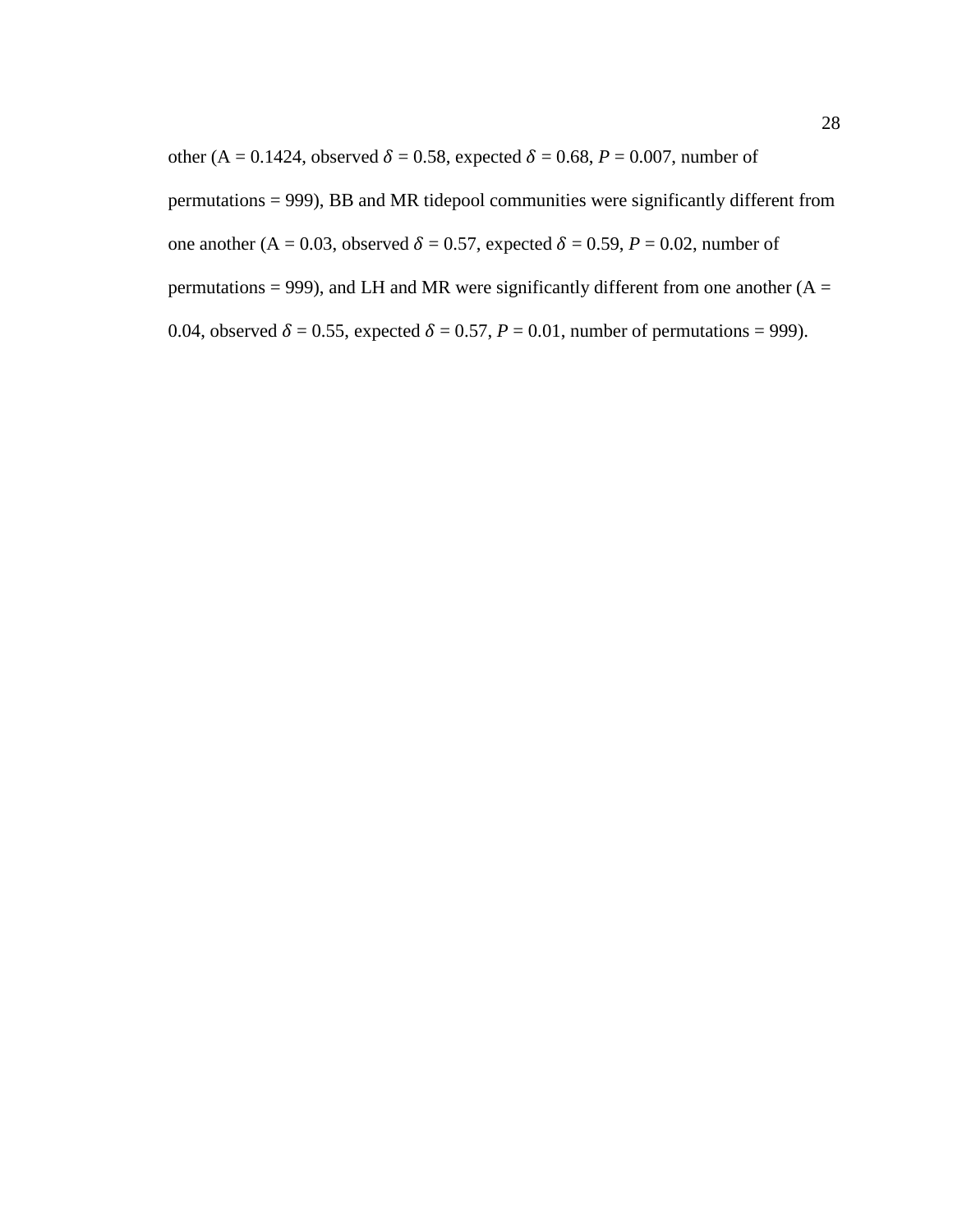

Figure 4. Non-metric multidimensional scaling plot (NMDS) of biological communities across all tidepools and grouped by site. Stress of  $NMDS = 0.16$ ; dissimilarity metric = Bray-Curtis distance; data were standardized, rare species (< 5% occurrence across all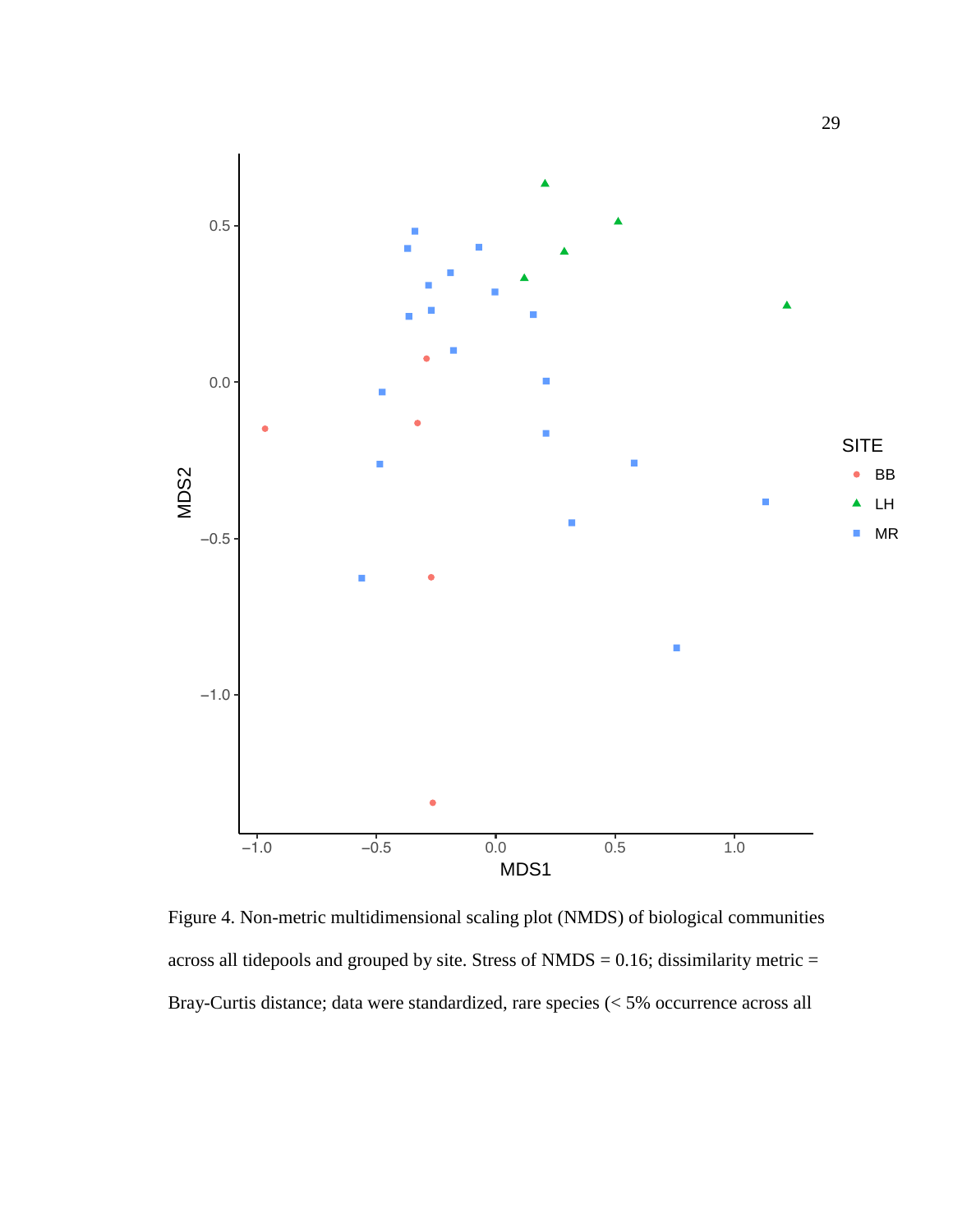tidepools) were removed from data. SITE CODES: BB = Baker's Beach, LH = Luffenholtz, and  $MR =$ Mussel Rock.

# Tidepool Biodiversity Metrics

There was no relationship between surfgrass cover and overall species richness in tidepools. Although there was a non-significant trend toward a unimodal or hump-shaped relationship, with species richness greatest at approximately 33 percent cover of surfgrass (polynomial regression,  $R^2 = 0.11$ ,  $P = 0.21$ ; Figure 5). Simpson's diversity index, which combines species richness and abundances of the observed taxa (Morris *et al*. 2014), indicated that at lower coverage of surfgrass per pool  $\left($  < 25%), diversity increased with increasing surfgrass cover. Highest diversity was observed at an intermediate abundance of surfgrass coverage  $(\sim 25\%)$ , then decreased, and was lowest at the highest percent cover of surfgrass that was observed across pools (polynomial regression,  $R^2 = 0.53$ ,  $P =$ 5.94e-05; Figure 5). Simpson's Dominance values peaked at approximately 20 percent surfgrass cover and decreased until reaching the highest values of surfgrass cover that were observed (polynomial regression,  $R^2$  =0.47,  $P$  = 0.002; Figure 5). When surfgrass coverage was low (20% or less) in a given pool, dominance values increased, meaning that certain taxa were more numerous than other competitors when surfgrass coverage was low or absent within a pool. Linear regression of invertebrate abundances on surfgrass cover indicated no significant relationship between surfgrass coverage and invertebrate abundance (simple linear regression,  $R^2 = 0.07 P = 0.16$ ; Figure 6). The relationship between surfgrass cover and macrophyte species richness followed a similar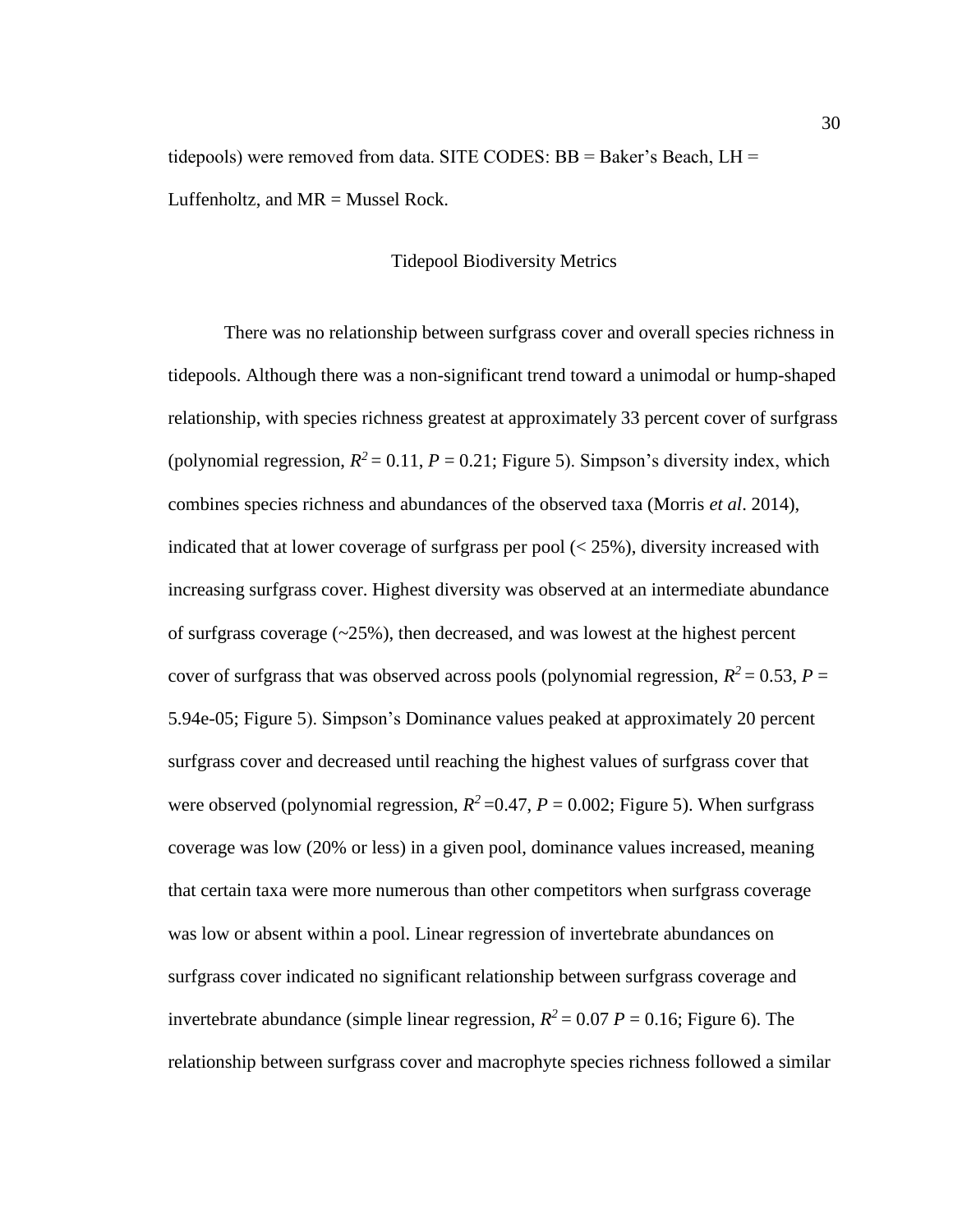pattern to that of the relationship between surfgrass cover and overall species richness; at intermediate levels of surfgrass presence (~45%), macrophyte richness peaked, although this relationship only approached statistical significance ( $R^2 = 0.17$ ,  $P = 0.087$ ; Figure 7).



Figure 5. Relationships between surfgrass and (a) species richness, (polynomial regression,  $R^2 = 0.11$ ,  $P = 0.21$ ), (b) Simpson's Diversity index, (polynomial regression,  $R^2 = 0.53, P < 0.001$ ), and (c) Simpson's Dominance index, (polynomial regression,  $R^2$  $=0.47, P < 0.005$ ) across all tidepools at the three study locations. Dotted lines represent ordinary least squares fit.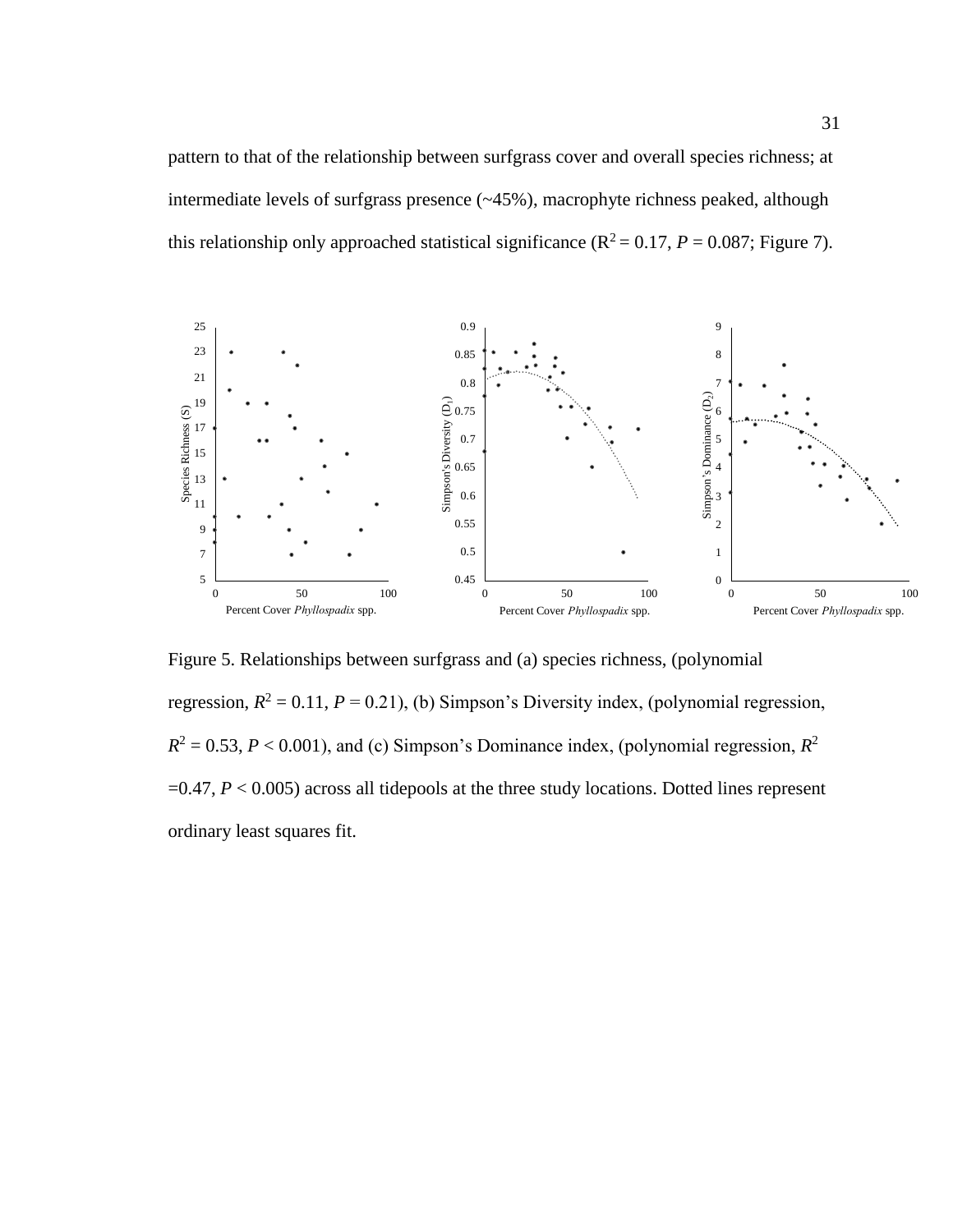

Figure 6. Relationship between surfgrass cover and invertebrate species richness (simple linear regression,  $R^2 = 0.07$ ,  $P = 0.16$ ).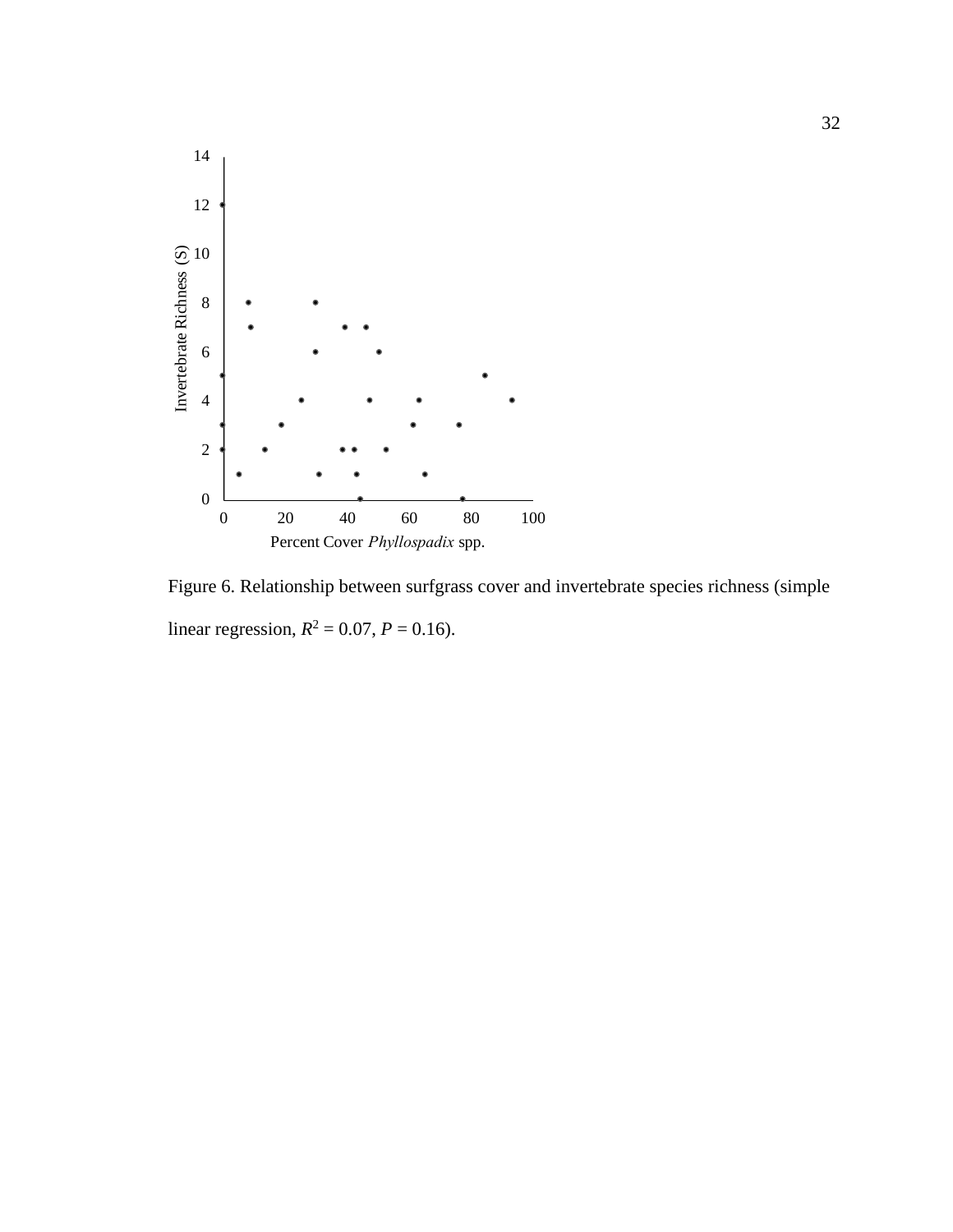

Figure 7. Relationship between surfgrass cover and (a) macrophyte species richness (polynomial regression,  $R^2 = 0.26$ ,  $P < 0.03$ ) and (b) macrophyte percent cover (polynomial regression,  $R^2 = 0.05$ ,  $P = 0.5$ ). Dotted lines represent ordinary least squares fit.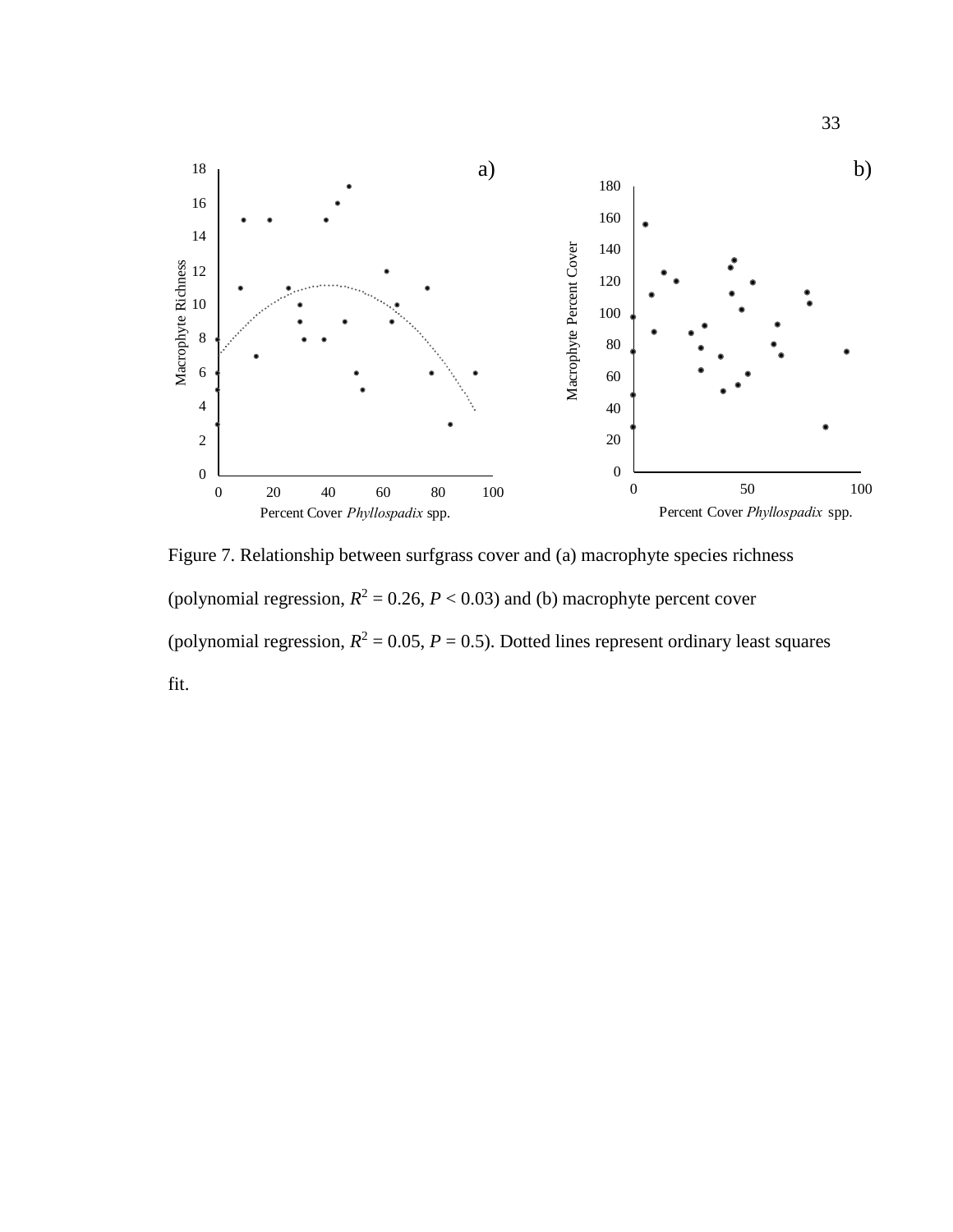## DISCUSSION

My findings indicate that as surfgrass cover of a tidepool increased from 0-40%, there was a concomitant increase in macrophyte richness, suggesting that surfgrass has positive effects on macrophyte diversity at intermediate densities. Such patterns are consistent with surfgrass acting as a foundation species. Surfgrass has been categorized as a foundation species – those with large, yet extremely important roles in determining the functionality and structure in ecological communities – in rocky intertidal ecosystems along the west coast (Shelton, 2010). In support of this characterization, it has been shown that surfgrass ameliorates harsh environments, while creating structure and habitat for fellow community members (Turner, 1985; Shelton, 2010). It has also been shown to provide thermal stress relief to underlying organisms by forming a dense canopy and ultimately shading tidepools (Dethier, 1984; Shelton, 2010). For example, Dethier (1984) noted that surfgrass has the ability to keep tidepools approximately  $2\n-7^\circ\text{C}$  cooler than pools without surfgrass, creating a markedly different microclimate. Surfgrass also has the ability to act as refugia for organisms seeking protection from predation (Dethier, 1984; Bruno and Bertness, 2001).

With all of the documented benefits that surfgrass provides to its surrounding community, the expectation is that tidepools with higher surfgrass abundances should support greater biodiversity. Instead, higher surfgrass abundance was actually associated with a decline of community diversity and richness of other macrophytes, and invertebrates. Decrease in biodiversity in pools with high surfgrass cover suggests that at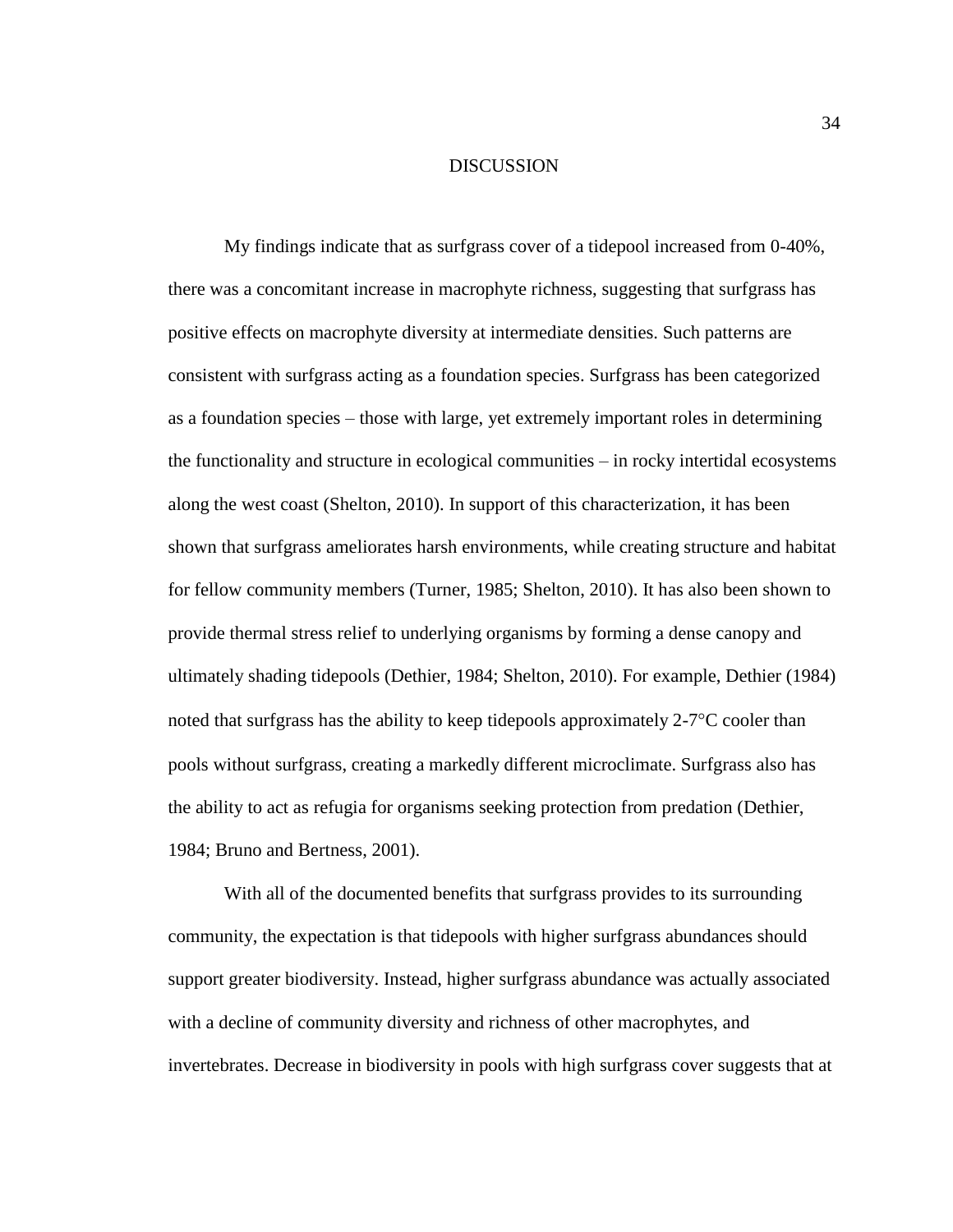high density, surfgrass may be outcompeting other macrophytes for light, nutrients, and space. Surfgrass has been shown to play the role as a strong competitor within rocky shore communities. For example, on rocky shores in the northeastern Pacific, surfgrass is a competitive spatial dominant within its habitat range (Dethier, 1984; Turner, 1985; Jones *et al*., 1997; Menge *et al*., 2005). Turner (1985) also demonstrated that surfgrass recruits to pre-existing beds, which could further generate a strong and sustained dominant presence within tidepools. Turner (1985) also suggests that allelopathy and whiplash by the long blades, may play other important factors in limiting the recruitment of other species in tidepools dominated by surfgrass. My results support the notion that surfgrass may have negative competitive effects on other tidepool macrophytes, and potentially negative disturbance-related impacts on overall species diversity, especially at high abundances.

Dominance values per pool in the study were also calculated and provided similar evidence to that of the species richness and diversity data, indicating that when surfgrass coverage was low, dominance values were highest. This suggests a hypothesized mechanism that other community members were able to compete for space and available resources when surfgrass was not found within pools or had not outcompeted other macrophytes. I saw this within some pools that had much higher elevations above MLLW (specifically at MR; Table 2), and the assemblages were much more dominated by diatom, or biofilm crusts as opposed to fleshy or calcifying alga. Such patterns were also noted by Dethier, (1984).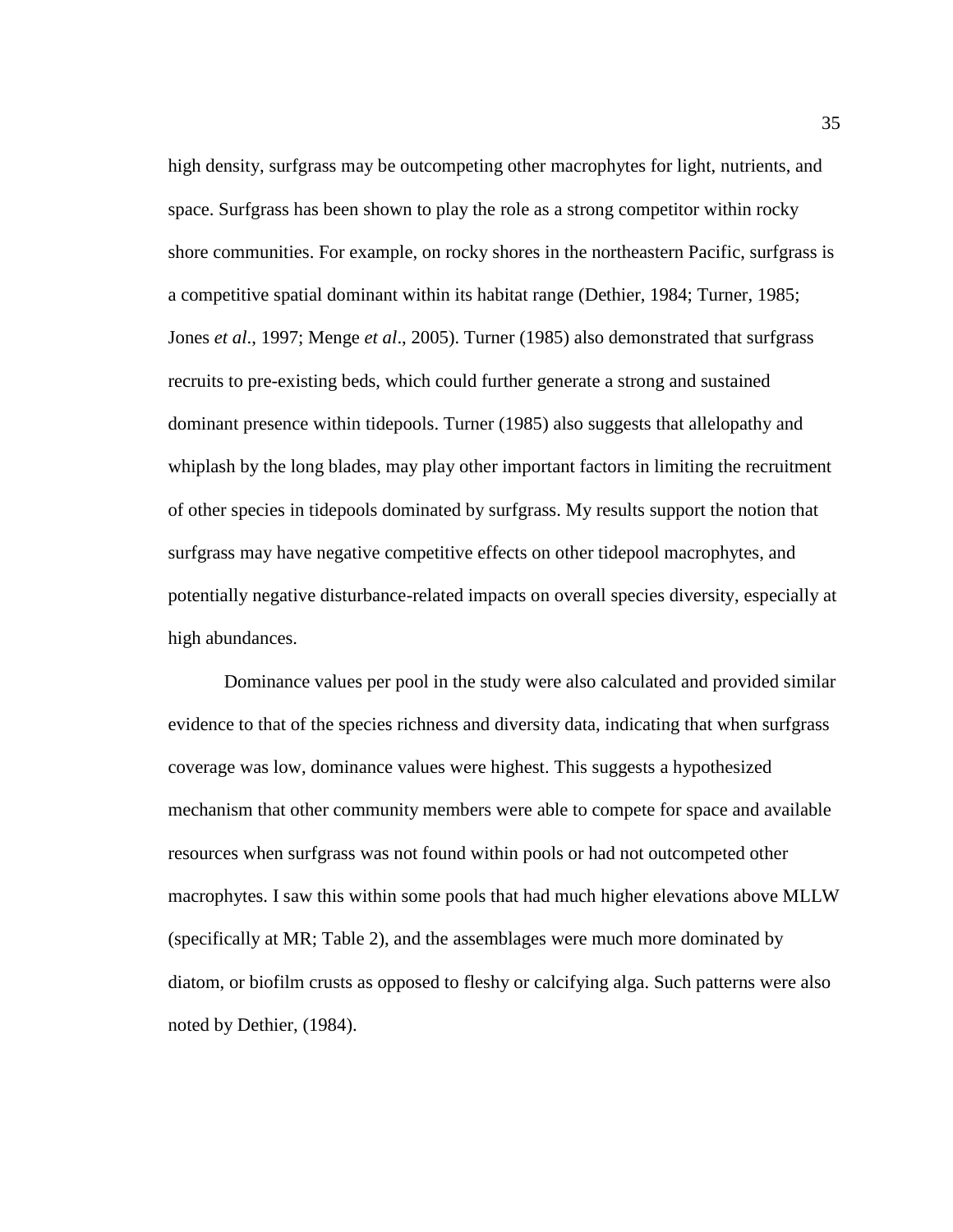Interestingly, tidepool invertebrate diversity was lower at higher abundances of surfgrass, a pattern that deviates from expectations if surfgrass is in fact acting as a foundation species within the tidepools they inhabit. The definition of foundation species is that they provide structure in a community via stabilization and regulating ecosystem processes, including habitat and resource provisioning. Divergence from these expectations that I found tidepools could be due in part to the fact that surfgrass does not represent a food resource, at least as much as other tidepool macrophytes do, for invertebrate grazers (except for the surfgrass limpet, *Tectura palacea*, which specializes in grazing on blades of surfgrass in the low intertidal; Vermeij, 1992).

Thermal stress is an important feature that surfgrass has been found to ameliorate in tidepool communities. Previous studies by Tuner (1985) and Dethier (1984), conducted experiments in Oregon and Washington, where summertime low tides are later in the day than northern California, which allows for surfgrass to have a larger, and more beneficial effect on underlying communities in relieving temperature stress. At times when the physical environment is considered more stressful for the biological assemblages in tidepools, surfgrass may also be able to increase the pH and DO levels of seawater, as seen in other seagrasses in other ecosystems.

My findings that intermediate abundances of surfgrass have positive effects on tidepool community diversity are consistent with what Jones *et al*. (1994 and 1997) classify as an ecosystem engineer (a term which is sometimes used interchangeably with foundation species) – organisms that physically modify, maintain, and create habitat and structure within their community, not actually via food resources, but by modulating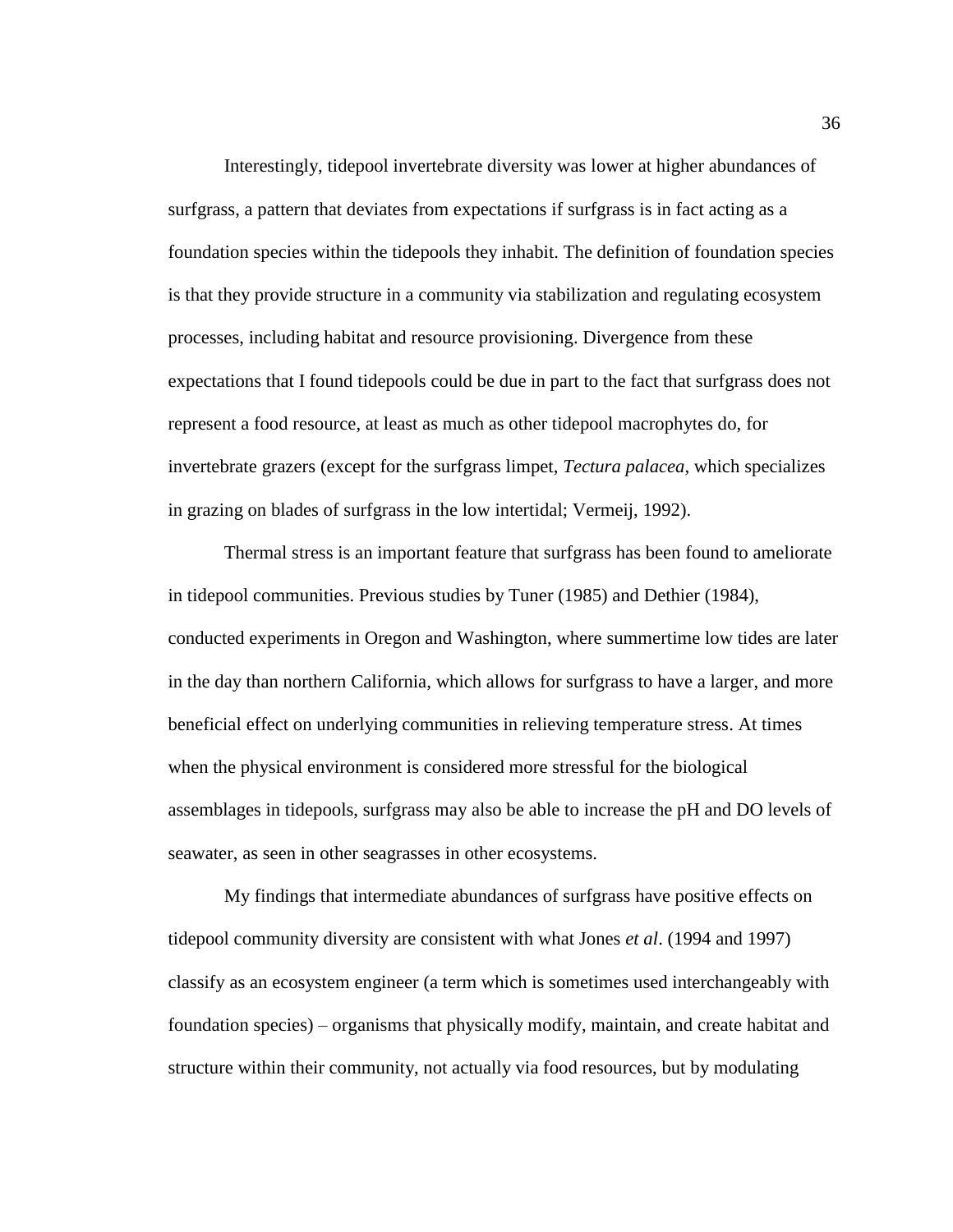abiotic stressors in the environment (Jones *et al*., 1994 and 1997). Jones *et al.* (1994 and 1997) describe ecosystem engineers as having positive effects at the landscape level, however, for the effects that they provide the local community, the number of taxa that benefit may be similar to the number of taxa that suffer negative consequences from their presence. Miller *et al*. (2018) argued that many dominant plants have been considered foundation species by ecologists without much supporting evidence. For example, giant kelp, *Macrocystis pyrifera*, has long been considered a marine foundational species in temperate subtidal kelp forest communities, but the quantitative evidence to support this claim is minimal (Miller et al. 2018). Miller et al. (2018) suggests that while giant kelp indeed has positive effects on surrounding species richness, most of the qualities that would classify it as a foundation species were in fact the indirect effects of its physical structure (primarily shading) rather than providing food resources. I argue that surfgrass may have the same type of engineering effects on its environment as giant kelp, at least up to intermediate abundances. However, I also suggest that at higher than intermediate abundances, the engineering effects of surfgrass on tidepool communities become negative for overall diversity.

Tidepools for my survey were chosen to represent not only a gradient of surfgrass coverage but also to represent different levels of exposure to waves and other physical processes. For example, the diversity of red algae was much higher at LH than the other two sites, while BB had much more abundant invertebrate communities, and tidepool sculpins in most of its pools. These differences hypothetically could be due to a latitudinal gradient of recruitment due to upwelling zones and Cape Mendocino, which is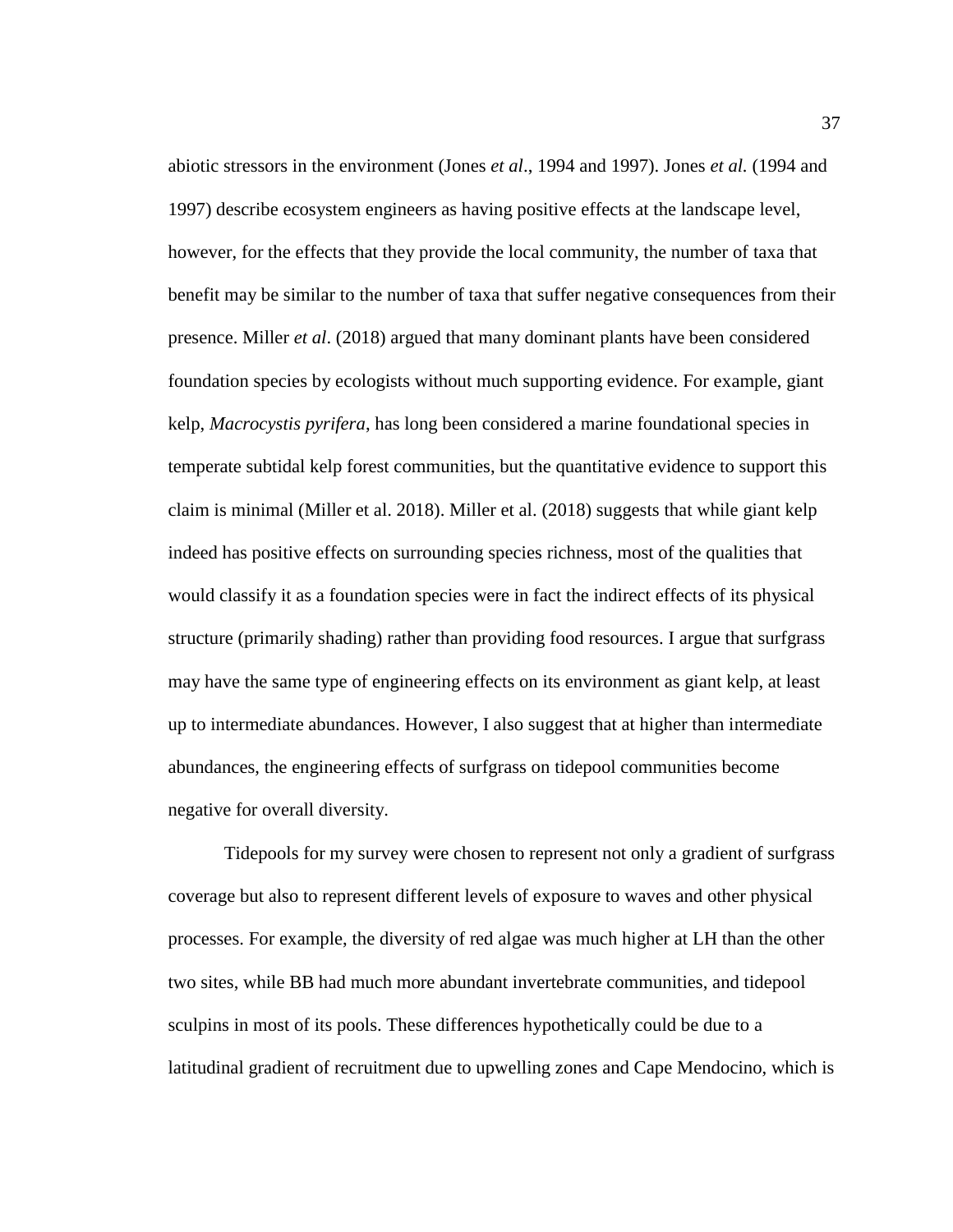a major biogeographic boundary between the two regions (Connolly *et al*., 2001), or the dissimilarities in topography of the three site locations.

The CCLME has been surveyed extensively in terms of the coastal oceanographic processes that take place on seasonal and yearly scales. Historically, oceanographers typically viewed community dynamics stemming from productivity, nutrients, and vertical/horizontal transport, ('bottom-up' processes) whereas intertidal ecologists most often viewed predation or grazing ('top-down' forces) as the drivers of community structure (Duggins et al., 1989; Persson et al., 1992). More recent studies have focused on the interconnectivity between the two environments, and the large-scale processes that connect the two systems (Menge *et al*., 1997). Menge *et al.* (1997) found that rocky intertidal benthic assemblages were, in part, effected by oceanographic patterns off of the Oregon coastline, and explained some of the variation in community structure and dynamics. Despite some site-specific differences in oceanographic processes and physical stresses, the significant association between surfgrass abundance and tidepool community composition among across sites suggests that the effects of surfgrass on tidepool communities across regional scales is strong and robust to oceanographic and physical differences.

This study was particularly important in describing patterns of association between surfgrass and tidepool community structure along the northern California coastline, which is, for the most part, understudied. Relative to other marine macrophytes, the effects of surfgrass on underlying communities, and its role as a foundational species has also been understudied. My results suggest that surfgrass can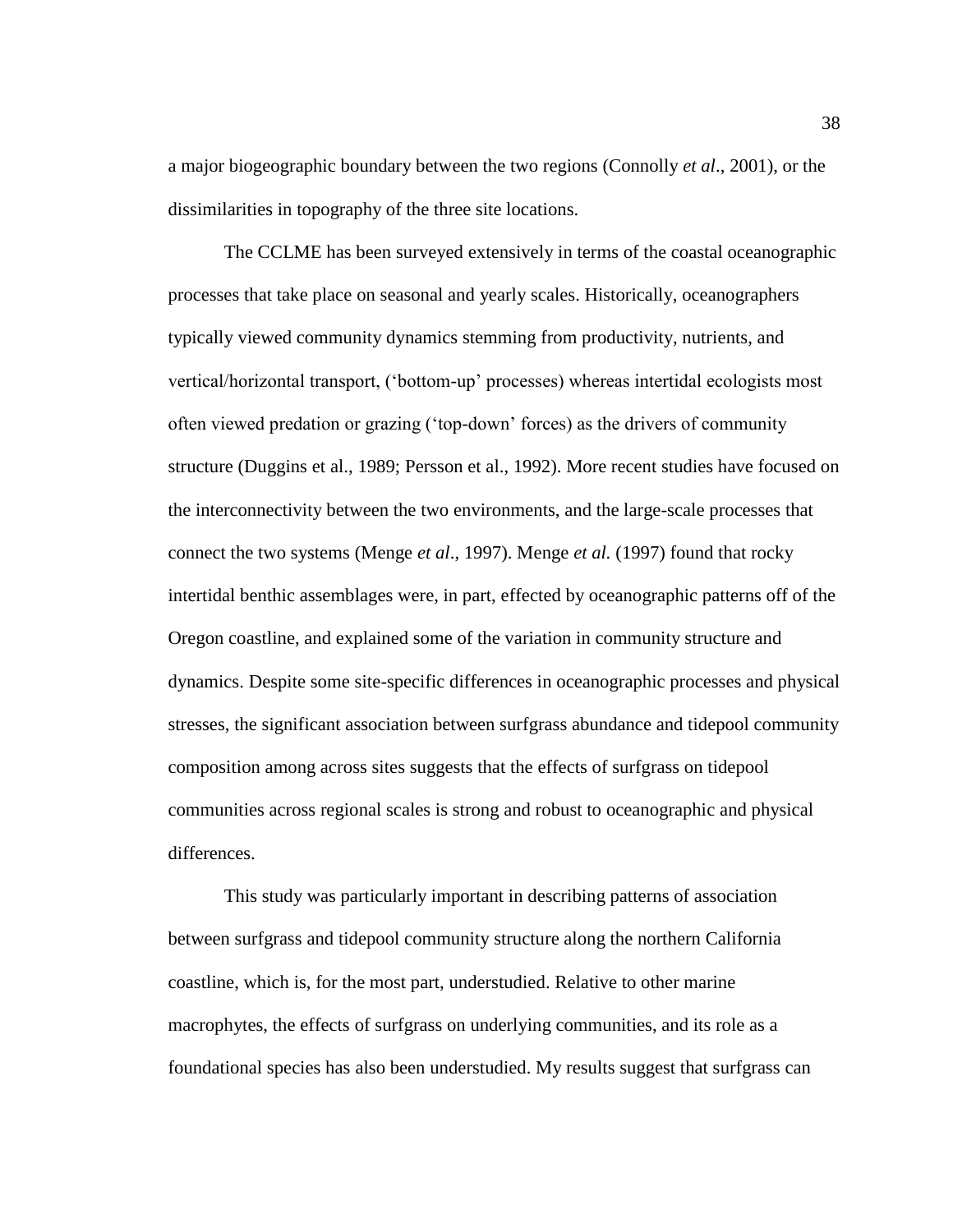positively affect tidepool biodiversity up to a point (i.e., intermediate abundance), but that it may have negative effects on community diversity at higher abundances. It is possible that with a larger sample size of tidepools, and a broader latitudinal range of survey sites, I may have observed different relationships between surfgrass abundance and tidepool biodiversity. Future research could examine the relationship between surfgrass abundance and tidepool biodiversity along a wider biogeographical range, across a variety of habitats (e.g., wave-protected vs. wave-exposed sites), and whether the different surfgrass species (*P. torreyi, P. scouleri, and P. serrulatus*) play similar or varying roles within tidepools in regards to community assemblages. It would also be valuable to assess the potential for other tidepool macrophytes to fill the vital role that surfgrass plays in structuring tidepool communities in rocky shore systems. For example, Shelton (2010) suggested that kelps, *Egregia menziesii* and *Saccharina sessile*, have the size and morphology to possibly fill similar functional roles (e.g., mediating temperature fluxes in tidepools) as surfgrass in tidepools, but kelps typically have lower temperature tolerances than surfgrass, and so may not be able to successfully establish in higher elevation pools. It would be interesting to examine patterns between the abundances of these kelp species and tidepool community diversity to see if they follow a similar pattern as the associations between surfgrass abundance and tidepool diversity.

It will also be crucial to understand the role of surfgrass in structuring tidepool communities under global climate change scenarios (e.g., sea surface temperature increase, and ocean acidification), and the role that surfgrass may play in ameliorating these anthropogenic stressors. It has been shown that seagrass meadows are in fact one of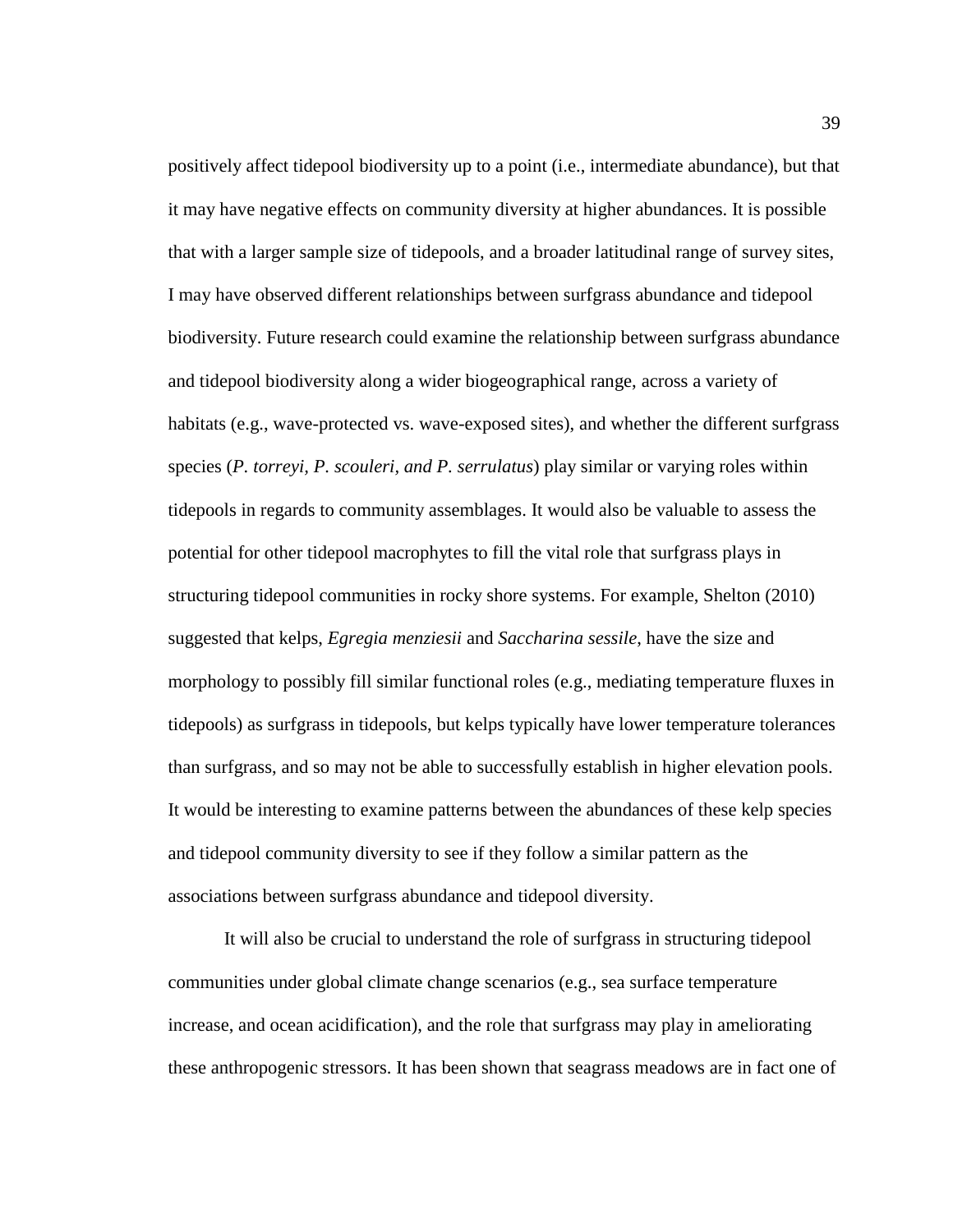the most efficient ecosystems in sequestering carbon, however, if disturbed or degraded, they can leak carbon back into the environment and accelerate rates of global climate change (Nellemann *et al*., 2009; Macreadie *et al*., 2014). The potential for marine macroalgae and other marine vegetation as carbon sinks has raised a great deal of interest in terms of fixing global carbon, when it has been shown that they contribute approximately 50% to 71% of carbon sequestration in ocean sediments (Nellemann *et al*., 2009; Chung *et al*., 2009). On a smaller, more localized scale, surfgrass could be another potential player in sequestering carbon, since some species, notably *Phyllospadix scouleri*, can reside in sediment-rich substrates (Turner, 1985). In the next chapter of my thesis, I investigate the potential for surfgrass to consume  $CO<sub>2</sub>$  and increase seawater pH and dissolved oxygen levels in naturally occurring and simulated tidepools.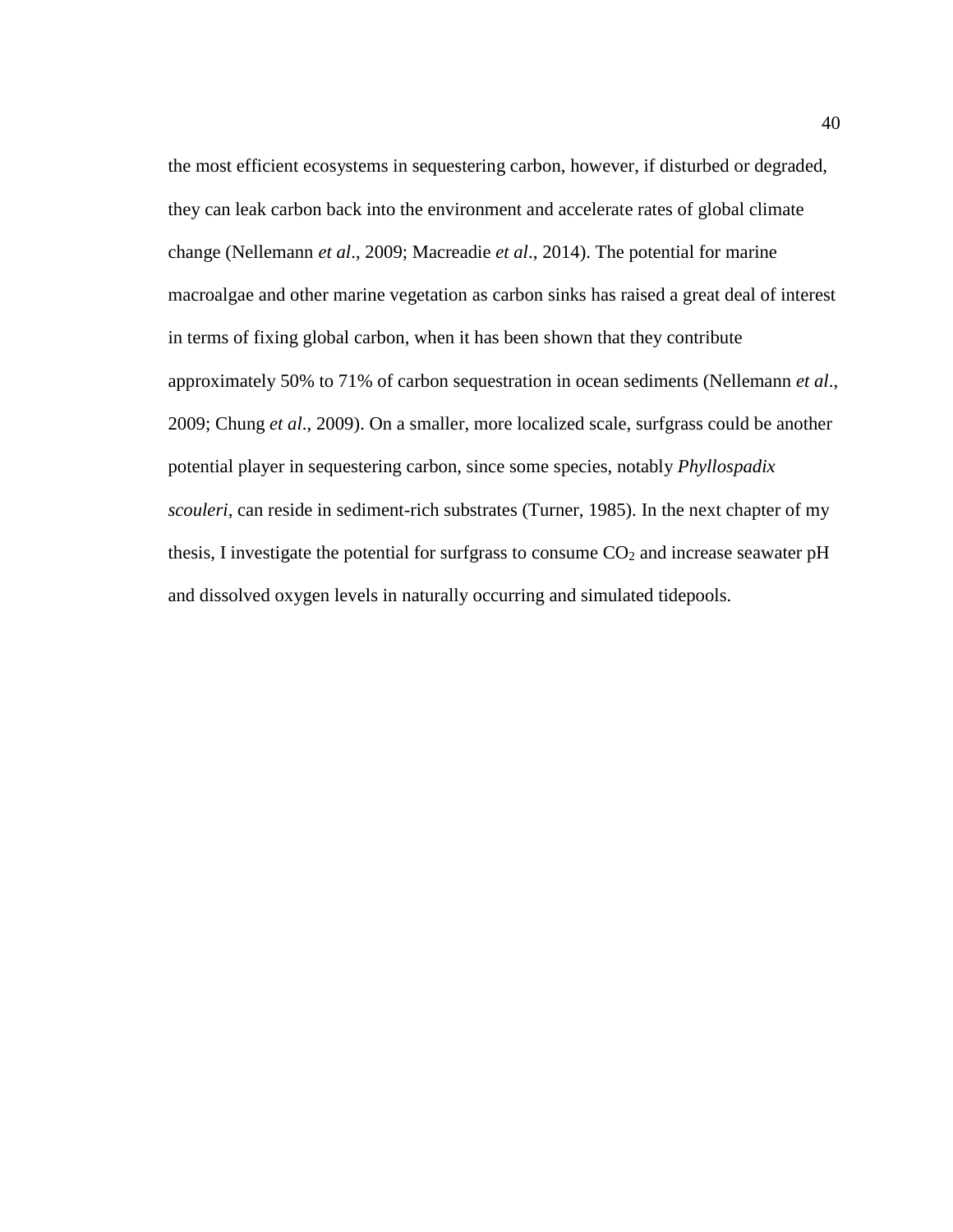# CHAPTER 2: EXAMINING THE EFFECTS OF PHYLLOSPADIX SPP. IN AMELIORATING ABIOTIC STRESS WITHIN ROCKY SHORE TIDEPOOLS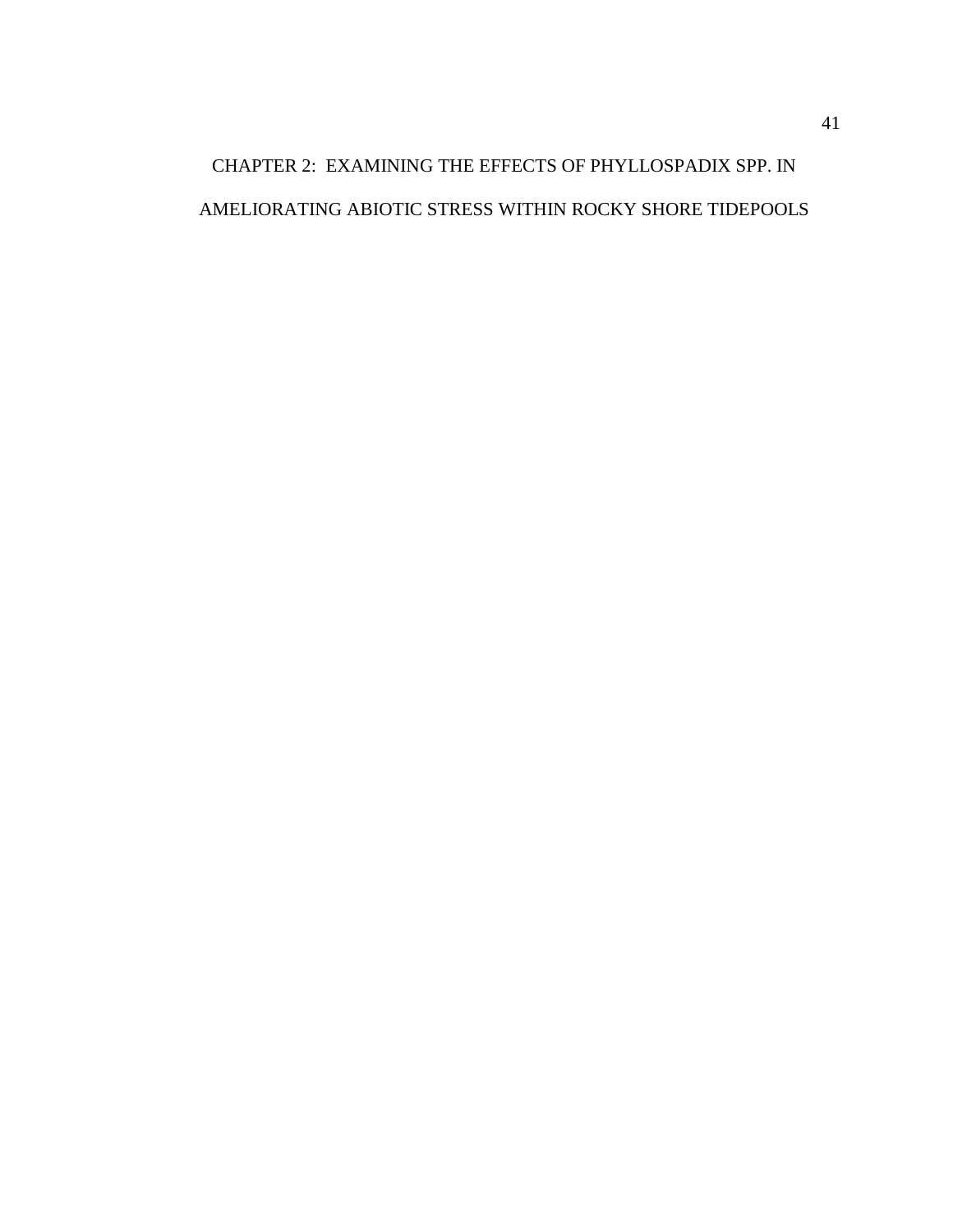## INTRODUCTION

## Effects of Ocean Acidification on Marine Systems

Additions of human-induced carbon, in the form of greenhouse gases, into the earth's atmosphere are strongly connected with an increased uptake of  $CO<sub>2</sub>$  by global oceans (Kelly *et al.* 2011; Kwiatkowski *et al.* 2016). It is estimated that oceanic pH has decreased by approximately 0.1 units since the preindustrial era and is projected to further decrease by 0.07-0.33 units by 2100 (Caldeira and Wickett, 2003; Bopp *et al*. 2013). Although marine uptake of  $CO<sub>2</sub>$  is thought to dampen the overall effects of global climate change, absorption of that much carbon by the ocean and subsequent ocean acidification (OA) may have strong, negative repercussions that will be difficult to predict (Fabry *et al*. 2008).

OA is anticipated to have negative consequences for marine biota, primarily calcifying organisms, on a global scale (Kwiatkowski *et al.* 2016). These organisms predominantly reside in coastal and nearshore ecosystems, which are characterized by extremely variable pH and associated carbonate chemistry, which vary over temporal and spatial scales (Hoffman *et al*. 2011; Mercado and Gordillo 2011; Duarte *et al*. 2013). Although a loss of biodiversity is forecasted to occur as a result of ocean acidification, effects on whole species assemblages will be much more problematic and difficult to assess in terms of the direct and indirect effects of OA (Garrad *et al*., 2014). In coastal ecosystems, specifically rocky shore communities and estuaries, pH regulation is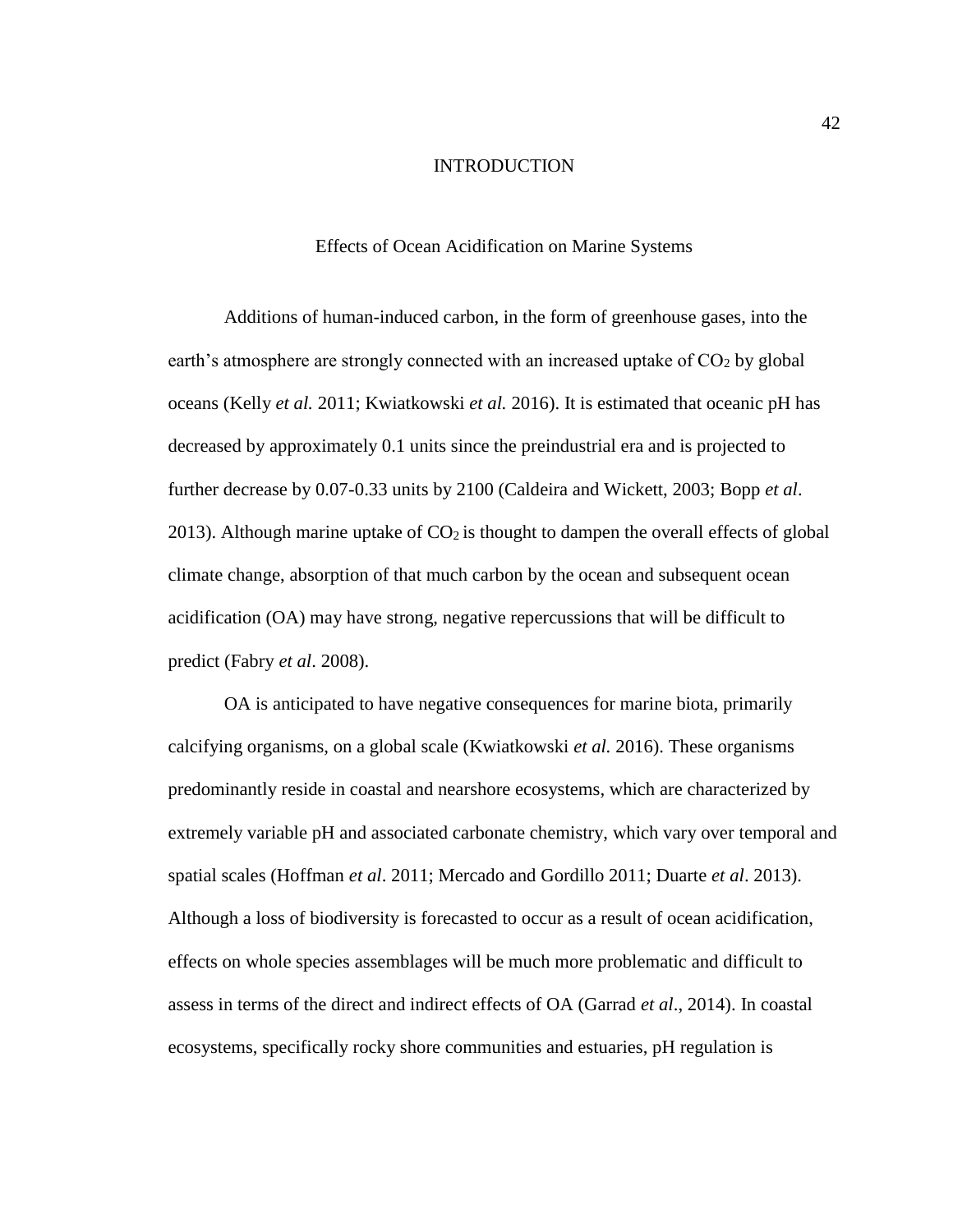enhanced via metabolic activity and physical processes that naturally take place (Duarte *et al*. 2013). It has also been described that biological communities and population density largely control oxygen concentrations and pH within tidepools (Ganning, 1971).

## Effects of Seagrasses on Ocean pH

It has been shown that seagrasses and other marine macro-autotrophs fix carbon mainly via  $C_3$  photosynthesis, and that most are not saturated at current oceanic dissolved inorganic carbon levels (Borum *et al*., 2005; Koch *et al*., 2013). It is understood that seagrasses and macrophytes predominantly utilize  $CO<sub>2</sub>$  and that under elevated  $CO<sub>2</sub>$ regimes predicted by climate change models they will likely increase their photosynthetic output and growth rates under future conditions (Koch *et al.* 2013). For example, Hendricks *et al.* (2014) found that the seagrass *Posidonia oceanica* buffered the local carbonate chemistry in seagrass meadows at varying times throughout the year, while displaying strong diel patterns driven by primary production. It has also been established that seagrass beds and other productive communities may act as ocean acidification 'refugia' – areas where pH and associated aragonite saturation states are elevated compared to surrounding source seawater (Semesi *et al*. 2009; Kleypas *et al*. 2011; Manzello *et al.* 2012; Unsworth *et al*. 2012; McLeod *et al*. 2013; Hendriks *et al*. 2014; Camp *et al*. 2016b). The majority of this work, however, has been done based on seagrasses in soft substrates (Unsworth *et al*. 2016; Mongin *et al*. 2016). It is within reason to assume that seagrasses within the genus *Phyllospadix* may be able to fill similar roles in coastal/nearshore rocky intertidal ecosystems as other seagrasses. It has been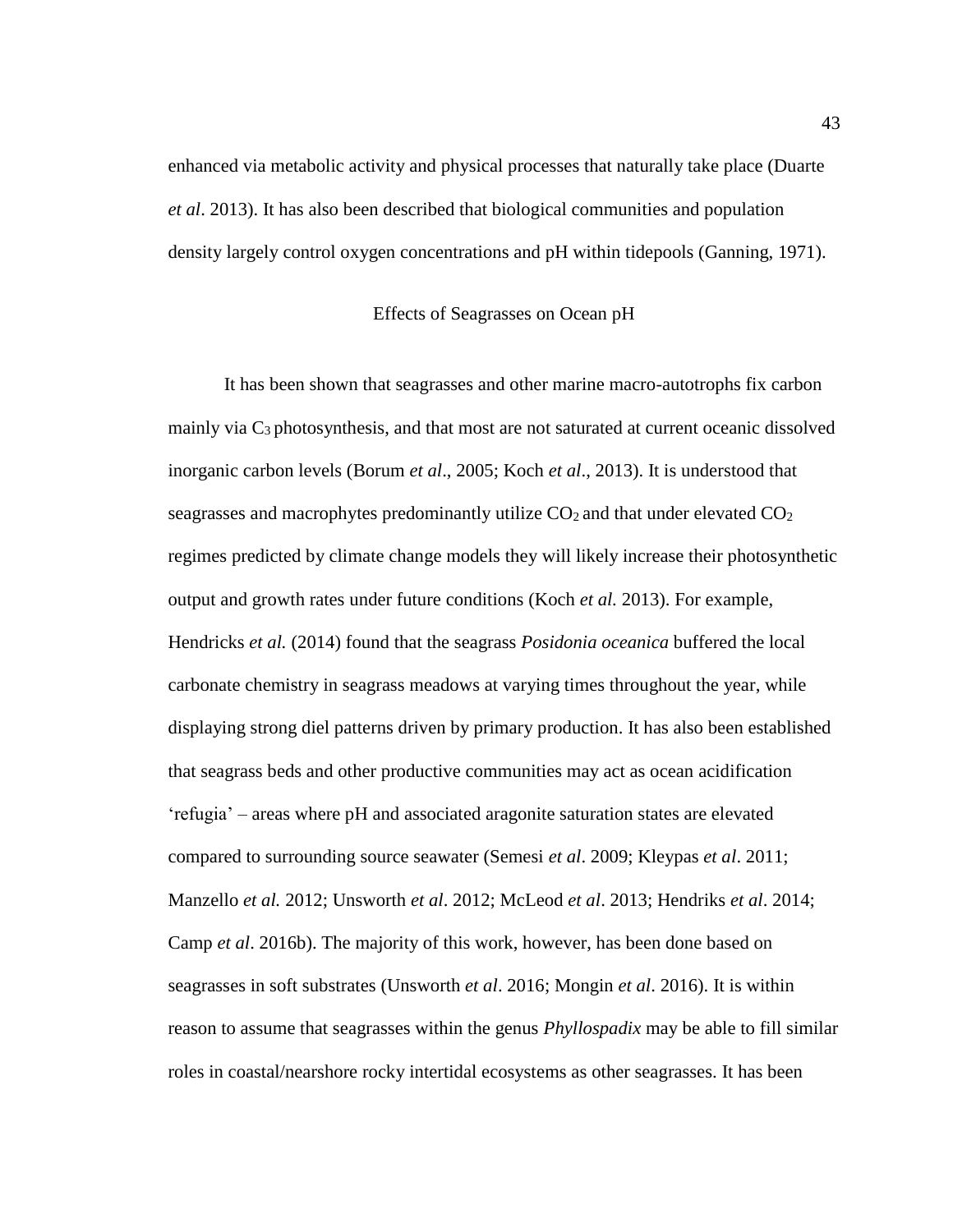shown that species within the genus *Zostera*, the sister genera to *Phyllospadix*, are physiologically similar, and with increasing amounts of  $CO<sub>2</sub>$  in surrounding seawater, *Zostera* has demonstrated the ability to increase photosynthesis and flowering output (Invers *et al*. 1997; Palacios and Zimmerman, 2007). Therefore, more research is needed to understand the spatial and temporal mitigation variability of surfgrass, which is a competitive dominant in rocky shore tidepool ecosystems.

Tidepools as a Model System to Test Effects of Surfgrass on Seawater pH and DO

Rocky shore tidepools experience widely fluctuating levels of pH, dissolved oxygen (DO), and temperatures daily. Respiration in tidepools dominates at night, when photosynthesis is diminished, and the consumed  $O_2$  is replaced by  $CO_2$ . Hence, pH and DO levels decrease at night, when temperature is also lower, and when respiration dominates photosynthetic activity. Alternatively, during daytime low tides, tidepools experience excess photosynthesis from primary producers, which leads to a drop in  $CO<sub>2</sub>$ (increase in pH) during a time when temperature is also increasing (Pörtner 2008). The natural daily variation in pH, DO, and temperature conditions that occur within tidepools create a model system to examine the effects of added  $CO<sub>2</sub>$  in natural communities, and the potential role that surfgrass (*Phyllospadix* spp.) takes in buffering local communities from abiotic stressors associated with climate change.

Rocky shore communities have been well-described in terms of the physical and biotic processes that ultimately control local patterns of community assemblages (Menge and Farrell, 1989; Paine, 1994; Menge *et al*. 1997). In terms of community structure,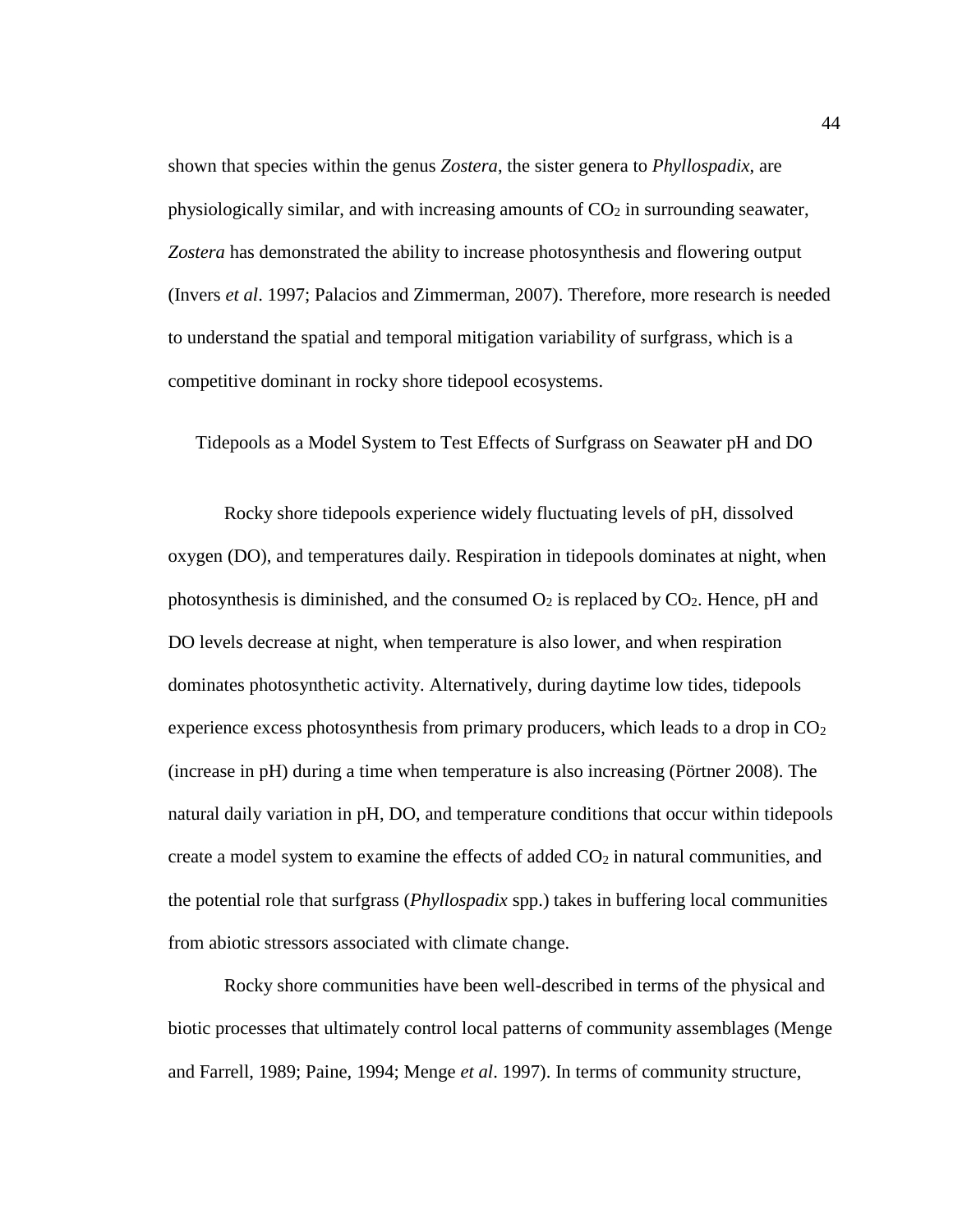biological communities residing in tidepools are not nearly as well-known as other rocky intertidal habitats (Metaxas and Scheibling, 1993). Underwood (1981), even suggested that tidepools are not necessarily representative of rocky intertidal habitat since they are submerged during low tides, and do not display extreme changes with vertical distribution, though the degree as to which fluctuations occur are exacerbated with vertical intertidal height (Metaxas and Scheibling, 1993). Nevertheless, tidepools and the adjoining emergent substrata communities experience a wide range in conditions due to tidal cycles each day, and tidepools could potentially serve as refuges for surrounding community members during stressful times (Metaxas and Scheibling, 1993). Fluctuations that occur within tidepools are larger and more stressful than subtidal ecosystems, with changes in temperature and salinity that can be fairly extreme during daytime low tides (Metaxas and Scheibling, 1993). It has also been shown that pH, dissolved oxygen, and alkalinity fluctuate daily in tidepools, largely in part due to the biological processes that occur; namely photosynthesis and respiration (Pyefinch, 1943; Ganning, 1971; Green, 1971; Daniel and Boyden, 1975; Morris and Taylor, 1983). The amplitude of these fluctuations varies vertically and horizontally within a given pool, with the volume and the elevation of the pool, and have also been described to vary diurnally and to a lesser extent, seasonally (Ganning, 1971; Metaxas and Scheibling, 1993). Metaxas and Scheibling (1993) also conclude that it is 'virtually impossible' for two naturally occurring tidepools to be similar in terms of physical characteristics (volume, depth, elevation, etc.) which suggests that any detectable influence of biological components of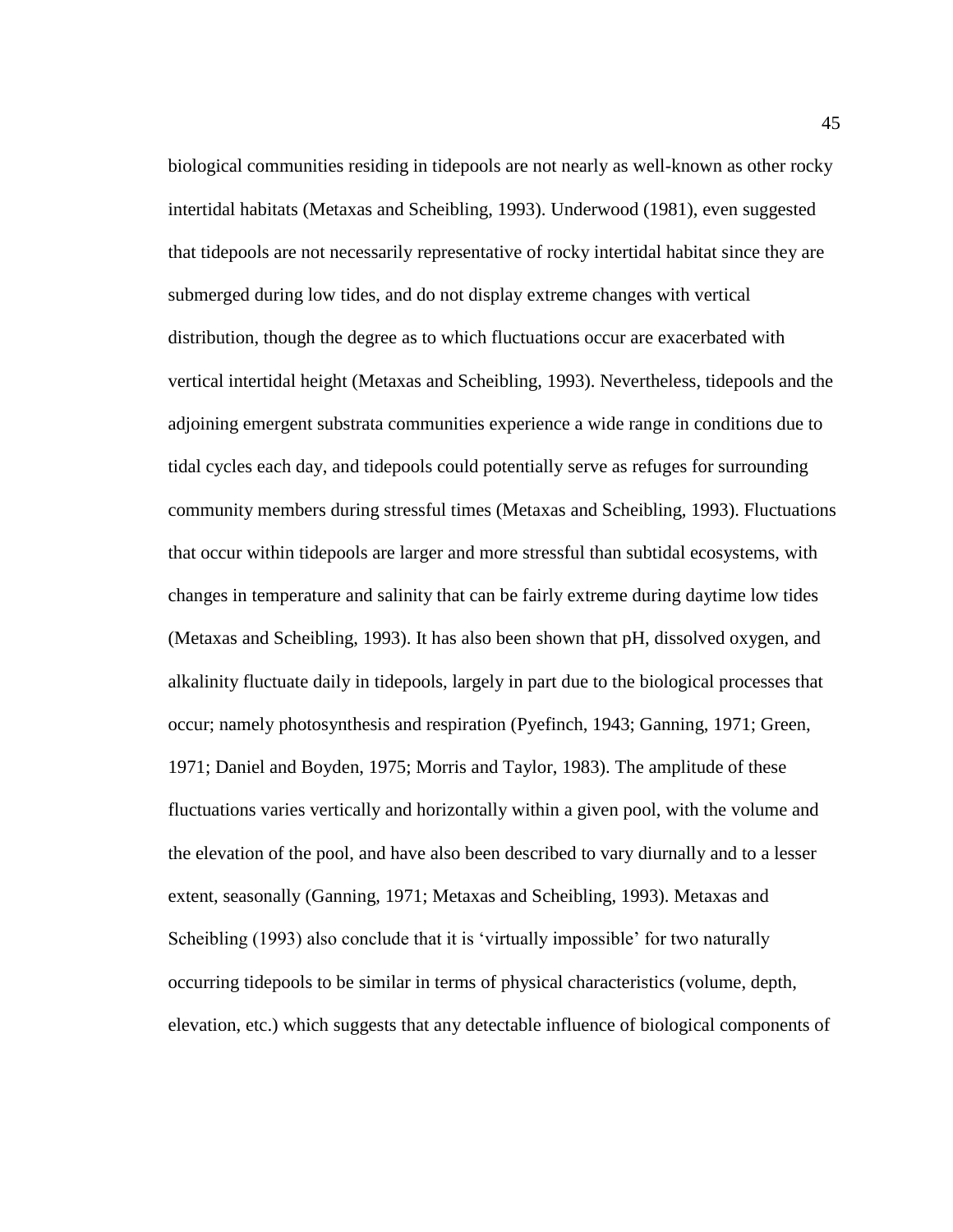the tidepool (e.g., surfgrass) on seawater chemistry across this variable backdrop, will suggest important and robust effects.

# Study Objectives

My objective in this chapter, was to quantify the effect of *Phyllospadix* spp. on seawater chemistry (pH and DO) in simulated and natural tidepools. Specifically, I determined whether the presence of surfgrass is able to counteract, via photosynthetic activity, the addition of  $[CO_2]$  in (1) artificially-simulated tidepools and (2) naturallyoccurring tidepools; in order to explore relationships between surfgrass abundance and pH within tidepools across my three study locations. I hypothesize that surfgrass presence will mediate  $CO<sub>2</sub>$  and subsequent pH and DO stress within artificially generated and naturally occurring tidepools in the following experiments.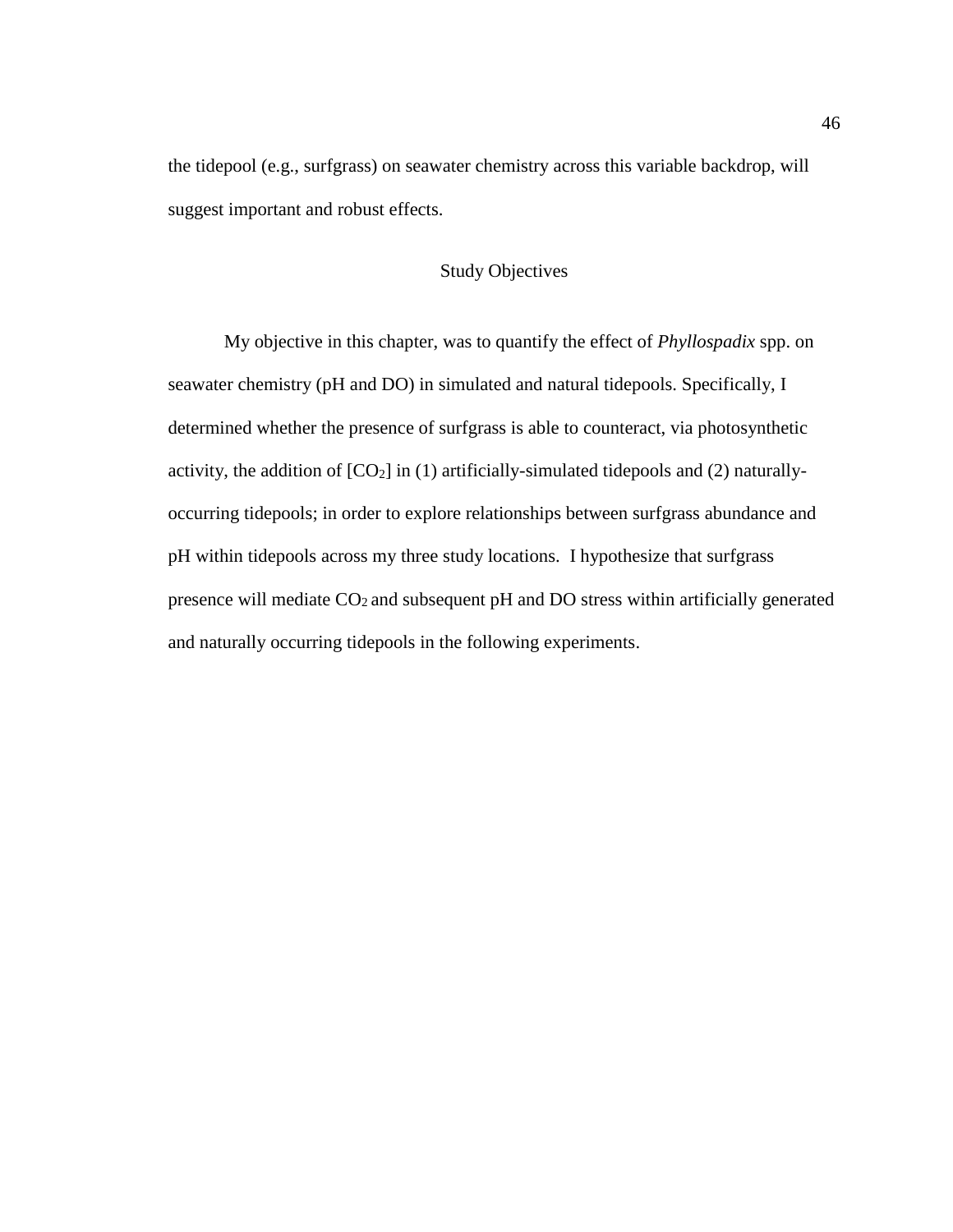# MATERIALS AND METHODS

## Laboratory Manipulations

I did a three-way, fully-factorial laboratory experiment to test the effects of CO2 addition, surfgrass presence, and macroalgal (two types of red algae) presence on seawater chemistry dynamics in simulated tidepools at the Humboldt State University Telonicher Marine Laboratory (TML).

## Collection and maintenance of experimental organisms

Experimental organisms for the simulated tidepools (hereafter referred to as mesocosms) were collected from Baker's Beach, Trinidad, CA (41.05º N, 124.13º W), due to ease of accessibility from TML. This site was formerly used for community surveys and *in situ* field manipulations and encompasses the diversity of species across all three study sites from the overall project. All species were collected by hand prior to the start of each of the trials, placed in buckets, and brought back to the lab. The species represented in each mesocosm consisted of the two dominant surfgrass species across all sites: *Phyllospadix scouleri* and *P. torreyi* (hereafter, surfgrass), two dominant fleshy red alga groups found across all sites: *Neorhodomela larix,* and calcifying articulated corallines (*Bosiella* spp., *Corallina* spp. and *Calliarthron* spp.). I also incorporated *Tegula funebralis*, the black turban snail, the dominant calcifying invertebrate found across tidepools during my survey. *Tegula funebralis* was incorporated to fill the role of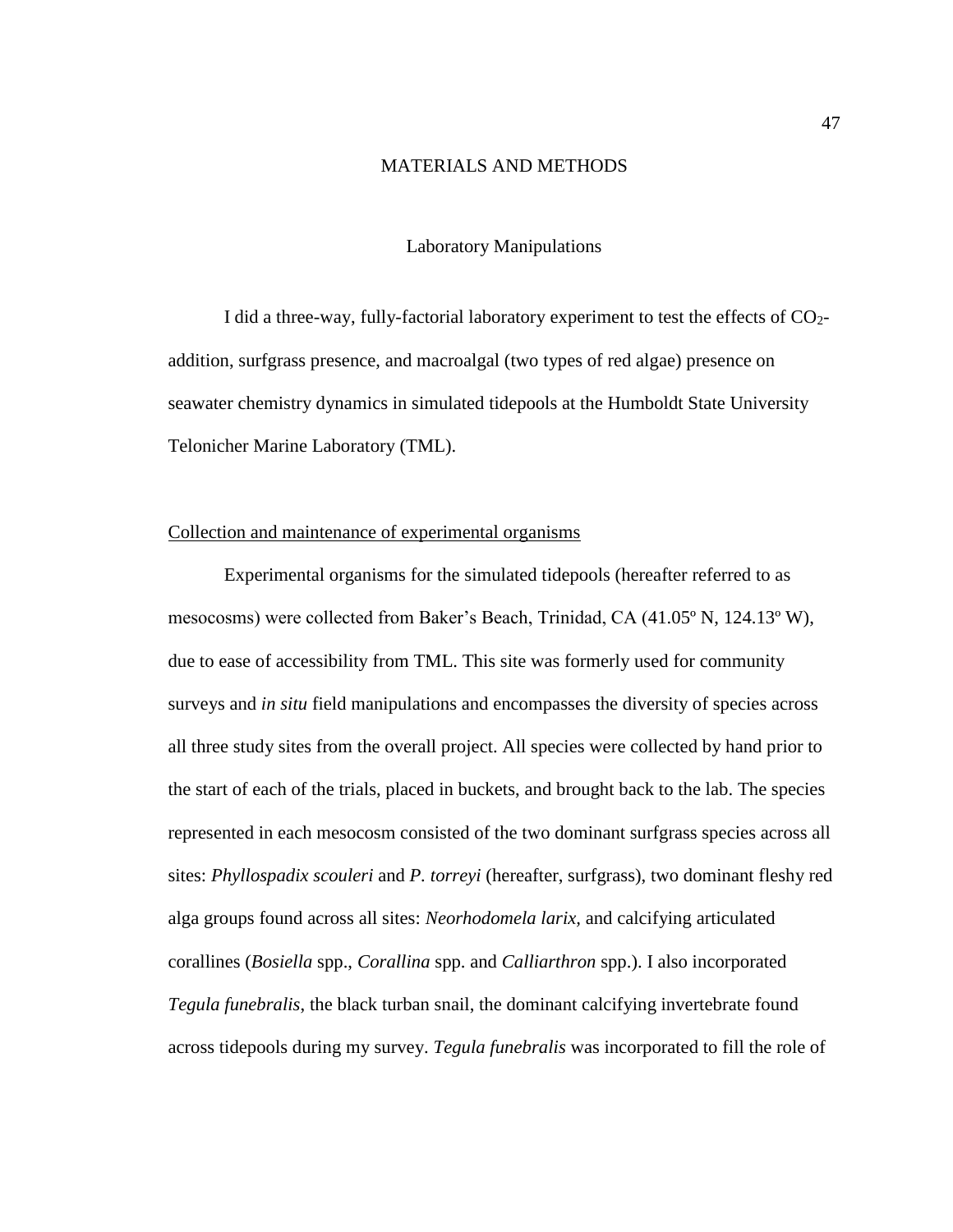respiring animals within natural tidepools to create more realistic pH and DO fluxes within each experimental tidepool ( $n = 48$ ).

For surfgrass, the entire clonal rhizome and associated shoots were scraped from the substrate. Previous studies (Marin-Guirao *et al.* 2011) have shown that larger rhizome fragments survive longer in laboratory experiments and therefore I adopted this protocol to promote adequate growth and photosynthetic conditions of surfgrass in my experiment. All red algal species were scraped from the substrate at the point of the holdfast in order to keep individuals intact for the duration of the experiment. Each of the organisms was placed in their respective mesocosm and left to acclimate to laboratory conditions for three days prior to running each of the trials. One black turban snail  $\sim$  2-4 cm in diameter) was enclosed in a mesh float cage within each mesocosm to prevent them from grazing on any of the macrophytes during the experiment. The snails were fed preweighed (~2 grams) *Mazzaella* spp. in the float cages in order to keep them satiated during the experiment. All remaining organisms were weighed prior to being placed into corresponding mesocosms. The abundance of each species used in experimental tidepools was derived from prior field survey data and was meant to resemble natural field abundances. The biomass of surfgrass (~434 grams), red algae (~18 grams *N. larix* and ~14 grams articulated corallines), *T. funebralis,* and associated *Mazzaella* spp. were standardized to keep the photosynthetic and respiration outputs consistent across the simulated tidepools.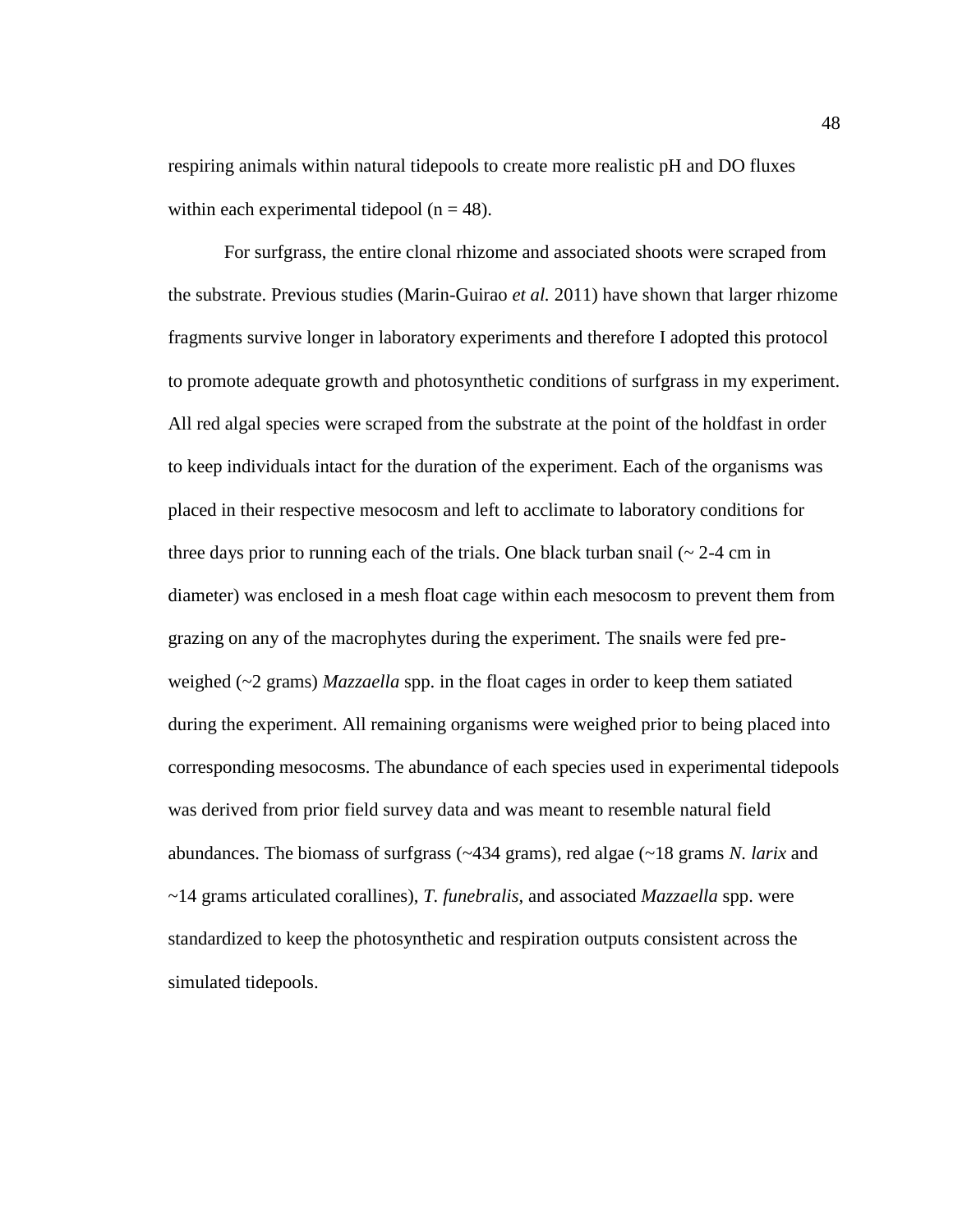## Experimental set-up and design

The experiment crossed two levels of pH (ambient  $[mean = 7.87 + 0.036$  SE] and reduced  $[7.50 + 0.007 \text{ SE}]$ , with the presence and absence of surfgrass, and the presence and absence of red algae (*Neorhodomela larix* and articulated corallines). The experimental set-up consisted of six separate seawater tables (122 cm x 62 cm) with access to flowing seawater from the marine lab's recirculating seawater system. Each treatment combination was randomly assigned to mesocosms (15 L plastic bucket) within each spatial block (sea table), so that there was one replicate mesocosm per treatment in each of the six sea tables (Figure 8). Because the space designated for my experimental set-up only allowed for six replicate buckets per treatment at a time, I ran the experiment in two replicate temporal blocks for a total of 12 replicate mesocosms per treatment combination.

Since the experiment took place inside the laboratory, full-spectrum grow lights (Sylvania – T8, 2,800 Lumens, 32 Watt, 5000K bulbs) in 12 light fixtures were placed over the entire row six of sea tables to ensure appropriate growth and photosynthesis of macrophytes throughout the experiment. Each light fixture hung approximately 0.46m above the experimental tidepools. The mean quantity of light in Humboldt Bay, Humboldt County for the months that this experiment ran is approximately 500  $\mu$ mol m<sup>2</sup>  $s<sup>-1</sup>$  (data from the photosynthetically active radiation [PAR] sensor located in Humboldt Bay, CeNCOOS). The average output of the lights used in my experiment was 352.8  $\mu$ mol/(m<sup>2</sup>s) at the water level of each mesocosm (Li-Cor Quantum Sensor, LI-190); although this value is lower than the natural average, it is well within the natural range of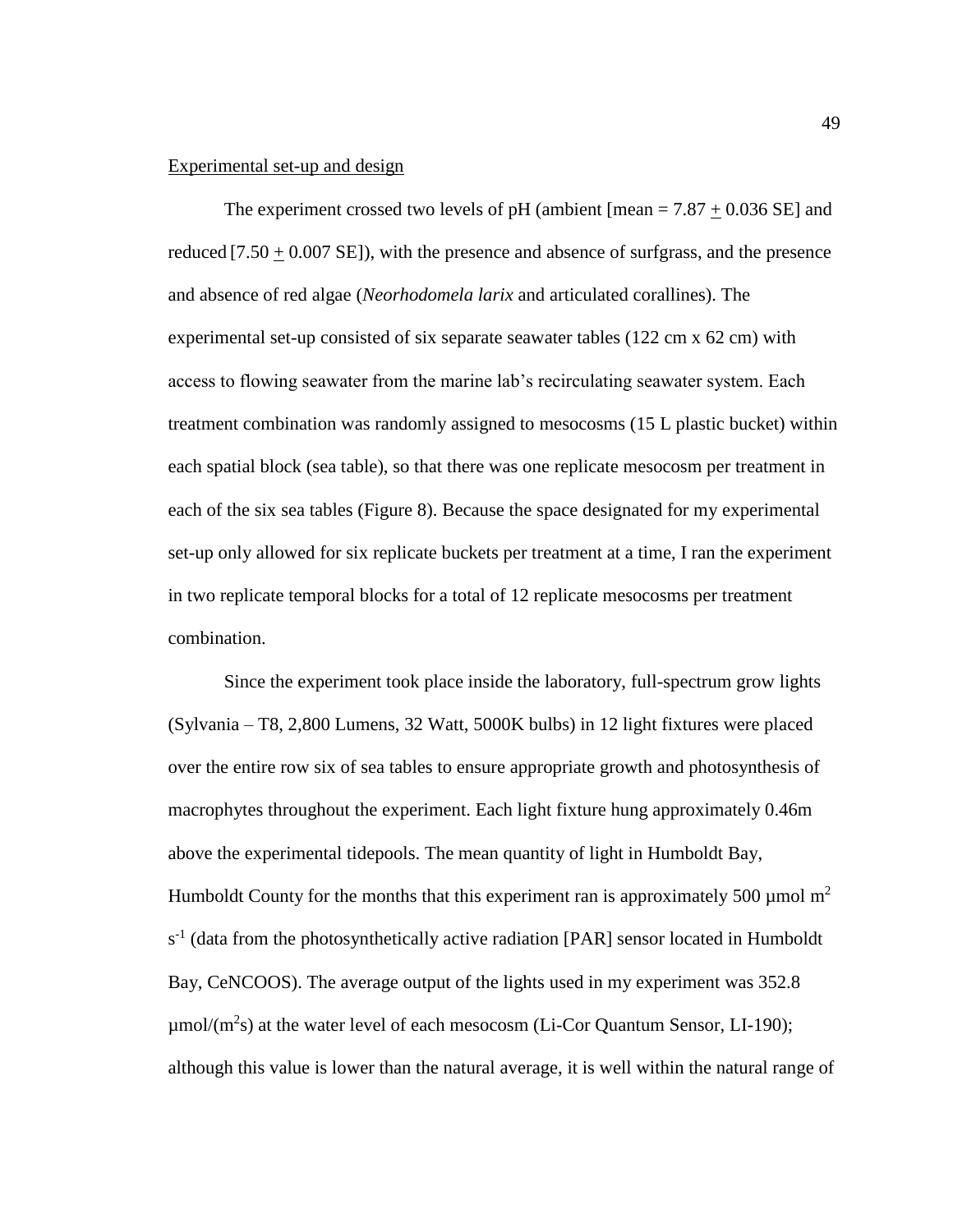values observed in Humboldt Bay. The entire experimental area (from light fixtures to sea tables) was covered with black plastic and light fixtures were kept on timers to incorporate a consistent photoperiod regime for optimal growing conditions. 'Daylight' hours, or the time throughout the day that the lights were on, were increased from approximately 11 hours per day (normal photoperiod for Humboldt County during winter months) to 14 hours per day in order increase the photosynthetic yield and maximize growing conditions for all photosynthetic species used in the experiment.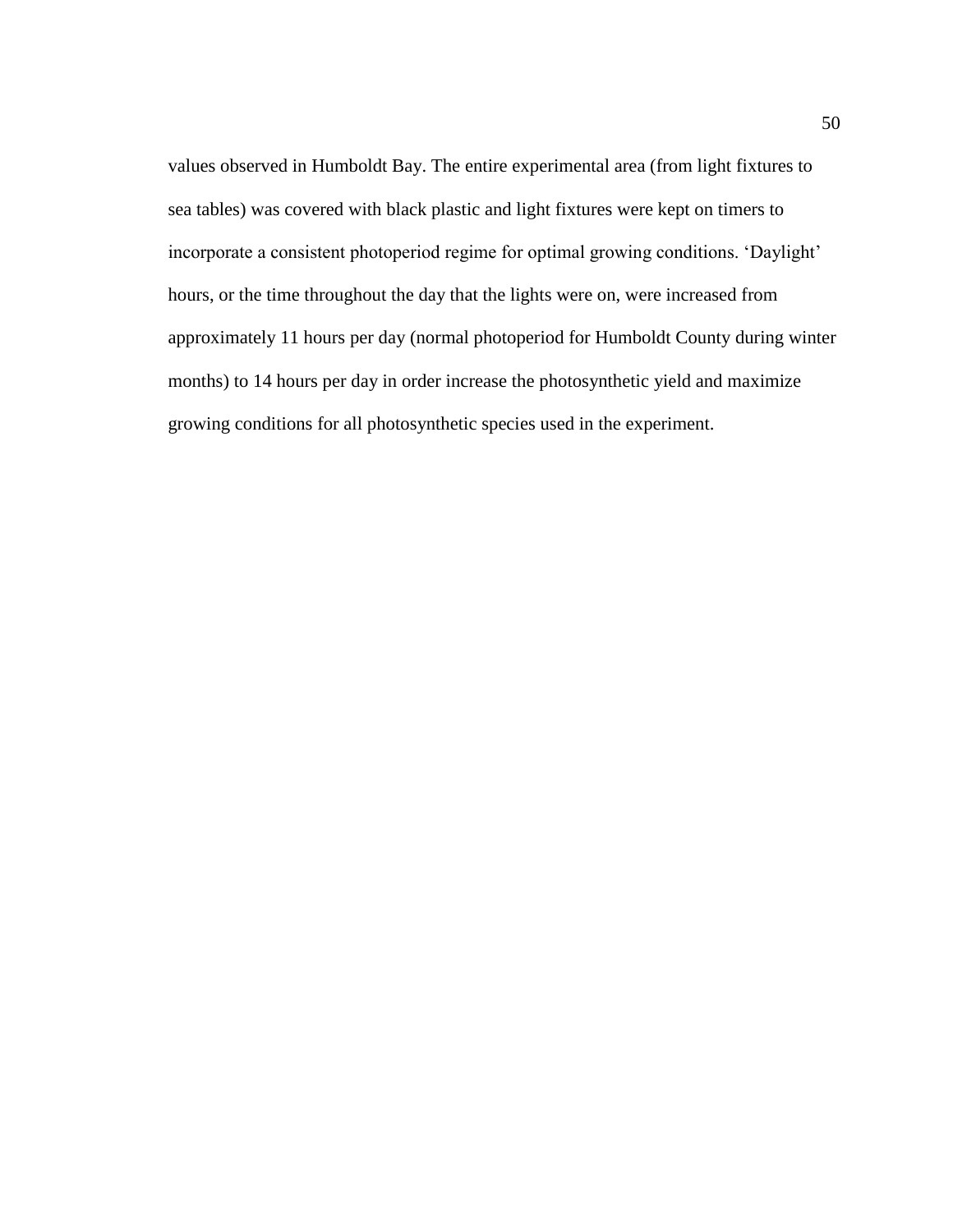| $-SG$                       | $-SG$              |
|-----------------------------|--------------------|
| + algae                     | + algae            |
| ambient                     | $+CO2$             |
| $+SG$                       | $+SG$              |
| - algae                     | + algae            |
| ambient                     | $+CO2$             |
| $+SG$<br>+ algae<br>ambient | control<br>$+CO2$  |
| $+SG$<br>- algae<br>$+CO2$  | control<br>ambient |

Figure 8. Schematic of one spatial block (sea table) of the laboratory experiment, with each of the eight treatment combinations randomly interspersed and repeated once per block. Each treatment combination was replicated a total of six times across six spatial blocks (six sea tables) and over two temporal blocks, for a total of 12 replicates per treatment combination.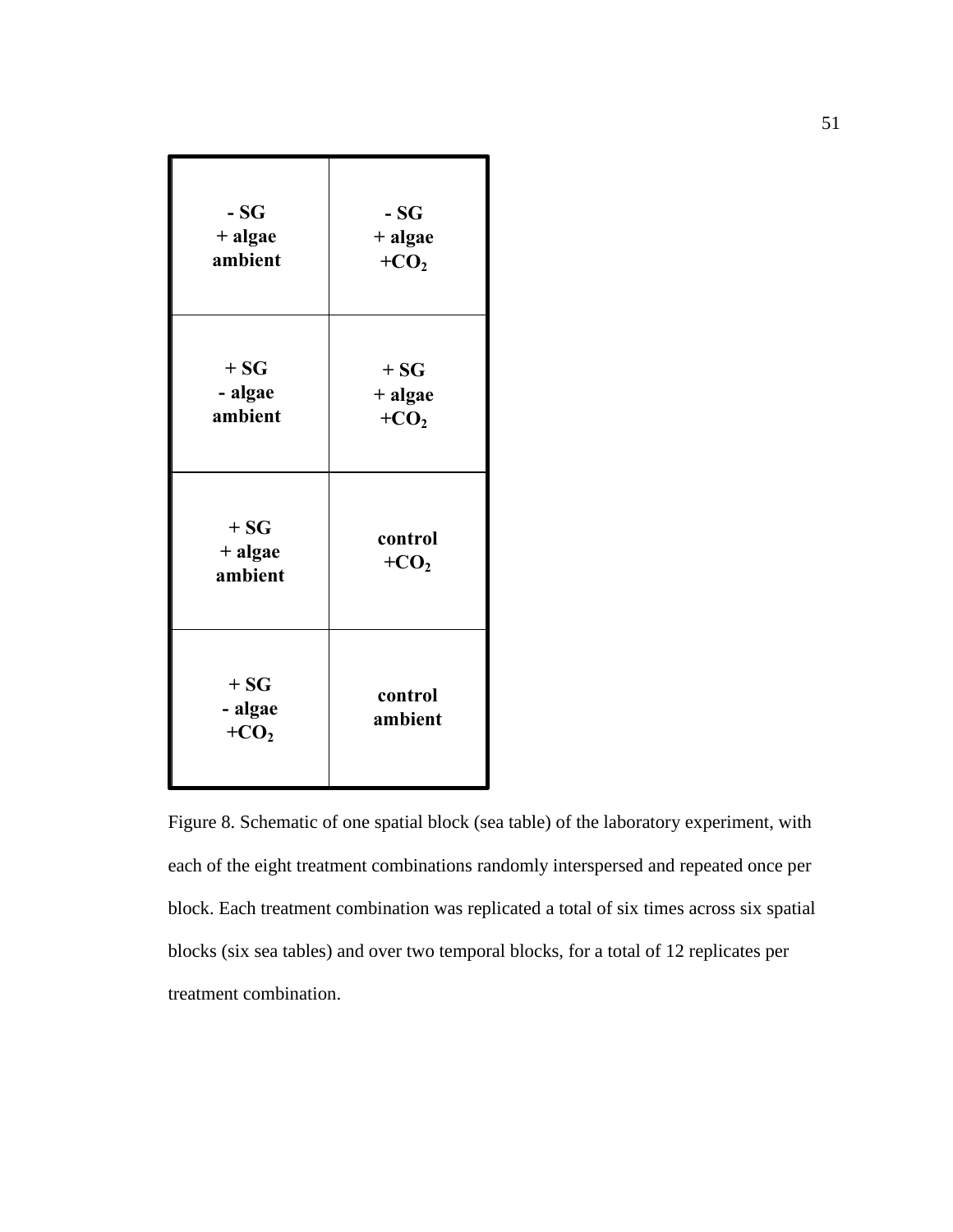### Manipulation of abiotic environmental conditions in mesocosms

I manipulated pH in experimental tidepools by bubbling  $CO<sub>2</sub>$  directly into header tanks (61cm x 36cm). Each header tank was responsible for supplying continuously flowing seawater (flow rates into each mesocosm  $=$  ~3.5 mL per second), either ambient or reduced pH, to eight randomly assigned mesocosms within their respective treatments. Three header tanks distributed ambient seawater, while the other three delivered reduced pH seawater to mesocosms in order to decrease pH from ambient levels. The pH of the seawater in the manipulated header tanks was controlled by a Digital Aquatics Reefkeeper CO<sup>2</sup> dosing-system (Wilcox-Freeburg *et al*., 2013) and was set to maintain pH at 7.5, levels that are observed not only on the outer coast of Humboldt County when upwelling events are occurring (Trinidad Shore Station; CeNCOOS), but also regularly recorded in tidepools during my field surveys. pH probes were located inside manipulated header tanks to monitor pH and ensure that the aforementioned pH range was met.

The pH and DO in mesocosms served as my response variable. pH and DO measurements were recorded via hand-held multimeter and probe (Hach handheld probe pHC101, LDO101) seven times per day during temporal block 1 (three times during nighttime hours, and four times during daytime hours), and six times per day during temporal block 2 (twice during nighttime hours and four times during daylight hours) to quantify the differences among treatments and between day and night (periods of high photosynthesis and respiration, respectively). The entire experiment ran over a span of 18 days (including acclimation time before each of the temporal blocks); the first temporal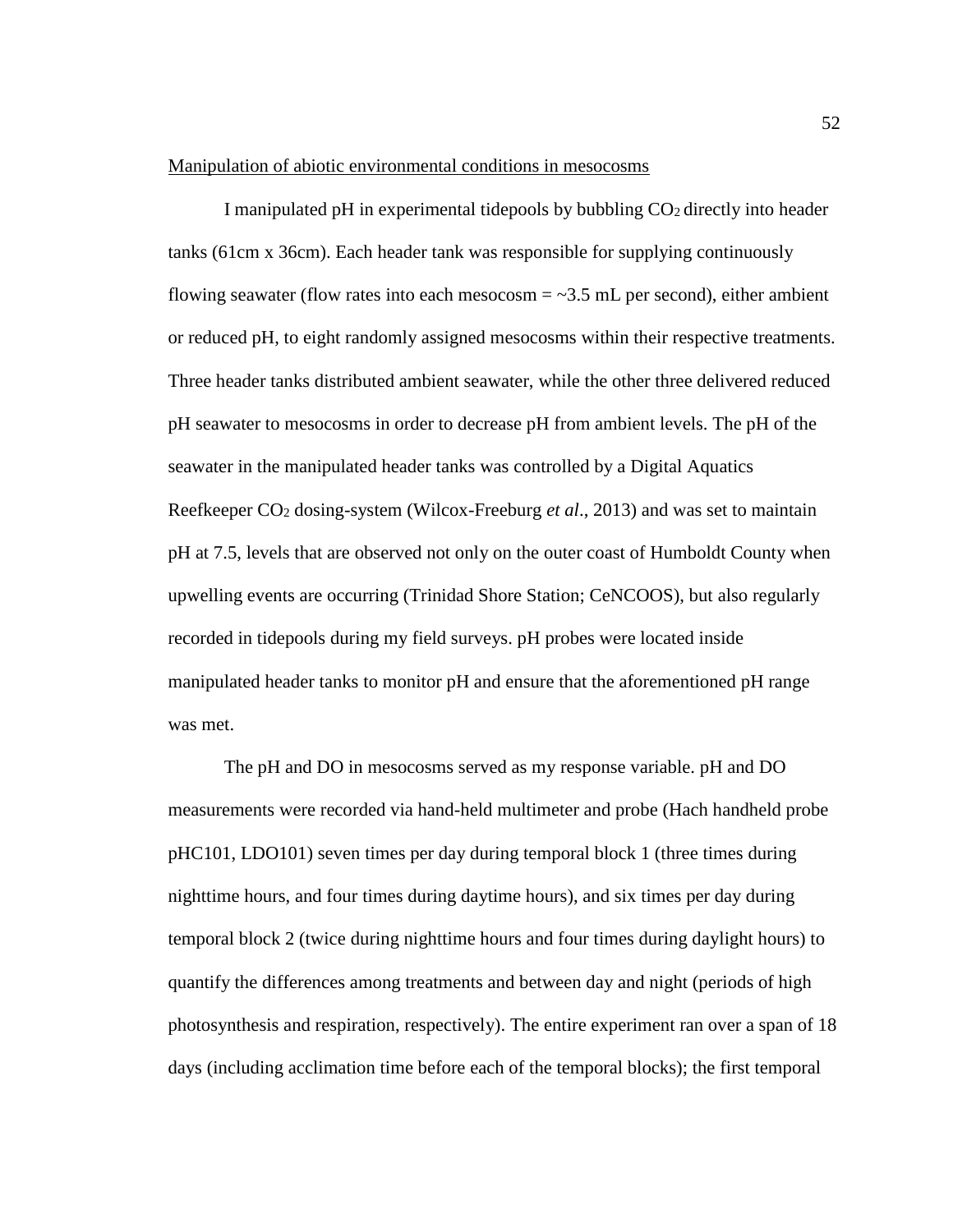block ran for a total of eight days from January 24 to February 1, 2018, and the second temporal block ran for four days from February 5 to 8, 2018.

# Physical Parameters in Surveyed Tidepools

## Surveys of abiotic conditions in tidepools across sites

During the community biodiversity surveys described in the previous chapter, I measured abiotic variables in each of the 29 surveyed tidepools during two separate low tide series occurring on June 8 and 13, 2017 and June 23-24, 2017. Using a handheld multimeter and probe (Hach LDO101, pHC101, HM Digital pH meter PH-200 probes), and a refractometer (Aqueous Lab Portable Refractometer), I measured pH, DO (mg/L), temperature ( $\degree$ C) and salinity ( $\degree$ o $\degree$ ) in each pool across all three study sites (BB, LH, and MR), and in the adjacent ocean. Measurements were taken during the early morning low tides and broken down into two separate time periods: 'nighttime' and 'daytime' sampling events. 'Nighttime' abiotic parameters were collected between the hours of 3AM – 8AM (during which times the tidepools were still under 'dark' conditions, and respiration clearly dominated abiotic processes in all tidepools), and from 8AM – 1PM when organisms just started, or had been photosynthesizing for multiple hours out of the day (Table 6).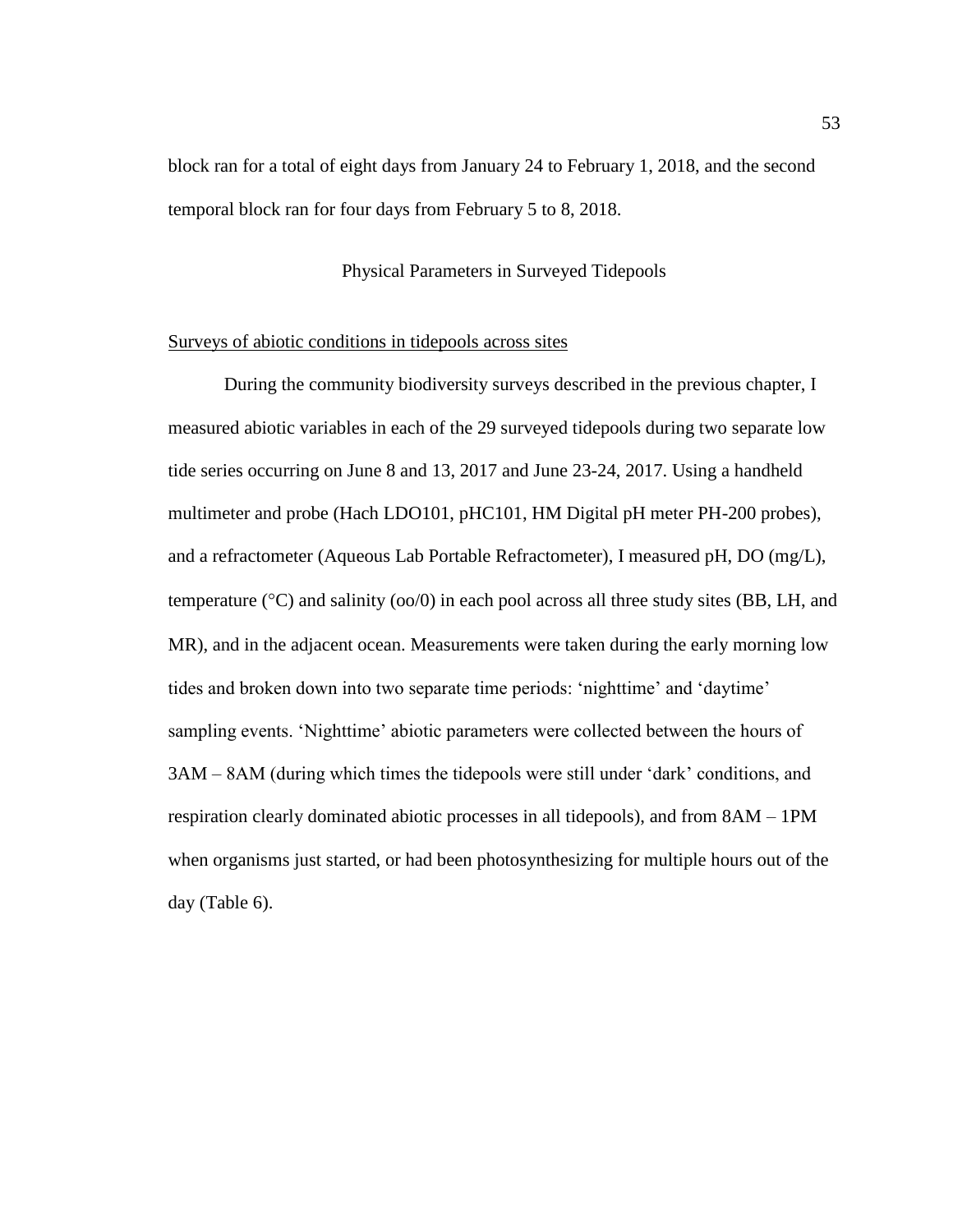Table 6. Surveyed tidepools from each study site with: sampling events, nighttime and daytime pH measurements, and the adjacent ocean pH. Numbers next to the site codes indicates whether the measurements were taken in sampling event 1 or 2. BB and LH were measured in the same day, and thus BB was sampled during dark conditions and LH was sampled during day conditions for both sampling events. MR was sampled in a similar fashion for both sampling events, however the order of tidepools sampled was reversed and thus the tidepools that experienced night/day conditions are different in each sampling event.

| <b>Site/Sampling</b> | Pool#          | Time of day | <b>Tidepool</b> | Ocean pH |
|----------------------|----------------|-------------|-----------------|----------|
| <b>Event</b>         |                |             | pH              |          |
| BB1                  | $\mathbf{1}$   | Night       | 7.60            | 7.89     |
| BB1                  | $\mathbf{2}$   | Night       | 7.60            | 7.89     |
| BB1                  | 3              | Night       | 7.54            | 7.89     |
| BB1                  | $\overline{4}$ | Night       | 7.57            | 7.89     |
| BB1                  | 5              | Night       | 7.57            | 7.89     |
| B <sub>B2</sub>      | $\mathbf{1}$   | Night       | 7.47            | 7.73     |
| B <sub>B2</sub>      | $\sqrt{2}$     | Night       | 7.42            | 7.73     |
| B <sub>B2</sub>      | 3              | Night       | 7.44            | 7.73     |
| B <sub>B2</sub>      | $\overline{4}$ | Night       | 7.43            | 7.73     |
| LH1                  | $\mathbf{1}$   | Day         | 7.98            | 7.97     |
| LH1                  | $\mathbf{2}$   | Day         | 7.91            | 7.97     |
| LH1                  | $\mathfrak{Z}$ | Day         | 7.80            | 7.97     |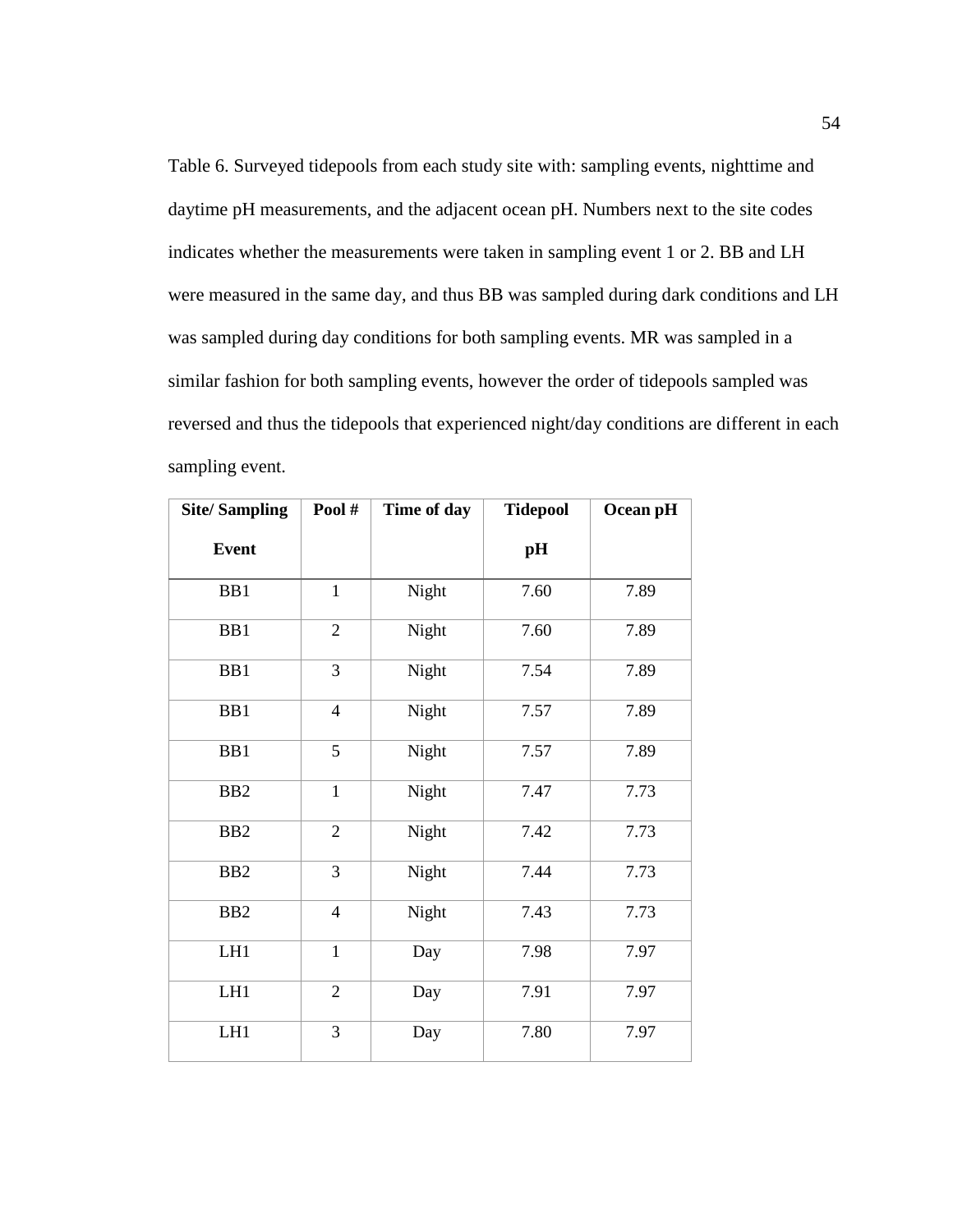| <b>Site/Sampling</b> | Pool#          | Time of day | <b>Tidepool</b> | Ocean pH |
|----------------------|----------------|-------------|-----------------|----------|
| <b>Event</b>         |                |             | pH              |          |
| LH1                  | $\overline{4}$ | Day         | 7.83            | 7.97     |
| LH1                  | 5              | Day         | 7.84            | 7.97     |
| LH <sub>2</sub>      | $\mathbf{1}$   | Day         | 7.80            | 7.86     |
| LH <sub>2</sub>      | $\overline{2}$ | Day         | 7.67            | 7.86     |
| LH2                  | 3              | Day         | 7.78            | 7.86     |
| LH <sub>2</sub>      | $\overline{4}$ | Day         | 7.77            | 7.86     |
| LH <sub>2</sub>      | 5              | Day         | 7.80            | 7.86     |
| MR1                  | $\mathbf{1}$   | Night       | 7.70            | 8.13     |
| MR1                  | $\sqrt{2}$     | Night       | 7.95            | 8.13     |
| MR1                  | 3              | Night       | 7.89            | 8.13     |
| MR1                  | $\overline{4}$ | Night       | 8.00            | 8.13     |
| MR1                  | 5              | Night       | 7.88            | 8.13     |
| MR1                  | 6              | Night       | 7.85            | 8.13     |
| MR1                  | $\overline{7}$ | Day         | 8.29            | 8.13     |
| MR1                  | 8              | Day         | 8.38            | 8.13     |
| MR1                  | 9              | Day         | 8.60            | 8.13     |
| MR1                  | 10             | Day         | 8.49            | 8.13     |
| MR1                  | 11             | Day         | 8.40            | 8.13     |
| MR1                  | 12             | Day         | 8.33            | 8.13     |
| MR1                  | 13             | Day         | 8.41            | 8.13     |
| MR1                  | 14             | Day         | 7.88            | 8.13     |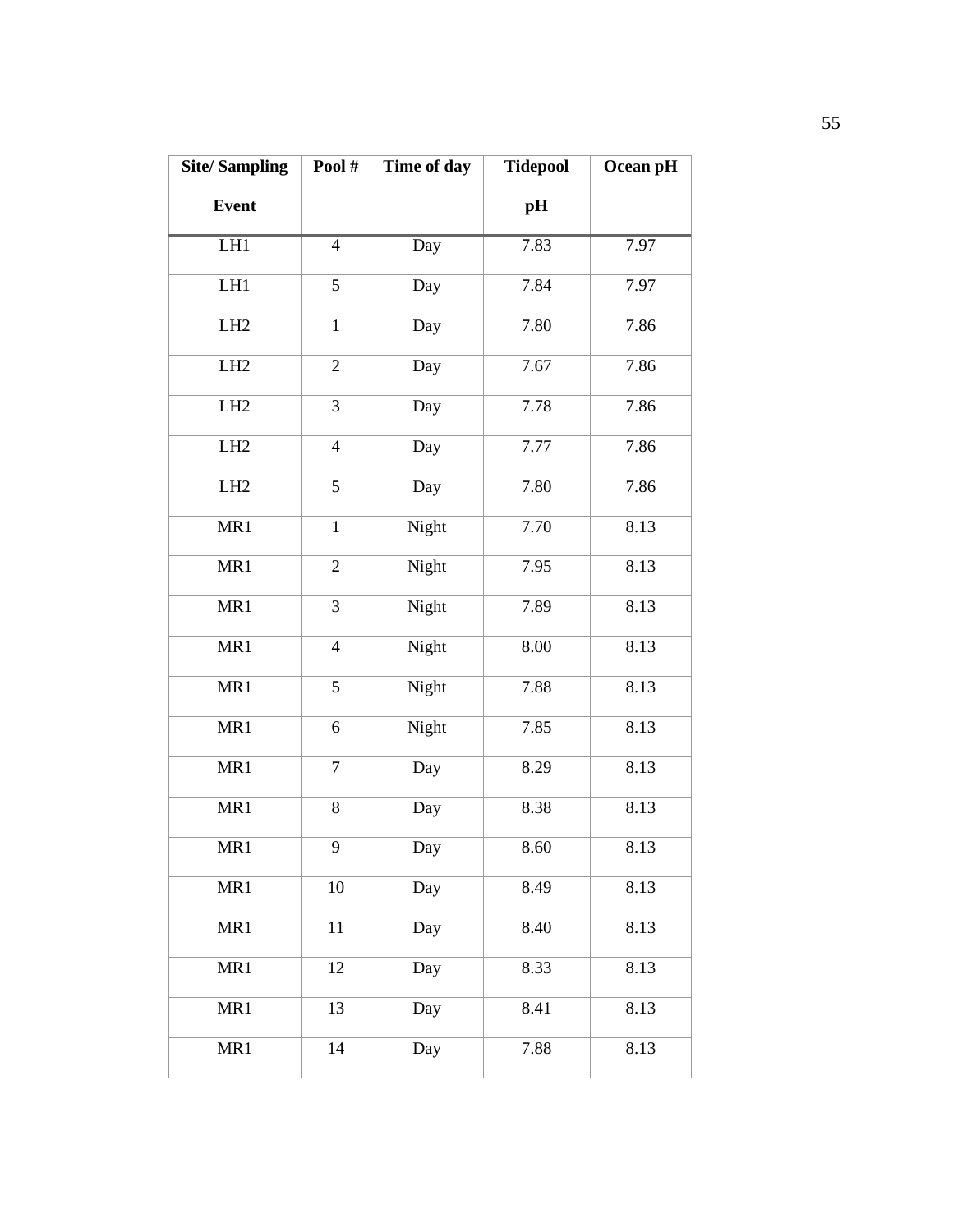| <b>Site/Sampling</b> | Pool#            | Time of day | <b>Tidepool</b> | Ocean pH |
|----------------------|------------------|-------------|-----------------|----------|
| <b>Event</b>         |                  |             | pH              |          |
| MR1                  | $\overline{15}$  | Day         | 8.24            | 8.13     |
| MR1                  | 16               | Day         | 8.19            | 8.13     |
| MR1                  | 17               | Day         | 8.49            | 8.13     |
| MR1                  | 18               | Day         | 8.26            | 8.13     |
| MR1                  | 19               | Day         | 8.42            | 8.13     |
| MR <sub>2</sub>      | $\mathbf{1}$     | Day         | 8.53            | 8.08     |
| MR <sub>2</sub>      | $\overline{2}$   | Day         | 8.29            | 8.08     |
| MR <sub>2</sub>      | 3                | Day         | 8.12            | 8.08     |
| MR <sub>2</sub>      | $\overline{4}$   | Day         | 8.13            | 8.08     |
| MR <sub>2</sub>      | 5                | Day         | 8.07            | 8.08     |
| MR <sub>2</sub>      | 6                | Day         | 8.04            | 8.08     |
| MR <sub>2</sub>      | $\boldsymbol{7}$ | Day         | 8.17            | 8.08     |
| MR <sub>2</sub>      | 8                | Day         | 8.30            | 8.08     |
| MR <sub>2</sub>      | 9                | Night       | 7.91            | 8.08     |
| MR <sub>2</sub>      | 10               | Night       | 7.48            | 8.08     |
| MR <sub>2</sub>      | 11               | Night       | 7.50            | 8.08     |
| MR <sub>2</sub>      | 12               | Night       | 7.64            | 8.08     |
| MR <sub>2</sub>      | 13               | Night       | 7.61            | 8.08     |
| MR <sub>2</sub>      | 14               | Night       | 8.02            | 8.08     |
| MR <sub>2</sub>      | 15               | Night       | 7.58            | 8.08     |
| MR <sub>2</sub>      | 16               | Night       | 7.68            | 8.08     |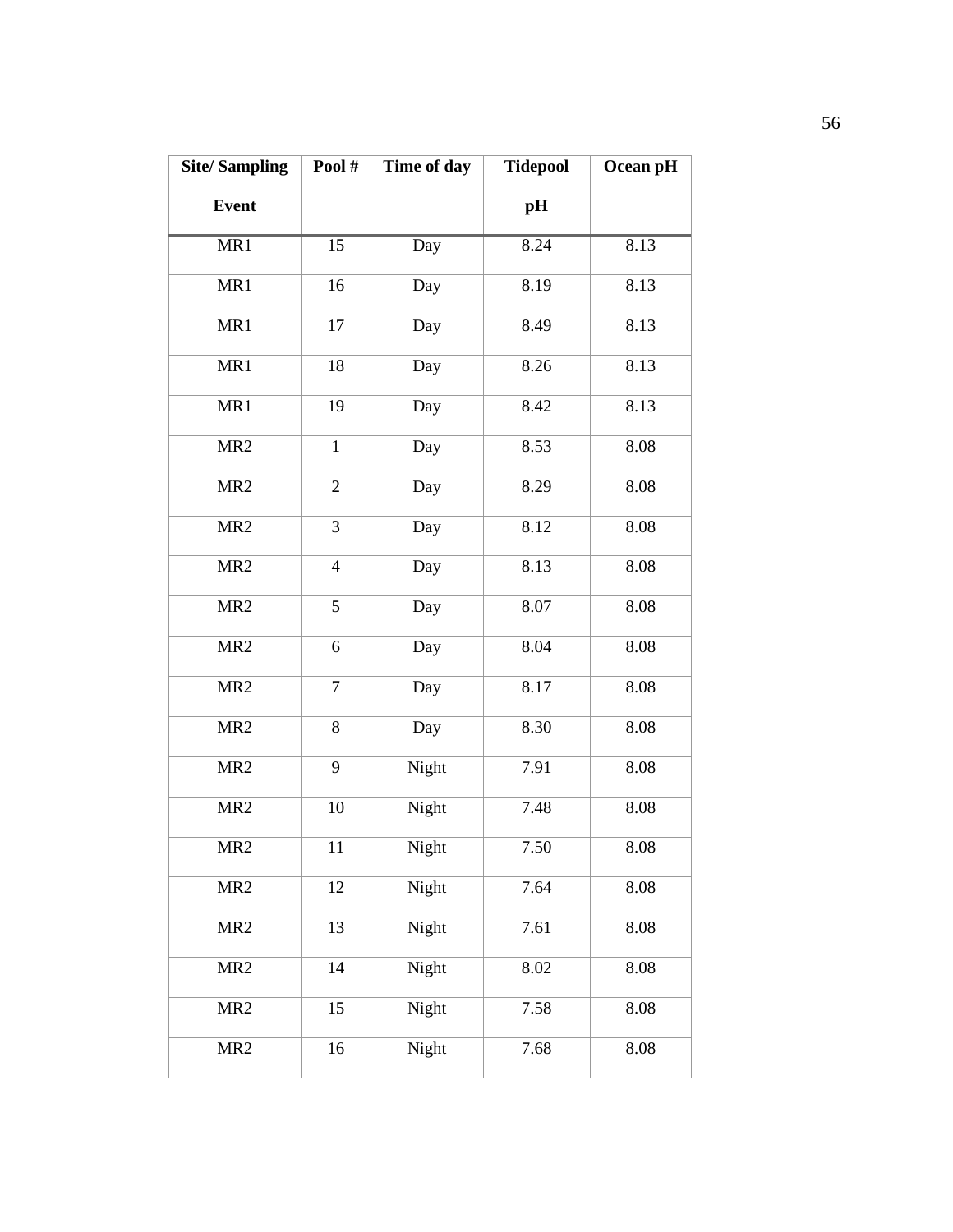| <b>Site/Sampling</b> | Pool# | Time of day | <b>Tidepool</b> | Ocean pH |
|----------------------|-------|-------------|-----------------|----------|
| Event                |       |             | pH              |          |
| MR <sub>2</sub>      | 17    | Night       | 7.56            | 8.08     |
| MR <sub>2</sub>      | 18    | Night       | 7.38            | 8.08     |
| MR <sub>2</sub>      | 19    | Night       | 7.34            | 8.08     |

*In-situ* Manipulations of Surfgrass and CO<sub>2</sub> Within Natural Tidepools

### Field manipulations

In addition to the initial characterization of all experimental tidepools, I performed two separate *in situ* field manipulations. Field manipulations were carried out to assess the effect of  $CO<sub>2</sub>$  additions and surfgrass presence on seawater chemistry within natural tidepools. I manipulated tidepools across all three study locations in the summer of 2017 (sampling event 1) and then again in the fall of 2017 (sampling event 2). The first sampling event ran for five days at each of the three sites from July, 2017 to August, 2017. Northern California has mixed semidiurnal tides, and the larger and more accessible spring and summer low tides occur in the early morning. Therefore, sampling event 1 took place at the end or directly after prolonged darkness, when respiration should dominate over photosynthetic activity within tidepools; therefore, sampling event 1 is hereafter referred to as the 'nighttime' sampling event. I repeated the experiment at each of the three sites in October and November, 2017 when the larger and more accessible of the mixed semidiurnal low tides switched from early mornings to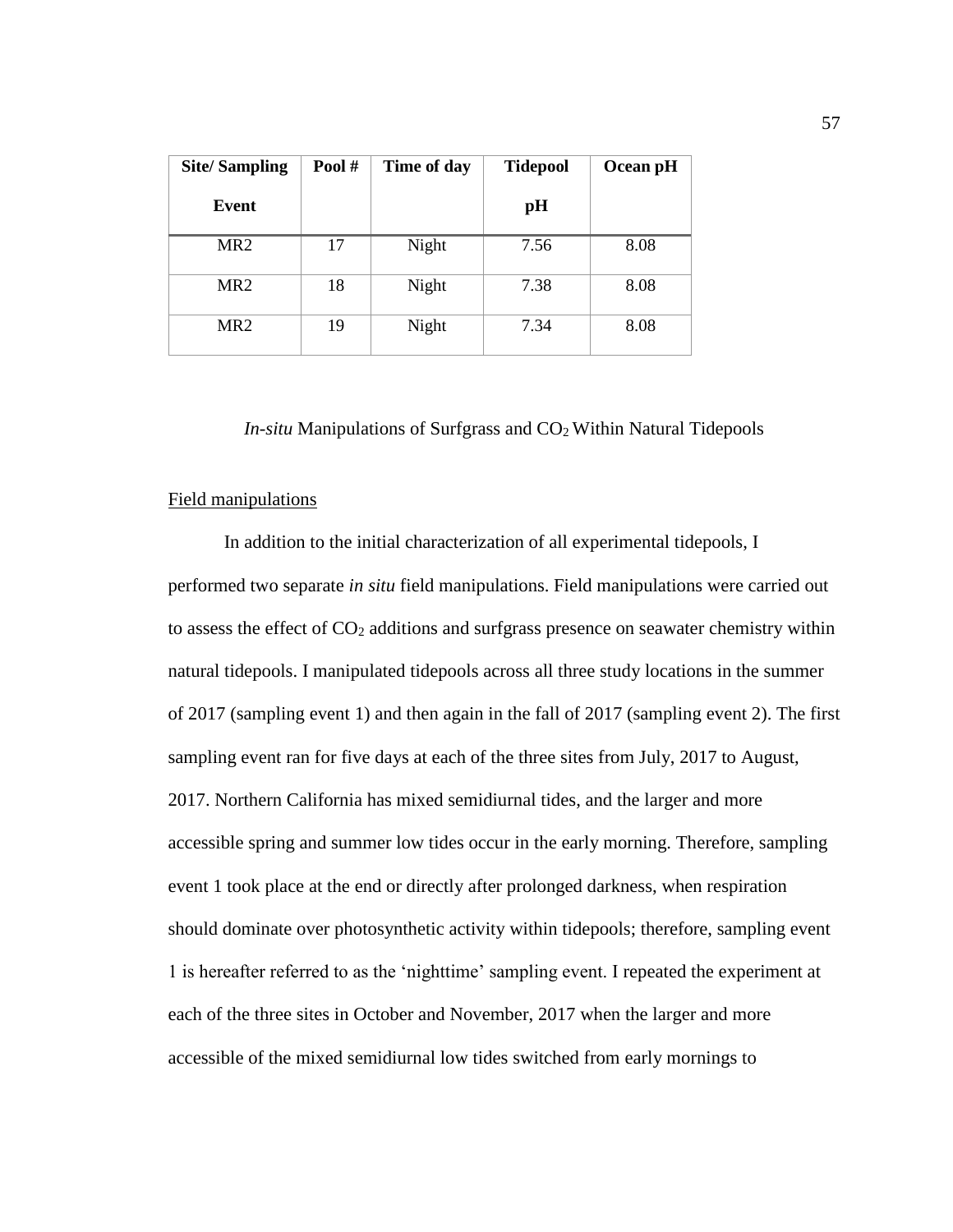afternoon/evenings. This sampling event took place at a time when tidepools had been exposed to daylight conditions for the entire day and macrophyte photosynthetic activity should dominate over respiration within each of the pools. Sampling event 2 is therefore referred to as the 'daytime' sampling event.

Twelve previously surveyed tidepools with the smallest volumes were selected from each of the three study sites to be used as my experimental units. The aforementioned tidepools were selected due to their small volumes in an effort to increase likelihood of successfully altering pH through experimental manipulations. Four of the 12 pools were randomly selected to have their surfgrass left intact (percent cover of surfgrass  $= 30.16, 44.44, 77.78, 93.75$ , in five of the remaining pools, I manually removed all surfgrass. The last three pools were used as 'control' pools since they did not have pre-existing coverage of surfgrass. Tidepool pH was manipulated in all experimental pools by bubbling in CO<sup>2</sup> using *in situ* self-contained watertight boxes (described in the next paragraph). Seventeen additional tidepools, which were too large to effectively manipulate, served as un-manipulated reference pools (Table 7). Each tidepool received  $CO<sub>2</sub>$  via a sealed Pelican dry box (Pelican – 1010 Micro Series Dry Case), which was filled with ~400 grams of sugar, 100 mL of distilled, deionized water,  $\sim$  5 grams of yeast, and  $\sim$  0.25 grams of NaHCO<sub>3</sub> (Gillis, 2014), which released the CO<sup>2</sup> produced by the yeast's respiration into the pool. Each Pelican case came equipped with an automatic pressure purge valve that I drilled a hole into and screwed a valve fitted with water sealing tape in order to (1) maintain the watertight capabilities of the box, and (2) secure airline tubing to the end exposed to the environment. Airline tubing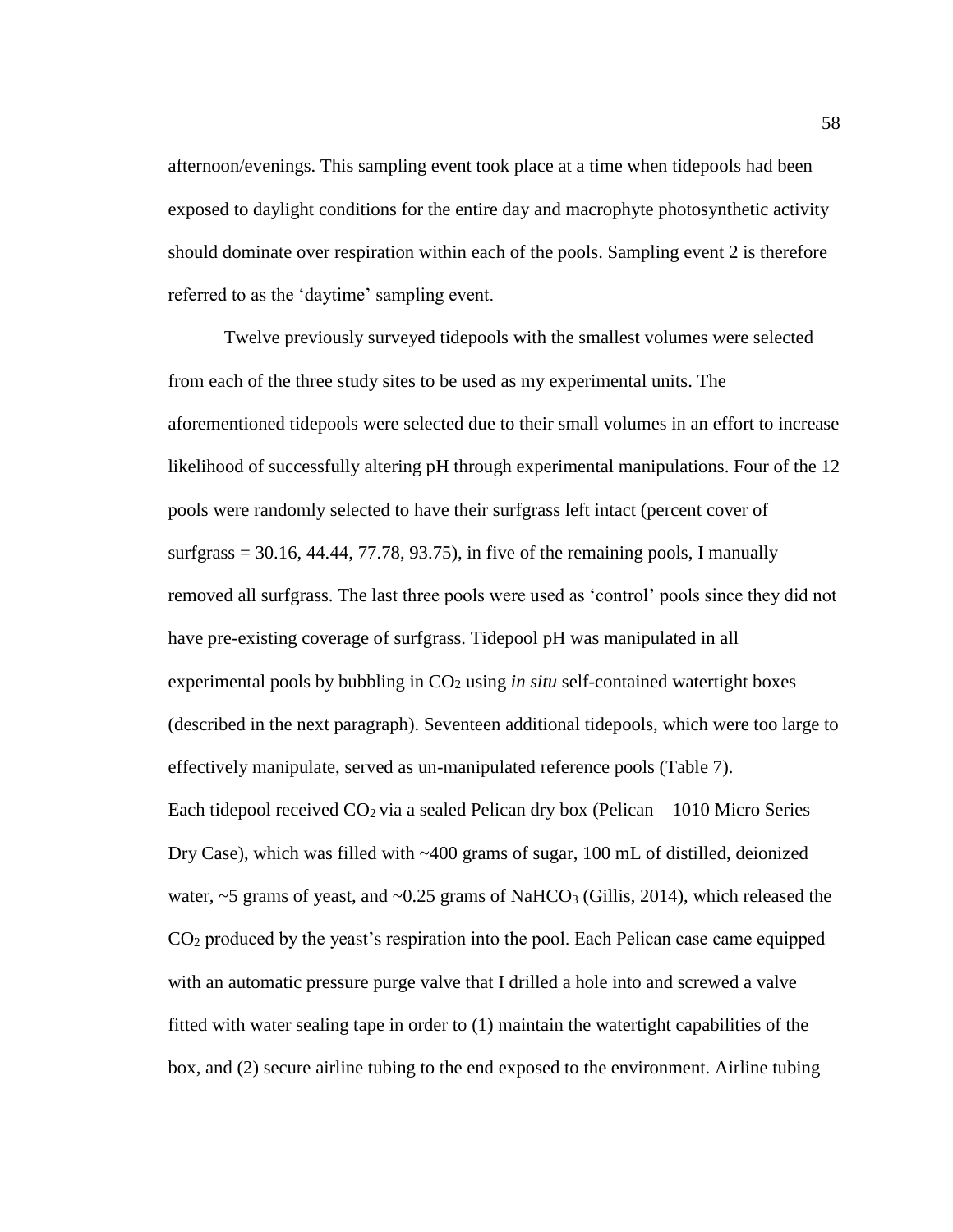was then fitted with an airstone and fastened via zip ties into corresponding  $CO<sub>2</sub>$ -addition tidepools for the duration of each cycle of the experiment. After creating the sugar/yeast mixture in the lab, dry boxes were brought into the field and deployed immediately, after recording the initial pH, DO, and temperature of each pool (serving as the baseline with which to compare the post-manipulation water chemistry in the tidepools; Appendix C and D). Boxes were installed with galvanized steel plumber's tape that was fastened to the rock via plastic dry wall anchors and stainless-steel washers and screws. The number of CO2 boxes per pool depended on the volume of the pool; the larger the volume, the more boxes were necessary to change pool pH. The boxes varied on a per-pool basis from two to six boxes per pool, to ensure similar effects of  $CO<sub>2</sub>$  additions. Surfgrass that was removed from each tidepool was brought back to the lab and weighed, and the relationship between tidepool volume and surfgrass biomass was used to derive the biomass of surfgrass that I would use for the subsequent laboratory experiment portion of my thesis.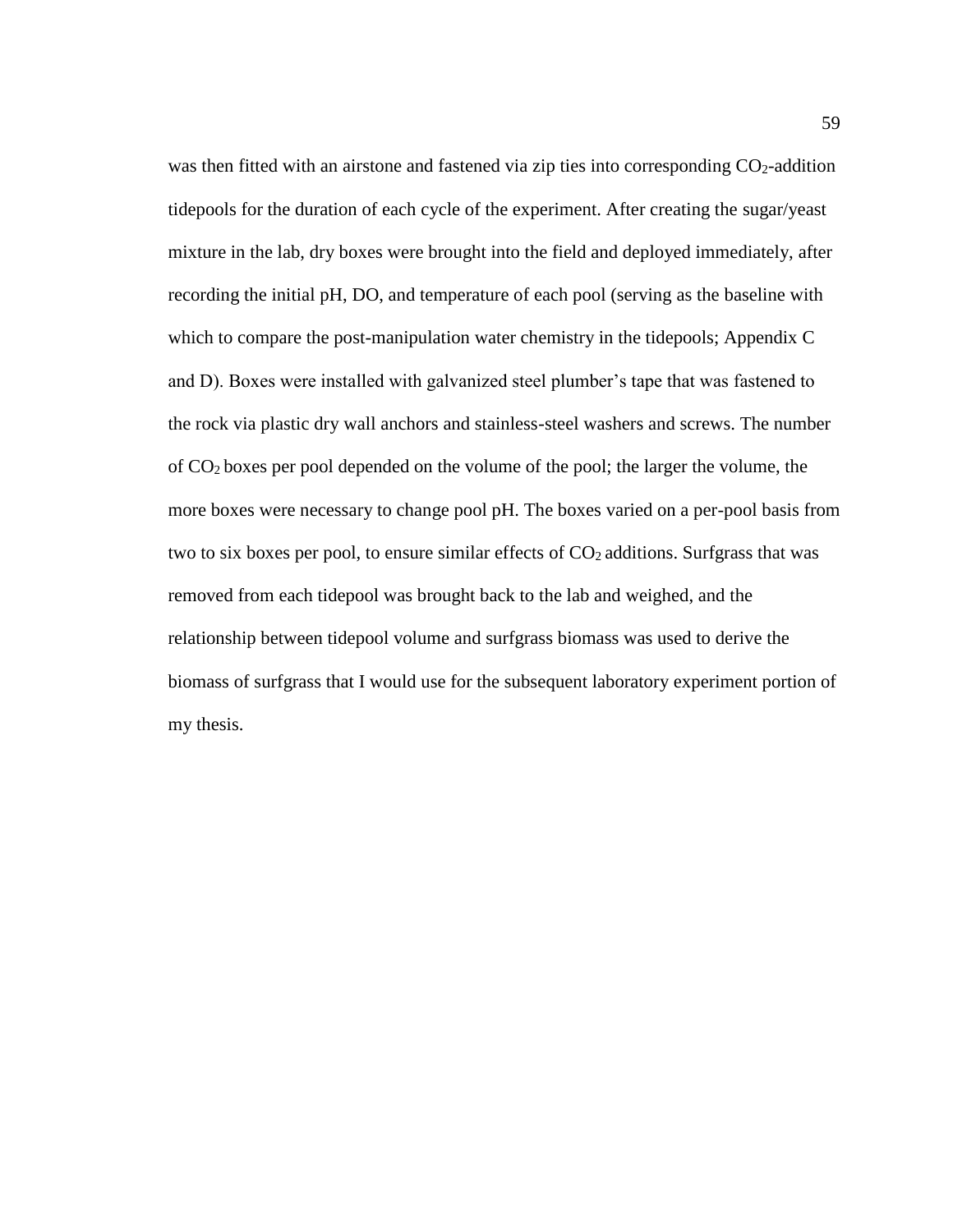Table 7. The distribution of treatment allocation to experimental tidepools for both field manipulations ('daytime' and 'nighttime'). Each treatment, per pool, was consistent for both sampling events. 'Reference' refers to control pools that were too large, volumetrically, to experimentally manipulate effectively; 'Surfgrass intact' indicates surfgrass coverage that was kept intact for the duration of the experiment; 'Removal of surfgrass' indicates surfgrass that was removed from the specified pool;  $+CO_2$ ' indicates CO2 was added to pools.

| Site/Pool#      | <b>Treatment</b>                   |
|-----------------|------------------------------------|
| B <sub>B1</sub> | reference                          |
| B <sub>B2</sub> | reference                          |
| BB3             | reference                          |
| B <sub>B4</sub> | surfgrass intact, $+CO2$           |
| B <sub>B5</sub> | control, $+CO2$                    |
| LH1             | reference                          |
| LH2             | removal of surfgrass, $+CO2$       |
| LH <sub>3</sub> | surfgrass intact, $+CO2$           |
| LH4             | removal of surfgrass, $+CO2$       |
| LH <sub>5</sub> | surfgrass intact, $+CO2$           |
| MR1             | reference                          |
| MR <sub>2</sub> | reference                          |
| MR <sub>3</sub> | reference                          |
| MR4             | surfgrass intact, +CO <sub>2</sub> |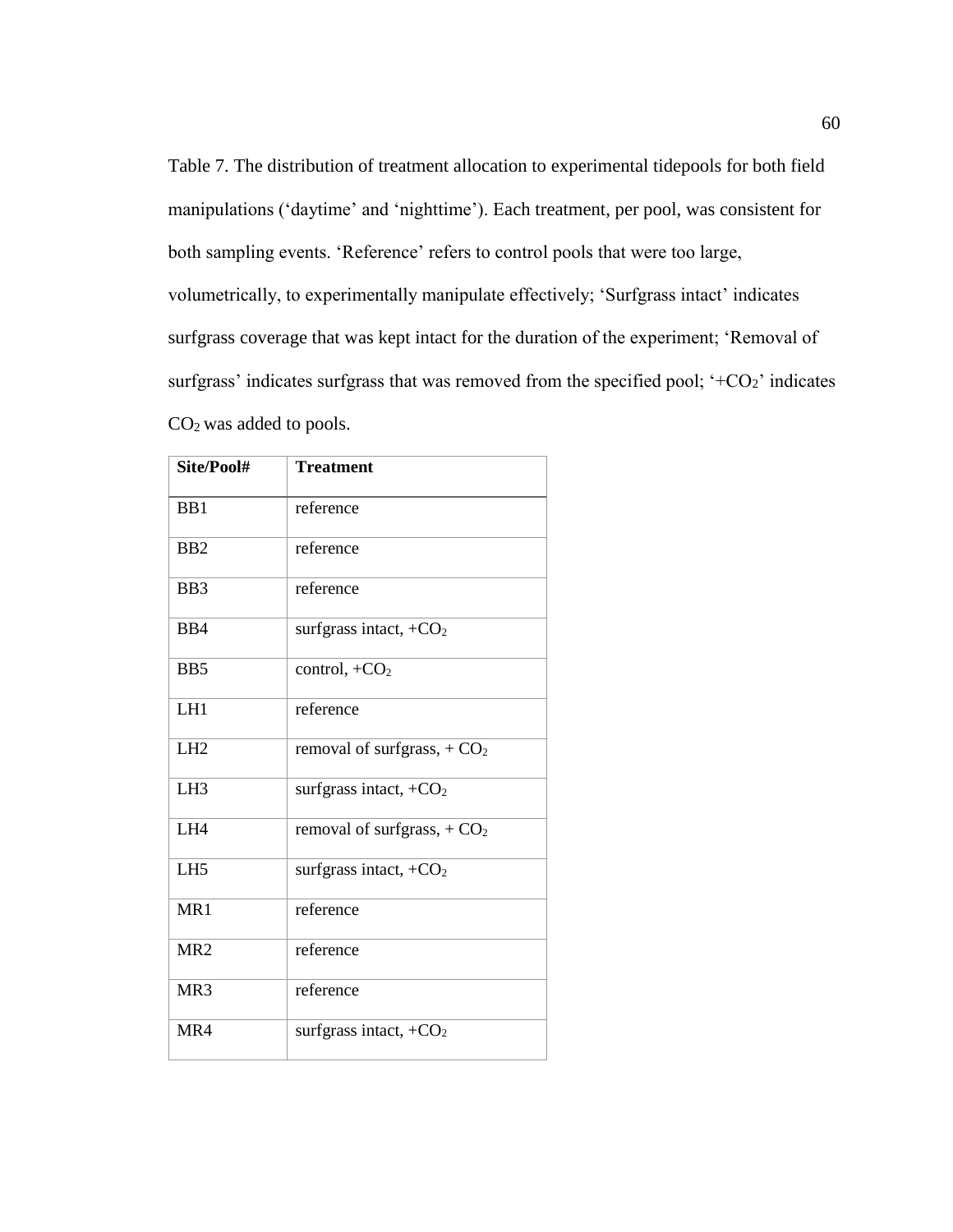| Site/Pool#      | <b>Treatment</b>             |
|-----------------|------------------------------|
| MR <sub>5</sub> | control, $+CO2$              |
| MR <sub>6</sub> | control, $+CO2$              |
| MR7             | reference                    |
| MR8             | reference                    |
| MR9             | removal of surfgrass, $+CO2$ |
| <b>MR10</b>     | reference                    |
| <b>MR11</b>     | removal of surfgrass, $+CO2$ |
| <b>MR12</b>     | reference                    |
| <b>MR13</b>     | reference                    |
| <b>MR14</b>     | removal of surfgrass, $+CO2$ |
| <b>MR15</b>     | reference                    |
| <b>MR16</b>     | reference                    |
| <b>MR17</b>     | reference                    |
| <b>MR18</b>     | reference                    |
| <b>MR19</b>     | reference                    |

# Data Analyses

# Laboratory experiment

The effects of CO<sub>2</sub> addition, surfgrass presence, red algal presence, and their interactions on mesocosm pH and DO over time were analyzed with separate 3-way, fully-factorial, repeated-measures ANOVA. I also used a 3-way ANOVA to test for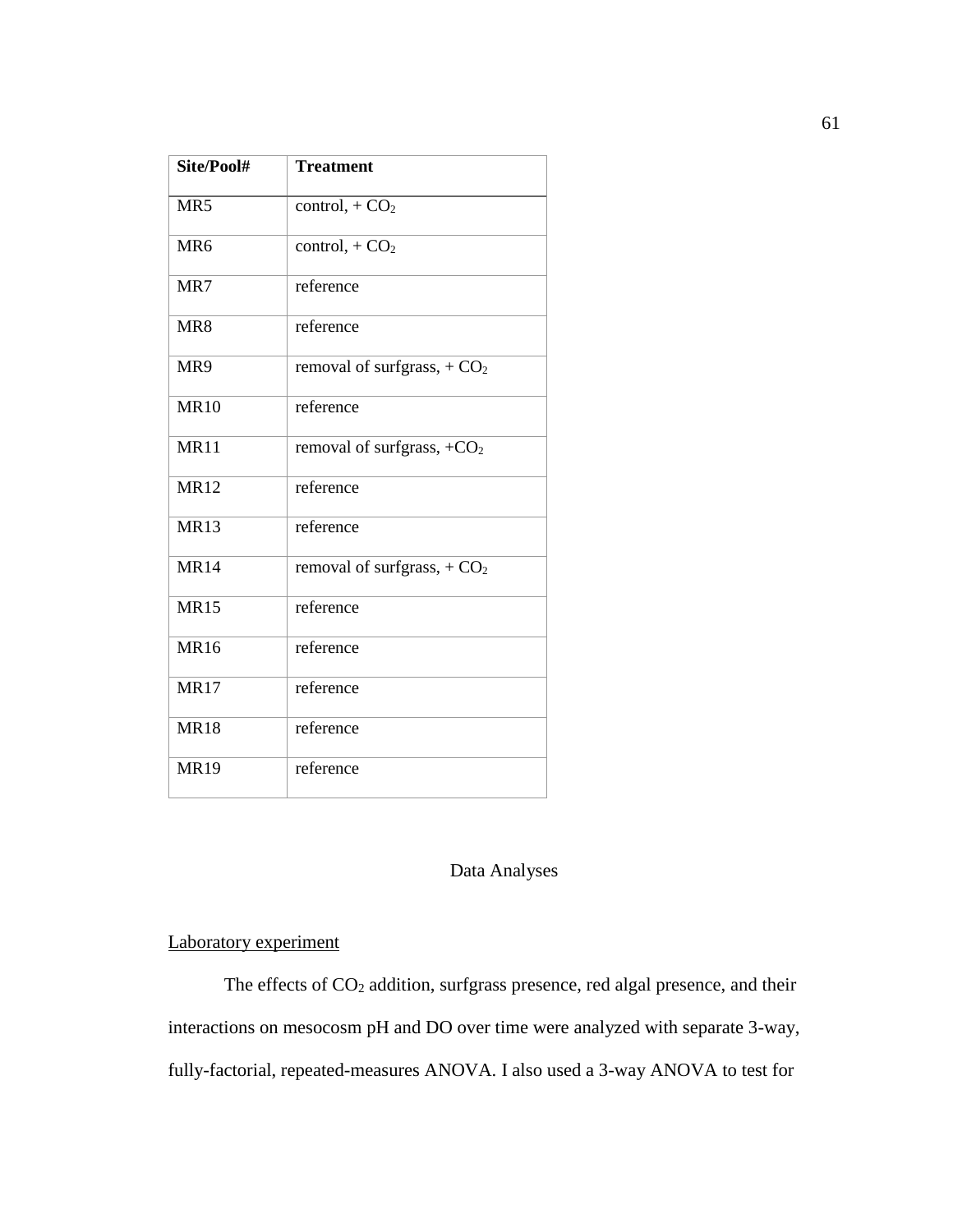treatment effects on averaged day-night differences in pH and DO among treatments. Prior to analyses, I visually assessed adherence to the assumption of normality using qqplots and I assessed the assumption of homogeneity of variance using Levene's Test. Surveys of abiotic conditions within tidepools

I examined the associations between surfgrass abundance and tidepool pH during nighttime and daytime sampling events. First, I pooled nighttime pH measurements and daytime pH measurements and tested for differences in average tidepool pH between daytime (LH and MR) and nighttime (BB and MR) sampling events using Welch's ttests. Next, I visually inspected the relationships between surfgrass abundance and nighttime and daytime pH. After concluding that the relationship was parabolic, I used a 2<sup>nd</sup> order polynomial regression to statistically analyze the relationship. Lastly, to assess whether surfgrass abundance in tidepools was associated with changes in tidepool pH relative to oceanic pH, I subtracted the adjacent ocean pH from each tidepool pH to attain a pH difference. I then analyzed the relationship between surfgrass abundance and pH differences with a  $2<sup>nd</sup>$  order polynomial regression (for both day and night). I only used MR pools for the daytime analysis and the tidepools from MR and BB for the nighttime analysis. The reasoning behind leaving out the daytime measurements at LH was due to the fact that pools at this site were very different from the pools at MR and BB in terms of the dominant macrophyte diversity, as indicated by the NMDS analysis in chapter 1 (Figure 4).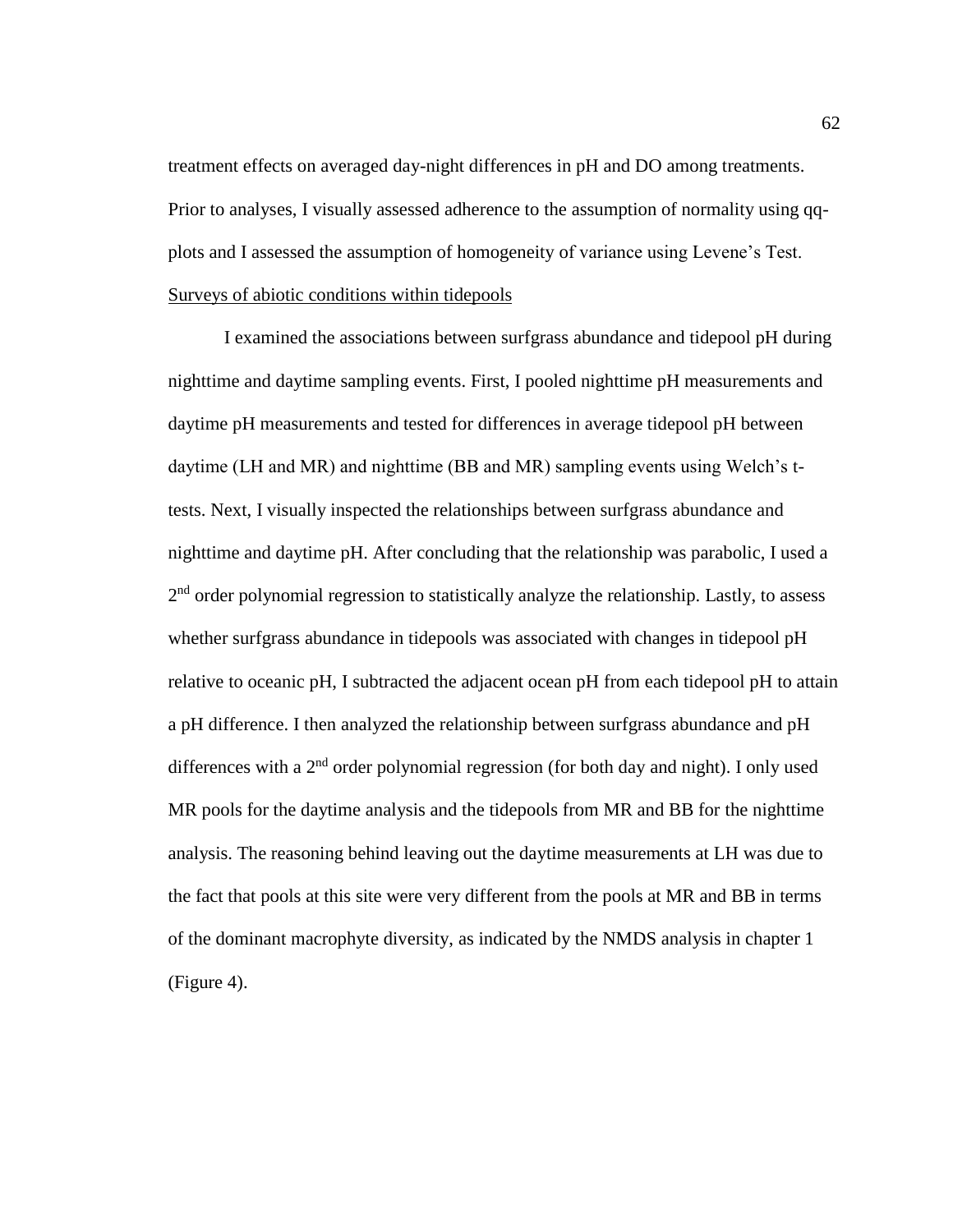# Field manipulations

I used multiple analyses to assess the effects of added  $CO<sub>2</sub>$  and the removal of surfgrass on seawater chemistry and associated abiotic parameters of experimental tidepools. I ran separate 1-way repeated-measures ANOVAs to statistically test for any treatment (combination of CO<sub>2</sub>-addition and surfgrass removal) effects on tidepool pH over time for each of the sampling events (daytime and nighttime). Pairwise comparisons were then used to assess which of the treatment combinations were significant. Lastly, I ran separate one-way ANOVAs to test the effect of treatment on the differences between the initial and final pH over time for each sampling event (daytime and nighttime).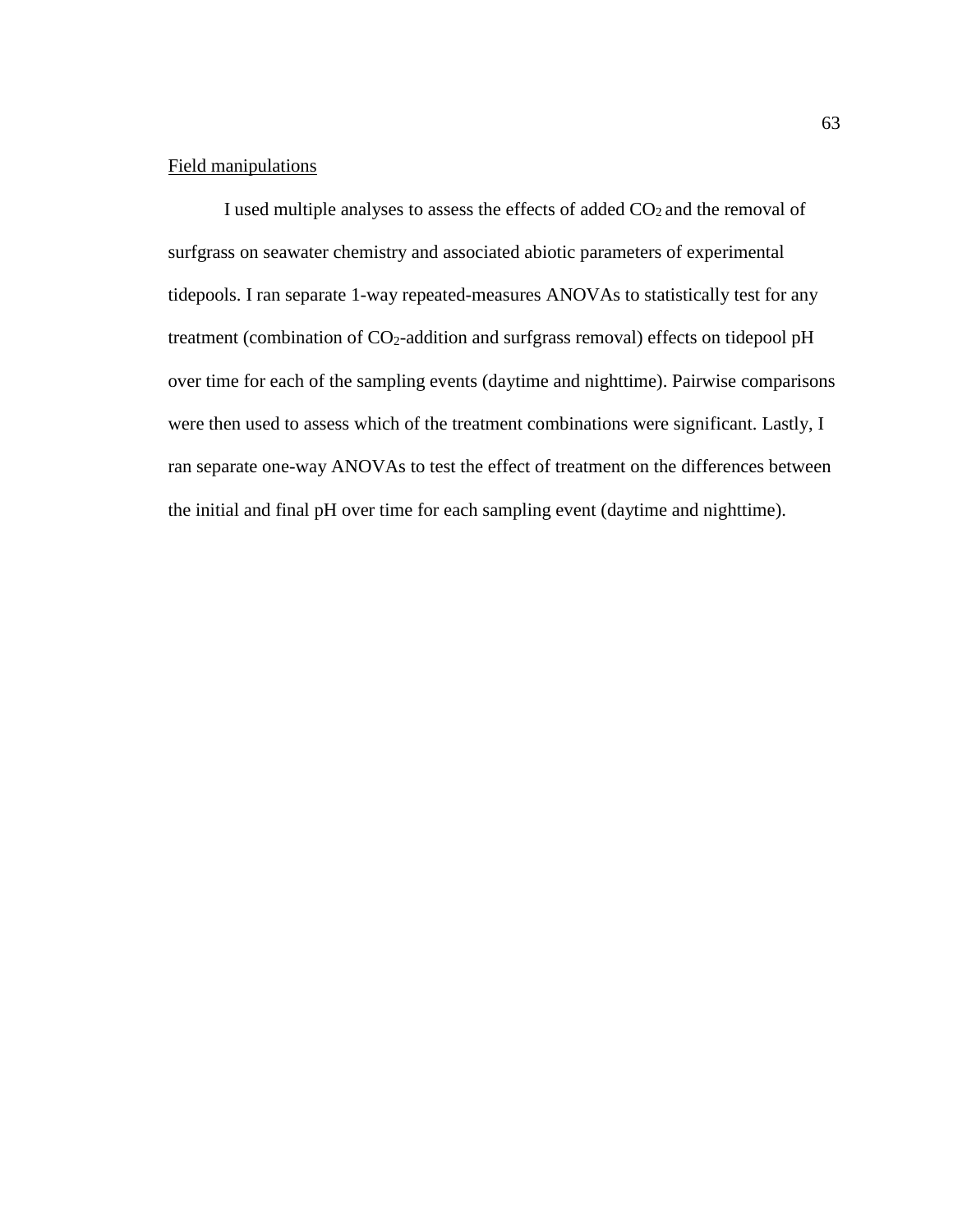# RESULTS

# Physical Characteristics of Tidepools

### Laboratory experiment

Change in pH/DO over time. Repeated-measures ANOVA indicated significant effects of surfgrass, CO2, time, header tank, and the interactions between surfgrass and  $CO<sub>2</sub>$  and time and  $CO<sub>2</sub>$  on mesocosm pH (Table 8). All treatments containing surfgrass yielded stronger day/night fluctuations in pH, regardless of  $CO<sub>2</sub>$  additions (Figure 9). Treatments containing surfgrass but no algae, and treatments containing both surfgrass and algae were significantly different from treatments that contained only algae or the photoautotroph-free controls (Figure 9). The mean pH of mesocosms containing only red algae had far less dramatic day/night fluctuations in pH than treatments that included only surfgrass or both surfgrass and red algae, regardless of the addition of  $CO<sub>2</sub>$  (Figure 9; Table 8).

Dissolved oxygen was also altered by the presence of surfgrass (Figure 9). Repeated-measures ANOVA indicated that only surfgrass and time had significant effects on mesocosm DO (Table 9). Changes in dissolved oxygen in experimental mesocosms generally mirrored changes in pH, thus the mesocosms containing surfgrass had greater day/night fluctuations in DO than algae-only, or control mesocosms (Figure 9; Table 8).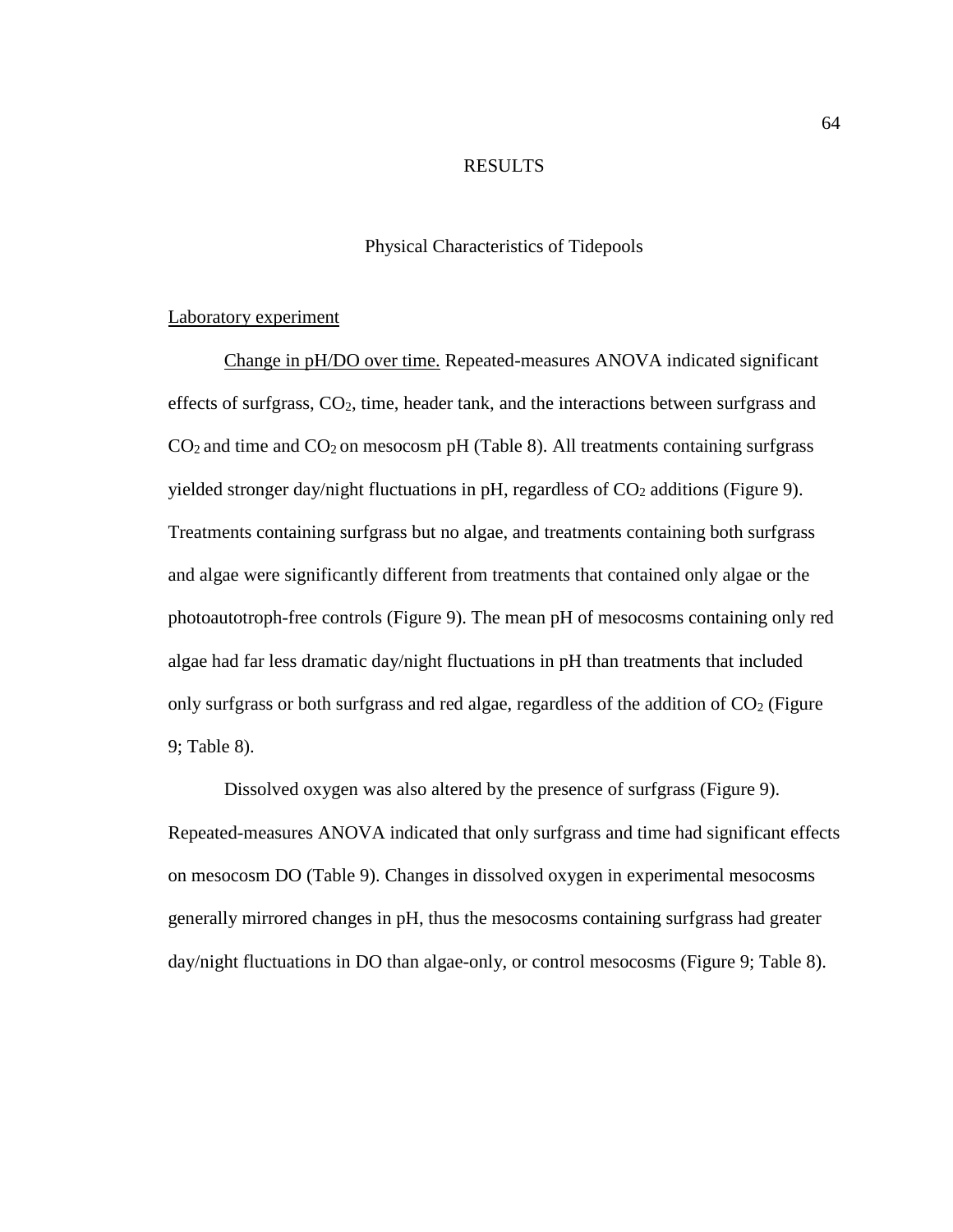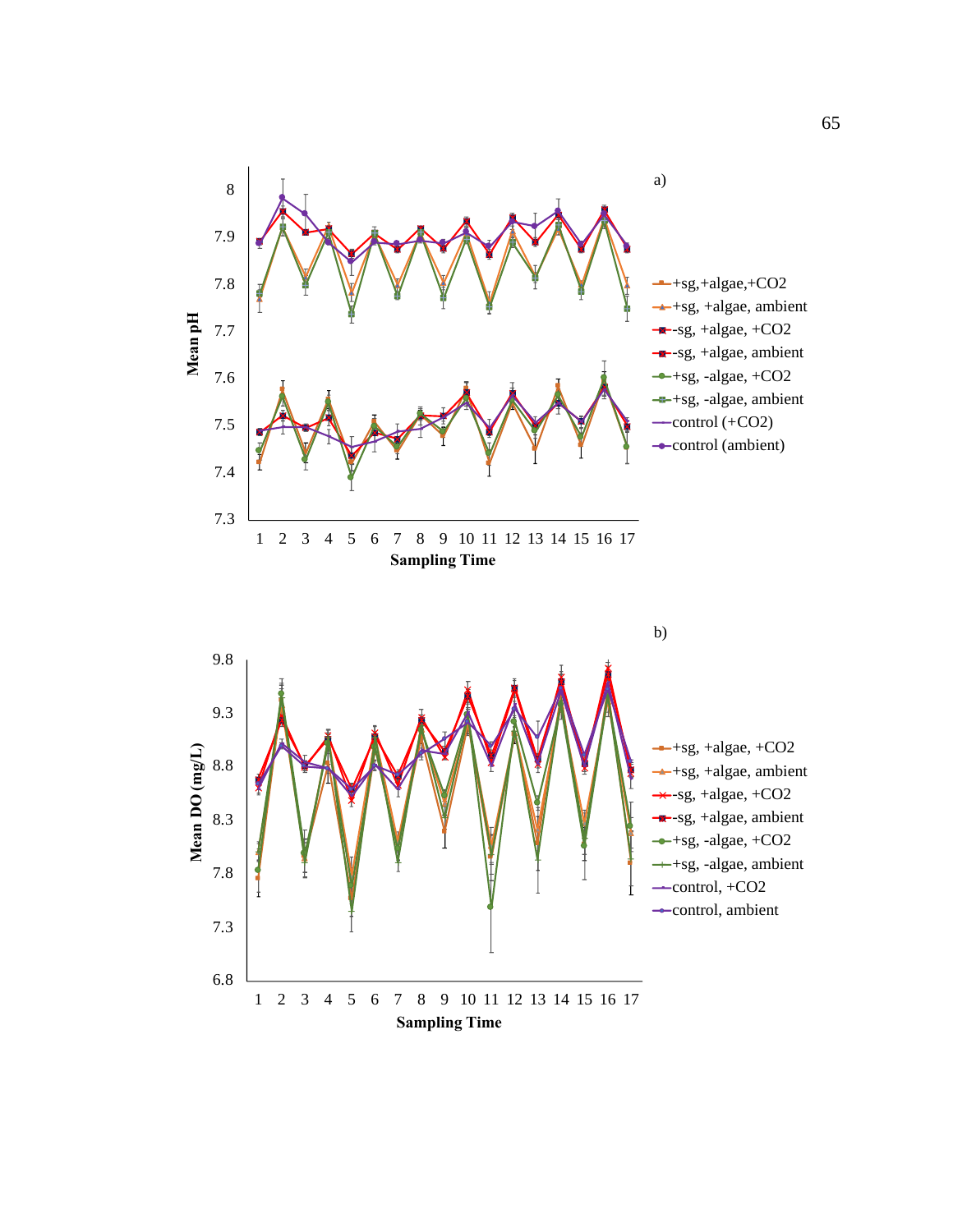Figure 9. Mean (a) pH and (b) dissolved oxygen (mg/L) over time in the laboratory experiment. Error bars are  $\pm$  1 SE. TREATMENT KEY: all dotted lines represent treatments with added  $CO<sub>2</sub>$ , while solid lines represent the ambient treatments (no  $CO<sub>2</sub>$ added). +/- signs indicate when there was the presence or absence of 'sg' = surfgrass or red algae = *Neorhodomela larix* and articulated coralline algae. Controls did not include either groups of seaweed.

Table 8. Model summary for the 3-way, fully-factorial, repeated-measures ANOVA analyzing the effects of surfgrass (SG – presence or absence), algae (presence or absence), time (eight- day time span of the experiment), and  $CO<sub>2</sub>$  (presence or absence in mesocosms) on mesocosm pH. Bolded *P*-values indicate statistical significance (*P* < 0.05).

| <b>Treatment</b>   | df             | $\boldsymbol{F}$ | $\boldsymbol{P}$ |
|--------------------|----------------|------------------|------------------|
| Surfgrass (SG)     | 1              | 69.64            | < 0.001          |
| Algae              | $\mathbf{1}$   | 1.41             | 0.24             |
| Time               | $\mathbf{1}$   | 14.18            | < 0.001          |
| CO <sub>2</sub>    | $\mathbf{1}$   | 8385.62          | < 0.001          |
| Header tank        | $\overline{4}$ | 5.49             | < 0.001          |
| SG*Algae           | 1              | 0.004            | 0.95             |
| SG*Time            | $\mathbf{1}$   | 0.03             | 0.86             |
| Algae*Time         | 1              | 0.08             | 0.78             |
| SG*CO <sub>2</sub> | $\mathbf{1}$   | 31.27            | < 0.001          |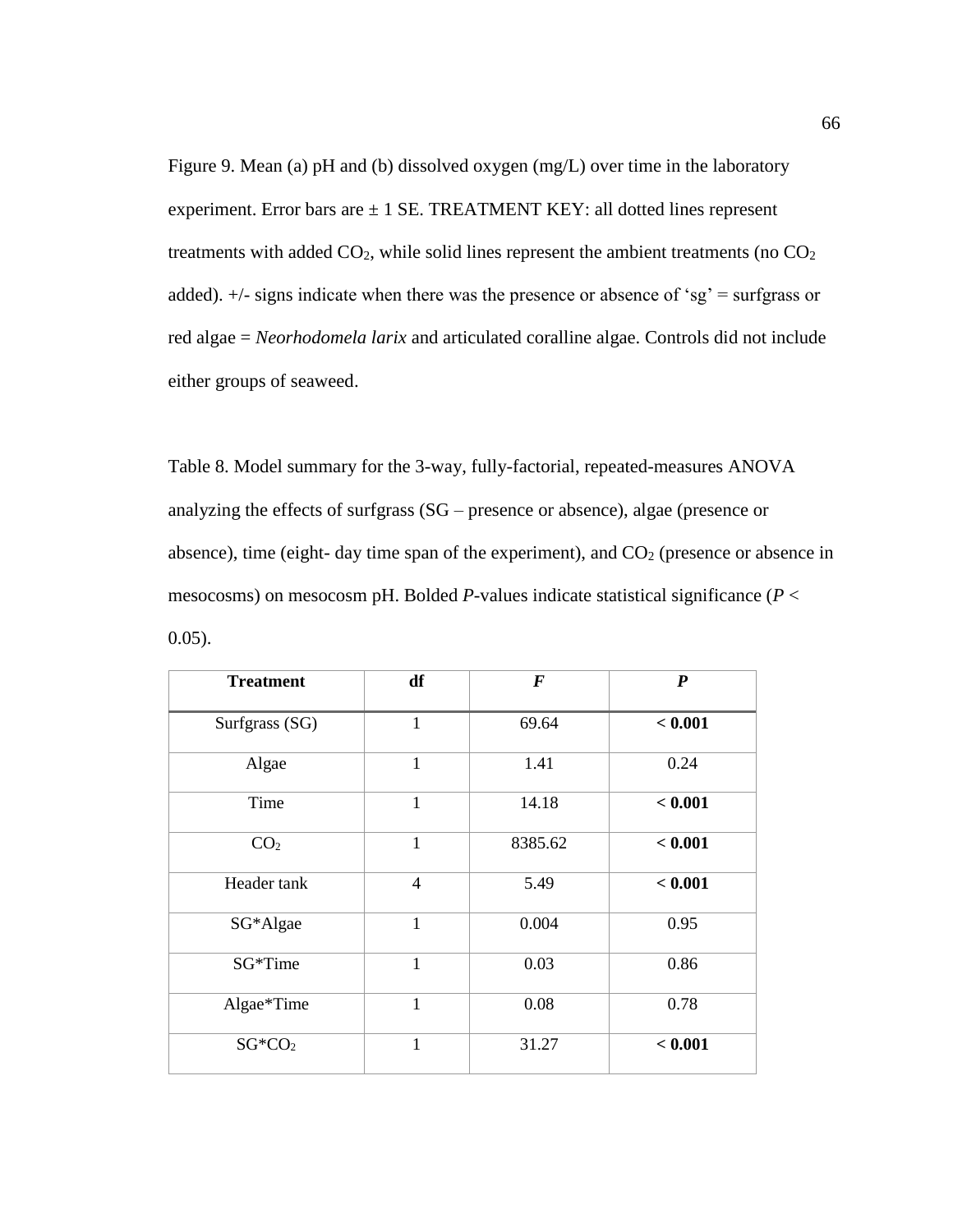| <b>Treatment</b>          | df | $\bm{F}$ | $\boldsymbol{P}$ |
|---------------------------|----|----------|------------------|
| Algae* $CO2$              | 1  | 0.04     | 0.84             |
| Time ${}^*\text{CO}_2$    | 1  | 11.14    | < 0.001          |
| SG*Algae*Time             | 1  | 0.02     | 0.88             |
| SG*Algae* CO <sub>2</sub> | 1  | 0.51     | 0.47             |
| $SG^*Time^*CO_2$          | 1  | 1.06     | 0.3              |
| Algae*Time* $CO2$         | 1  | 0.55     | 0.46             |
| SG*Algae*Time* CO2        | 1  | 0.07     | 0.79             |

Table 9. Model summary for the 3-way, fully-factorial, repeated-measures ANOVA analyzing the effects of surfgrass (SG – presence or absence), algae (presence or absence), time (eight- day time span of the experiment), and  $CO<sub>2</sub>$  (presence or absence in mesocosms) on dissolved oxygen (DO) in the laboratory experiment. Bolded *P*-values indicate statistical significance  $(P < 0.05)$ .

| <b>Treatment</b> | df             | $\boldsymbol{F}$ | $\boldsymbol{P}$ |
|------------------|----------------|------------------|------------------|
| Surfgrass (SG)   | $\mathbf 1$    | 131.54           | < 0.001          |
| Algae            | $\mathbf{1}$   | 2.39             | 0.12             |
| Time             | 1              | 43.01            | < 0.001          |
| CO <sub>2</sub>  | 1              | 0.88             | 0.35             |
| Header tank      | $\overline{4}$ | 2.01             | 0.09             |
| SG*Algae         | $\mathbf{1}$   | 3.22             | 0.07             |
| SG*Time          | $\mathbf{1}$   | 1.65             | 0.2              |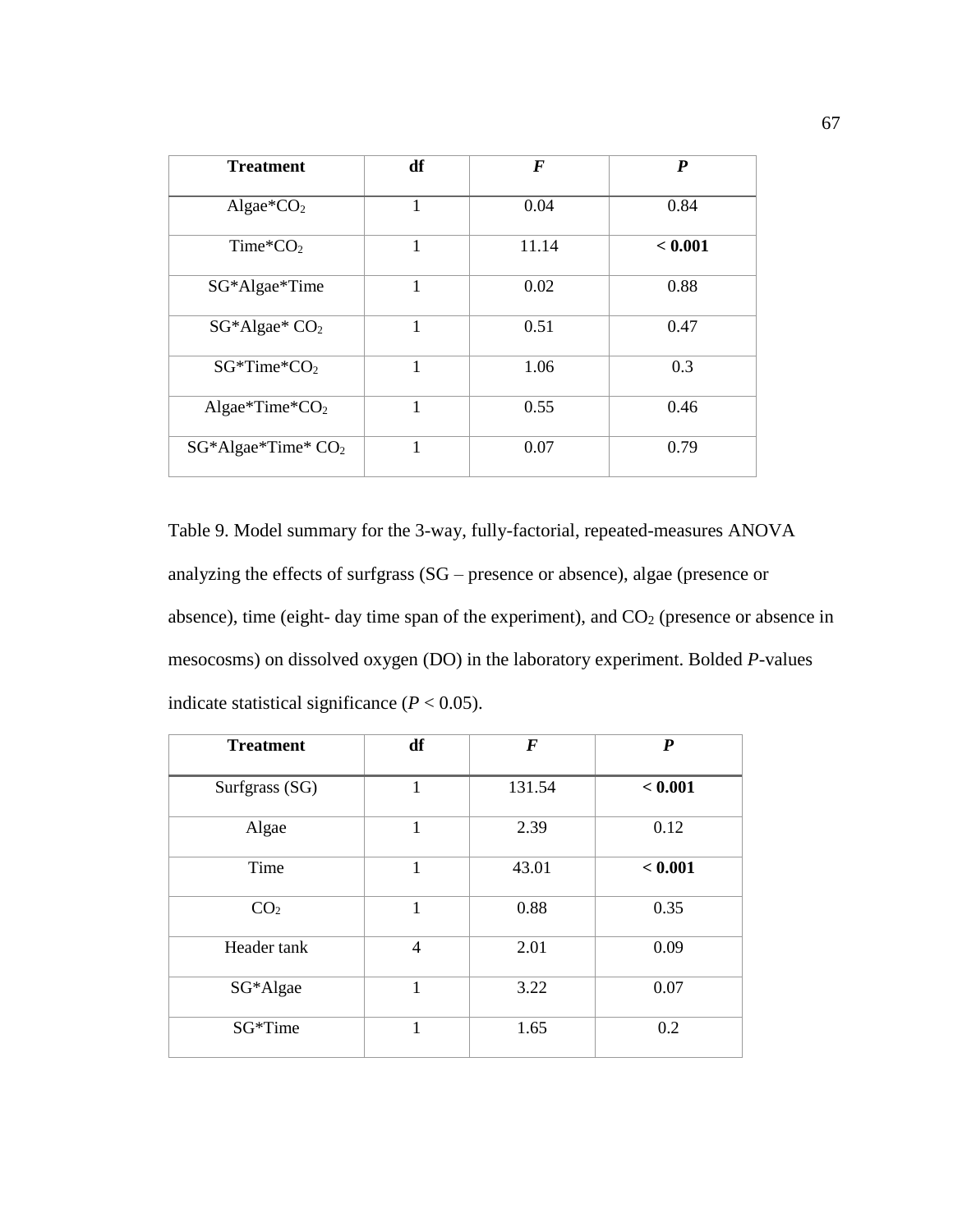| <b>Treatment</b>          | df           | $\boldsymbol{F}$ | $\boldsymbol{P}$ |
|---------------------------|--------------|------------------|------------------|
| Algae*Time                | $\mathbf{1}$ | 0.07             | 0.79             |
| $SG*CO2$                  | $\mathbf{1}$ | 0.023            | 0.88             |
| Algae* $CO2$              | $\mathbf{1}$ | 0.27             | 0.6              |
| Time ${}^*\text{CO}_2$    | $\mathbf{1}$ | 0.04             | 0.84             |
| SG*Algae*Time             | $\mathbf 1$  | 0.41             | 0.52             |
| SG*Algae* CO <sub>2</sub> | $\mathbf{1}$ | 0.77             | 0.38             |
| $SG^*Time^*CO_2$          | $\mathbf{1}$ | 0.28             | 0.6              |
| Algae*Time* $CO2$         | 1            | 0.01             | 0.95             |
| $SG^*Algae^*Time^* CO_2$  | 1            | 0.17             | 0.68             |

Day/night pH and DO differences. In general, day/night fluctuations in pH and DO were similar among treatments, however, mesocosms under ambient conditions (no added CO2) exhibited slightly larger day/night pH fluctuations on average than mesocosms with added  $CO<sub>2</sub>$  (Table 10). Surfgrass presence had a significant effect on diel pH fluctuations, whereas algae did not (Table 10; Figure 10). Surfgrass on its own and the interaction of surfgrass and algae presence had statistically significant effects on DO, indicating that both surfgrass and algae had similar effects on day/night dissolved oxygen fluctuations, however algae on its own did not significantly alter diel fluctuations in DO (Table 11; Figure 10).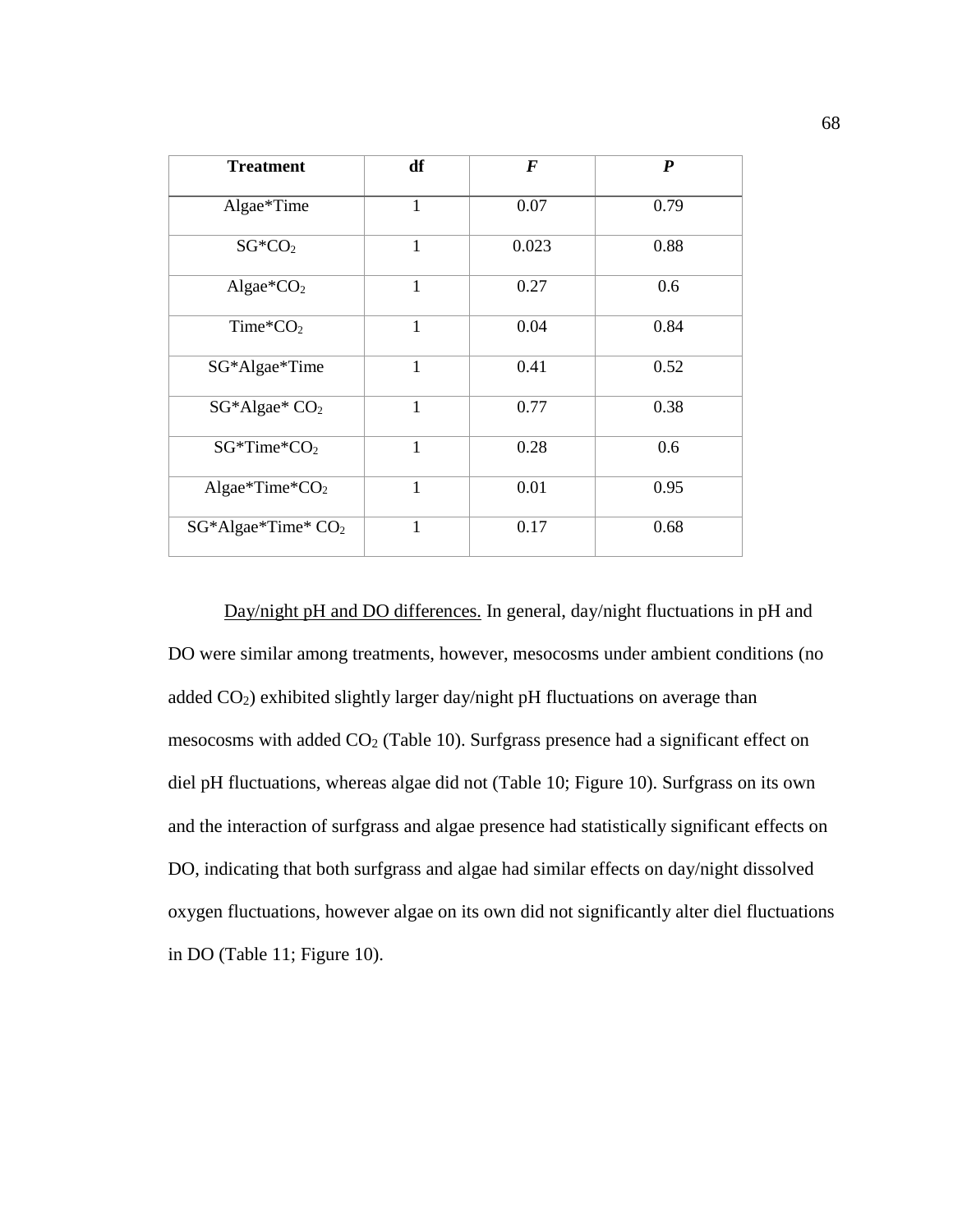Differences in pH (day – night)



Differences in DO (day – night)

control, ambient  $\blacksquare$ control, +CO2  $\blacksquare$ +sg, -algae, ambient  $\blacksquare$ +sg, -algae, +CO2 sg, +algae, ambient  $\blacksquare$ -sg, +algae, +CO2  $\Box$ +sg, +algae, ambient  $\blacksquare$ +sg, +algae, +CO2

b)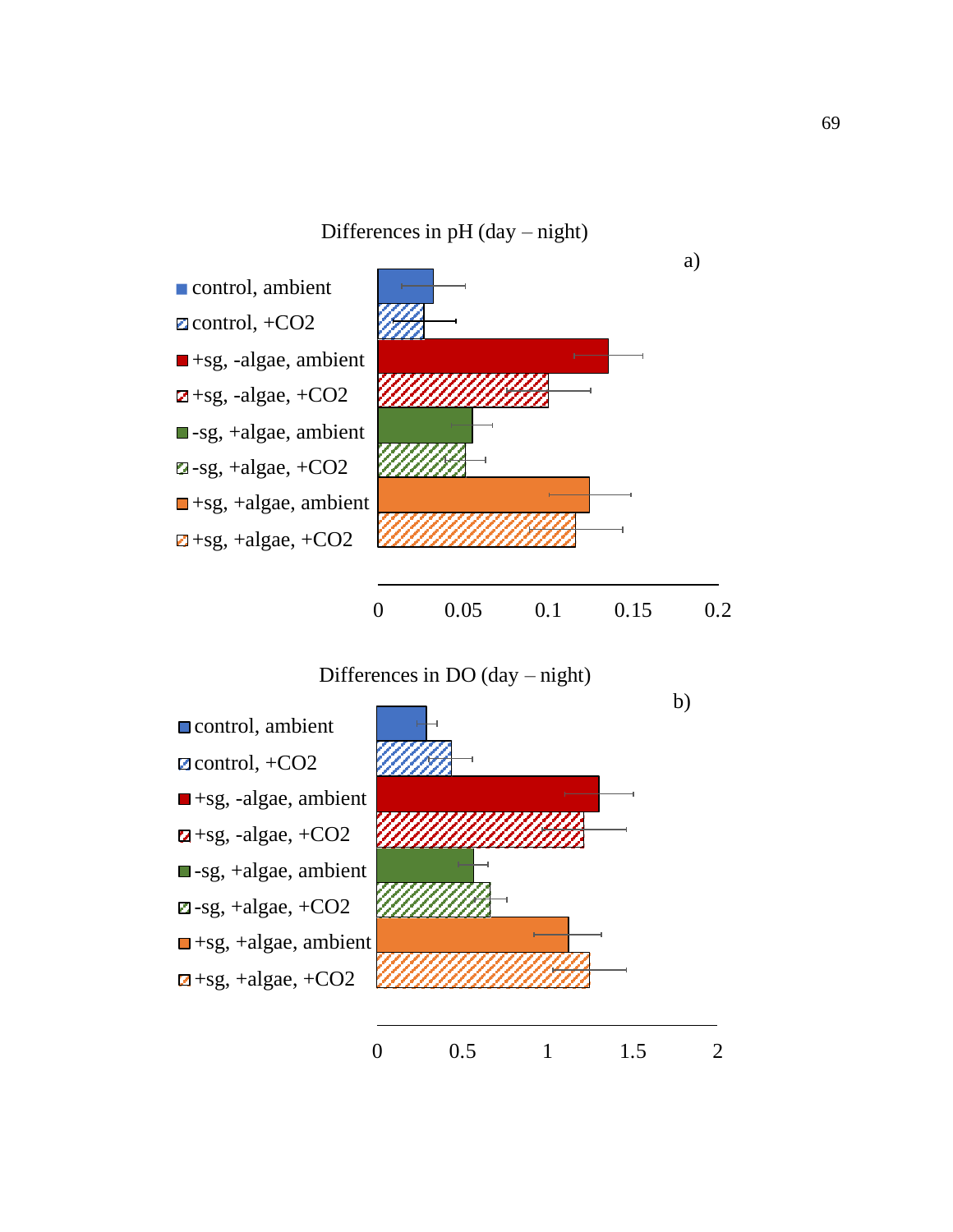Figure 10. Day-night differences in (a) mean pH and (b) mean DO in the laboratory experiment. Error bars are  $\pm 1$  SE. Note that the scale is one order of magnitude larger for the DO plot. TREATMENT KEY: all hashed bars represent treatments with added CO2, while solid bars represent the ambient treatments (no  $CO<sub>2</sub>$  added).  $+/-$  signs indicate when there was the presence or absence of 'sg' = surfgrass or red algae = *Neorhodomela larix* and articulated coralline algae. Controls did not include either groups of seaweeds.

Table 10. Model summary for the 3-way ANOVA analyzing the effects of surfgrass (SG – presence or absence), algae (presence or absence), time of day (day vs. night measurements), and CO2 (presence or absence) effects on day-night pH differences in the laboratory experiment. Bolded *P*-values indicate statistical significance ( $P < 0.05$ ).

| Factor         | df           | $\bm{F}$ | $\boldsymbol{P}$ |
|----------------|--------------|----------|------------------|
| pH             | $\mathbf{1}$ | 4.37     | 0.04             |
| Surfgrass (SG) | $\mathbf{1}$ | 78.23    | < 0.001          |
| Algae          | $\mathbf{1}$ | 1.12     | 0.29             |
| pH*SG          | $\mathbf{1}$ | 0.73     | 0.39             |
| pH*Algae       | 1            | 0.585    | 0.44             |
| SG*Algae       | $\mathbf{1}$ | 1.89     | 0.17             |
| pH*SG*Algae    | 1            | 0.088    | 0.77             |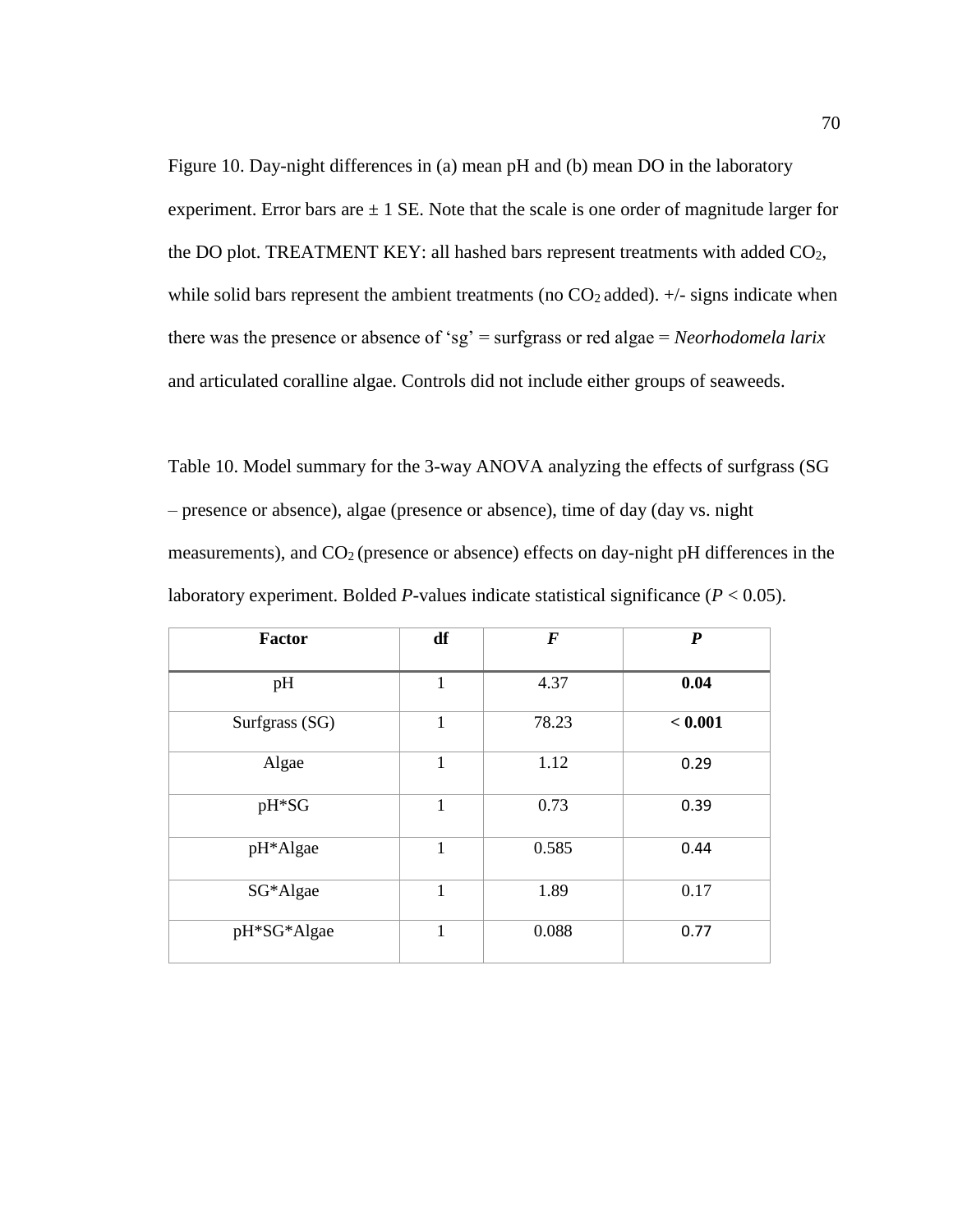Table 11. Model summary for the 3-way ANOVA analyzing the effects of surfgrass (SG – presence or absence), algae (presence or absence), time of day (day vs. night measurements), and CO2 (presence or absence) effects on day-night DO differences in the laboratory experiment. Bolded *P*-values indicate statistical significance ( $P < 0.05$ ).

| Factor         | df           | $\boldsymbol{F}$ | $\boldsymbol{P}$ |
|----------------|--------------|------------------|------------------|
| pH             | $\mathbf{1}$ | 0.34             | 0.56             |
| Surfgrass (SG) | $\mathbf{1}$ | 89.68            | < 0.001          |
| Algae          | $\mathbf{1}$ | 0.91             | 0.34             |
| pH*SG          | $\mathbf{1}$ | 0.34             | 0.56             |
| pH*Algae       | $\mathbf{1}$ | 0.33             | 0.56             |
| SG*Algae       | $\mathbf{1}$ | 4.02             | < 0.05           |
| pH*SG*Algae    | $\mathbf{1}$ | 0.27             | 0.6              |

# Abiotic conditions of surveyed tidepools in the field

Average tidepool pH differed between daytime and nighttime sampling events (Welch's two sample T-test,  $P < 0.05$ ; Figure 11). Tidepool pH showed a parabolic relationship with surfgrass cover. Tidepool pH was highest in daytime and lowest at nighttime in pools with between 40-50% surfgrass cover (daytime:  $2<sup>nd</sup>$  order polynomial regression,  $R^2 = 0.4$ ,  $P = 0.009$ ; nighttime: 2<sup>nd</sup> order polynomial regression,  $R^2 = 0.33$ , P  $= 0.05$ ]; Figure 12). Differences between tidepool pH and adjacent ocean pH also showed a parabolic relationship with surfgrass cover. Positive differences between tidepool pH and adjacent ocean pH (i.e., tidepools were less acidic than adjacent ocean waters) in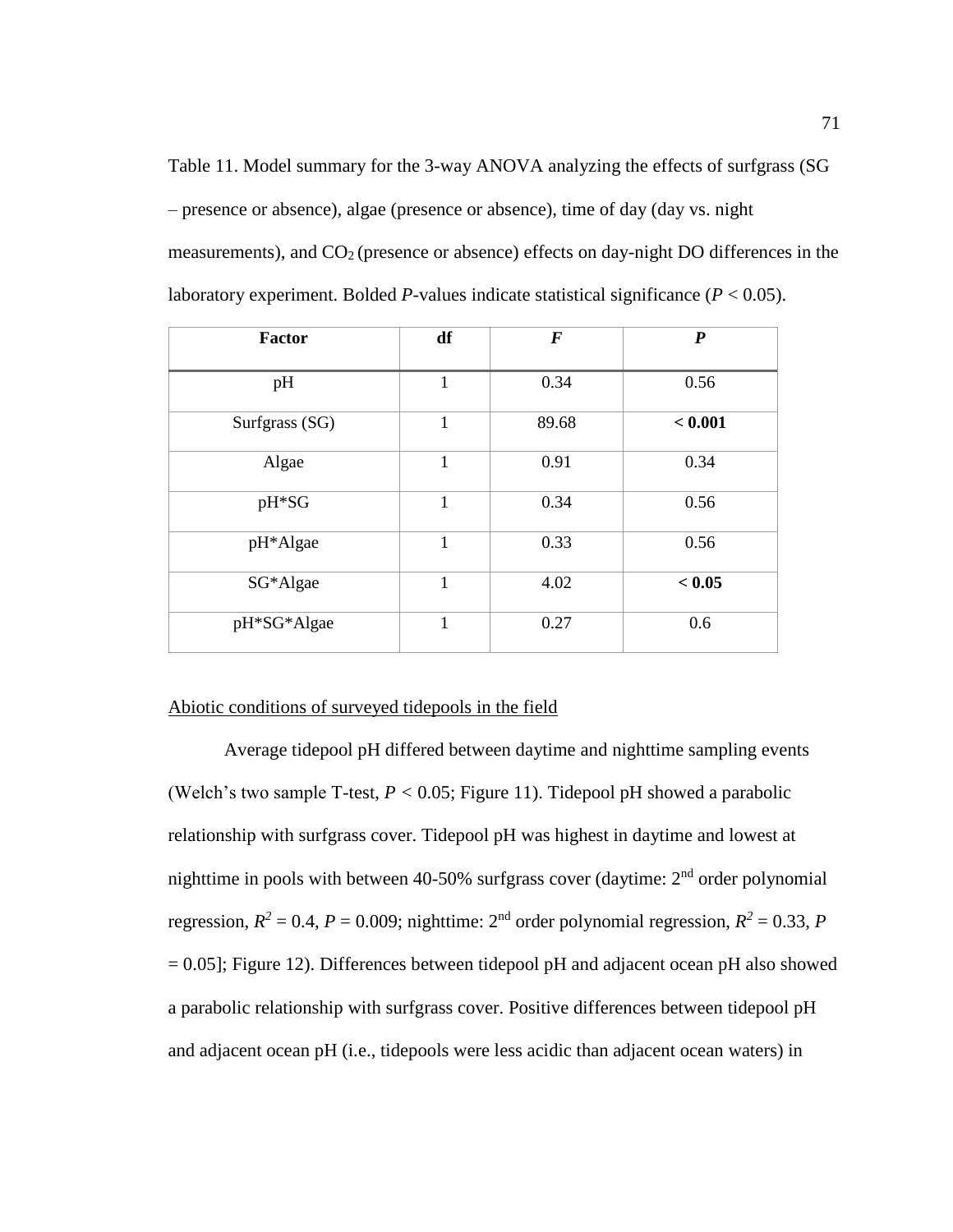daytime were also greatest in tidepools with between 40-50% surfgrass cover (daytime:  $2<sup>nd</sup>$  order polynomial regression,  $R<sup>2</sup> = 0.38$ ,  $P = 0.01$ . Conversely, negative differences between tidepool pH and adjacent ocean pH (i.e., tidepools were more acidic than adjacent ocean waters) at nighttime were greatest in tidepools with between 40-50% surfgrass cover. (nighttime:  $2<sup>nd</sup>$  order polynomial regression,  $R<sup>2</sup> = 0.31$ ,  $P = 0.07$ ]; Figure 12).



Figure 11. Differences between daytime and nighttime pH in natural tidepools between my three sampling sites. Sampling event 1 occurred between July 8 and 13, 2017 and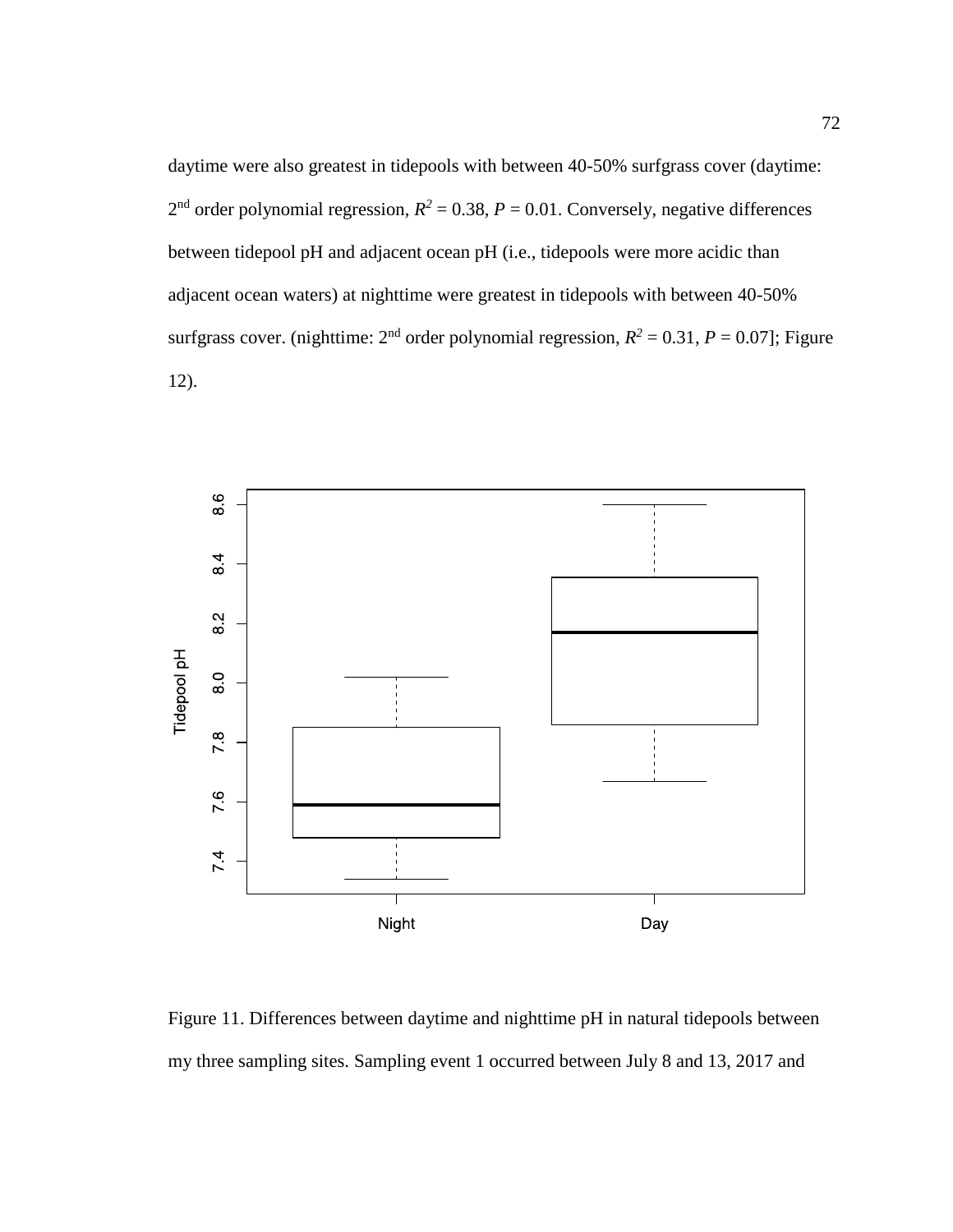sampling event 2 occurred between July 23-24, 2017. BB and LH were sampled in the same day for both sampling events, however, BB was sampled first for both events, and thus under 'nighttime' conditions, whereas LH was sampled during 'daytime' conditions. Tidepools at MR were sampled prior to sunrise, and after sunrise for both sampling events, however, the order in which tidepools were sampled was switched for the second sampling event. (Welch's t-test was used to test for differences in average tidepool pH between 'daytime' and 'nighttime' sampling events;  $P < 0.001$ ).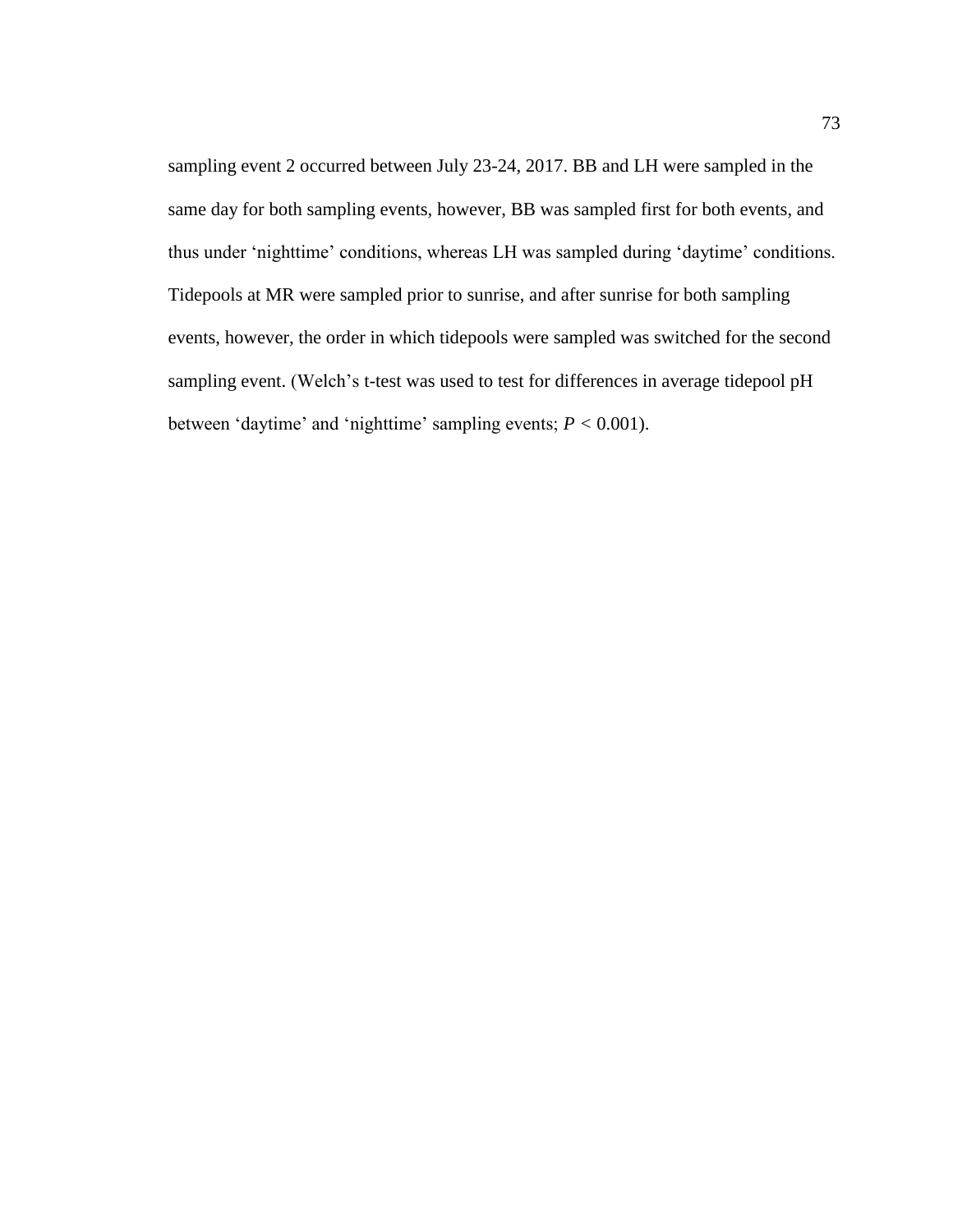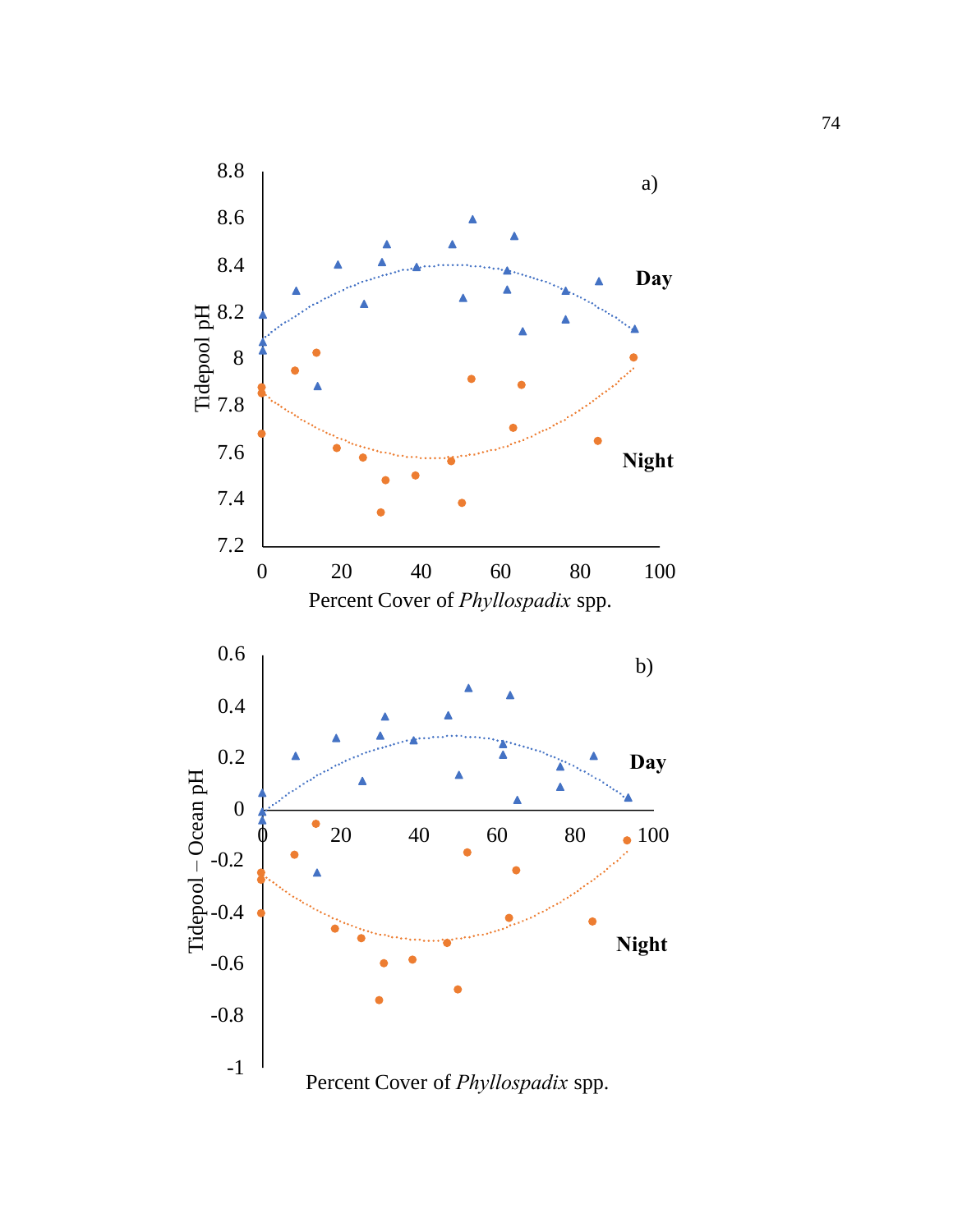Figure 12. (a) Tidepool pH during the daytime ( $R^2 = 0.4$ ,  $P = 0.009$ ) and nighttime ( $R^2 = 0.4$ ) 0.33,  $P = 0.05$ ) sampling events, and (b) differences between tidepool pH and ocean pH during the daytime ( $R^2 = 0.38$ ,  $P = 0.01$ ) and nighttime sampling events ( $R^2 = 0.31$ ,  $P =$ 0.07) as a function of surfgrass abundance. Lines are best-fit  $2<sup>nd</sup>$  order polynomial regressions.

### Field manipulations

I found that time was a significant factor in both the nighttime and daytime oneway repeated-measures ANOVA (Figure 13; Table 12). Nighttime pH changed significantly over time in the experimental tidepool treatments (Figure 13). Daytime pH dropped over time in all pools, regardless of experimental treatment, which suggests that CO2 additions did not affect the overall pH of manipulated pools, and that the ocean pH had a significant effect on the tidepool pH (Figure 13). In the one-way repeated-measures ANOVA for the nighttime sampling event, I also found that treatment was a significant factor in the model. Pairwise comparisons were used to test among the four treatments within the nighttime sampling event to determine which treatments differed significantly, in terms of pH over time, from one another. Since I had a limited number of replicate pools (due to site and volume constraints), I did not correct for the experiment-wide error rate as this would render these comparisons too conservative to detect potentially real biological differences between treatment pools. For each pairwise combination, treatments that differed significantly (using  $P < 0.05$ ) from one another were: (1) the intact treatment (surfgrass left intact in experimental pools and  $CO<sub>2</sub>$  was added in) and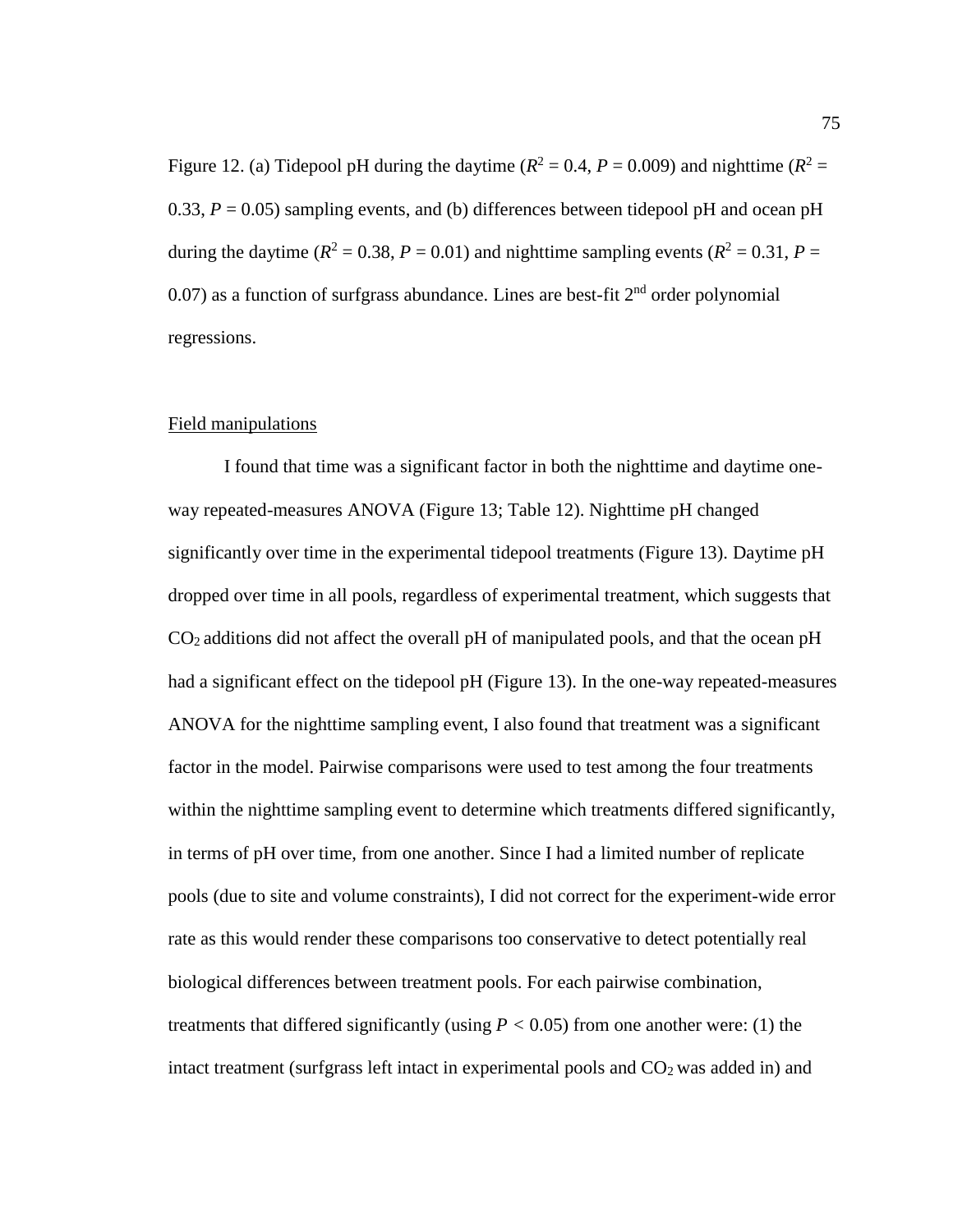reference pools (which had varying amounts for surfgrass coverage but were not manipulated in any way;  $P = 0.004$ ), (2) the intact and removal pools (pools that naturally had surfgrass present, but was removed;  $P < 0.05$ ), and lastly, (3) the intact and control pools (which were naturally devoid of any surfgrass presence; *P* = 0.05). All other pairwise combinations showed no statistical significance.

Differences between the final and initial pH of all treatment pools for both sampling events shows that surfgrass removal pools had the highest differences (Figure 13; though not statistically significant; *P >* 0.05 for both daytime and nighttime sampling events).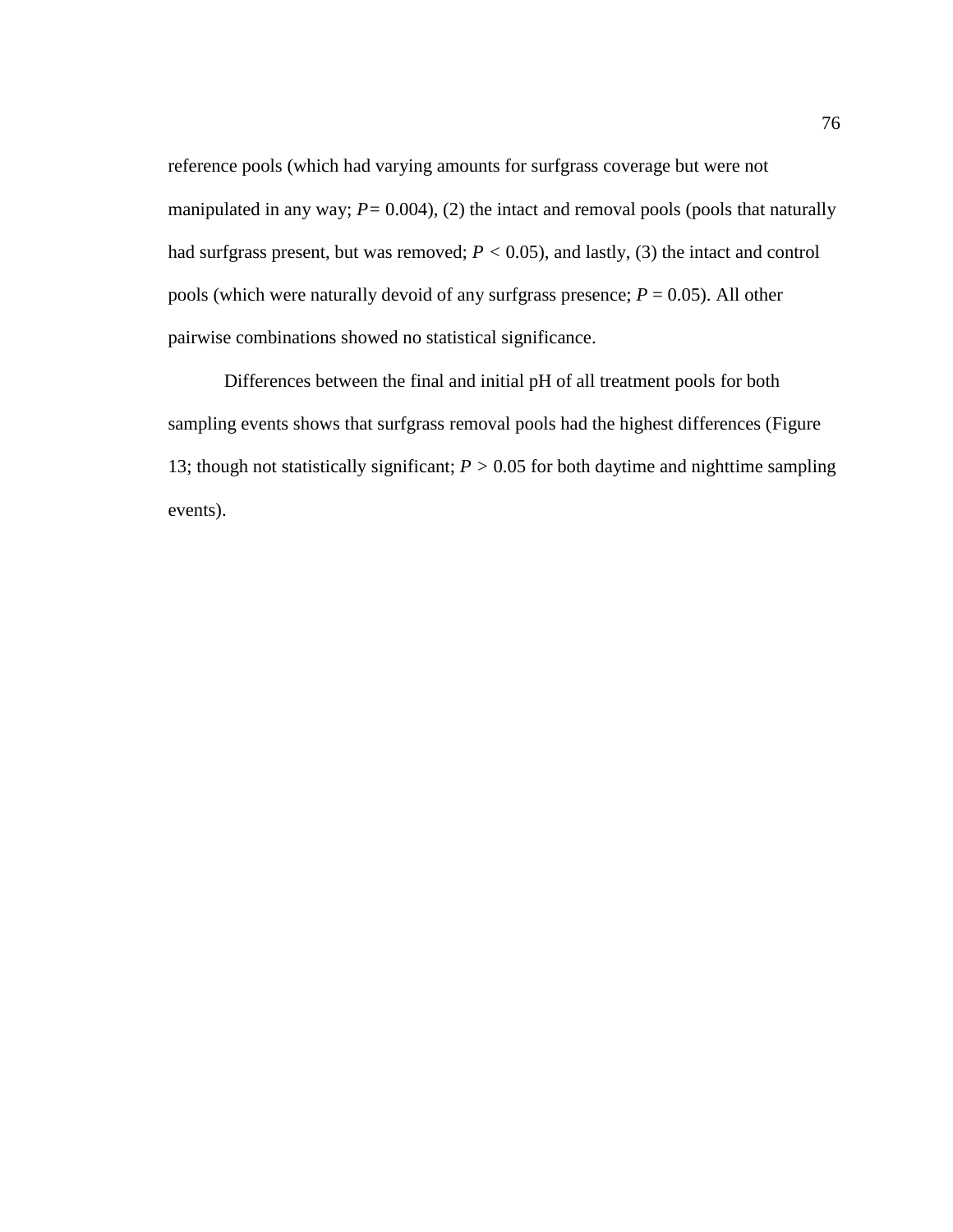

Figure 13. Nighttime (a) and Daytime (b) change in average pH over time and the differences in average pH between initial and final pH in the *in situ* manipulations (nighttime [c] and daytime [d]). TREATMENT KEY: Removal = surfgrass removal pools; Intact = pools in which surfgrass was left intact; Control = tidepools naturally without surfgrass that had  $CO<sub>2</sub>$  added; and Reference = surrounding pools were not manipulated in any way but were near manipulated pools.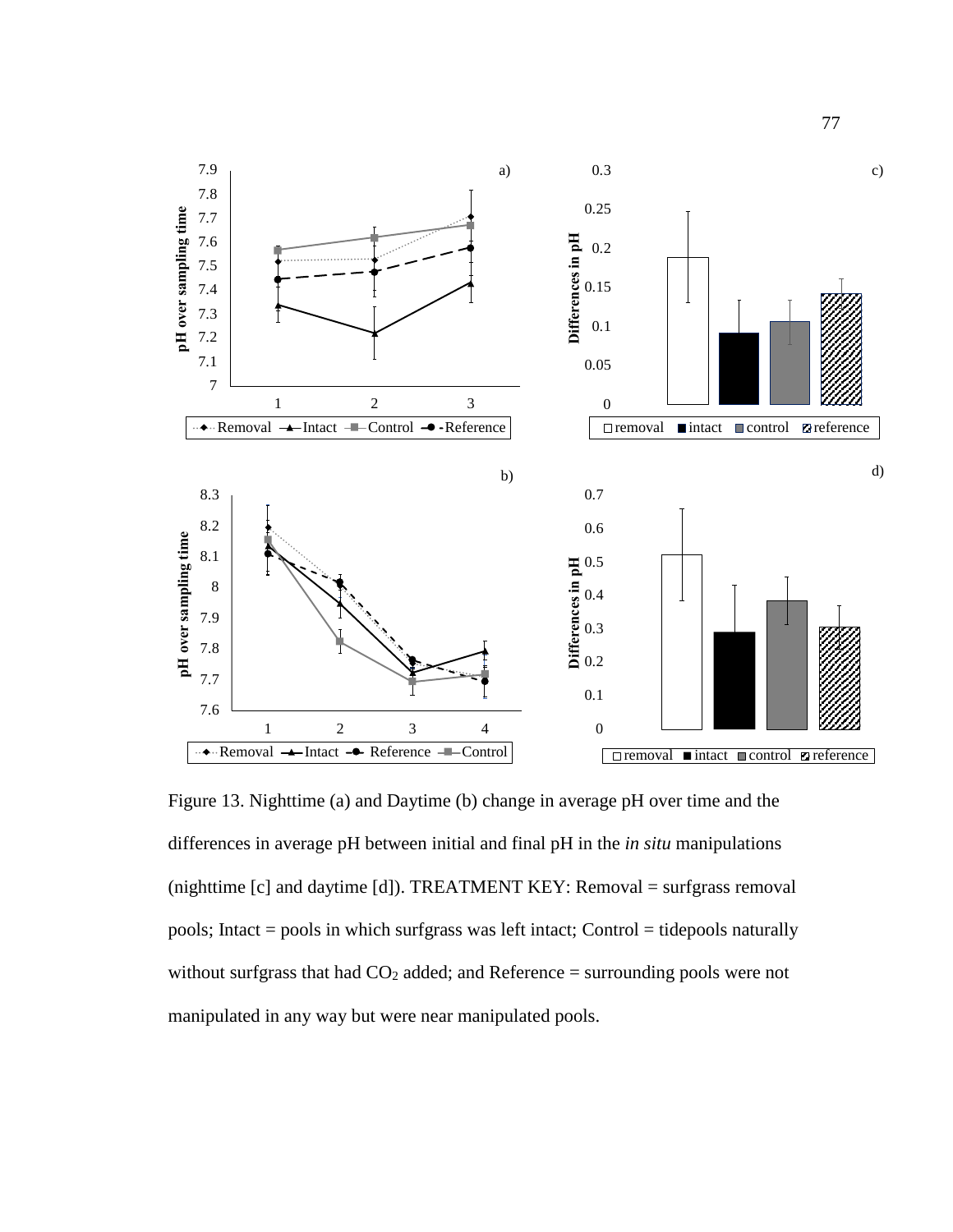Table 12. Model summary for the 1-way repeated-measures ANOVAs used to analyze variation in average pH over time in manipulated and un-manipulated pools in (a) nighttime and (b) daytime sampling in situ field manipulations. Bolded *P*-values indicate statistical significance  $(P < 0.05)$ .

| <b>Factor</b>                    | df             | $\boldsymbol{F}$ | $\boldsymbol{P}$ |
|----------------------------------|----------------|------------------|------------------|
| A) Nighttime Sampling Event      |                |                  | -                |
| Treatment                        | 3              | 16.18            | < 0.001          |
| Time                             | $\mathbf{1}$   | 12.917           | < 0.001          |
| Site                             | $\overline{2}$ | 28.902           | < 0.001          |
| Treatment*Time                   | 3              | 0.418            | 0.74             |
| <b>B) Daytime Sampling Event</b> | $\blacksquare$ | ۰                | $\blacksquare$   |
| Treatment                        | 3              | 1.07             | 0.37             |
| Time                             | $\mathbf{1}$   | 129.82           | < 0.001          |
| Site                             | $\overline{2}$ | 2.59             | 0.083            |
| Treatment*Time                   | 3              | 1.1              | 0.36             |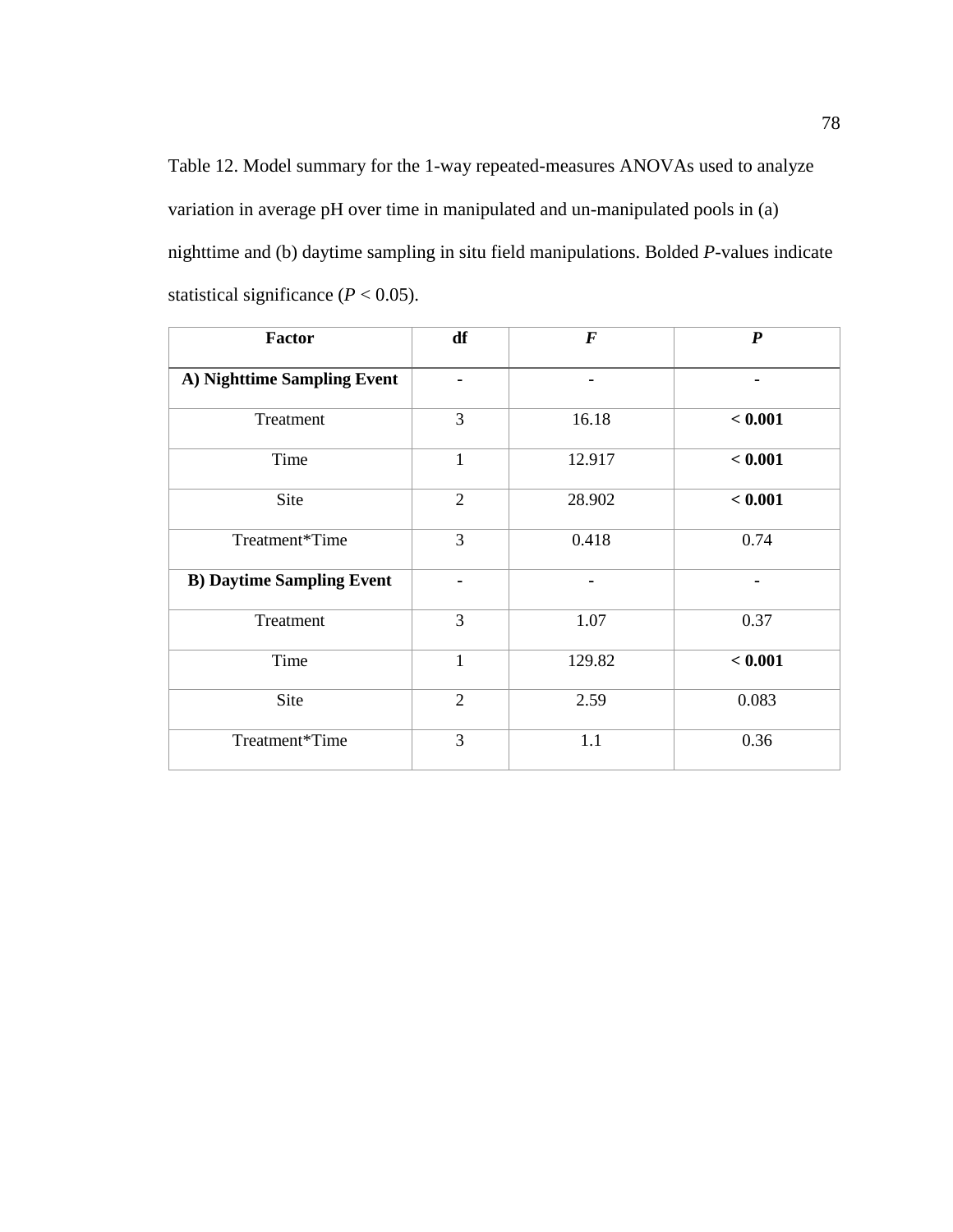Table 13. Model summary for the 1-way ANOVAs used to analyze variation in pH differences (final pH – initial pH) over time in manipulated and un-manipulated pools in (a) nighttime and (b) daytime sampling in situ field manipulations.

| Factor                           | df |       |       |
|----------------------------------|----|-------|-------|
| A) Nighttime Sampling Event      |    | ۰     | ۰     |
| Treatment                        | っ  | 1.041 | 0.403 |
| <b>B) Daytime Sampling Event</b> |    |       |       |
| Treatment                        | ⌒  | 1 77  | 0.196 |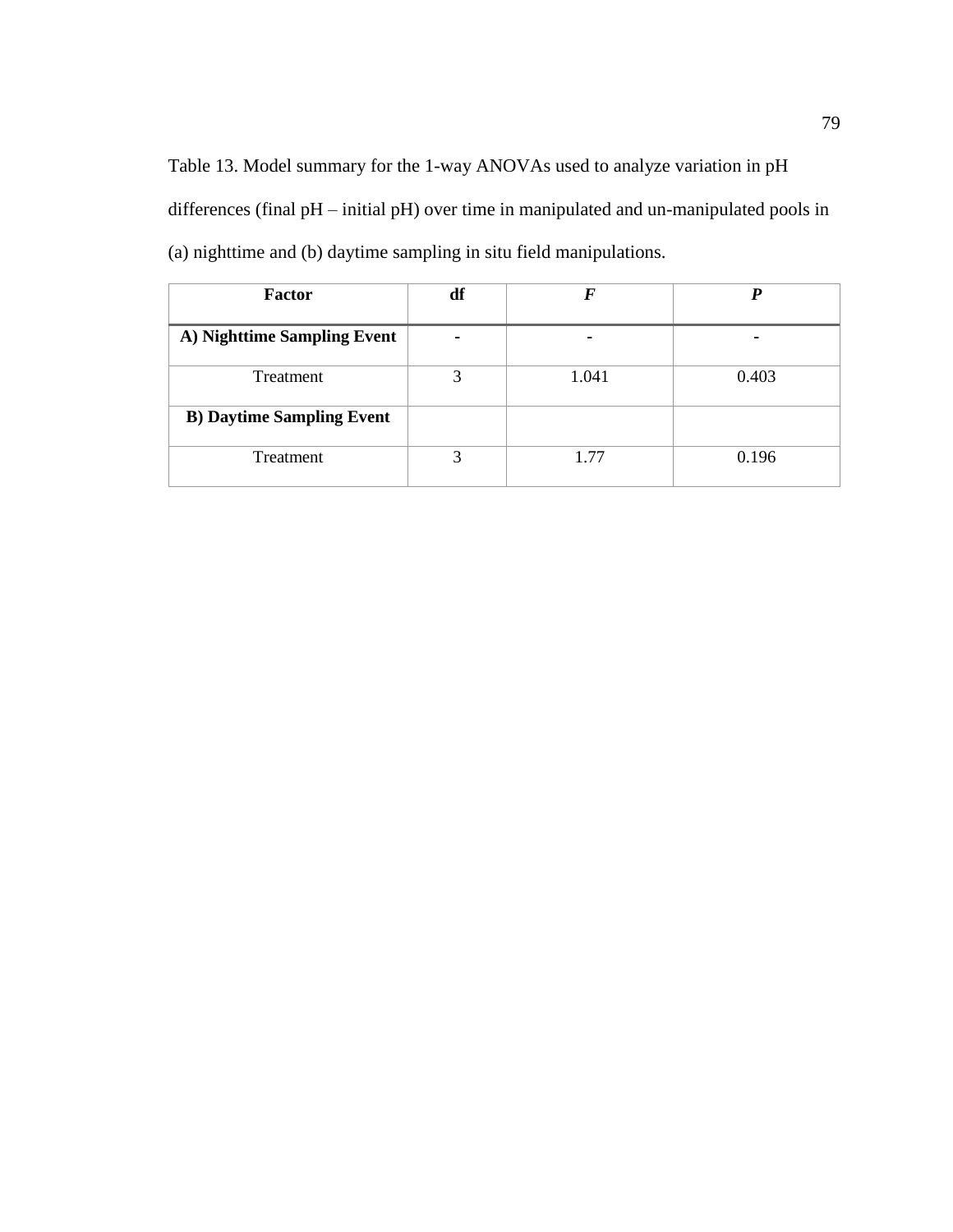### DISCUSSION

The outcome of my laboratory experiment indicated that surfgrass has the potential to strongly affect diurnal pH and DO conditions via photosynthesis and respiration. In my experimental mesocosms, treatments that contained surfgrass yielded the largest differences between day and night pH among all treatments. On the other hand, red algae alone (not in the presence of surfgrass) either had non-significant or much smaller effects on day/night fluctuations in pH and DO in mesocosms. These data suggest that surfgrass may be able to 'buffer' pH in natural tidepools, during the day when photosynthesis dominates over respiration. However, at nighttime, when respiration dominates, surfgrass actually produces much lower pH and DO values, which could deleteriously affect some calcifying tidepool organisms.

Although surfgrass had strong effects on day/night pH fluctuations in simulated tidepools, the effect brought about by the  $CO<sub>2</sub>$  additions were much stronger than the effect surfgrass could produce on the local pH conditions. This means that while surfgrass modulated pH within each  $CO<sub>2</sub>$  treatment, it did not increase the pH in mesocosms with experimentally manipulated CO<sup>2</sup> to ambient pH levels. While surfgrass is capable of modulating day/night pH fluctuations, it did not have the ability to bring  $CO<sub>2</sub>$ -addition seawater up to the pH levels of ambient seawater in my experiment – suggesting that its ability to buffer natural tidepools from predicted future pH change could be limited.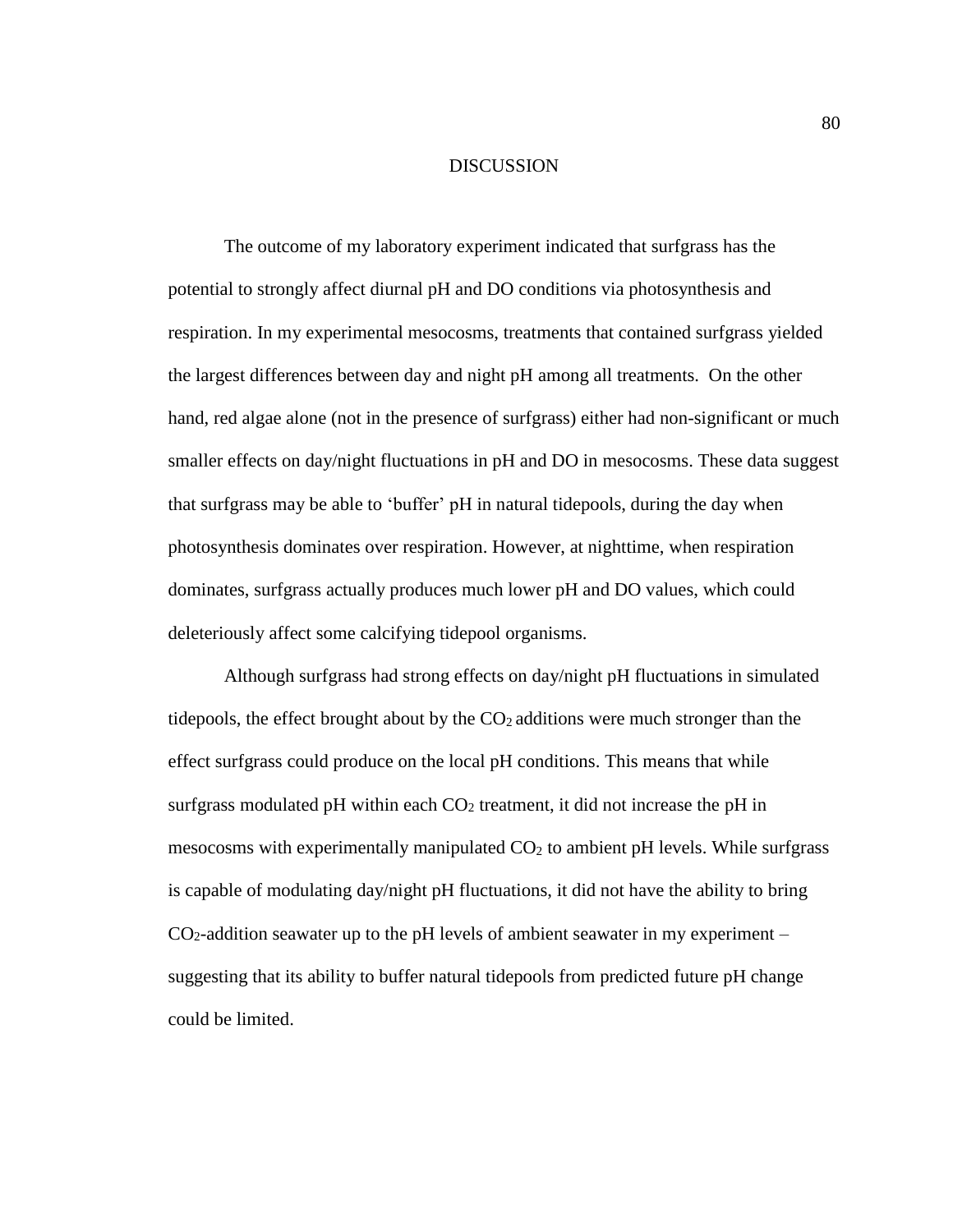My findings that tidepool pH was significantly different between daytime and nighttime sampling across sites was consistent with my laboratory results and with expectations based on previous work. It has been previously documented that photosynthesis by marine macrophytes dominates in tidepools during the day, when  $CO<sub>2</sub>$ is drawn out of the water column and replaced with oxygen (increasing pH and dissolved oxygen levels). Alternatively, at night respiration by the majority of organisms within them dominates tidepool metabolism, adding  $CO<sub>2</sub>$  back into the system at a time when oxygen is also being consumed, producing large drops in both pH and dissolved oxygen. Morris and Taylor (1983) observed large fluctuations in temperature, pH, DO, and salinity in tidepools during tidal cycles throughout the day along with fluctuations associated with seasonal changes. It has also been noted that seawater has much greater concentrations of inorganic carbon than freshwater and terrestrial systems (Burris, 1977), which may play crucial roles in determining the dynamics of photosynthesis/respiration in tidepool microhabitats. I observed that tidepool pH and oceanic pH are highly correlated though the fluctuations in both pH and DO were much more intense in all tidepools observed than the ocean readings taken during the same time.

The results of my field data showed that during the day, tidepools with intermediate abundance of surfgrass were least acidic, and conversely, at night those same tidepools were the most acidic. This outcome reveals that the largest oscillations in tidepool pH conditions were in pools with intermediate surfgrass abundance. This finding is counterintuitive to previous expectations that the largest pH differences within tidepools should occur in tidepools with the highest abundances of surfgrass, where we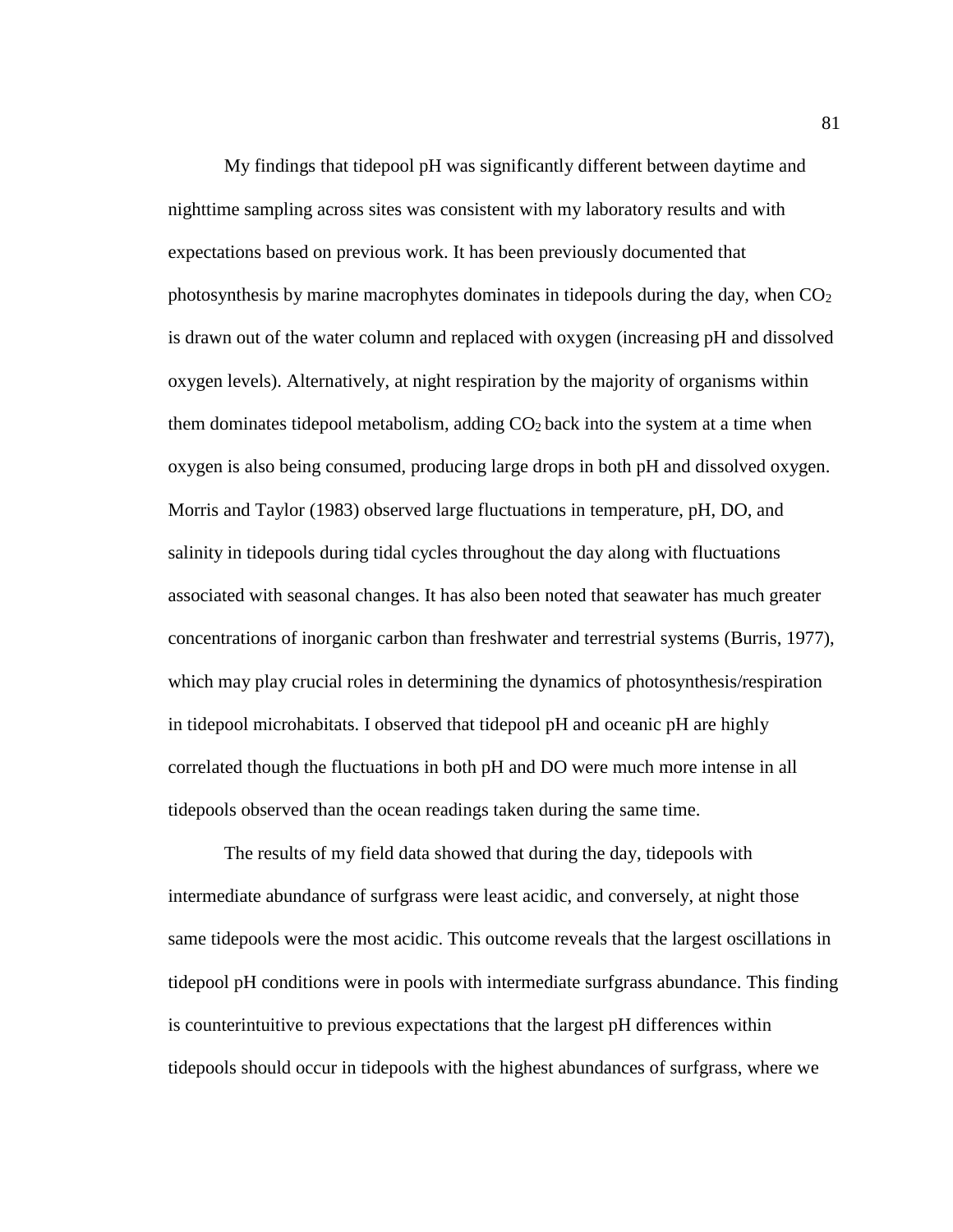would expect to see the highest rates of surfgrass photosynthesis and respiration occurring. Intraspecific competition, in the field, could be a potential explanation for this finding due to the fact that high quantities of surfgrass shoot density may create a limited light environment, and ultimately inhibit photosynthetic activity and the buffering effect of surfgrass on pH/DO conditions in tidepools. However, the parabolic relationship observed between surfgrass abundance and pH parameters in tidepools may in fact be due to the association between surfgrass and other photosynthetic macrophytes in tidepools. As conveyed in chapter one, I found that the highest levels of macrophyte diversity occurred at intermediate levels of surfgrass abundance. The combination of greater abundances of surfgrass and higher macrophyte diversity could lead to the largest photosynthetic output within tidepools and vice versa in terms of respiration with lower pH conditions.

The additions of  $CO<sub>2</sub>$  into tidepools for the field manipulation component of the overall project did not alter pH in my manipulated pools, which is evidenced by similar increases and decreases over time between  $CO<sub>2</sub>$  manipulated pools and unmanipulated reference pools for the two sampling events. The reason behind this failure could be that the pools were volumetrically too large to effectively change the tidepool pH using the CO<sup>2</sup> dosing apparatuses that I implemented. Another reason could be that the water temperature in the manipulated tidepools were cold enough to reduce the metabolic rate of the yeast and thus its ability to generate  $CO<sub>2</sub>$ . For example, Gillis (2014) found that warmer temperatures yielded higher CO<sub>2</sub> output rates from similar apparatuses. Yet another reason could be that the dosing boxes were strapped to the substrate to prevent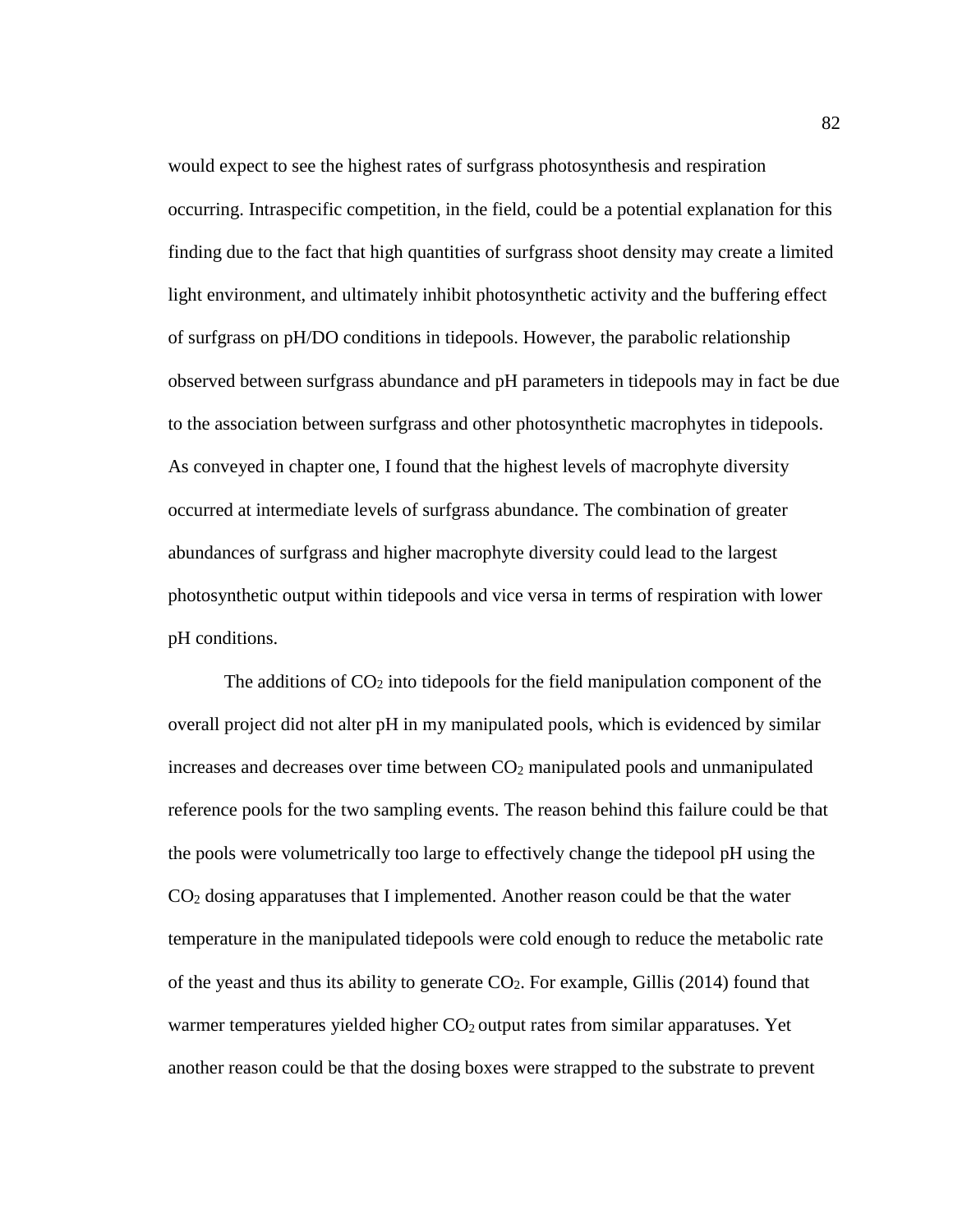movement during shifts in the tidal cycle, but the solution within the boxes bubbled at higher rates when shaken. Although these  $CO<sub>2</sub>$  apparatuses have been previously successful in manipulating tidepool pH (Gillis, 2014; Sorte and Bracken, 2015), those manipulations were done on tidepools a fraction of the size that I used for my study. It also appears that flooding by adjacent oceanic water had a much larger impact on the experimental pools and swamped out any effects that the  $CO<sub>2</sub>$ -dosing apparatuses could have produced.

The nighttime sampling event in my field manipulation did produce a significant treatment effect, however; indicating significant differences in pH between the intact pools and reference pools, control pools and removal pools. Specifically, during the nighttime sampling events, tidepools that had intact surfgrass had significantly lower pH over time compared with the other three treatments. These findings are consistent with my laboratory experiment and field survey results, in that in the presence of surfgrass, diel fluctuations in pH in tidepools are more dramatic.

During the daytime sampling event, pH declined in all pools, concurrently with a drop in adjacent oceanic pH. However, reference tidepools and experimental tidepools with intact surfgrass showed significant trends toward smaller decreases in pH compared with surfgrass removal pools and pools naturally devoid of surfgrass. Similarly, during nighttime sampling, intact surfgrass pools showed a non-significant trend for a larger decrease in tidepool pH after  $CO<sub>2</sub>$ -addition than surfgrass removal pools. This trend, if significant, would also be consistent with my laboratory experiment, in which simulated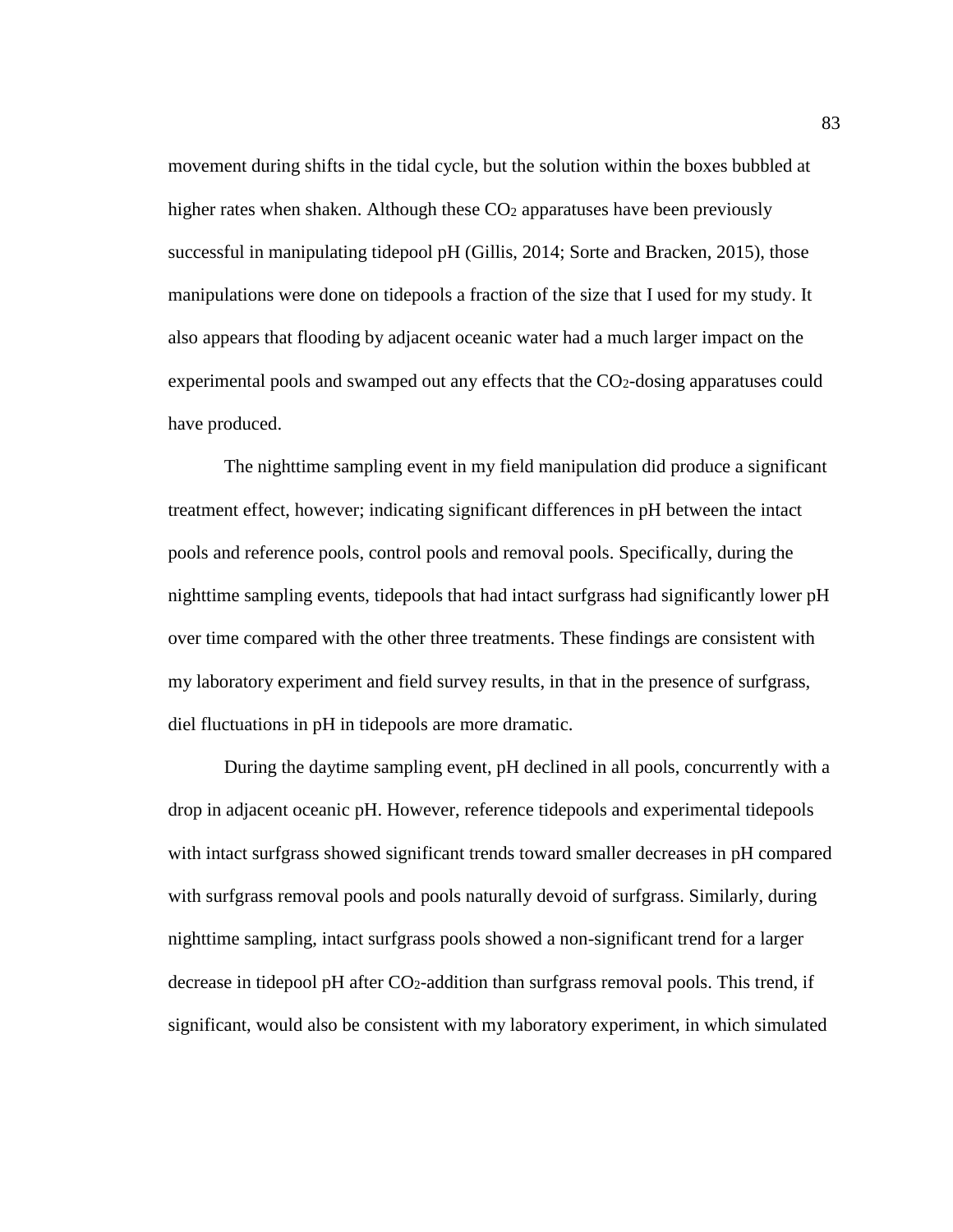tidepools containing surfgrass had lower nighttime pH than those simulated pools without surfgrass.

Taken together, my results from this chapter indicate that surfgrass provides a means for CO2 sequestration in a time of rapidly changing oceanic conditions, however this can only be said during times of photosynthetic output. The amount of  $CO<sub>2</sub>$  that surfgrass puts back in the system during times of respiration may be even more consequential for other organisms. These findings follow in line with other studies regarding the effects of biological production and metabolism in the lens of extreme abiotic conditions observed during diurnal fluctuations. These trends may be more apparent in rocky intertidal systems due to the fact that the residence time of seawater in tidepools are more prolonged when compared to open oceans, or even seagrass meadows. I hypothesize that more diverse tidepools may actually be better suited for climate change events due to the less extreme abiotic conditions that they provide for surrounding communities.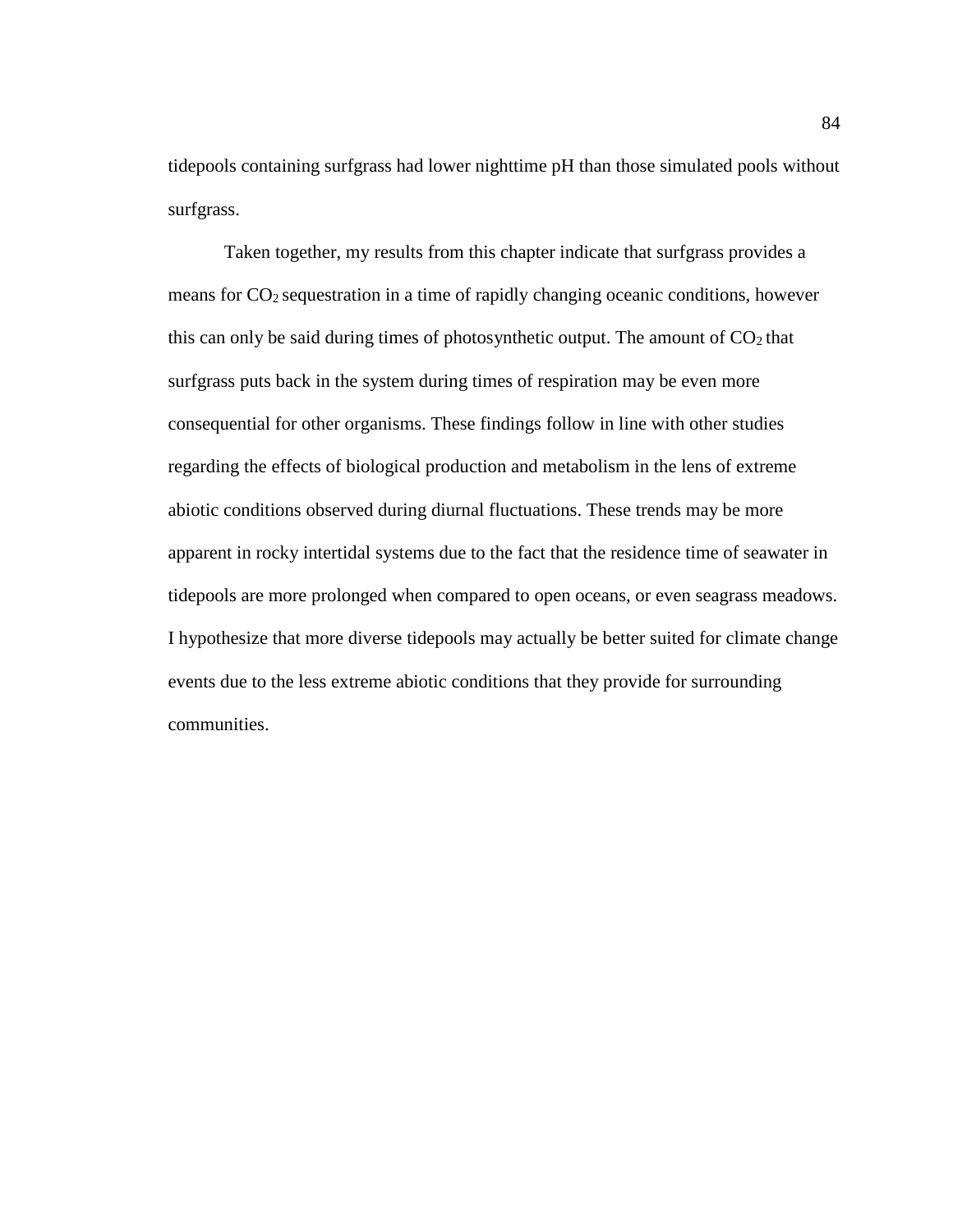#### FINAL CONCLUSIONS

To conclude, I want to revisit the two main questions that I addressed in my thesis. First, I wanted to investigate the relationship between surfgrass abundance and species diversity in rocky shore tidepool communities to understand the potential and foundational role that surfgrass plays in these systems. Rather than a consistently positive relationship between surfgrass abundance and species diversity, as might be predicted by the theory surrounding foundation species (Dayton, 1972), I found that very high surfgrass abundance actually decreases species richness and diversity in tidepools, and maximum tidepool diversity occurred at intermediate levels of surfgrass abundance (~40% cover). These results suggest that surfgrass may play an increasingly positive role from low to moderate abundances, but an increasingly negative role at higher abundances. Such variable effects of foundation species, namely ecosystem engineers, have been documented at different scales, or across environmental gradients, but not across foundation species abundances. Future work should focus on the mechanisms that drive the patterns of association between surfgrass and species diversity in tidepools. Two potential mechanisms driving the positive effects of surfgrass on tidepool diversity at intermediate levels may be: 1) surfgrass's ability to mediate fluctuations in pH and dissolved oxygen, thus buffering tidepool organisms from stress, and 2) the sweeping action of surfgrass blades, which, like in a lot of large kelps, may act as an agent of disturbance and suggest that interference competition could be a significant factor influencing community composition across tidepools in rocky shore systems.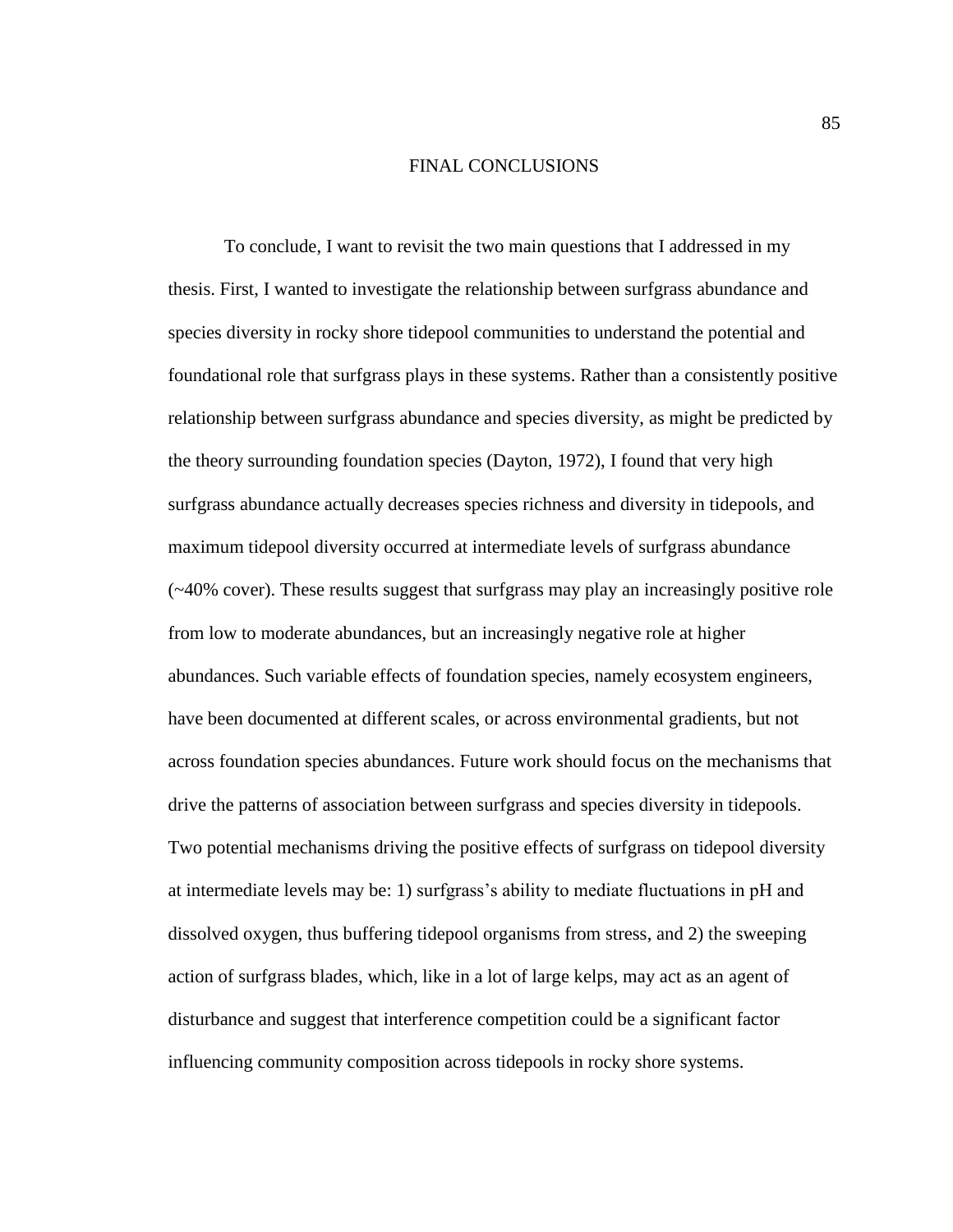The potential mechanisms by which surfgrass can influence tidepool community structure bring me to my second question: 'to what extent can surfgrass mediate pH and DO conditions in tidepools?'. My findings suggest that surfgrass presence leads to more extreme day/night fluctuations in both pH and DO conditions; buffering pH during the day but lowering pH at night. Interestingly, day/night pH fluctuations were most extreme at intermediate levels of surfgrass abundance, suggesting the intriguing possibility that surfgrass modulates tidepool pH both directly via metabolic activity but also indirectly by facilitating macrophyte diversity at intermediate abundances. Taken together, these results suggest that surfgrass may act as a foundational species in tidepools, in part by mediating tidepool pH, and influencing species diversity, which has important implications for the fate of these communities in the face of rapidly-changing global climates. Future work should focus on mechanistically linking the modulating effects of surfgrass on tidepool chemistry with patterns of association between surfgrass abundance and tidepool community diversity.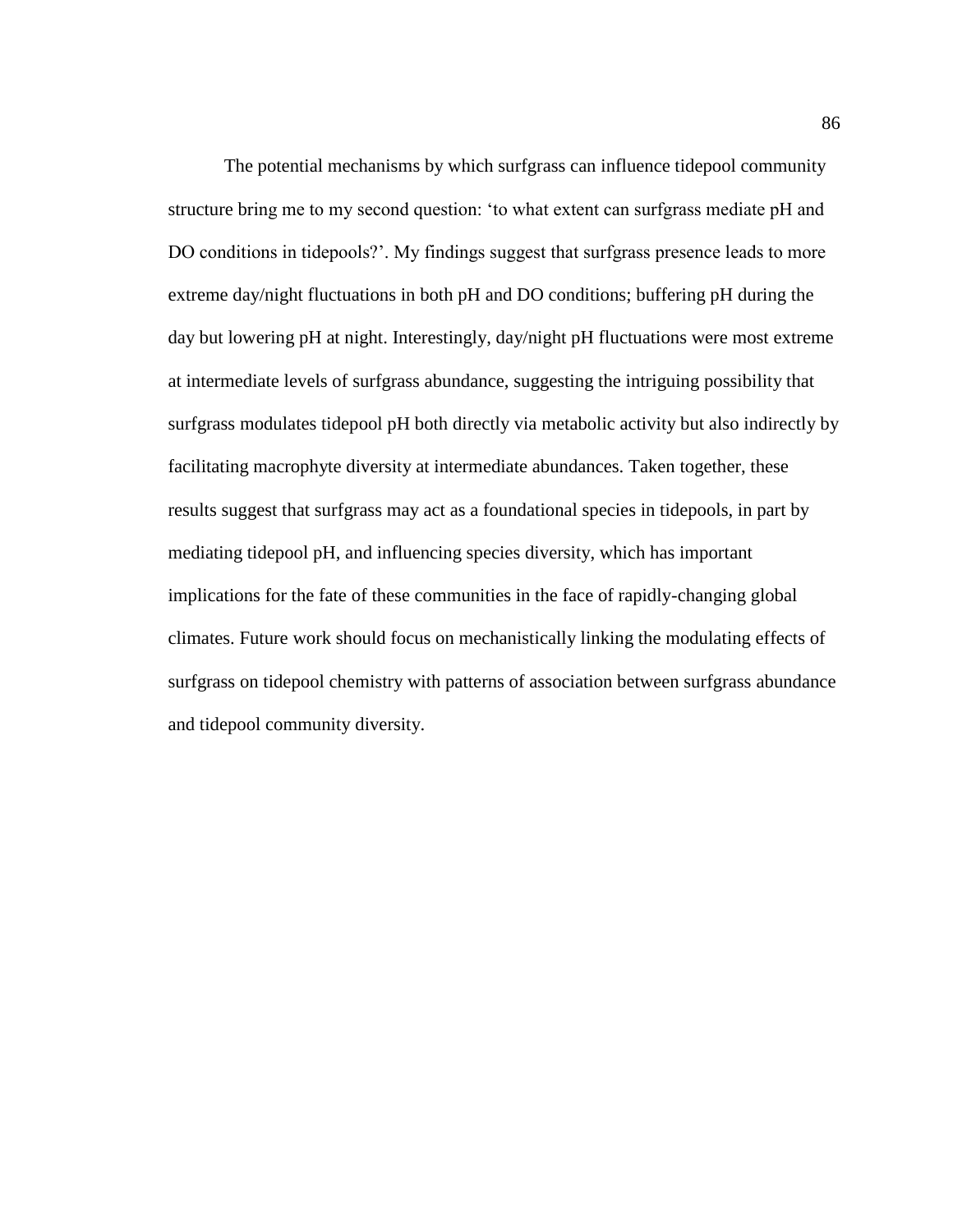### LITERATURE CITED

- Angelini, C., Altieri, A. H., Silliman, B. R., & Bertness, M. D. (2011). Interactions among foundation species and their consequences for community organization, biodiversity, and conservation. *BioScience*, *61*(10), 782-789.
- Bopp, L., Resplandy, L., Orr, J. C., Doney, S. C., Dunne, J. P., Gehlen, M., ... & Tjiputra, J. (2013). Multiple stressors of ocean ecosystems in the 21st century: projections with \CMIP5 models. *Biogeosciences*, *10*, 6225-6245.
- Borum, J., Pedersen, O., Greve, T. M., Frankovich, T. A., Zieman, J. C., Fourqurean, J. W., & Madden, C. J. (2005). The potential role of plant oxygen and sulphide dynamics in die‐off events of the tropical seagrass, Thalassia testudinum. *Journal of Ecology*, *93*(1), 148-158.
- Bruno, J., & Bertness, M. D. (2001). Positive interactions, facilitations and foundation species. *Marine community ecology. Sinauer Associates, Inc Publishers, Sunderland, Massachusetts*, 201-218.
- Bruno, J. F., Stachowicz, J. J., & Bertness, M. D. (2003). Inclusion of facilitation into ecological theory. *Trends in Ecology & Evolution*, *18*(3), 119-125.
- Burnaford, J. L. (2004). Habitat modification and refuge from sublethal stress drive a marine plant–herbivore association. *Ecology*, *85*(10), 2837-2849.
- Burris, J. E. (1977). Photosynthesis, photorespiration, and dark respiration in eight species of algae. *Marine biology*, *39*(4), 371-379.
- Caldeira, K., & Wickett, M. E. (2003). Oceanography: anthropogenic carbon and ocean pH. *Nature*, *425*(6956), 365.
- Camp, E. F., Suggett, D. J., Gendron, G., Jompa, J., Manfrino, C., & Smith, D. J. (2016). Mangrove and seagrass beds provide different biogeochemical services for corals threatened by climate change. *Frontiers in Marine Science*, *3*, 52.
- Canion, C. R., & Heck Jr, K. L. (2009). Effect of habitat complexity on predation success: re-evaluating the current paradigm in seagrass beds. *Marine Ecology Progress Series*, *393*, 37-46.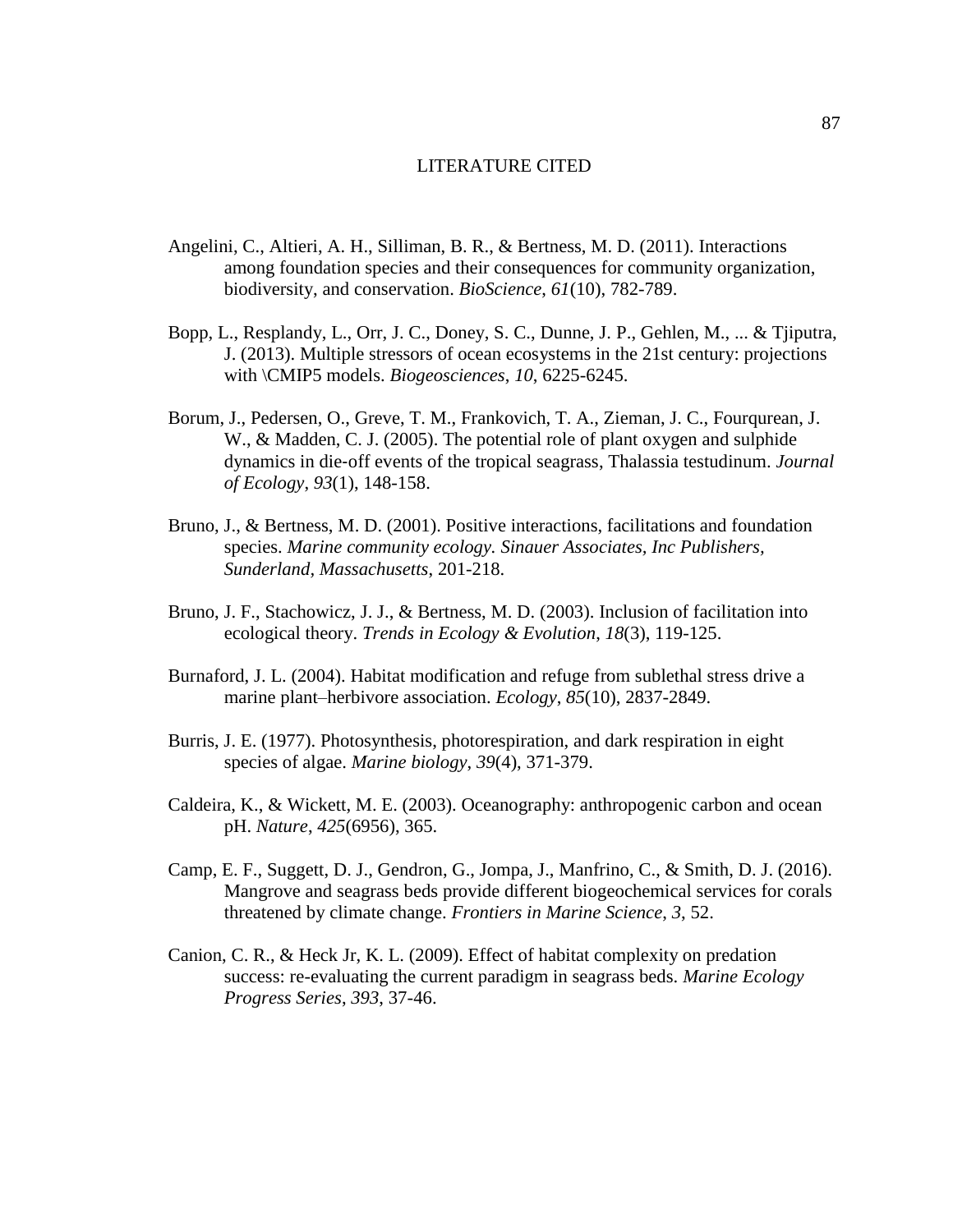- Crain, C. M., & Bertness, M. D. (2006). Ecosystem engineering across environmental gradients: implications for conservation and management. *AIBS Bulletin*, *56*(3), 211-218.
- Chung, I. K., Beardall, J., Mehta, S., Sahoo, D., & Stojkovic, S. (2011). Using marine macroalgae for carbon sequestration: a critical appraisal. *Journal of Applied Phycology*, *23*(5), 877-886.
- Connolly, S. R., Menge, B. A., & Roughgarden, J. (2001). A latitudinal gradient in recruitment of intertidal invertebrates in the northeast Pacific Ocean. *Ecology*, *82*(7), 1799-1813.
- Daniel, M. J., & Boyden, C. R. (1975). *Diurnal variations in physico-chemical conditions within intertidal rockpools*. Field Studies.
- Dayton, P. K. (1972). Toward an understanding of community resilience and the potential effects of enrichments to the benthos at McMurdo Sound, Antarctica. In *Proceedings of the colloquium on conservation problems in Antarctica* (pp. 81- 96). Lawrence, KS: Allen Press.
- Dayton, P. K. (1975). Experimental evaluation of ecological dominance in a rocky intertidal algal community. *Ecological monographs*, *45*(2), 137-159.
- Dethier, M. N. (1984). Disturbance and recovery in intertidal pools: maintenance of mosaic patterns. *Ecological Monographs*, *54*(1), 99-118.
- Deysher, L., & Norton, T. A. (1981). Dispersal and colonization in Sargassum muticum (Yendo) Fensholt. *Journal of experimental marine biology and ecology*, *56*(2-3), 179-195.
- Doney, S. C., Fabry, V. J., Feely, R. A., & Kleypas, J. A. (2009). Ocean acidification: the other CO2 problem.
- Duarte, C. M., Kennedy, H., Marbà, N., & Hendriks, I. (2013). Assessing the capacity of seagrass meadows for carbon burial: current limitations and future strategies. *Ocean & coastal management*, *83*, 32-38.
- Duggins, D. O., Simenstad, C. A., & Estes, J. A. (1989). Magnification of secondary production by kelp detritus in coastal marine ecosystems. *Science*, *245*(4914), 170-173.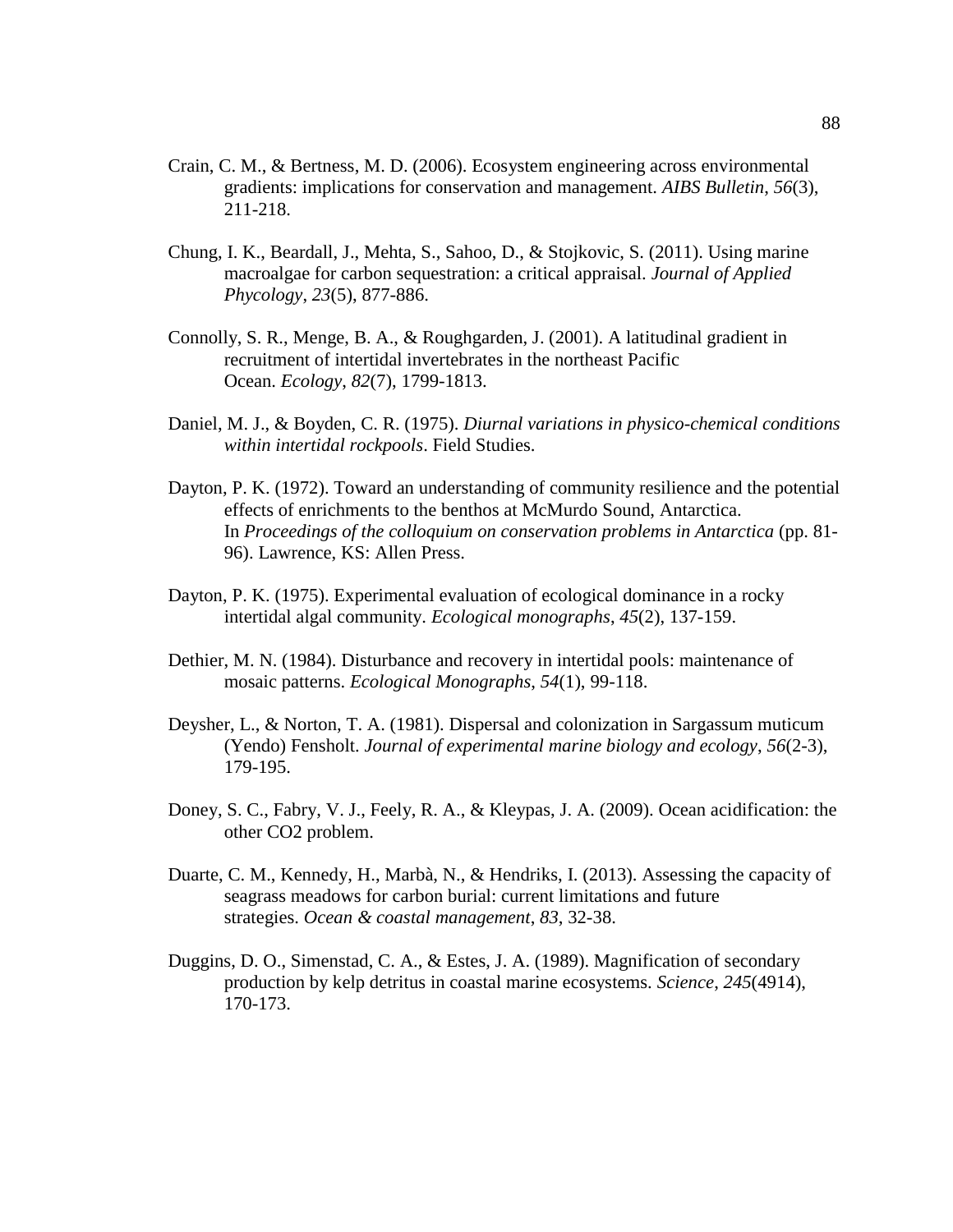- Ellison, A. M., Bank, M. S., Clinton, B. D., Colburn, E. A., Elliott, K., Ford, C. R., ...  $\&$ Mohan, J. (2005). Loss of foundation species: consequences for the structure and dynamics of forested ecosystems. *Frontiers in Ecology and the Environment*, *3*(9), 479-486.
- Engle, J. M. (1979). *Ecology and growth of juvenile California spiny lobster, Panulirus interruptus (Randall)* (Doctoral dissertation, University of Southern California).
- ESRI 2011. ArcGIS Desktop: Release 10. Redlands, CA: Environmental Systems Research Institute.
- Fabry, V. J., Seibel, B. A., Feely, R. A., & Orr, J. C. (2008). Impacts of ocean acidification on marine fauna and ecosystem processes. *ICES Journal of Marine Science*, *65*(3), 414-432.
- Frankignoulle, M., & Distèche, A. (1984). CO2 chemistry in the water column above a Posidonia seagrass bed and related air-sea exchanges. *Oceanologica acta*, *7*(2), 209-219.
- Frankignoulle, M., & Bouquegneau, J. M. (1990). Daily and yearly variations of total inorganic carbon in a productive coastal area. *Estuarine, Coastal and Shelf Science*, *30*(1), 79-89.
- Harley, C. D. (2003). Abiotic stress and herbivory interact to set range limits across a two‐dimensional stress gradient. *Ecology*, *84*(6), 1477-1488.
- Harley, C. D., Randall Hughes, A., Hultgren, K. M., Miner, B. G., Sorte, C. J., Thornber, C. S., ... & Williams, S. L. (2006). The impacts of climate change in coastal marine systems. *Ecology letters*, *9*(2), 228-241.
- Heck Jr, K. L., Hays, G., & Orth, R. J. (2003). Critical evaluation of the nursery role hypothesis for seagrass meadows. *Marine Ecology Progress Series*, *253*, 123-136.
- Hofmann, G. E., Smith, J. E., Johnson, K. S., Send, U., Levin, L. A., Micheli, F., ... & Matson, P. G. (2011). High-frequency dynamics of ocean pH: a multi-ecosystem comparison. *PloS one*, *6*(12), e28983.
- Honig, S. E., Mahoney, B., Glanz, J. S., & Hughes, B. B. (2017). Are seagrass beds indicators of anthropogenic nutrient stress in the rocky intertidal? *Marine pollution bulletin*, *114*(1), 539-546.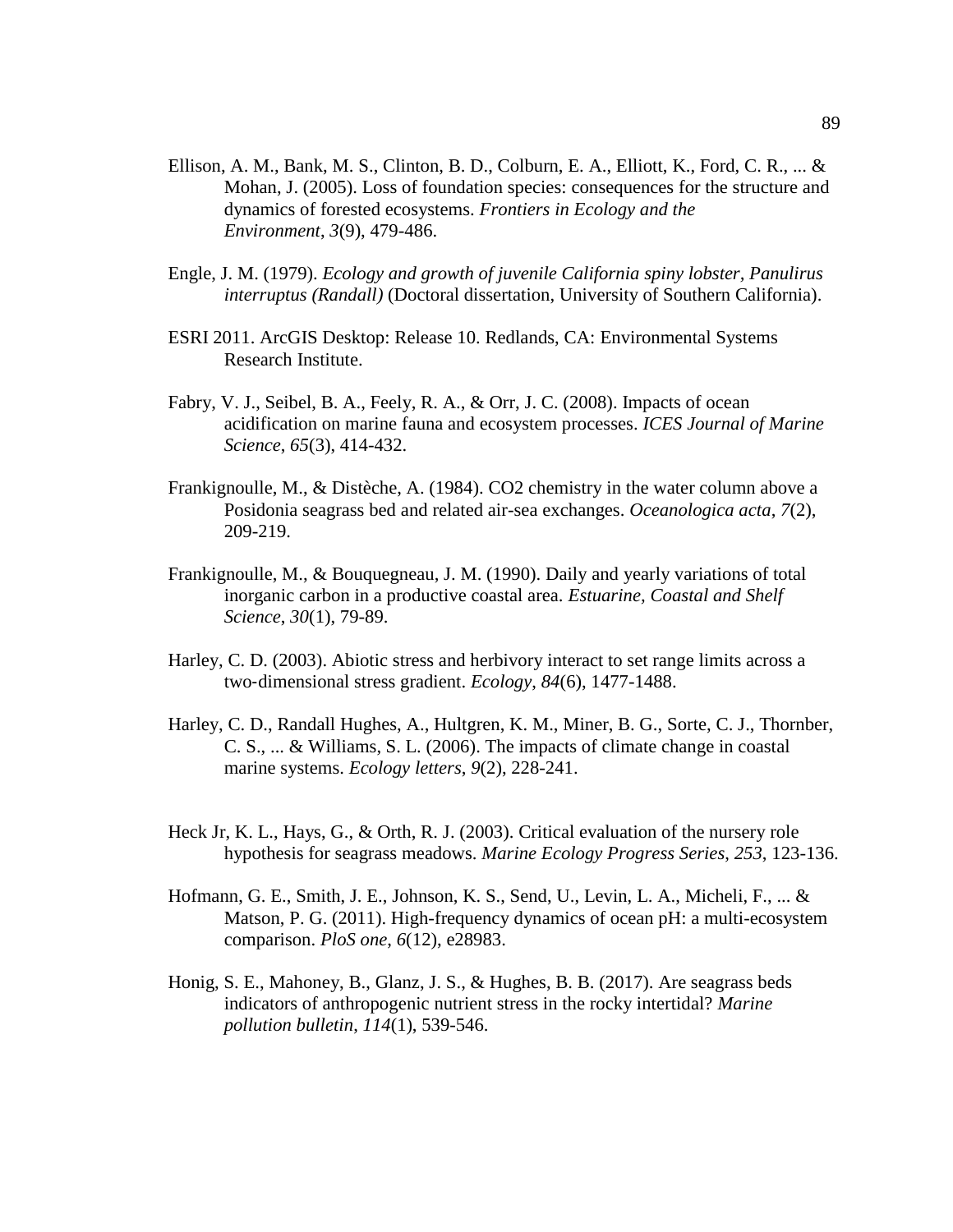- Hruby, T., & Norton, T. A. (1979). Algal colonization on rocky shores in the Firth of Clyde. *The Journal of Ecology*, 65-77.
- Ganning, B. (1971). Studies on chemical, physical and biological conditions in Swedish rockpool ecosystems. *Ophelia*, *9*(1), 51-105.
- Garrard, S. L., Gambi, M. C., Scipione, M. B., Patti, F. P., Lorenti, M., Zupo, V., ... & Buia, M. C. (2014). Indirect effects may buffer negative responses of seagrass invertebrate communities to ocean acidification. *Journal of experimental marine biology and ecology*, *461*, 31-38.
- Gaylord, B., Kroeker, K. J., Sunday, J. M., Anderson, K. M., Barry, J. P., Brown, N. E., ... & Klinger, T. (2015). Ocean acidification through the lens of ecological theory. *Ecology*, *96*(1), 3-15.
- Gillis, Brendan (2014). The effects of increased oceanic  $CO<sub>2</sub>$  on tidepool communities. Unpublished Master's Thesis.
- Green, J. M. (1971). High tide movements and homing behaviour of the tidepool sculpin Oligocottus maculosus. *Journal of the Fisheries Board of Canada*, *28*(3), 383- 389.
- Gruber, N., Hauri, C., Lachkar, Z., Loher, D., Frölicher, T. L., & Plattner, G. K. (2012). Rapid progression of ocean acidification in the California Current System. *science*, *337*(6091), 220-223.
- Hendriks, I. E., Olsen, Y. S., Ramajo, L., Basso, L., Steckbauer, A., Moore, T. S., ... & Duarte, C. M. (2014). Photosynthetic activity buffers ocean acidification in seagrass meadows. *Biogeosciences*, *11*(2), 333.
- IOOS (Integrated Ocean Observing System). CeNCOOS (Central California Ocean Observing System). Humboldt Shore Station. Retrieved from [https://www.cencoos.org/data/shore/humboldt.](https://www.cencoos.org/data/shore/humboldt)

IOOS (Integrated Ocean Observing System). CeNCOOS (Central California Ocean Observing System). Trinidad Shore Station. Retrieved from <https://www.cencoos.org/data/shore/trinidad>

- Invers, O., Romero, J., & Pérez, M. (1997). Effects of pH on seagrass photosynthesis: a laboratory and field assessment. *Aquatic Botany*, *59*(3-4), 185-194.
- Jones, C. G., Lawton, J. H., & Shachak, M. (1994). Organisms as ecosystem engineers. In *Ecosystem management* (pp. 130-147). Springer, New York, NY.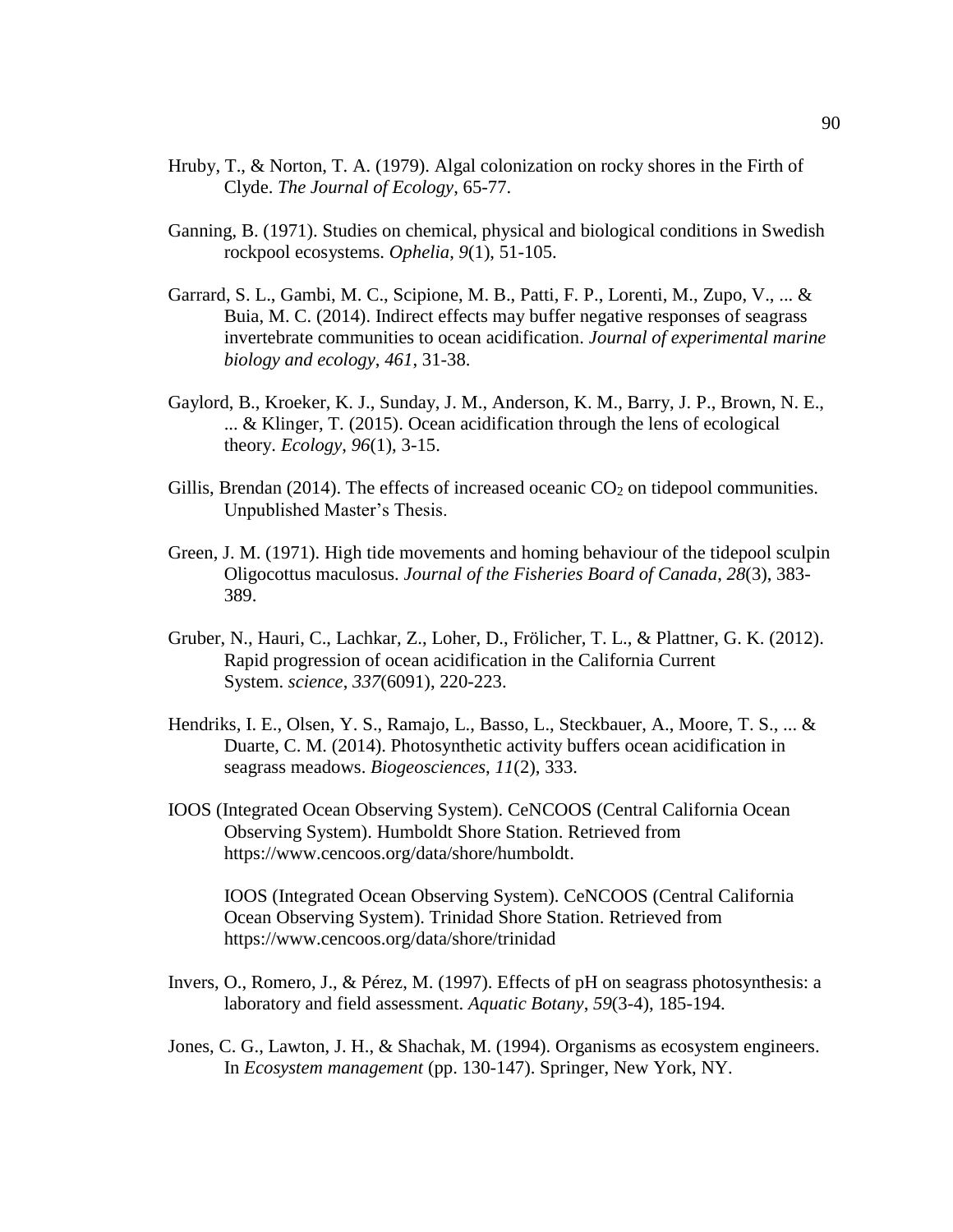- Jones, C. G., Lawton, J. H., & Shachak, M. (1997). Positive and negative effects of organisms as physical ecosystem engineers. *Ecology*, *78*(7), 1946-1957.
- Jones, C. G., & Gutiérrez, J. L. (2007). On the purpose, meaning, and usage of the physical ecosystem engineering concept. *Ecosystem Engineers: Plants to Protists*, 3-24.
- Kelly, R. P., Foley, M. M., Fisher, W. S., Feely, R. A., Halpern, B. S., Waldbusser, G. G., & Caldwell, M. R. (2011). Mitigating local causes of ocean acidification with existing laws. *Science*, *332*(6033), 1036-1037.
- Kleypas, J. A., Anthony, K., & Gattuso, J. P. (2011). Coral reefs modify their seawater carbon chemistry–case study from a barrier reef (Moorea, French Polynesia). *Global Change Biology*, *17*(12), 3667-3678.
- Koch, M., Bowes, G., Ross, C., & Zhang, X. H. (2013). Climate change and ocean acidification effects on seagrasses and marine macroalgae. *Global change biology*, *19*(1), 103-132.
- Kwiatkowski, L., Gaylord, B., Hill, T., Hosfelt, J., Kroeker, K. J., Nebuchina, Y., ... & Caldeira, K. (2016). Nighttime dissolution in a temperate coastal ocean ecosystem increases under acidification. *Scientific reports*, *6*, 22984.
- Lobban, C.S., Harrison, P.J., 1994. In: Press, C.U. (Ed.), Seaweed Ecology and Physiology, Cambridge.
- Lubchenco, J. (1980). Algal zonation in the New England rocky intertidal community: an experimental analysis. *Ecology*, *61*(2), 333-344.
- Macreadie, P. I., Baird, M. E., Trevathan-Tackett, S. M., Larkum, A. W. D., & Ralph, P. J. (2014). Quantifying and modelling the carbon sequestration capacity of seagrass meadows–a critical assessment. *Marine pollution bulletin*, *83*(2), 430- 439.
- Manzello, D. P., Enochs, I. C., Melo, N., Gledhill, D. K., & Johns, E. M. (2012). Ocean acidification refugia of the Florida reef tract. *PloS one*, *7*(7), e41715.
- Marín-Guirao, L., Sandoval-Gil, J. M., Ruíz, J. M., & Sánchez-Lizaso, J. L. (2011). Photosynthesis, growth and survival of the Mediterranean seagrass Posidonia oceanica in response to simulated salinity increases in a laboratory mesocosm system. *Estuarine, Coastal and Shelf Science*, *92*(2), 286-296.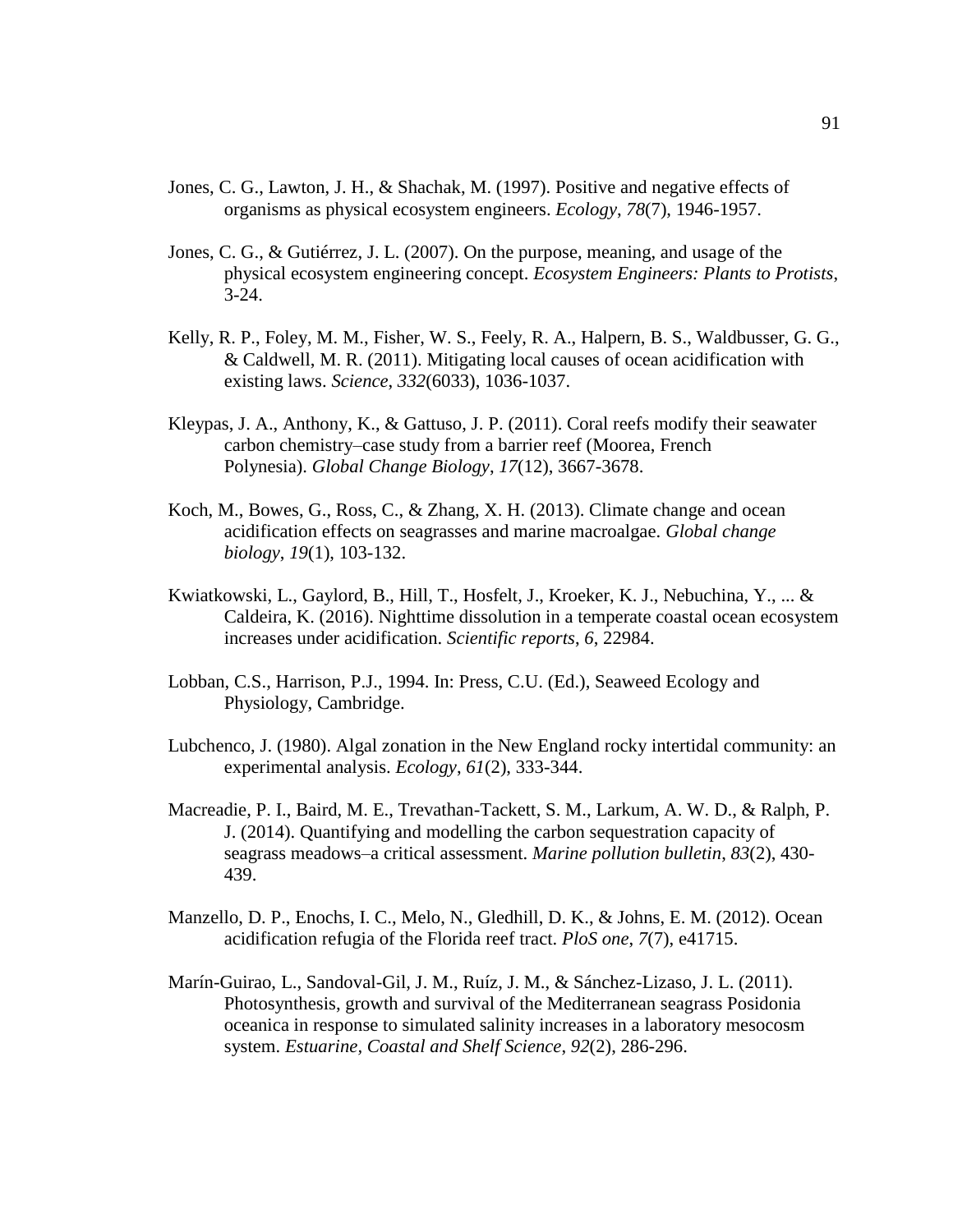- McCune, B., & Grace, J. (2002). MRPP (Multi-response Permutation Procedures) and related techniques. *Analysis of Ecological Communities: MjM Software Design, Gleneden Beach, Oregon, USA*, 188-197.
- Mcleod, E., Anthony, K., Andersson, A., Beeden, R., Golbuu, Y., Kleypas, J., ... & Smith, J. E. (2013). Preparing to manage coral reefs for ocean acidification: lessons from coral bleaching. *Frontiers in Ecology and the Environment*, *11*(1), 20-27.
- Menge, B. A. (1976). Organization of the New England rocky intertidal community: role of predation, competition, and environmental heterogeneity. *Ecological Monographs*, *46*(4), 355-393.
- Menge, B. A., & Farrell, T. M. (1989). Community structure and interaction webs in shallow marine hard-bottom communities: tests of an environmental stress model. In *Advances in Ecological Research* (Vol. 19, pp. 189-262). Academic Press.
- Menge, B. A., Daley, B. A., Wheeler, P. A., Dahlhoff, E., Sanford, E., & Strub, P. T. (1997). Benthic–pelagic links and rocky intertidal communities: Bottom-up effects on top-down control?. *Proceedings of the National Academy of Sciences*, *94*(26), 14530-14535.
- Menge, B. A., Allison, G. W., Blanchette, C. A., Farrell, T. M., Olson, A. M., Turner, T. A., & van Tamelen, P. (2005). Stasis or kinesis? Hidden dynamics of a rocky intertidal macrophyte mosaic revealed by a spatially explicit approach. *Journal of Experimental Marine Biology and Ecology*, *314*(1), 3-39.
- Mercado, J. M., & Gordillo, F. J. L. (2011). Inorganic carbon acquisition in algal communities: are the laboratory data relevant to the natural ecosystems? *Photosynthesis research*, *109*(1-3), 257.
- Metaxas, A., & Scheibling, R. E. (1993). Community structure and organization of tidepools. *Marine Ecology Progress Series*, 187-198.
- Miller, R. J., Lafferty, K. D., Lamy, T., Kui, L., Rassweiler, A., & Reed, D. C. (2018). Giant kelp, Macrocystis pyrifera, increases faunal diversity through physical engineering. *Proc. R. Soc. B*, *285*(1874), 20172571.
- Mielke Jr, P. W. (1984). 34 Meteorological applications of permutation techniques based on distance functions. *Handbook of statistics*, *4*, 813-830.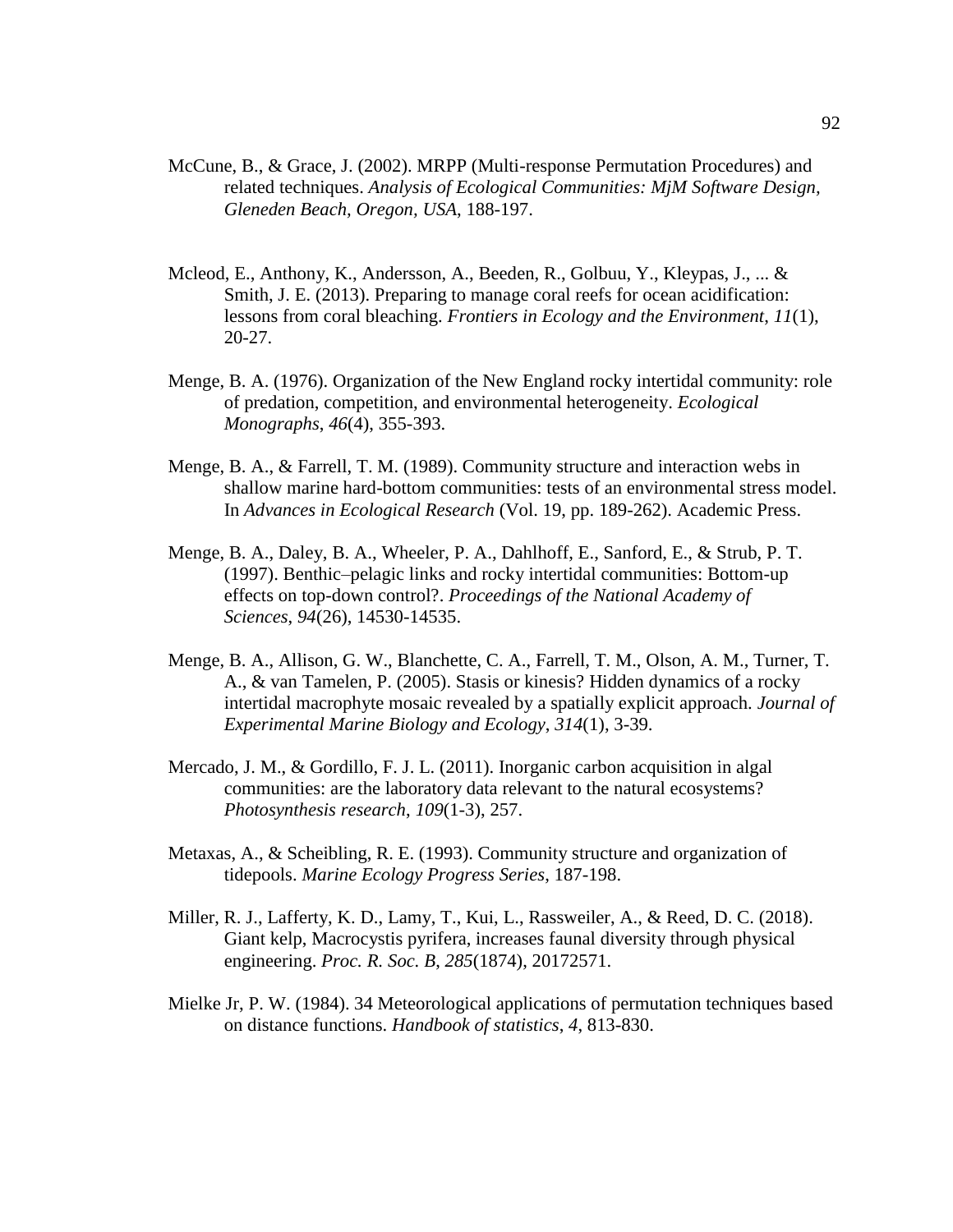- Mielke, P. W., & Berry, K. J. (2001). Description of MRPP. In *Permutation Methods* (pp. 9-65). Springer, New York, NY.
- Mongin, M., Baird, M. E., Tilbrook, B., Matear, R. J., Lenton, A., Herzfeld, M., ... & Duarte, C. M. (2016). The exposure of the Great Barrier Reef to ocean acidification. *Nature communications*, *7*, 10732.
- Morris, S., & Taylor, A. C. (1983). Diurnal and seasonal variation in physico-chemical conditions within intertidal rock pools. *Estuarine, Coastal and Shelf Science*, *17*(3), 339-355.
- Morris, E. K., Caruso, T., Buscot, F., Fischer, M., Hancock, C., Maier, T. S., ... & Socher, S. A. (2014). Choosing and using diversity indices: insights for ecological applications from the German Biodiversity Exploratories. *Ecology and evolution*, *4*(18), 3514-3524.
- National Oceanic and Atmospheric Administration (NOAA) Tide and Currents. Retrieved from<https://tidesandcurrents.noaa.gov/>
- Nellemann, C., & Corcoran, E. (Eds.). (2009). *Blue carbon: the role of healthy oceans in binding carbon: a rapid response assessment*. UNEP/Earthprint.
- [NOAA]. California Current Region. Integrated Ecosystem Assessment (IEA). Retrieved from https://www.integratedecosystemassessment.noaa.gov/
- Orr, J. C., Fabry, V. J., Aumont, O., Bopp, L., Doney, S. C., Feely, R. A., ... & Key, R. M. (2005). Anthropogenic ocean acidification over the twenty-first century and its impact on calcifying organisms. *Nature*, *437*(7059), 681.
- Orth, R. J., Heck, K. L., & van Montfrans, J. (1984). Faunal communities in seagrass beds: a review of the influence of plant structure and prey characteristics on predator-prey relationships. *Estuaries*, *7*(4), 339-350.
- Paine, R. T. (1966). Food web complexity and species diversity. *The American Naturalist*, *100*(910), 65-75.
- Paine, R. T., Fenchel, T., & Kinne, O. (1994). *Marine rocky shores and community ecology: an experimentalist's perspective* (Vol. 4). Oldendorf/Luhe, Germany: Ecology Institute.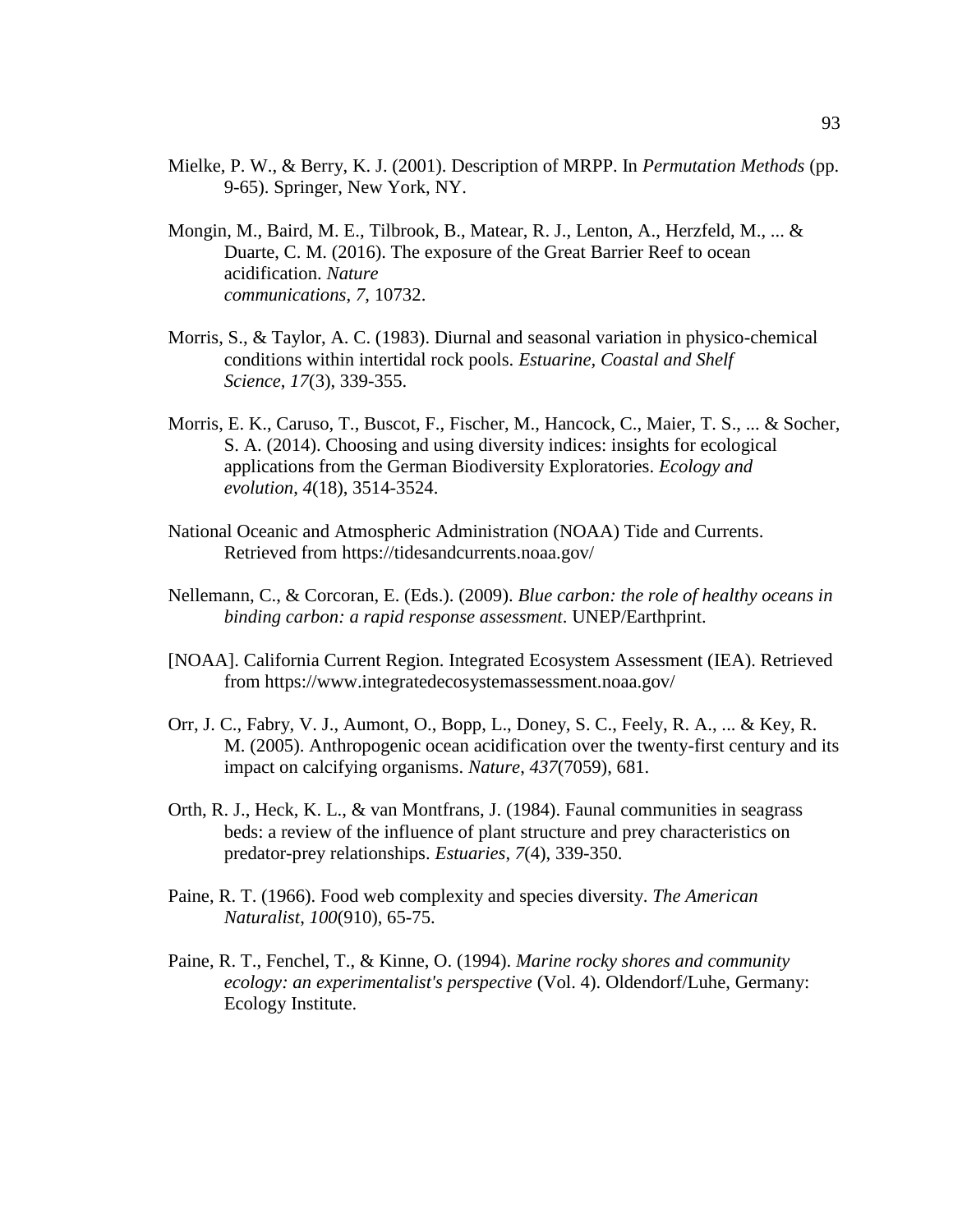- Persson, L., Diehl, S., Johansson, L., Andersson, G., & Hamrin, S. F. (1992). Trophic interactions in temperate lake ecosystems: a test of food chain theory. *The American Naturalist*, *140*(1), 59-84.
- Oksanen, J., Blanchet, F. G., Kindt, R., Legendre, P., Minchin, P. R., O'hara, R. B., & Wagner, H. (2013). Package 'vegan'. *Community ecology package, version*, *2*(9).
- Palacios, S. L., & Zimmerman, R. C. (2007). Response of eelgrass *Zostera* marina to CO<sub>2</sub> enrichment: possible impacts of climate change and potential for remediation of coastal habitats. *Marine Ecology Progress Series*, *344*, 1-13.
- Partnership for Interdisciplinary Studies of Coastal Oceans (PISCO). *Coastal Biodiversity Survey Protocols*, 2011. Retrieved from [http://www.piscoweb.org/rocky](http://www.piscoweb.org/rocky-%09intertidal-sampling-)[intertidal-sampling-p](http://www.piscoweb.org/rocky-%09intertidal-sampling-)rotocols
- Pörtner, H. O., & Farrell, A. P. (2008). Physiology and climate change. *Science*, 690-692.
- Pyefinch, K. A. (1943). The intertidal ecology of Bardsey Island, North Wales, with special reference to the recolonization of rock surfaces, and the rock-pool environment. *The Journal of Animal Ecology*, 82-108.
- R Core Team (2017). R: A language and environment for statistical computing. R Foundation for Statistical Computing, Vienna, Austria. URL [https://www.R](https://www.r-/)project.org/.
- Rosenthal, R. J., Clarke, W. D., & Dayton, P. K. (1974). Ecology and natural history of a stand of giant kelp, Macrocystis pyrifera, off Del Mar, California. *Fish. Bull*, *72*(670), e684.
- Shelton, A. O. (2010). Temperature and community consequences of the loss of foundation species: Surfgrass (Phyllospadix spp., Hooker) in tidepools. *Journal of experimental marine biology and ecology*, *391*(1-2), 35-42.
- Semesi, I. S., Beer, S., & Björk, M. (2009). Seagrass photosynthesis controls rates of calcification and photosynthesis of calcareous macroalgae in a tropical seagrass meadow. *Marine Ecology Progress Series*, *382*, 41-47.
- Simpson, E. H. (1949). Measurement of diversity. *nature*, *163*(4148), 688.
- Sorte, C. J., & Bracken, M. E. (2015). Warming and elevated CO2 interact to drive rapid shifts in marine community production. *PloS one*, *10*(12), e0145191.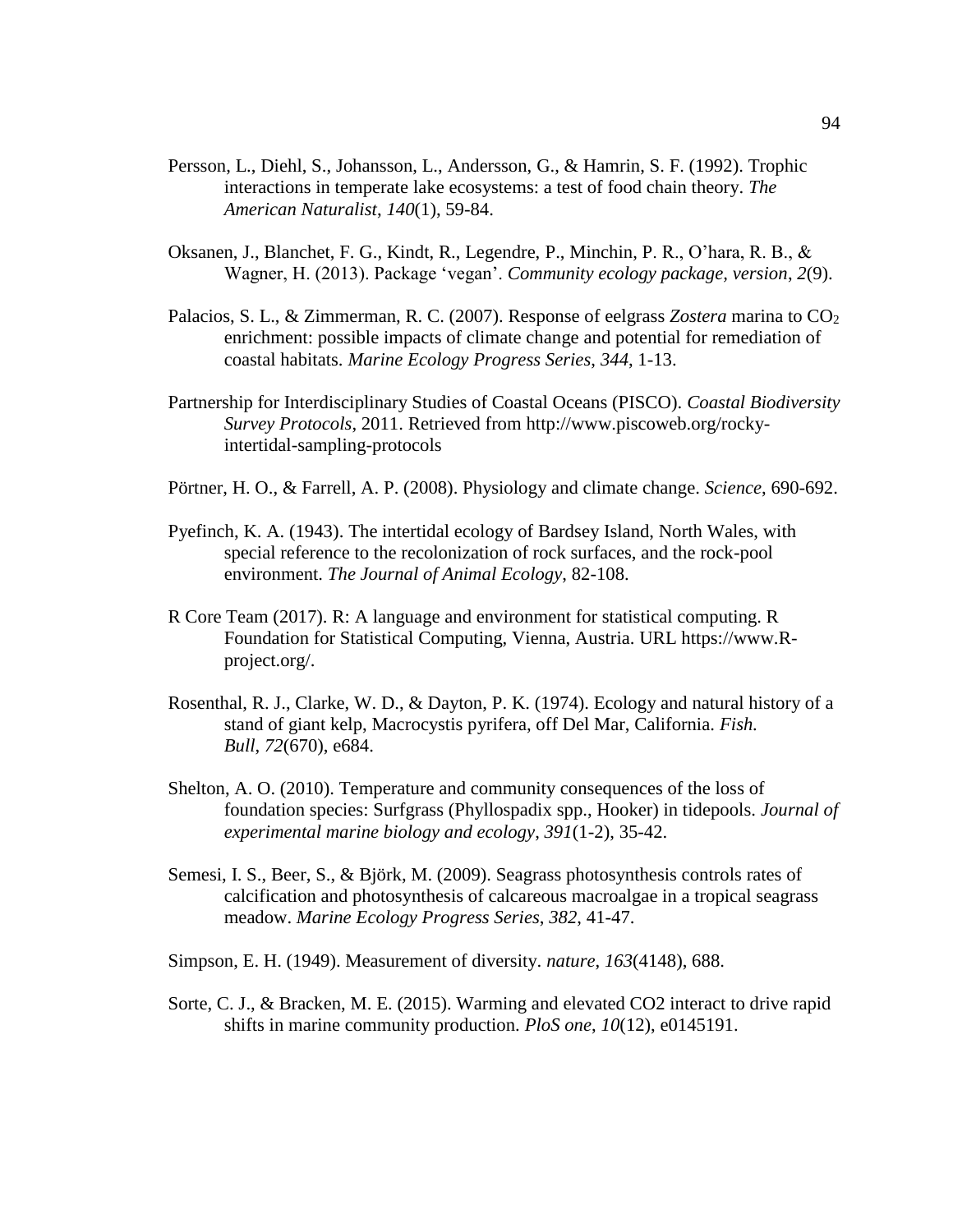- Turner, T., & Lucas, J. (1985). Differences and similarities in the community roles of three rocky intertidal surfgrasses. *Journal of experimental marine biology and ecology*, *89*(2-3), 175-189.
- Underwood, A. J., & Jernakoff, P. (1981). Effects of interactions between algae and grazing gastropods on the structure of a low-shore intertidal algal community. *Oecologia*, *48*(2), 221-233.
- Unsworth, R. K., Collier, C. J., Henderson, G. M., & McKenzie, L. J. (2012). Tropical seagrass meadows modify seawater carbon chemistry: implications for coral reefs impacted by ocean acidification. *Environmental Research Letters*, *7*(2), 024026.
- Unsworth, R. K., & Cullen-Unsworth, L. C. (2016). Seagrass Dependent Artisanal Fisheries of Southeast Asia.
- U.S. Department of Interior. *King Range Wilderness – Bureau of Land Management.*  Accessed 2/20/2018.
- Vermeij, G. J. (1992). Time of origin and biogeographical history of specialized relationships between northern marine plants and herbivorous molluscs. *Evolution*, *46*(3), 657-664.
- Wilcox‐Freeburg, E., Rhyne, A., Robinson, W. E., Tlusty, M., Bourque, B., & Hannigan, R. E. (2013). A comparison of two pH‐stat carbon dioxide dosing systems for ocean acidification experiments. *Limnology and Oceanography: Methods*, *11*(9), 485-494.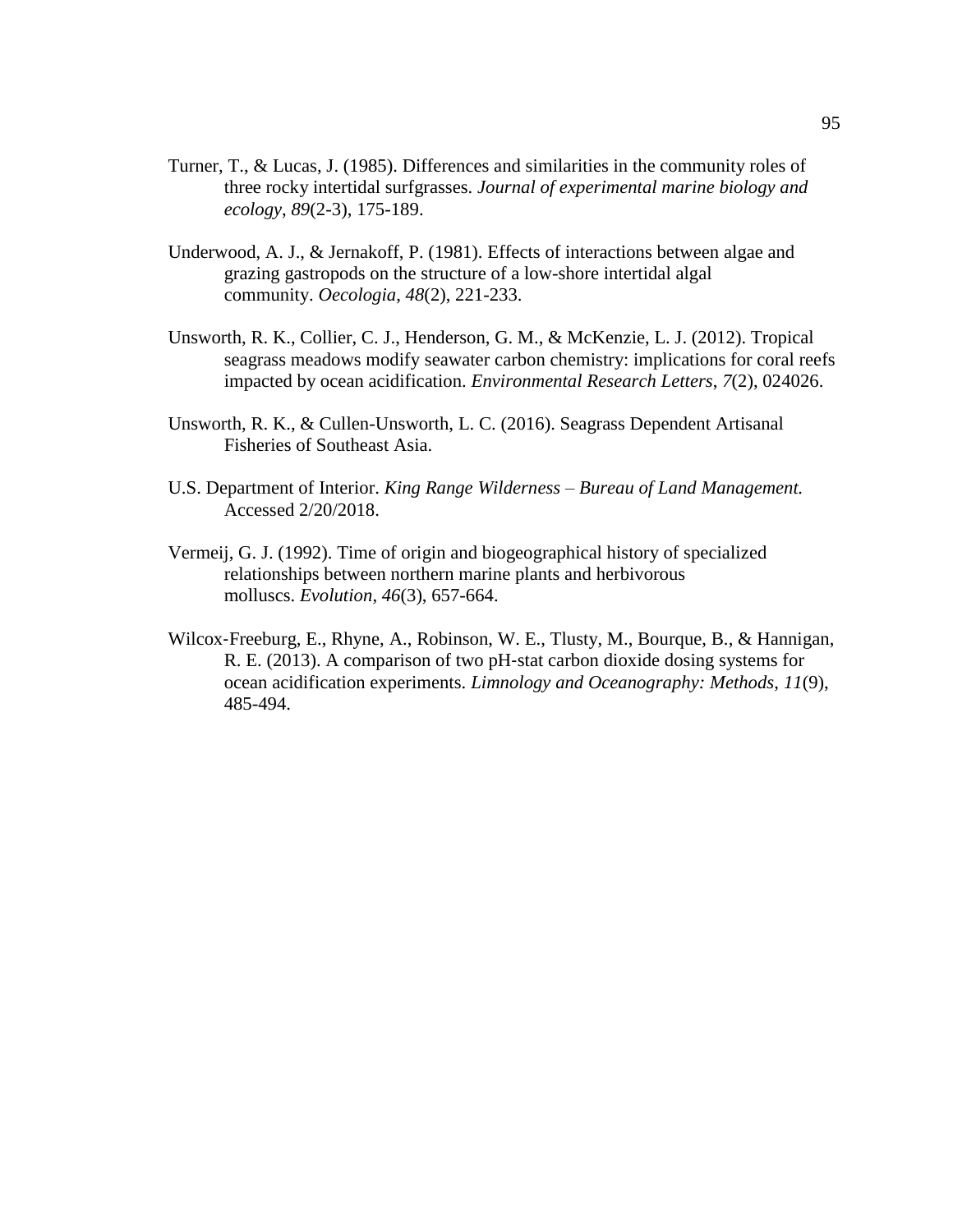## APPENDICES

Appendix A. List of all algae found at the three study locations. Rare reds were species that occurred infrequently and were put into the same functional group.

| <b>Baker's Beach (BB)</b> | Luffenholtz (LH)        | <b>Mussel Rock (MR)</b>   |  |  |  |  |  |
|---------------------------|-------------------------|---------------------------|--|--|--|--|--|
| Corallina spp.            | Corallina spp.          | Corallina spp.            |  |  |  |  |  |
| Bosiella spp.             | Bosiella spp.           | Bosiella spp.             |  |  |  |  |  |
| Calliarthron spp.         | Calliarthron spp.       | Calliarthron spp.         |  |  |  |  |  |
| Dilsea carnosa            | Constantinia spp.       | Ceramium spp.             |  |  |  |  |  |
| Egregia menziesii         | Cryptopleura spp.       | Chondracanthus spp.       |  |  |  |  |  |
| Crustose coralline        | Egregia menziesii       | Cryptopleura spp.         |  |  |  |  |  |
| Encrusting red algae      | Crustose coralline      | Crustose coralline        |  |  |  |  |  |
| Gellidium spp.            | Encrusting red algae    | Encrusting red algae      |  |  |  |  |  |
| Juvenile reds             | Filamentous red algae   | Filamentous red algae     |  |  |  |  |  |
| Mastocarpus spp.          | Juvenile Mazzaella spp. | Gellidium spp.            |  |  |  |  |  |
| Mastocarpus gametophyte   | Juvenile red algae      | Juvenile Mastocarpus spp. |  |  |  |  |  |
| Mazzaella spp.            | Juvenile Ulva spp.      | Juvenile Mazzaella spp.   |  |  |  |  |  |
| Neorhodomela larix        | Laminaria spp.          | Juvenile Prionitis spp.   |  |  |  |  |  |
| Odanthalia floccosa       | Mastocarpus gametophyte | Juvenile red algae        |  |  |  |  |  |
| Phyllospadix scouleri     | Mazzaella spp.          | Mastocarpus spp.          |  |  |  |  |  |
| Phyllospadix torreyi      | Neorhodomela larix      | Mastocarpus gametophyte   |  |  |  |  |  |
| Prionitis spp.            | Plocamium pacificum     | Mazzaella spp.            |  |  |  |  |  |
| Rare reds                 | Phyllospadix scouleri   | Neorhodomela larix        |  |  |  |  |  |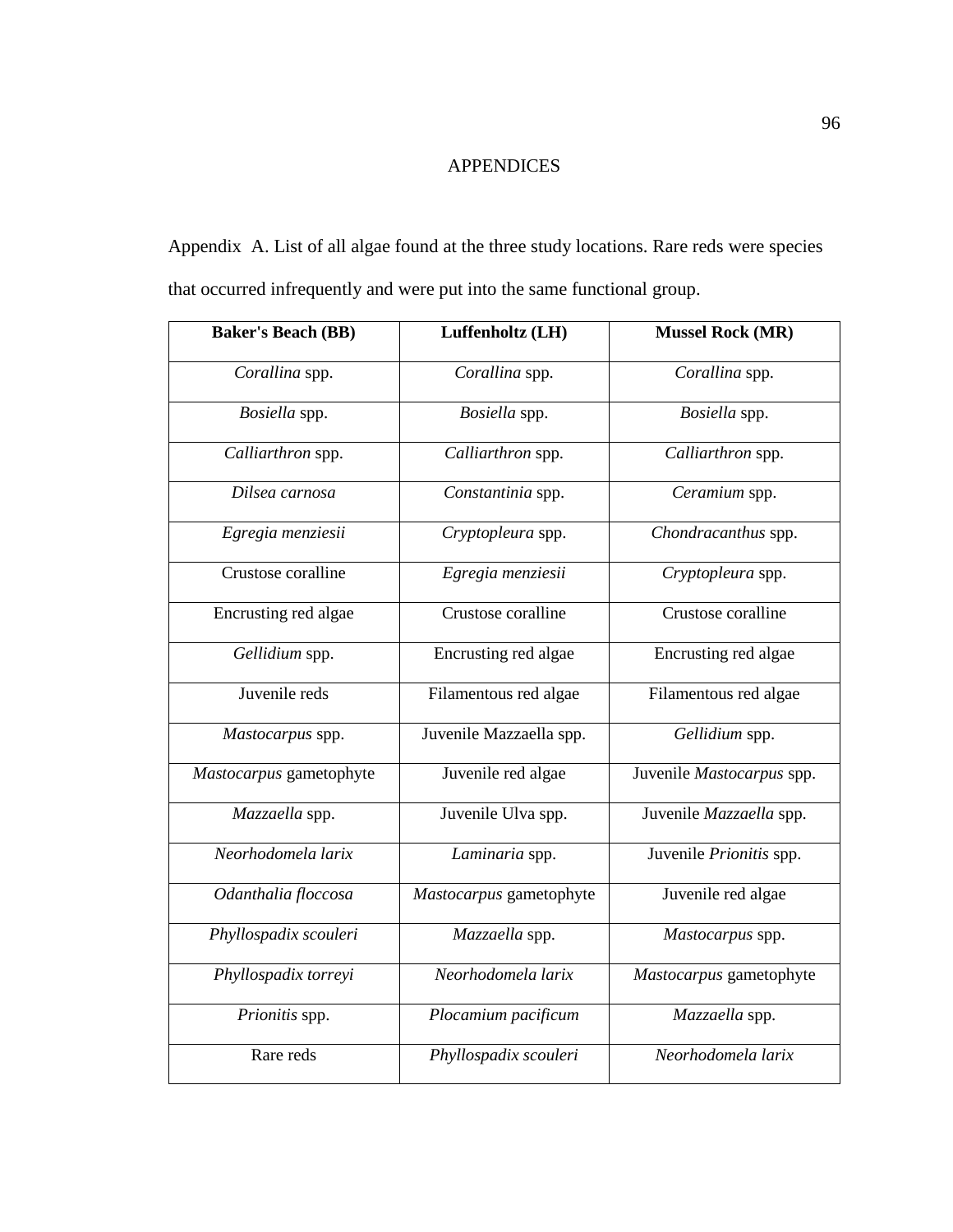| <b>Baker's Beach (BB)</b> | Luffenholtz (LH)     | <b>Mussel Rock (MR)</b> |  |  |  |  |
|---------------------------|----------------------|-------------------------|--|--|--|--|
| Turfy red algae           | Phyllospadix torreyi | Neogastroclonium        |  |  |  |  |
|                           |                      | subarticulatum          |  |  |  |  |
| Smithora najadum          | Ulva spp.            | Odanthalia floccosa     |  |  |  |  |
|                           |                      | Osmundea spp.           |  |  |  |  |
|                           |                      | Phyllospadix scouleri   |  |  |  |  |
|                           |                      | Phyllospadix torreyi    |  |  |  |  |
|                           |                      | Prionitis spp.          |  |  |  |  |
|                           |                      | Rare reds               |  |  |  |  |
|                           |                      | Smithora naiadum        |  |  |  |  |
|                           |                      | Soranthera ulvoidea     |  |  |  |  |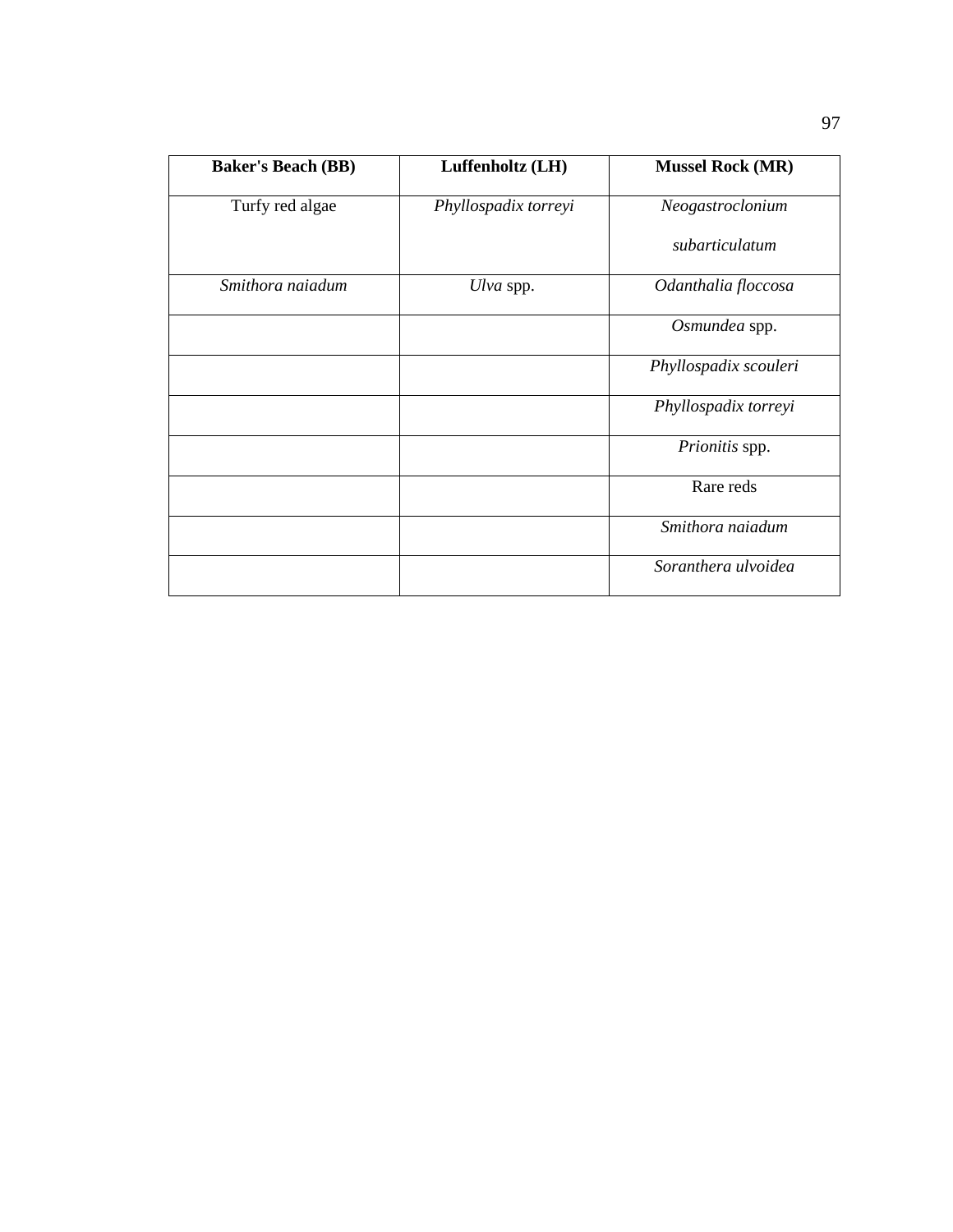Appendix B. List of all invertebrates, and sculpins that were found amongst tidepools at each of the three sites. Species were classified to lowest taxonomic information as possible.

| <b>Baker's Beach (BB)</b> | Luffenholtz (LH)           | <b>Mussel Rock (MR)</b>    |
|---------------------------|----------------------------|----------------------------|
| Anthopleura elegantissima | Anthopleura xanthogrammica | Anthopleura elegantissima  |
| Biofilm/Diatom crust      | Leptasterias hexactis      | Anthopleura xanthogrammica |
| <b>Bryozoans</b>          | Pugettia producta          | Biofilm/Diatom crust       |
| Cryptochiton stelleri     | Semibalanus balanoides     | Limpets                    |
| Dermasterias imbricata    |                            | Littorina littorea         |
| <i>Idotea</i> spp.        |                            | Mopalia spp.               |
| Limpets                   |                            | Nucella lamellosa          |
| Littorina littorea        |                            | Oligocottus maculosus      |
| Margharites spp.          |                            | Pachygrapsus spp.          |
| Oligocottus maculosus     |                            | Pagurus samuelis           |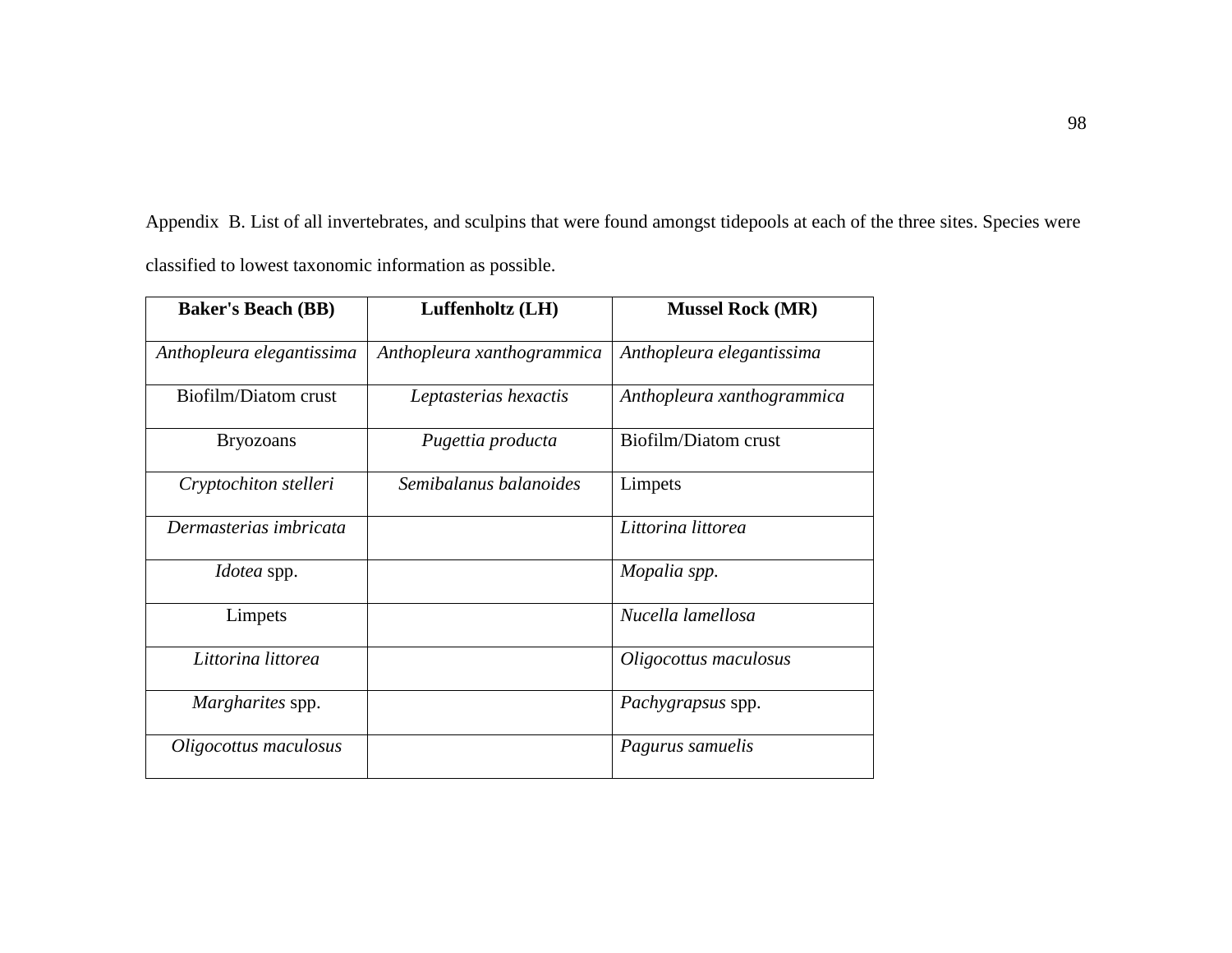| <b>Baker's Beach (BB)</b> | Luffenholtz (LH) | <b>Mussel Rock (MR)</b>       |
|---------------------------|------------------|-------------------------------|
| <i>Pachygrapsus</i> spp.  |                  | Pugettia producta             |
| Pagurus samuelis          |                  | Semibalanus balanoides        |
| Semibalanus balanoides    |                  | Stronglyocentrotus purpuratus |
| Serpulid polychaete       |                  | Tegula funnebralis            |
| Spirorbid polychaete      |                  |                               |
| <b>Sponges</b>            |                  |                               |
| Tegula funnebralis        |                  |                               |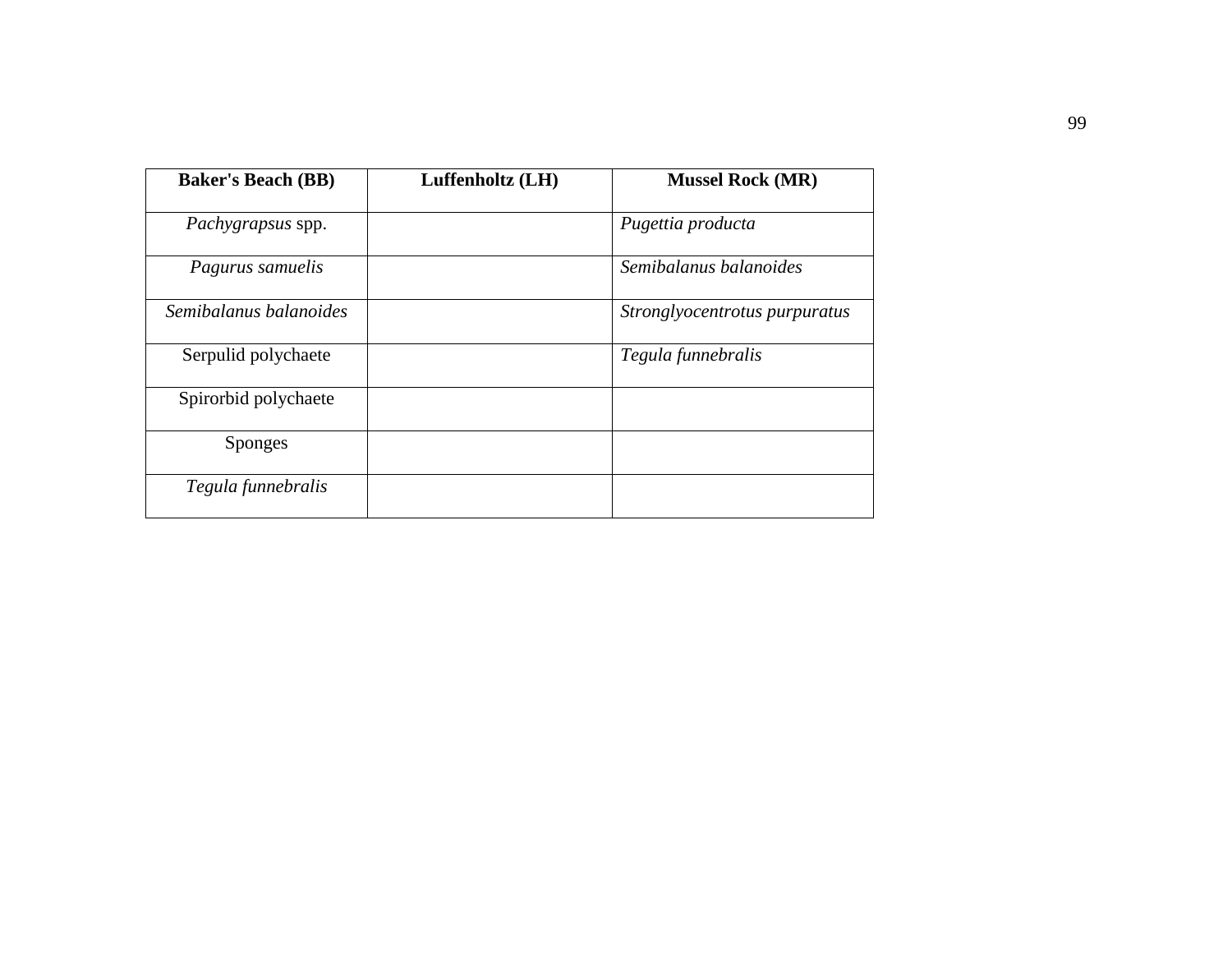Appendix C. Table of abiotic measurements taken per pool during sampling event 1 of the field manipulations. 'AM' indicates that these measurements were taken during the early morning low tides under 'dark' conditions and are referred to as the nighttime samples.

| SITE/           | pH1  | pH <sub>2</sub> | pH3      | DO1  | DO2  | DO3       | temp1 | temp2 | temp3    | Ocean | Ocean     | Ocean |
|-----------------|------|-----------------|----------|------|------|-----------|-------|-------|----------|-------|-----------|-------|
| POOL#           | am   | am              | am       | am   | am   | am        | am    | am    | am       | pН    | <b>DO</b> | temp  |
| B <sub>B1</sub> | 7.33 | 7.43            | 7.54     | 1.14 | 1.06 | 2.46      | 12.10 | 13.80 | 13.10    | 7.84  | 6.72      | 11.90 |
| B <sub>B2</sub> | 7.32 | 7.45            | 7.51     | 1.02 | 1.08 | 2.13      | 12.22 | 13.77 | 13.16    | 7.84  | 6.72      | 11.90 |
| BB3             | 7.38 | 7.43            | 7.55     | 1.25 | 1.23 | 2.79      | 12.30 | 13.72 | 13.10    | 7.84  | 6.72      | 11.90 |
| BB4             | 7.42 | 7.39            | 7.42     | 1.06 | 0.73 | 1.18      | 12.26 | 13.77 | 13.21    | 7.84  | 6.72      | 11.90 |
| B <sub>B5</sub> | 7.42 | 7.47            | 7.51     | 2.49 | 2.09 | 2.82      | 11.98 | 14.00 | 13.28    | 7.84  | 6.72      | 11.90 |
| LH1             | 7.49 | 7.37            | 7.52     | 4.42 | 5.71 | 8.48      | 11.65 | 10.95 | 11.40    | 7.80  | 9.75      | 11.04 |
| LH2             | 7.50 | 7.35            | 7.49     | 4.57 | 4.02 | 8.38      | 12.30 | 11.48 | 11.83    | 7.80  | 9.75      | 11.04 |
| LH <sub>3</sub> | 7.21 | 7.11            | 7.30     | 2.50 | 2.17 | 5.59      | 12.10 | 11.46 | 11.78    | 7.80  | 9.75      | 11.04 |
| LH4             | 7.34 | 7.16            | 7.48     | 1.63 | 1.57 | 6.67      | 11.80 | 11.11 | 11.59    | 7.80  | 9.75      | 11.04 |
| LH <sub>5</sub> | 7.29 | 7.10            | 7.37     | 2.03 | 1.50 | 5.04      | 12.00 | 11.19 | 11.63    | 7.80  | 9.75      | 11.04 |
| MR1             | 7.83 | 7.92            | NA       | 6.16 | 7.09 | <b>NA</b> | 13.24 | 13.40 | NA       | 8.12  | 8.57      | 11.96 |
| MR <sub>2</sub> | 7.80 | 7.94            | $\rm NA$ | 5.60 | 6.36 | NA        | 13.31 | 13.56 | $\rm NA$ | 8.12  | 8.57      | 11.96 |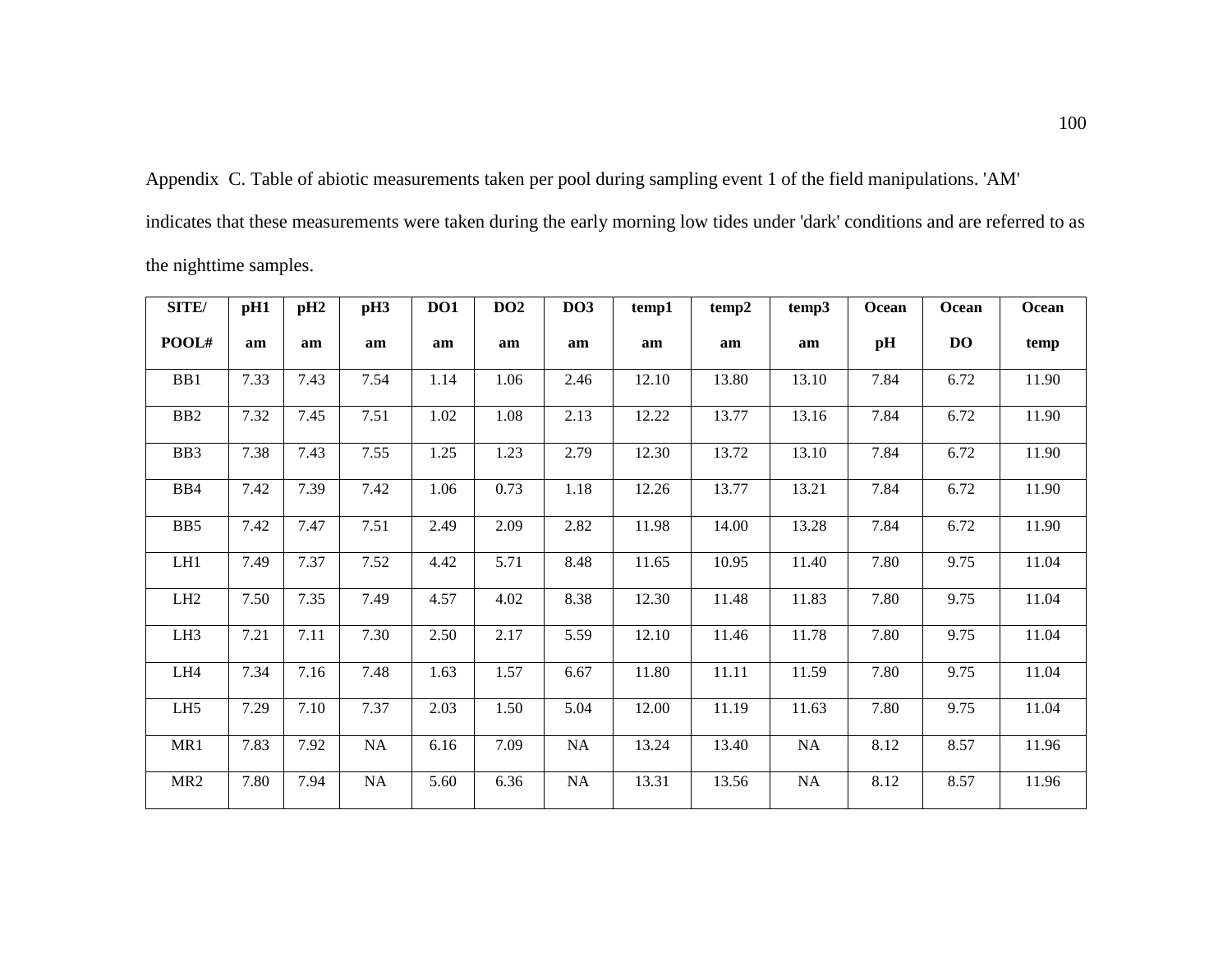| SITE/           | pH1  | pH <sub>2</sub> | pH <sub>3</sub> | <b>DO1</b> | DO2       | DO3       | temp1 | temp2     | temp3     | Ocean | Ocean          | Ocean |
|-----------------|------|-----------------|-----------------|------------|-----------|-----------|-------|-----------|-----------|-------|----------------|-------|
| POOL#           | am   | am              | am              | am         | am        | am        | am    | am        | am        | pH    | D <sub>O</sub> | temp  |
| MR3             | 7.70 | <b>NA</b>       | 7.79            | 4.57       | <b>NA</b> | 8.51      | 12.20 | <b>NA</b> | 13.35     | 8.12  | 8.57           | 11.96 |
| MR4             | 7.44 | 7.29            | 7.65            | 5.13       | 2.47      | 6.36      | 12.73 | 13.08     | 12.90     | 8.12  | 8.57           | 11.96 |
| MR5             | 7.69 | 7.72            | 7.82            | 4.52       | 4.76      | 7.53      | 12.52 | 12.43     | 13.16     | 8.12  | 8.57           | 11.96 |
| MR <sub>6</sub> | 7.60 | 7.68            | 7.70            | 5.22       | 5.61      | 5.76      | 12.84 | 12.63     | 12.48     | 8.12  | 8.57           | 11.96 |
| MR7             | 7.58 | NA              | 7.69            | 3.81       | NA        | 5.27      | 11.78 | NA        | 12.34     | 8.12  | 8.57           | 11.96 |
| MR8             | 7.54 | <b>NA</b>       | 7.58            | 3.69       | <b>NA</b> | 4.03      | 11.54 | <b>NA</b> | 12.46     | 8.12  | 8.57           | 11.96 |
| MR9             | 7.65 | 7.81            | 7.98            | 4.72       | 6.49      | 9.76      | 11.89 | 12.69     | 13.48     | 8.12  | 8.57           | 11.96 |
| <b>MR10</b>     | 7.41 | 7.52            | NA              | 2.39       | 5.01      | <b>NA</b> | 11.93 | 13.03     | <b>NA</b> | 8.12  | 8.57           | 11.96 |
| <b>MR11</b>     | 7.45 | 7.52            | 7.67            | 3.08       | 3.89      | 6.28      | 12.47 | 13.50     | 14.10     | 8.12  | 8.57           | 11.96 |
| <b>MR12</b>     | 7.57 | <b>NA</b>       | 7.71            | 3.64       | NA        | 5.46      | 11.74 | <b>NA</b> | 12.36     | 8.12  | 8.57           | 11.96 |
| <b>MR13</b>     | 7.59 | 7.82            | NA              | 3.29       | 5.89      | NA        | 11.66 | 12.36     | NA        | 8.12  | 8.57           | 11.96 |
| <b>MR14</b>     | 7.67 | 7.84            | 7.94            | 4.32       | 6.20      | 9.03      | 11.94 | 12.90     | 13.15     | 8.12  | 8.57           | 11.96 |
| <b>MR15</b>     | 7.52 | 7.67            | NA              | 1.99       | 4.32      | NA        | 12.84 | 12.78     | <b>NA</b> | 8.12  | 8.57           | 11.96 |
| MR16            | 7.48 | 7.70            | $\rm NA$        | 1.47       | 4.42      | <b>NA</b> | 12.60 | 12.97     | NA        | 8.12  | 8.57           | 11.96 |
| <b>MR17</b>     | 7.46 | 7.70            | NA              | 1.82       | 5.58      | NA        | 12.53 | 12.77     | <b>NA</b> | 8.12  | 8.57           | 11.96 |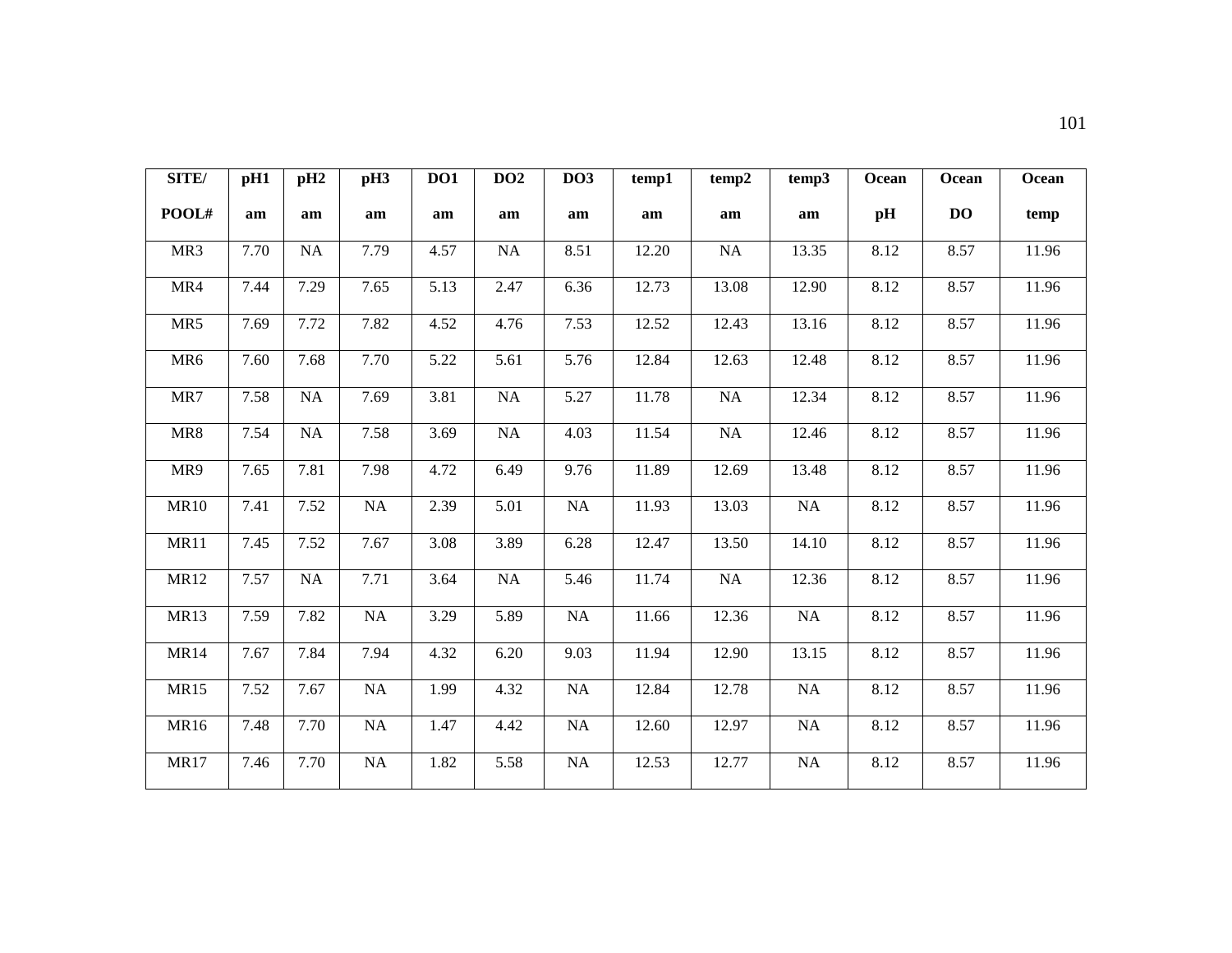| SITE/       | pH1  | pH2  | pH3 | DO1       | DO <sub>2</sub> | <b>DO3</b> | temp1 | temp2 | temp3     | <b>Ocean</b> | Ocean | <b>Ocean</b> |
|-------------|------|------|-----|-----------|-----------------|------------|-------|-------|-----------|--------------|-------|--------------|
| POOL#       | am   | am   | am  | am        | am              | am         | am    | am    | am        | pH           | DO    | temp         |
| <b>MR18</b> | 7.46 | 7.60 | NA  | 1.87      | 3.53            | NA         | 12.80 | 13.16 | <b>NA</b> | 8.12         | 8.57  | 11.96        |
| <b>MR19</b> | 7.46 | 7.56 | NA  | $.50^{-}$ | 3.03            | NA         | 13.17 | 13.51 | NA        | 8.12         | 8.57  | 11.96        |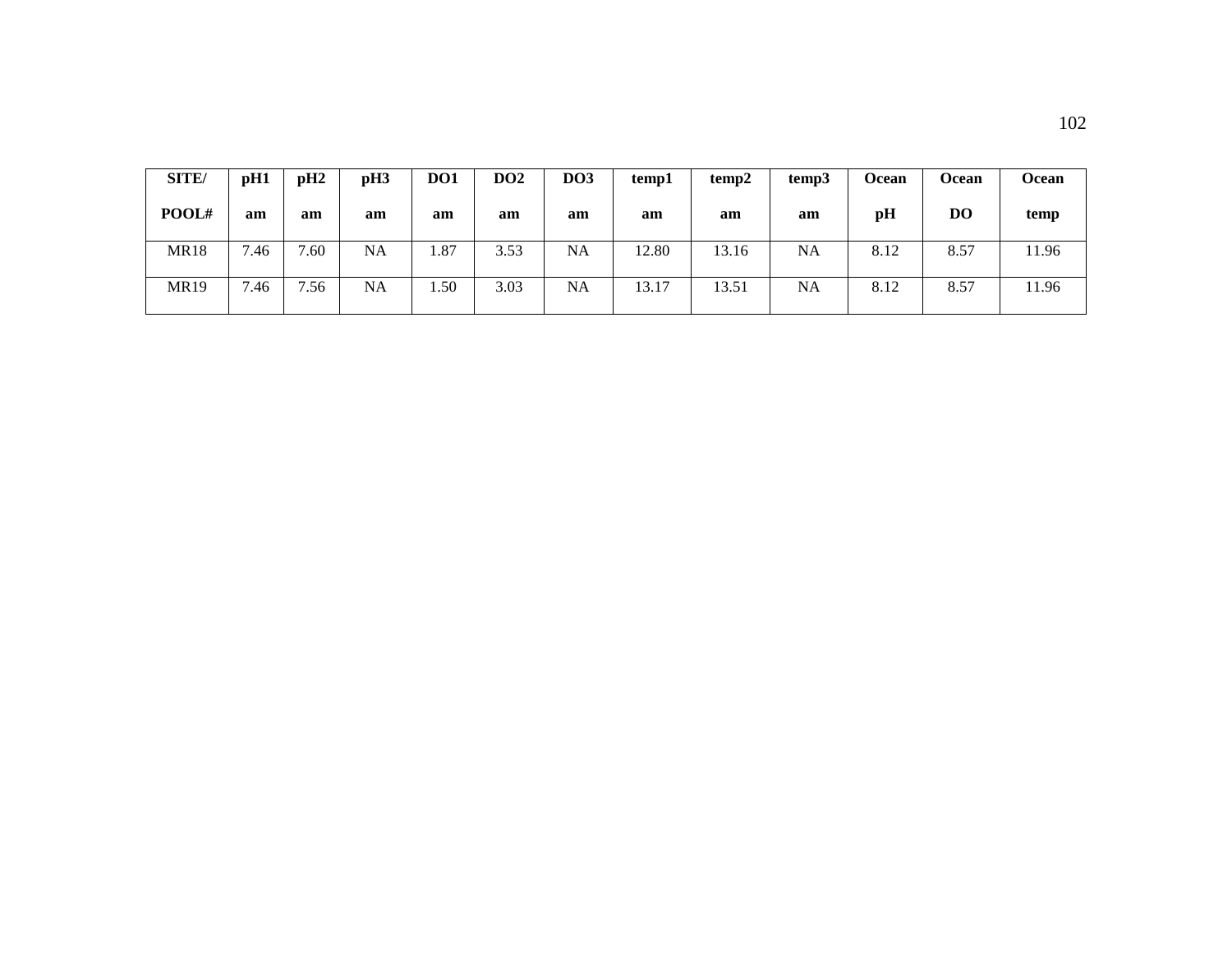Appendix D. Table of abiotic measurements taken per pool during sampling event 2 of the field manipulations. 'PM' indicates that these measurements were taken during the afternoon/evening low tides under 'daytime' conditions and are referred to as the daytime samples.

| SITE/            | pH1  | pH <sub>2</sub> | pH <sub>3</sub> | pH4  | DO1   | DO2   | DO <sub>3</sub> | DO4  | temp1 | temp2 | temp3 | temp4 | Ocean     | Ocean          | Ocean    |
|------------------|------|-----------------|-----------------|------|-------|-------|-----------------|------|-------|-------|-------|-------|-----------|----------------|----------|
| POOL#            | pm   | pm              | pm              | pm   | pm    | pm    | pm              | pm   | pm    | pm    | pm    | pm    | pH        | D <sub>O</sub> | temp     |
| BB1              | 8.01 | 8.03            | 7.78            | 7.62 | 9.55  | 8.31  | 4.74            | 4.67 | 10.84 | 10.89 | 11.48 | 13.82 | 8.10      | 8.92           | 11.65    |
| B <sub>B2</sub>  | 7.93 | 8.13            | 7.76            | 7.68 | 8.42  | 7.64  | 4.00            | 4.26 | 11.36 | 11.36 | 11.60 | 13.67 | 8.10      | 8.92           | 11.65    |
| B <sub>B</sub> 3 | 7.85 | 8.02            | 7.80            | 7.75 | 8.48  | 7.54  | 5.30            | 5.37 | 11.62 | 11.65 | 11.76 | 13.85 | 8.10      | 8.92           | 11.65    |
| B <sub>B4</sub>  | 7.79 | 7.98            | 7.77            | 7.85 | 4.94  | 4.71  | 3.45            | 3.60 | 10.96 | 10.95 | 11.65 | 13.65 | 8.10      | 8.92           | 11.65    |
| B <sub>B5</sub>  | 7.92 | 8.09            | 7.81            | 7.63 | 8.82  | 8.41  | 6.04            | 4.27 | 10.56 | 10.82 | 11.54 | 13.82 | 8.10      | 8.92           | 11.65    |
| LH1              | 8.26 | 8.06            | 7.77            | 7.88 | 10.83 | 13.11 | 9.27            | 7.55 | 11.44 | 11.00 | 11.12 | 10.67 | 8.16      | 8.97           | 11.20    |
| LH <sub>2</sub>  | 8.25 | 8.11            | 7.74            | 7.89 | 13.08 | 16.12 | 8.34            | 6.80 | 11.70 | 10.88 | 11.07 | 10.17 | 8.16      | 8.97           | 11.20    |
| LH <sub>3</sub>  | 8.19 | 8.08            | 7.73            | 7.84 | 8.76  | 9.31  | 5.39            | 6.23 | 11.75 | 10.61 | 11.06 | 10.26 | 8.16      | 8.97           | 11.20    |
| LH4              | 8.14 | 8.04            | 7.70            | 7.87 | 8.53  | 8.97  | 5.89            | 6.10 | 11.50 | 10.60 | 11.08 | 10.23 | 8.16      | 8.97           | 11.20    |
| LH <sub>5</sub>  | 8.15 | 8.06            | 7.70            | 7.88 | 9.03  | 9.79  | 6.46            | 6.60 | 8.10  | 10.74 | 11.03 | 10.37 | 8.16      | 8.97           | 11.20    |
| MR4              | 8.33 | 7.96            | 7.78            | 7.80 | 12.23 | 8.84  | 7.54            | 7.07 | 12.43 | 11.57 | 10.45 | 10.94 | <b>NA</b> | NA             | NA       |
| MR5              | 8.37 | 7.92            | 7.76            | 7.76 | 10.70 | 8.04  | 6.98            | 6.11 | 12.38 | 11.48 | 10.32 | 10.90 | NA        | $\rm NA$       | $\rm NA$ |